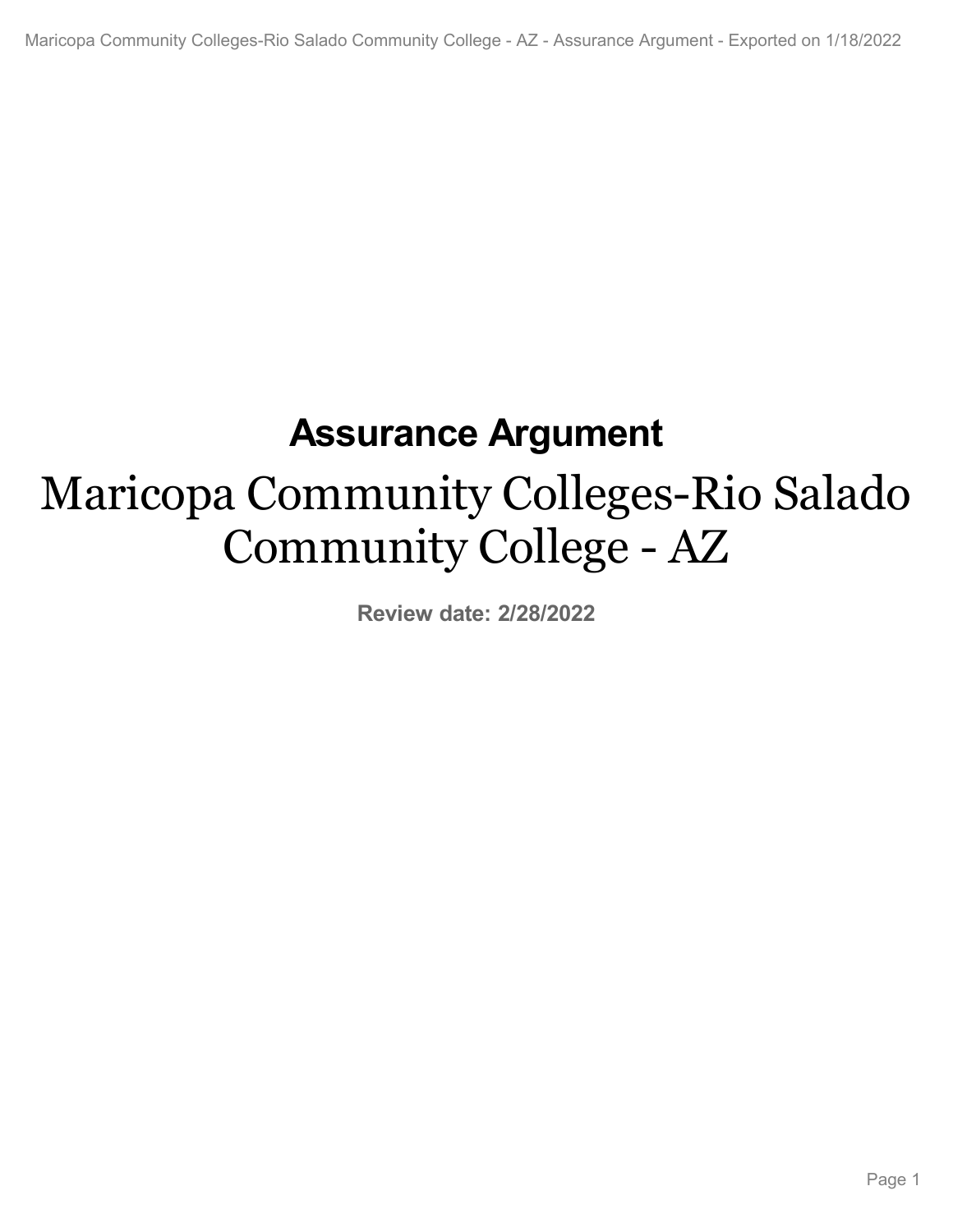# **1 -Mission**

The institution's mission is clear and articulated publicly; it guides the institution's operations.

# **1.A - Core Component 1.A**

The institution's mission is articulated publicly and operationalized throughout the institution.

- 1. The mission was developed through a process suited to the context of the institution.
- 2. The mission and related statements are current and reference the institution's emphasis on the various aspects of its mission, such as instruction, scholarship, research, application of research, creative works, clinical service, public service, economic development and religious or cultural purpose.
- 3. The mission and related statements identify the nature, scope and intended constituents of the higher education offerings and services the institution provides.
- 4. The institution's academic offerings, student support services and enrollment profile are consistent with its stated mission.
- 5. The institution clearly articulates its mission through public information, such as statements of purpose, vision, values, goals, plans or institutional priorities.

# **Argument**

### **1.**

Rio Salado College (RSC) is one of 10 institutions in the Maricopa County Community College District (MCCCD), the [second-largest](file:///D:/evidence/viewfile?fileId=1351711) community college district in the nation. A seven-member elected Governing Board oversees all 10 colleges; however, each MCCCD institution is individuallyaccredited and has a unique mission. RSC's mission [documents](file:///D:/evidence/viewfile?fileid=1351720) align with the District's mission and governing values while reflecting the College's innovative culture and unique role within the District.

The RSC mission documents are reviewed every two to three years to ensure that they continue to reflect college planning and priorities. A revision in FY2013-14 was followed by a review in FY2015-16 when the prior Strategic Plan (2016-19) was developed. The comprehensive planning and visioning process for the 2020-24 RSC Strategic Plan, including input from students, employees, and community members, will be detailed in Criterion 5.C.3. As part of the process, the then-current mission documents were re-examined. Revisions were proposed to the Executive Team (comprising executive and faculty leadership), who accepted the suggested changes and held a series of retreats in fall 2019 and spring 2020 to draft and define values statements. These recommendations were shared with the entire RSC community at an all-employee meeting in May 2020, and feedback was then collected via a [college-wide](file:///D:/evidence/viewfile?fileid=1351713) survey of faculty and staff which was overwhelmingly positive. The revised vision, mission, and values that emerged from this process are:

#### VISION

Empower learners everywhere through innovative education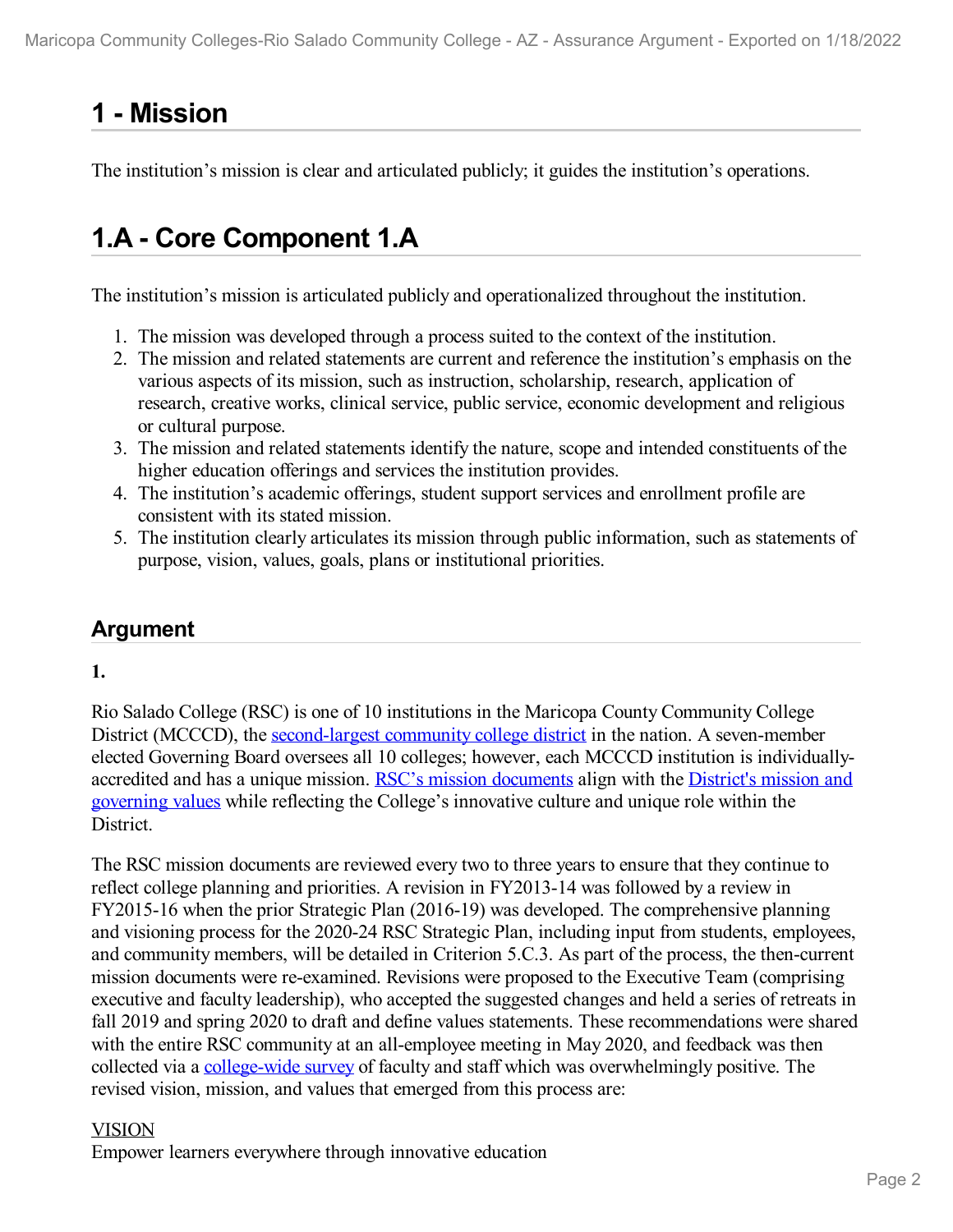#### MISSION

We redefine the educational experience by anticipating the needs of our students and future workforce. We support learners where they are and provide high-quality, flexible, and accessible education to empower individual goal attainment, foster partnerships, and strengthen communities.

#### VALUES

Rio Salado College honors everyone's unique qualities with respect and dignity.

#### WE VALUE:

- Innovation and Learning
- Diversity, Equity, and Inclusion
- Integrity and Stewardship
- Sustainable Practices
- Collaboration and Service

The mission documents reflect RSC's ongoing focus on learner empowerment, anticipating students' needs, and the future of the workforce. These revisions were determined not to require Substantive Change consideration by the Higher Learning Commission. The changes were approved as part of the [Consent](file:///D:/evidence/viewfile?fileId=1351714#page=2) Agenda (Item 10.2) of the MCCCD Governing Board meeting on September 22, 2020.

#### **2.**

RSC's culture is focused on its [educational](file:///D:/evidence/viewfile?fileid=1351710) purposes: college bridge pathways; community-based learning; corporate and government partnerships; early college initiatives; online learning; and university transfer. These purposes are actualized through a mission of redefining the educational experience by anticipating the needs of RSC's students and future workforce, supporting learners where they are, and providing high-quality, flexible, and accessible education to empower individual goal attainment, foster partnerships, and strengthen communities.

The three goals of the RSC 2020-24 Strategic Plan align [directly](file:///D:/evidence/viewfile?fileid=1351715) with the mission.

#### **3.**

RSC's primary focus since its founding has been its model for high-quality, low-cost, accessible educational opportunities. Historically, this has attracted credential-seeking students as well as noncredential seeking (guest/supplemental) students; those taking courses for personal interest, job skills, or transfer to another college or university, who comprise roughly 75% of the student population in a given academic year. RSC's flexible schedule (40+ Monday start dates a year) and low attendance costs allow students both in Arizona and out-of-state to complete courses when they are unavailable at their home institutions and/or when scheduling conflicts arise. As indicated in the recently-revised mission documents, RSC continues to serve students "where they are" and thus remains consistent with its roots as a nontraditional college while evolving to meet the needs of students in a 21st century context.

#### **4.**

#### **Academic Offerings**

RSC is a public community college, and in keeping with its role as a public institution, provides affordable access to academic [programs](file:///D:/evidence/viewfile?fileid=1351718) across a wide spectrum, spanning degree or certificate programs targeted for those desiring career advancement or advanced degree attainment; general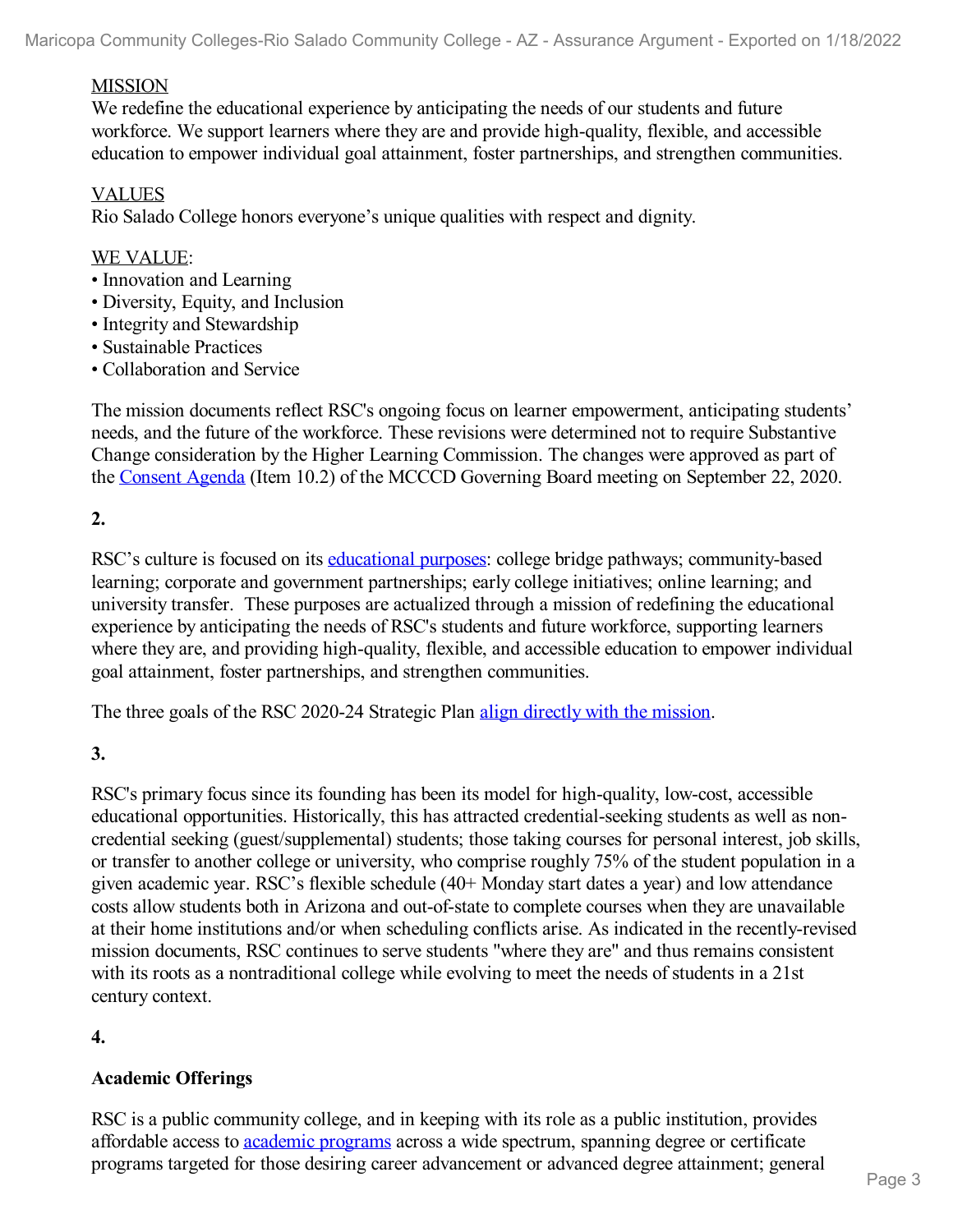education courses; college readiness courses; special-interest courses in both credit and non-credit formats; workforce development certificate programs; adult basic education; English language acquisition; and post-baccalaureate teaching credentials. These offerings align with RSC's mission to meet the needs of its students and future workforce by providing high-quality, flexible, and accessible education, and will be described in detail in Criterion 3.A.

#### **Student Support Services**

The College provides a comprehensive slate of student support services that align with its mission commitment to "...support learners where they are." Because of the multiple instructional modalities offered, these support services also are offered in multiple modalities (online via chat, email, or conferencing software; in person; via telephone, etc.) and in locations throughout the Greater Phoenix metropolitan area where courses and programs are offered. These support services will be described in detail in Criterion 3.D.

#### **Enrollment Profile**

RSC's enrollment profile is consistent with its stated mission. The current student [population](file:///D:/evidence/viewfile?fileid=1351712) includes online learners, adult education, dual enrollment, corporate and government partnership programs, military and veteran, incarcerated re-entry, and students from across the country through its [National](file:///D:/evidence/viewfile?fileid=1351724) Division. These cohorts include many nontraditional students that require accessible education outside of a typical college campus or program.

**5.**

RSC presents the college vision, mission, purpose statement, strategic plan, and engagement practices on its public [website](file:///D:/evidence/viewfile?fileId=1351778) as well as the website of the Rio [National](file:///D:/evidence/viewfile?fileid=1351732) Division. In addition, the [mission](file:///D:/evidence/viewfile?fileid=1351726) is shared in the weekly employee newsletter, in the college catalog, on screensavers for staff computers, and via a [culture](file:///D:/evidence/viewfile?fileid=1351717) page that is posted in public spaces throughout college buildings across all locations. Activities are conducted at biweekly All Employee Meetings and monthly Supervisor's Meetings to inculcate the mission into departmental work across the college and connect the work of employees with the mission documents.

As further examples of publicly sharing the mission, President Kate Smith has articulated RSC's [mission-driven](file:///D:/evidence/viewfile?fileid=1351722) approach in heralding new 2021 partnerships such as the American Public University System (APUS), President's Forum Learners First [Framework](file:///D:/evidence/viewfile?fileid=1351725) call to action, Guild [Education](file:///D:/evidence/viewfile?fileid=1351730), and [Brandman](file:///D:/evidence/viewfile?fileid=1351721) University.

### **Sources**

- IPEDS Largest College Districts Enrollment Data 1.A.1
- MCCCD Governing Board Agenda Consent Agenda 1.A.1.pdf
- MCCCD Governing Board Agenda Consent Agenda 1.A.1.pdf (page number 2)
- MCCCD Governing Values 1.A.1
- RSC\_Academic Programs\_1.A.4
- RSC\_APUS Partnership\_1.A.5
- RSC\_Brandman University Partnership\_1.A.5
- RSC College-wide Survey Feedback Vision Mission Values 1.A.1
- RSC Culture Page 1.A.5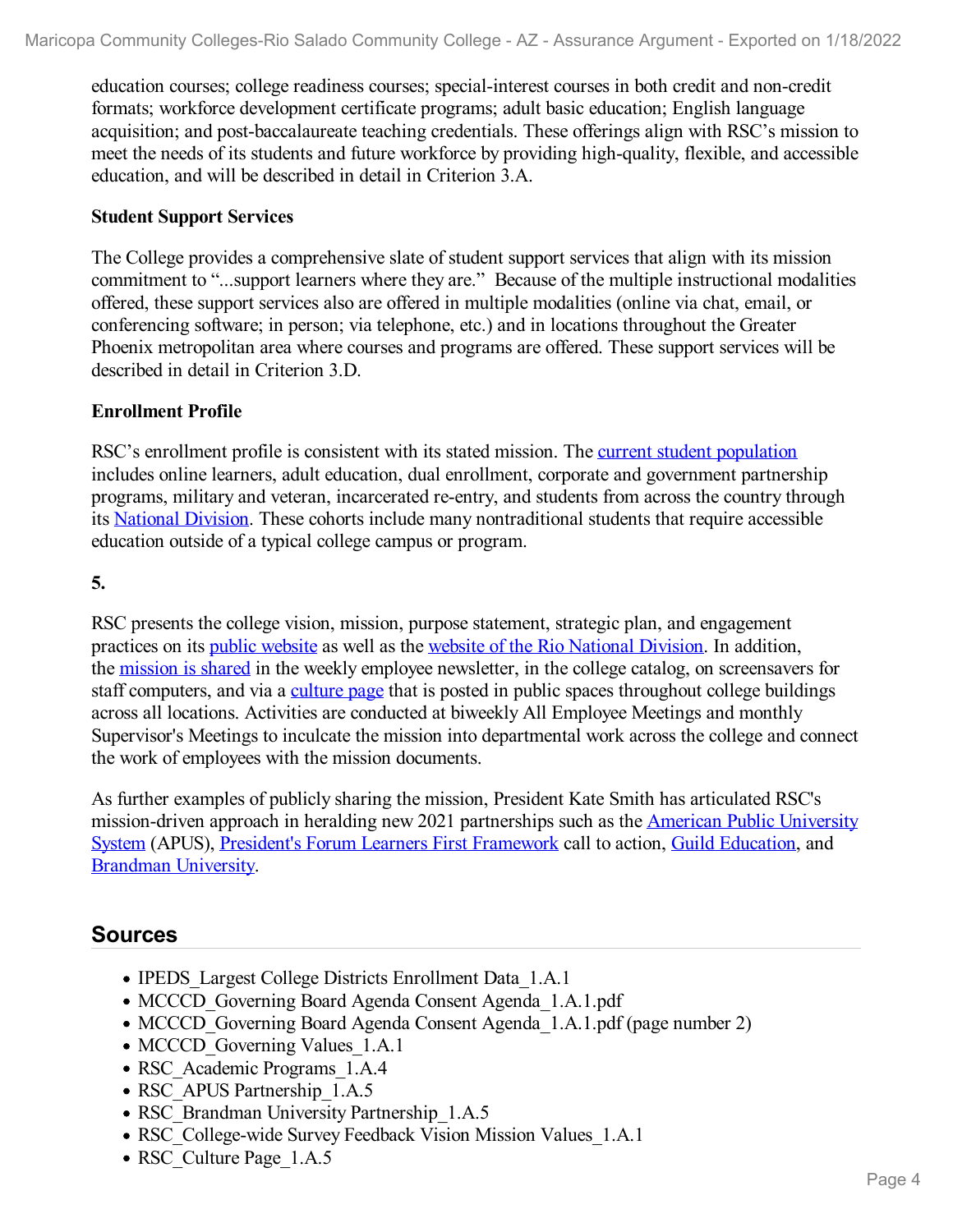- RSC Culture Page Mission and Vision 1.A.5
- RSC\_Culture\_Educational Purposes\_1.A.2
- RSC\_Fact Sheet\_Who We Serve\_1.A.4
- RSC Goal Alignment to Mission 1.A.2
- RSC\_Guild Education Partnership\_1.A.5
- RSC Learners First Framework Initiative 1.A.5
- RSC\_Mission Documents\_1.A.1
- RSC National Division Website 1.A.5
- RSC\_National Division\_1.A.4
- RSC\_The Wave\_Mission\_1.A.5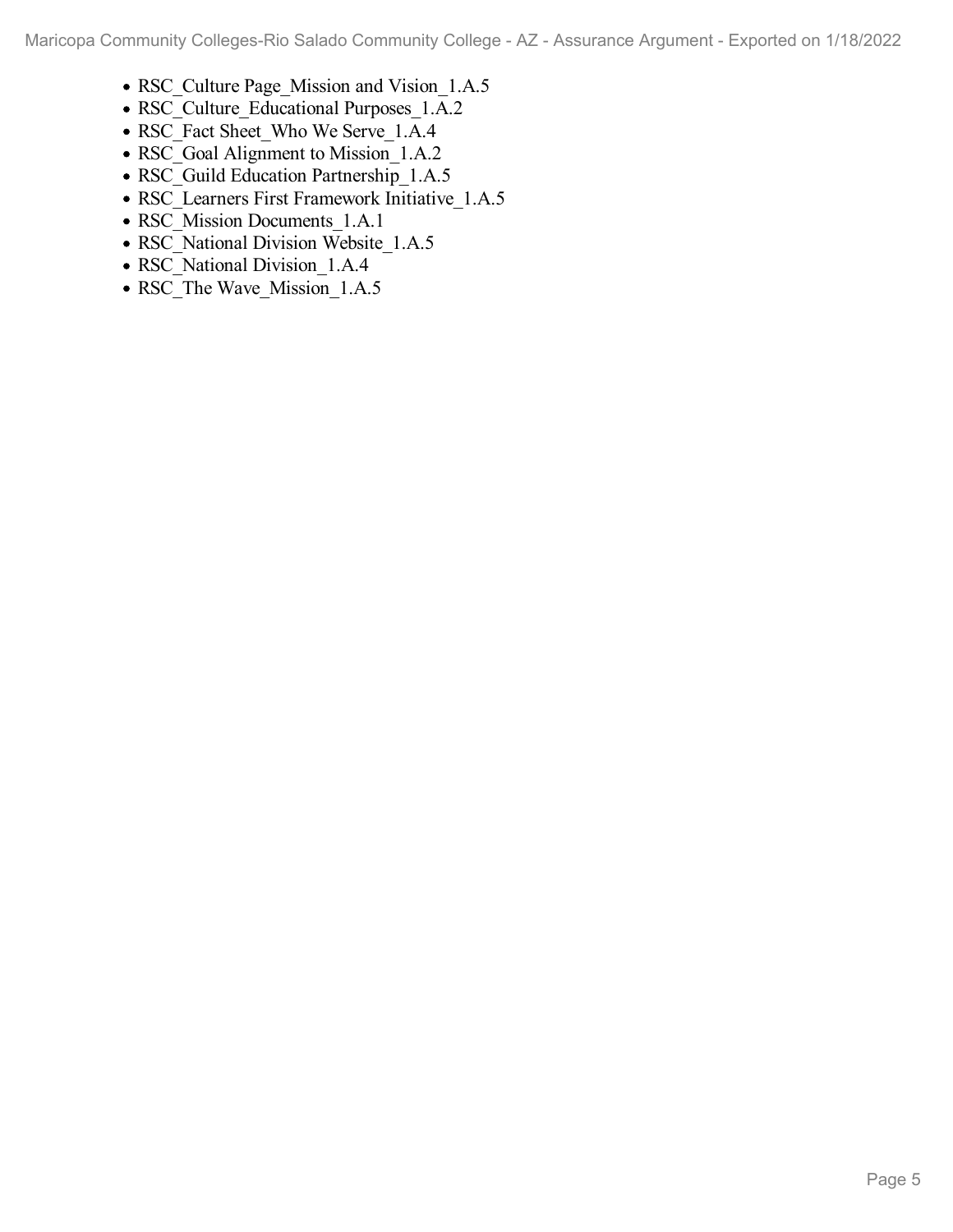# **1.B - Core Component 1.B**

The institution's mission demonstrates commitment to the public good.

- 1. The institution's actions and decisions demonstrate that its educational role is to serve the public, not solely the institution or any superordinate entity.
- 2. The institution's educational responsibilities take primacy over other purposes, such as generating financial returns for investors, contributing to a related or parent organization, or supporting external interests.
- 3. The institution engages with its external constituencies and responds to their needs as its mission and capacity allow.

# **Argument**

#### **1.**

Rio Salado College demonstrates its commitment to the public good through a wide array of services and programs.

#### **Hosting Community Events**

RSC responds to its constituencies by sponsoring and co-sponsoring special events hosted by organizations that share a common goal with the College or depend on it for service. This extensive involvement in [community](file:///D:/evidence/viewfile?fileId=1351815) events includes a diverse spectrum of activities geared towards specific organizations and community groups.

#### **Community Sponsorships**

Over the past five years, RSC has spent just under \$115,000 on community [sponsorships](file:///D:/evidence/viewfile?fileId=1351801) that benefit diverse community agencies and programs.

#### **Community- and Student-focused Examples**

#### **Valley of the Sun United Way Campaign**

As part of a district-wide initiative, RSC participates in the annual Valley of the Sun United Way campaign for Maricopa County. In the 2018 campaign year, RSC received the [Chancellor's](file:///D:/evidence/viewfile?fileId=1351829) Cup for the highest percentage of employee participation.

#### **Full Cart Program**

The Full Cart [Program](file:///D:/evidence/viewfile?fileId=1351821), which was launched in 2018 as an RSC partnership with Feeding Children Everywhere, demonstrates the College's commitment to helping its students and their families cope with food insecurity. During FY2019-20, RSC provided over 13,500 food servings to students needing assistance.

#### **Rio Gives Back**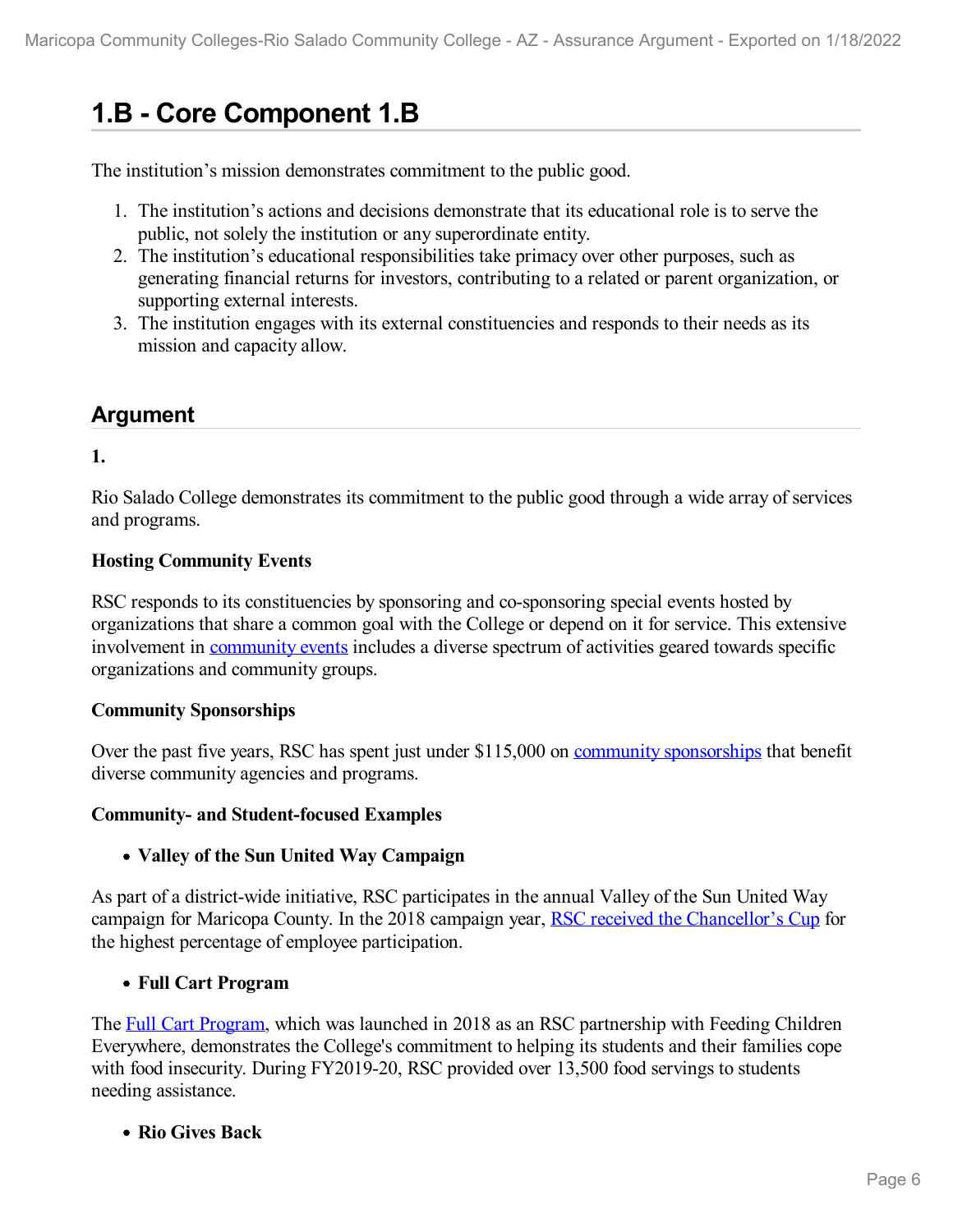#Rio [Gives](file:///D:/evidence/viewfile?fileId=1351816) Back was an all-employee initiative undertaken in 2018 to celebrate RSC's 40th anniversary in a meaningful way by performing 40 acts of community service. Approximately 350 employees contributed over 1,300 hours of [community](file:///D:/evidence/viewfile?fileId=1351814) service across a broad spectrum of charitable projects and services. Additionally, the Dental Hygiene Program, along with its annual "Give Kids a Smile" event, provided a free dental clinic for [veterans](file:///D:/evidence/viewfile?fileId=1351802) in need, in partnership with the Central Arizona Dental Society Foundation.

#### **Dash with Splash**

Dash with [Splash](file:///D:/evidence/viewfile?fileId=1351798), a faculty-inspired annual 5K running/walking event for employees and their families, promotes community engagement and visibility while simultaneously supporting fundraising efforts and community outreach. The event has raised \$4,715, with proceeds going to the Jo C. Bennett Student Assistance Fund, described below.

#### **Student Scholarships and Grants**

#### **Student Assistance Fund**

The Jo C. Bennett Student [Assistance](file:///D:/evidence/viewfile?fileId=1351805) Fund targets RSC's general student population who encounter financial hardship that impedes their ability to succeed. This fund provides support for needs ranging from rent, childcare, transportation, and utility payments to textbooks and tuition. In the past three fiscal years, the fund has paid out \$22,315 to students in need.

#### **Employee Donation Campaigns**

The Employee Giving Campaign, an annual internal RSC fundraising event that gave employees an opportunity to make financial contributions toward scholarships, culminated in FY2018-19 with contributions in excess of \$13,000 which surpassed the \$10,000 goal by 31%. The opportunity for employee donations resumed in FY2020-21 with an MCCCD-led Be a [Student's](file:///D:/evidence/viewfile?fileId=1351839) Hero campaign, directing funds to students in need via the Jo C. Bennett Student Assistance Fund. RSC employees contributed over \$7,000 in this initial year of the campaign.

#### **Student Laptop Checkout Program**

A laptop [checkout](file:///D:/evidence/viewfile?fileid=1351810) program was launched in 2021 to improve access and reduce the digital skills gap for location students.

#### **RSC Library Hotspot Grant**

As a complement to the laptop checkout program at the locations, the RSC Library was awarded a \$4,000 Library Services & [Technology](file:///D:/evidence/viewfile?fileId=1351788#page=2) (LSTA) grant from the Arizona State Library in May 2021. The grant allowed the library to purchase hotspots and data service for deployment to RSC location students in fall 2021.

#### **Division of Public Service**

RSC's [Division](file:///D:/evidence/viewfile?fileid=1351819) of Public Service brings value to the community through two public radio stations, the Sun Sounds of Arizona reading service, the SPOT 127 Youth Media Center, and the *Hear Arizona* podcast initiative. All are publicly-supported and provide [culturally-enriching](file:///D:/evidence/viewfile?fileid=1351790) programming for the citizens of Maricopa County and beyond.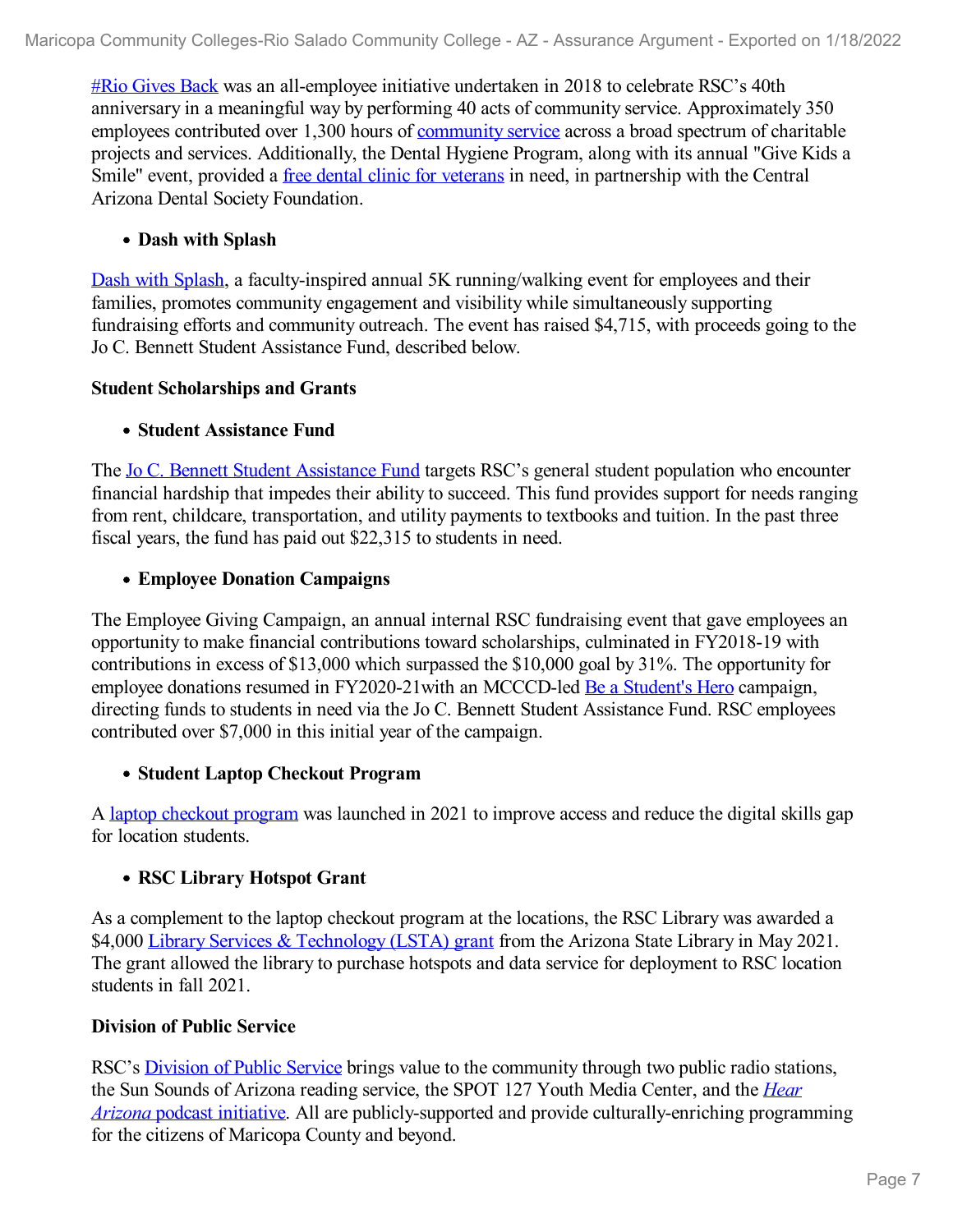- KJZZ 91.5 FM is a listener-supported public radio station featuring a mix of local, national, and international news (including *Fronteras Desk* coverage, detailed in Criterion 1.C.2), jazz, and blues. During the first six months of 2021, Nielsen Audio ratings data indicate that KJZZ broadcast to more than 120,000 listeners every day and streamed its signal to computers and mobile devices an average 560,600 hours per month. KJZZ has won multiple awards for news reporting, and in 2019 was one of only four stations in the large market radio category to earn seven prestigious Edward R. [Murrow](file:///D:/evidence/viewfile?fileid=1351825) regional awards.
- KBACH 89.5 FM is the only radio station in Phoenix that plays classical music 24/7. The station supports local arts organizations, and each week showcases premier local performances from throughout the state. In the first six months of 2021, Nielsen Audio ratings data indicate that KBACH broadcast to more than 62,000 listeners every day and streamed to computers and mobile devices an average of 357,600 hours per month.

The KJZZ and KBACH membership operations generate close to \$6 million annually through sustaining gifts, direct mail, and pledge drives. An additional \$2.4 million is generated through corporate underwriting support.

### **Rio Salado College Dental Clinic**

The RSC [Dental](file:///D:/evidence/viewfile?fileid=1351811) Clinic provides preventive dental hygiene care to community members while enabling dental hygiene students to gain practical educational experience, overseen by licensed program instructors. In addition, the Clinic participates in [Annual](file:///D:/evidence/viewfile?fileid=1351834) Free Dental Clinic for Kids events sponsored by the Arizona Dental Foundation that are designed to enable disadvantaged children aged 17 and younger to receive free prophylactic dental care. As an example, in 2018 (RSC's 40th anniversary year), dental hygiene students, instructors, and alumni provided care to 124 children, who received 690 dental procedures worth close to \$43,000.

### **Café at Rio**

The [Café](file:///D:/evidence/viewfile?fileid=1351807) at Rio has been a ground-breaking concept since inception, whereby RSC combined the basic need for food service provision to students and employees with an academic program ([Sustainable](file:///D:/evidence/viewfile?fileid=1351785) Food Systems) grounded in the College's core value of sustainable practices. The program offers classes and events that are free or at nominal charge to community members. These [programs](file:///D:/evidence/viewfile?fileid=1351786) serve to both inform and assist lower-income families with healthy alternatives for meals and snacks. Further, through catering relationships and partnerships with local [producers](file:///D:/evidence/viewfile?fileid=1351791), the Café is stimulating the local economy while reducing environmental impact. In fall 2021, the Café embarked on two new [partnerships](file:///D:/evidence/viewfile?fileid=1351792) benefiting vulnerable populations that exemplify the RSC commitment to making a difference in the local community.

Results from a 2019 Café [employee](file:///D:/evidence/viewfile?fileid=1351795) survey ( $N = 85$ ) indicate that the Café continues to provide excellent customer service and an excellent dining experience, with 97.64% and 82.35% agreement, respectively. Eighty-nine percent of respondents indicated they would recommend the Café to a friend.

### **2.**

As stated in the broadest Outcome [Statement](file:///D:/evidence/viewfile?fileid=1351813) of the MCCCD Governing Board: *"As an educational institution devoted to learning, Maricopa Community Colleges exist in order that the diverse communities served have ef ective, innovative, learner-centered, flexible, and af ordable life-long educational opportunities, with outcomes optimizing use of available resources."*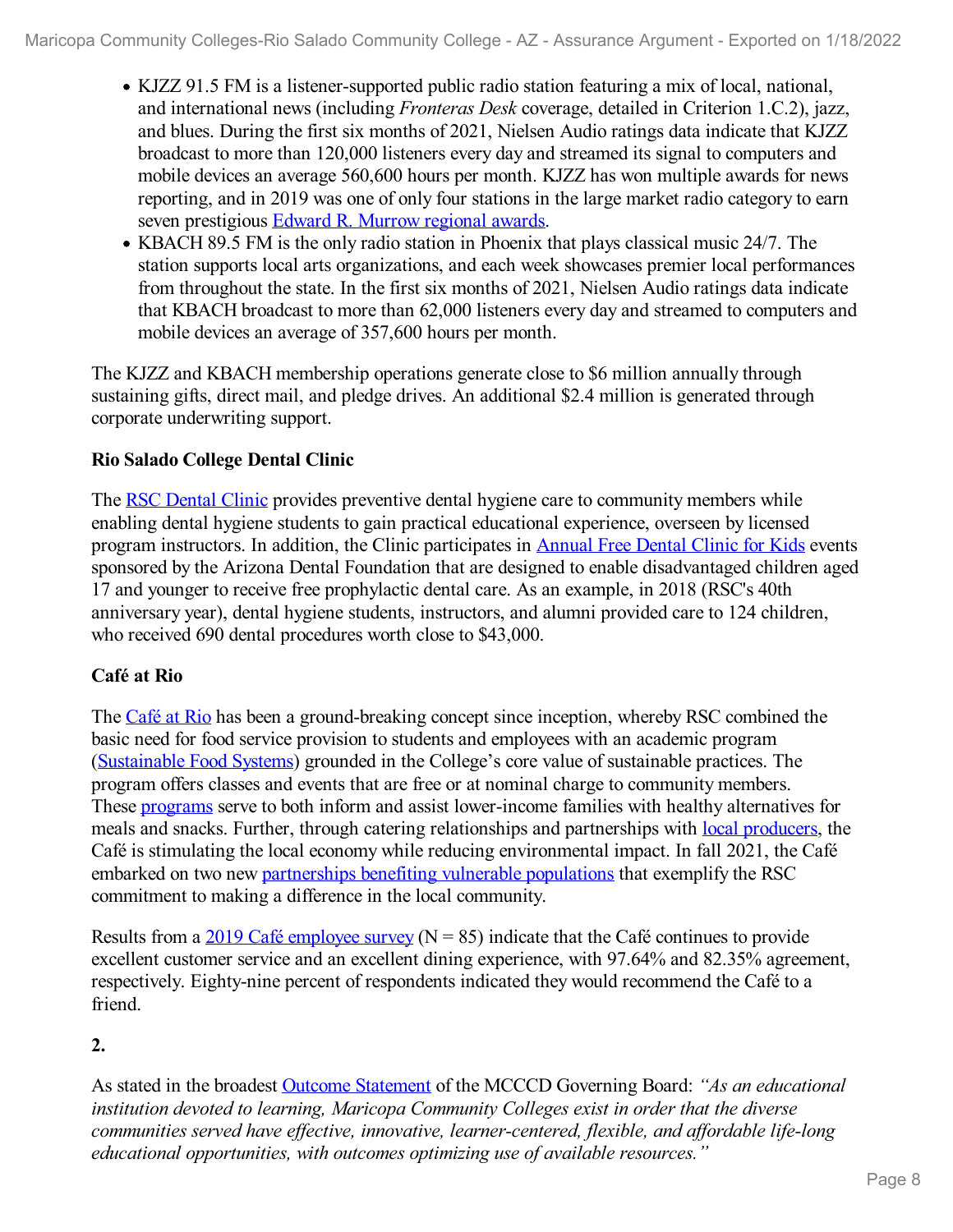Within this context, the Board's outcomes for the 10 Maricopa colleges are:

- University Transfer Education and General Education
- Workforce and Economic Development
- Developmental Education
- Community Development and Civic and Global Engagement

These educational responsibilities filter directly to the individual colleges as units of the District. As a result, RSC has no relationship with investor interests or other external relationships.

#### **3.**

#### **Engaging with the Community—Boards and Committees**

RSC President Kate Smith utilizes a [President's](file:///D:/evidence/viewfile?fileId=1353059) Advisory Council whose members are representative of RSC's partnerships with employers, community-based organizations, state and municipal agencies, and other educational institutions. This diverse constituency provides the president and executive leadership with perspectives relating to college strategic priorities, helps identify new opportunities and markets, and provides advice and assistance related to external challenges and political issues. [Meetings](file:///D:/evidence/viewfile?fileid=1351818) include a wide range of topics related to increasing RSC's ability to meet the educational needs of the communities it serves. Additionally, the president sits on a number of local and [national](file:///D:/evidence/viewfile?fileid=1351822) boards.

President Smith is also a 2020-21 Rising [Presidents](file:///D:/evidence/viewfile?fileid=1351783) Fellow of the Aspen Institute College Excellence Program.

#### **Professional and Community Memberships**

RSC maintains active institutional membership in a large number of professional and community [organizations.](file:///D:/evidence/viewfile?fileid=1351797)

#### **Corporate and Government Partnerships**

RSC engages in Educational Service [Partnerships](file:///D:/evidence/viewfile?fileid=1351789) (ESP) with business and industry partners and government entities, enabling students who are employed within specific industries and professions to earn college credit at their places of employment. A Partnership [Personalized](file:///D:/evidence/viewfile?fileid=1351833) Service Survey that is utilized to measure the program's effectiveness is sent to ESP instructors, directors, and key contacts on a semi-annual basis and has elicited overwhelmingly positive feedback over the past two years (N=108) regarding importance of these higher education opportunities for employees and satisfaction with the RSC partnership.

#### **Career and Technical Education**

In response to community needs, RSC offered 26 Associate of Applied Science Degrees and 98 Certificates of Completion for a total of 124 workforce awards in FY2020-21, including 12 new programs to meet evolving demands.

As further evidence of RSC's engagement with its external constituencies, a [Micro-Credentials](file:///D:/evidence/viewfile?fileid=1351794) survey was conducted in summer 2021 in collaboration with the Tempe Chamber of Commerce to explore further educational programming opportunities, in direct alignment with RSC Strategic Plan Goal 2.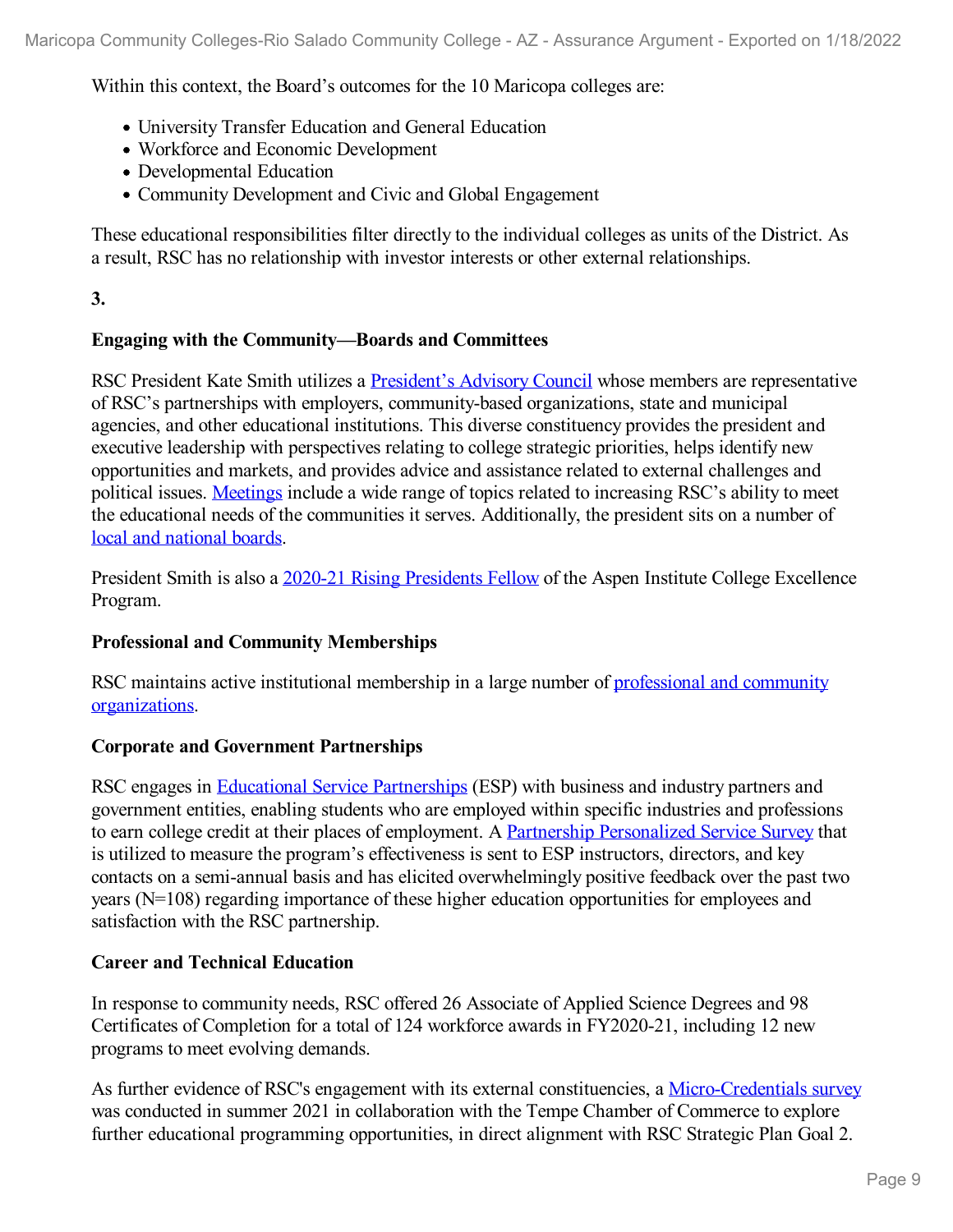#### **Locations: Serving Local Communities and Targeted Populations**

In keeping with its nontraditional structure, RSC has operated through a number of <u>[locations](file:///D:/evidence/viewfile?fileid=1351799)</u> throughout the greater Phoenix area since its inception in 1978, working with local communities to provide programming in facilities that have been established in high-need areas. These include underserved populations, first-generation college students, those who have not completed high school, and families needing college orientation services. The locations primarily offer adult education programs and classes, as well as a range of student support services. [Presentations](file:///D:/evidence/viewfile?fileid=1351809) and events provide information about educational opportunities and enriching cultural experiences.

After a study of zip codes to determine the area with the largest concentration of RSC students, the RSC [Northern](file:///D:/evidence/viewfile?fileid=1351827) location was set up with a [One-Stop](file:///D:/evidence/viewfile?fileid=1351782) Student Services Center; a prototype established in July 2021 whereby essential in-person student services were centralized and extended from the Tempe location.

#### **Veterans and Military**

#### **Military and Veteran Success Centers (MVSCs)**

RSC has a long-standing tradition of serving military communities in Maricopa County, and became an officially-designated Arizona Veteran [Supportive](file:///D:/evidence/viewfile?fileid=1351793) Campus (AVSC) in December, 2014. The College has been instrumental in establishing a community presence through regional Military and Veteran Success Centers (MVSCs). The MCCCD currently services the [MVSC](file:///D:/evidence/viewfile?fileid=1351806) East remotely, via email or telephone. In May 2021, RSC joined a coalition of community leaders to establish a new [MVSC](file:///D:/evidence/viewfile?fileid=1351826) West location in Surprise, Arizona. The Center is ramping up to provide a variety of military and veteran support services and resources, beginning with a *Be [Connected](file:///D:/evidence/viewfile?fileid=1351796)* navigator and a full-time AmeriCorps member to help military personnel and their families access benefits and other services.

#### **RSC at Luke Air Force Base (AFB)**

RSC has served the Luke military [community](file:///D:/evidence/viewfile?fileid=1351781) since 1979. Coursework offered includes classes required for airmen to complete all general education requirements for the Community College of the Air Force (CCAF) associate degree. RSC Luke provides admissions, testing, and academic advising services, and operates a National Test Center (NTC) with exams offered at no cost to all eligible service members, families, and employees. In fiscal years 2018 and 2019, the Luke NTC was recognized as one of the Top 25 [National](file:///D:/evidence/viewfile?fileid=1351820) Military Test Centers.

The RSC Veterans Services office is audited by both the U.S. Department of Veterans Affairs Regional Office and the State Approving Agency.

#### **Incarcerated Re-Entry Programs**

RSC's [Incarcerated](file:///D:/evidence/viewfile?fileid=1351780) Re-Entry programs constitute a partnership with the Arizona Department of Corrections (ADC) designed to provide skills training in high-demand occupations that promote employability upon release. To complement the coursework, RSC trains students who may then be placed in jobs through the ADC, allowing them the opportunity to gain work experience during incarceration. In addition to these on-site educational opportunities, the program provides the inmate population with access to correspondence classes, thereby presenting an opportunity for earning college credit which may lead to Certificates of Completion and the opportunity to earn a degree. IRE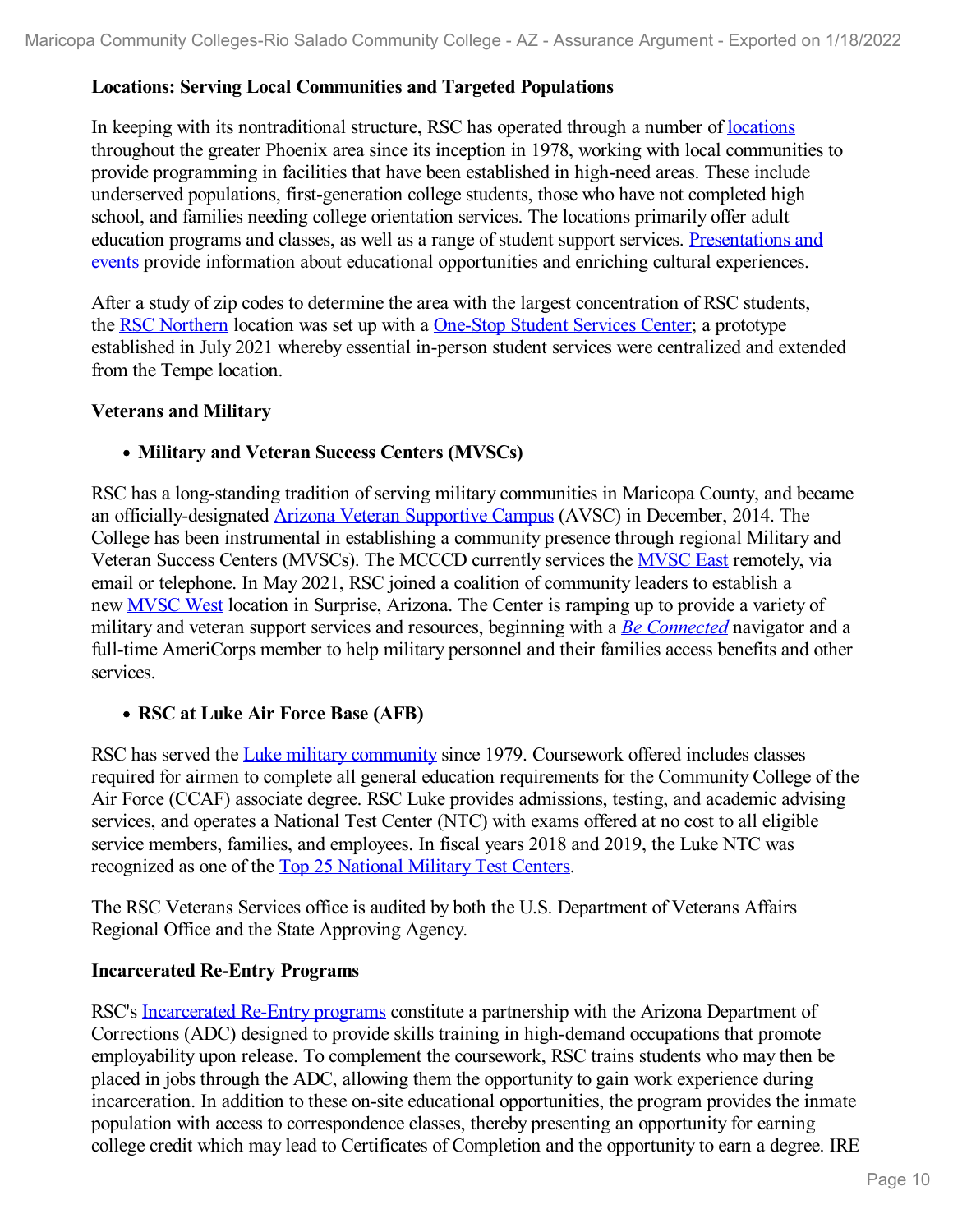students earned 461 [awards](file:///D:/evidence/viewfile?fileid=1351808) in FY2019-20.

*Higher Learning Advocates* published an August 2021 article by an RSC student who articulated his inspiring second chance at [education](file:///D:/evidence/viewfile?fileid=1351817) as a result of enrollment in the incarcerated program.

#### **Program Advisory Committees**

Program Advisory Committees constitute a platform whereby community members and industry leaders provide expertise to inform curriculum for occupational programs. Advisory Committee members work with Faculty Chairs in program development and review, serving as content experts and practicing specialists. Examples include Computer [Technology](file:///D:/evidence/viewfile?fileid=1351832), Dental [Programs](file:///D:/evidence/viewfile?fileid=1351800), and the [Sustainable](file:///D:/evidence/viewfile?fileid=1351803) Food Systems Program.

#### **NACCTEP (National Association of Community College Teacher Education Programs)**

RSC supports the work of [NACCTEP,](file:///D:/evidence/viewfile?fileid=1351784) an organization supporting community college teacher education programs with the stated mission "to advocate and promote the value of community college teacher education programs by fostering an innovative, diversified workforce through encouraging partnerships and effective best practices."

#### **Education 2020 Conference**

The RSC Alumni Association co-hosted *Education 2020* in March 2020 in conjunction with the F2 Family Foundation, Inc. This conference for pre-service and in-service educators, alumni, and community members provided professional development in the areas of dyslexia, ethics, and suicide prevention strategies, as well as legislative updates. Speakers included community experts, educators, and legislators.

### **Sources**

- Aspen Institute Rising Presidents Fellow 1.B.3
- AZ Veteran Supportive Campus 1.B.3
- Be Connected 1.B.3
- Higher Learning Advocates A Second Chance at Higher Education 1.B.3
- Library Services and Technology (LSTA) Grant 1.B.1.pdf
- Library Services and Technology (LSTA) Grant 1.B.1.pdf (page number 2)
- MCCCD Outcome Statement 1.B.2
- NACCTEP 1.B.3
- RSC and TCOC\_Micro Credential Survey Executive Summary 1.B.3
- RSC 40 Acts Community Service 1.B.1
- RSC\_Annual Award Completion\_IRE\_1.B.3
- RSC Be a Students Hero 1.B.1
- RSC Cafe at Rio Partnerships 1.B.1
- RSC Cafe at Rio Survey 1.B.1
- RSC Cafe at Rio 1.B.1
- RSC\_Cafe at Rio\_Local Producers\_1.B.1
- RSC Cafe at Rio Programs 1.B.1
- RSC Community Events 1.B.1
- RSC Community Sponsorships 1.B.1.pdf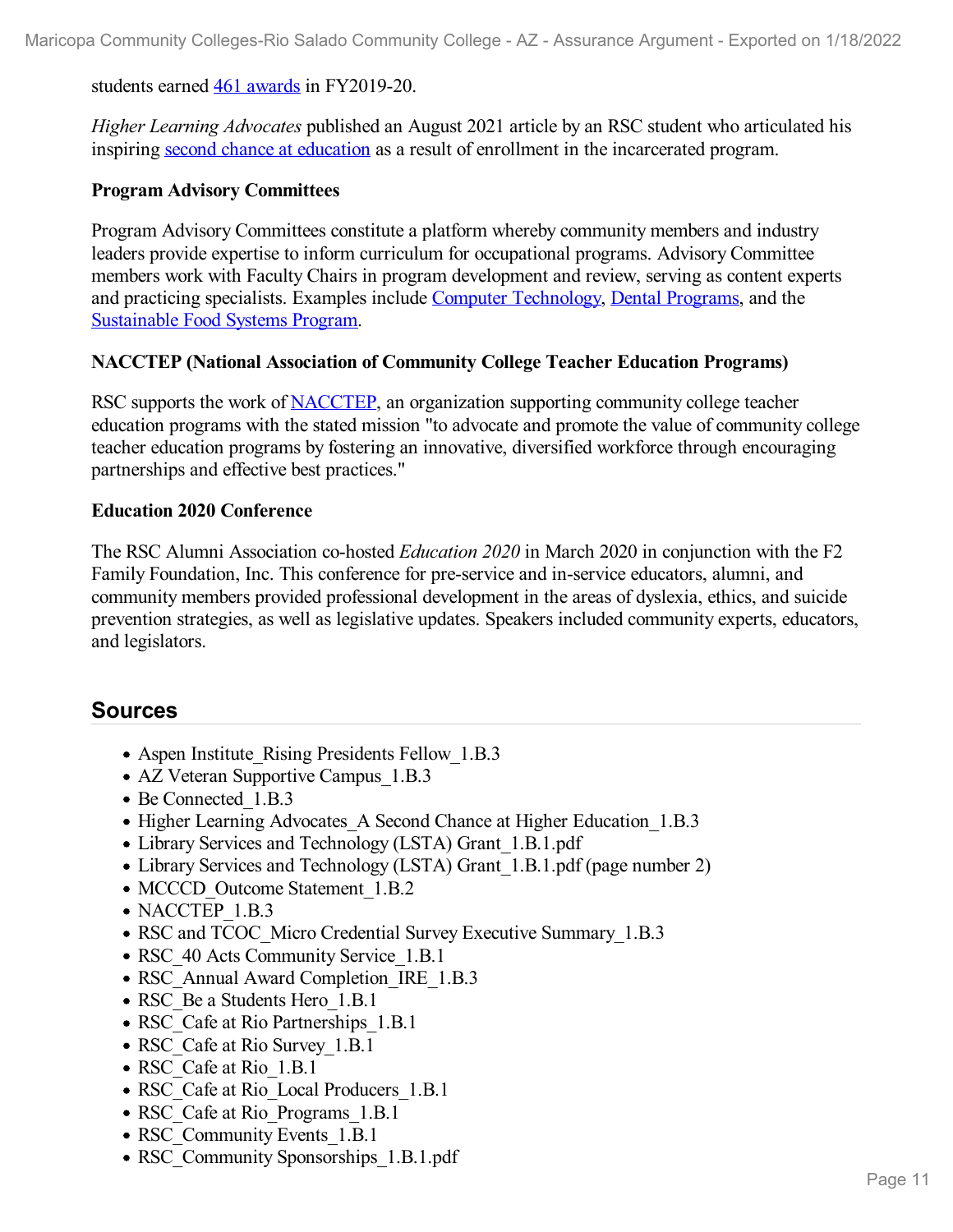- RSC\_Dash with Splash\_1.B.1
- RSC Dental Clinic for Kids 1.B.1.pdf
- RSC Dental Clinic 1.B.1.pdf
- RSC Division of Public Service 1.B.1
- RSC Division of Public Services Hear Arizona 1.B.1
- RSC Educational Partnerships 1.B.3
- RSC\_Edward R. Murrow Regional Awards\_1.B.1
- RSC ESP Partnership Personalized Service Survey Report 1.B.3
- RSC Free Dental Clinic for Veterans 1.B.1
- RSC Full Cart Program 1.B.1
- RSC Incarcerated ReEntry Programs 1.B.3
- RSC Jo C Bennett Student Assistance Fund 1.B.1
- RSC Laptop Checkout Program 1.B.1
- RSC Local and National Boards 1.B.3
- RSC Location Events 1.B.3
- RSC Locations 1.B.3
- RSC Luke Air Force Base 1.B.3
- RSC\_MVSC East\_1.B.3
- RSC MVSC West 1.B.3
- RSC\_Northern 10 Year Anniversary Fact Sheet 1.B.3
- RSC One Stop 1.B.3
- RSC\_PAC Meeting Slides 1.B.3
- RSC\_PAC Members\_1.B.3
- RSC Professional Memberships 1.B.3
- RSC Program Advisory Committee Computer Technology 1.B.3
- RSC Program Advisory Committee Dental 1.B.3
- RSC Program Advisory Committee Sustainable Food Systems 1.B.3
- RSC Rio Gives Back 1.B.1
- RSC Sustainable Food Systems 1.B.1
- RSC United Way Chancellor Cup 1.B.1
- Top 25 National Military Test Centers 1.B.3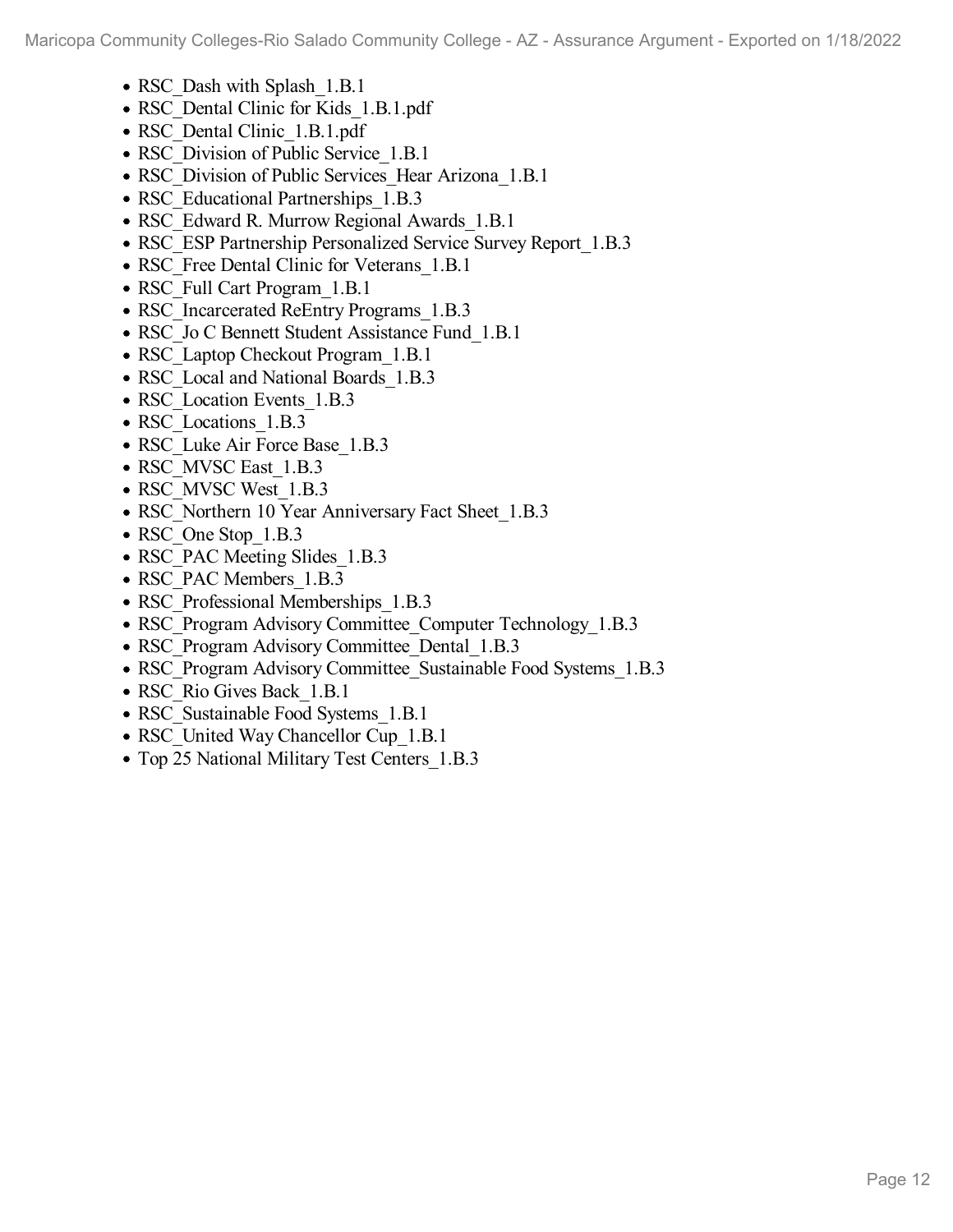# **1.C - Core Component 1.C**

The institution provides opportunities for civic engagement in a diverse, multicultural society and globally connected world, as appropriate within its mission and for the constituencies it serves.

- 1. The institution encourages curricular or cocurricular activities that prepare students for informed citizenship and workplace success.
- 2. The institution's processes and activities demonstrate inclusive and equitable treatment of diverse populations.
- 3. The institution fosters a climate of respect among all students, faculty, staff and administrators from a range of diverse backgrounds, ideas and perspectives.

# **Argument**

**1.**

### **Adult Education Programming**

RSC is the principal provider of GED test preparation programs for the MCCCD, and the largest provider of adult [education](file:///D:/evidence/viewfile?fileId=1351997) courses in Arizona, offering its award-winning program at six RSC community-based locations across Maricopa County. The RSC Adult [Education](file:///D:/evidence/viewfile?fileId=1351999) program prepares first-generation, underserved, and underprepared students for college and career [success](file:///D:/evidence/viewfile?fileid=1351988). Under the Workforce Innovation and Opportunity Act, the program aligns [Integrated](file:///D:/evidence/viewfile?fileid=1351953) Education and Training (IET) programming with needs identified in the Maricopa County and City of Phoenix Local Workforce Plans.

The Adult Education program has been selected by the Arizona Department of Education as the [ABE/ASE](file:///D:/evidence/viewfile?fileid=1351902) Excelling Program and Adult Education Program of the Year for the past three consecutive years. The six community-based RSC locations also serve as Opportunity Youth (OY) full-service re-engagement centers through the [Opportunities](file:///D:/evidence/viewfile?fileId=1352002) for Youth initiative.

RSC's approach to the specific needs of adult students is exemplified by an article authored by President Smith in THE [Campus](file:///D:/evidence/viewfile?fileId=1351995) in fall 2021, focusing on nontraditional approaches to fostering student success.

#### **Adults Achieving a College Education (Adult ACE)**

[Adult](file:///D:/evidence/viewfile?fileid=1351893) ACE is a two-year scholarship program for first-generation minority students who wish to complete a degree, [certificate,](file:///D:/evidence/viewfile?fileId=1352008) or workforce training program. The program received the 2019 First Generation Advocate Award for advancing student success. Students also participate in [co-curricular](file:///D:/evidence/viewfile?fileid=1352000) activities that expose them to civic, cultural, and academic experiences outside of the classroom and prepare them for workplace and college success.

#### **Honors**

The Honors [Program](file:///D:/evidence/viewfile?fileid=1351954) at RSC supports students' civic engagement and community enrichment by offering community service and [co-curricular](file:///D:/evidence/viewfile?fileid=1351956) opportunities. Honors students engage as informed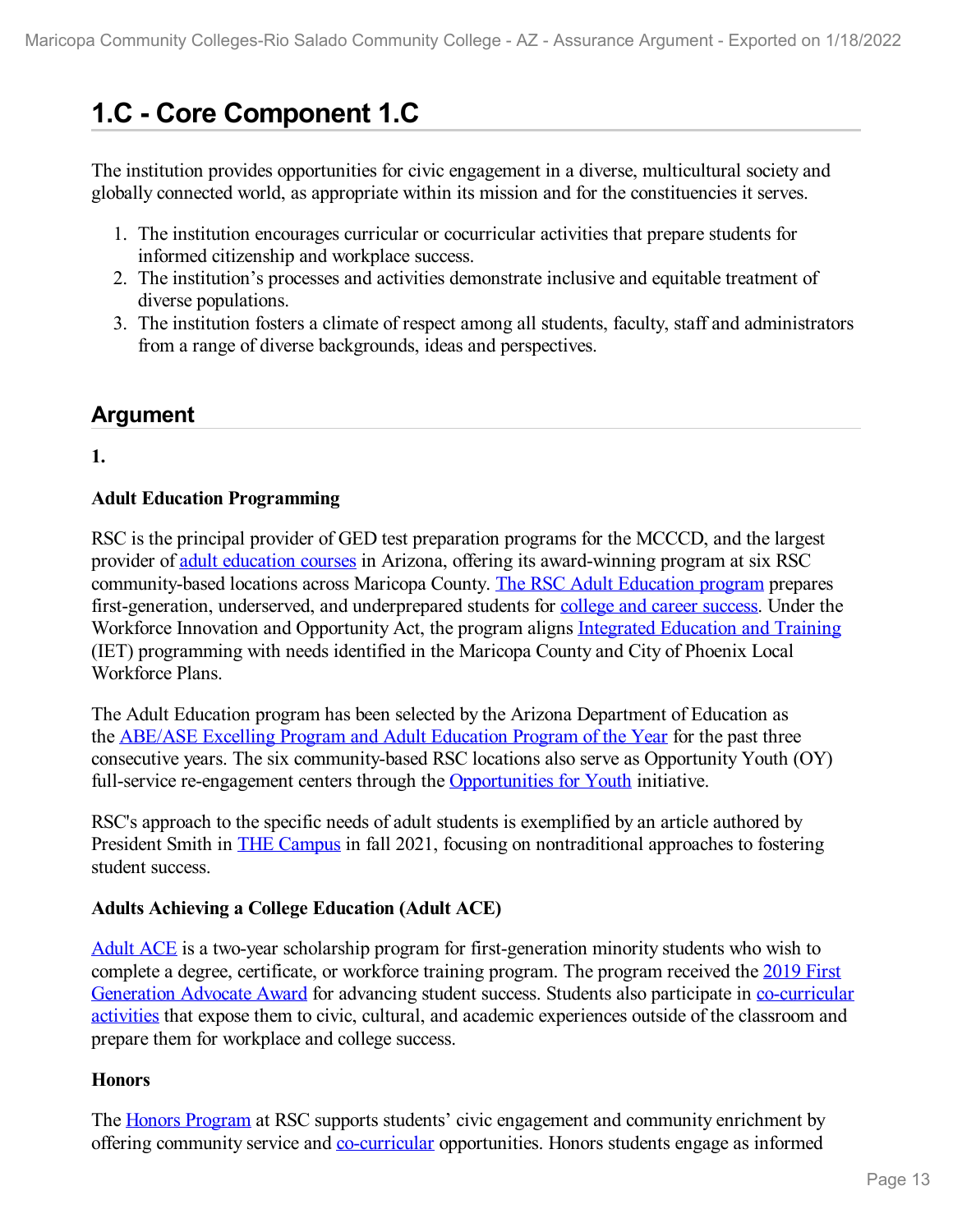citizens, conduct research projects, and present at [conferences](file:///D:/evidence/viewfile?fileid=1351984) to share their knowledge. The Honors Program will be discussed further in Criterion 3.B.4.

#### **Phi Theta Kappa**

Phi Theta [Kappa](file:///D:/evidence/viewfile?fileid=1351978) (PTK), the international honor society for two-year colleges, encourages scholarship and promotes leadership, service, and fellowship. The **[award-winning](file:///D:/evidence/viewfile?fileid=1351976) RSC Alpha Theta** Omicron chapter enrolled a total of 642 new members in the three years spanning FY2019-21.

#### **Additional Curricular and Cocurricular Opportunities**

RSC participates in district-wide initiatives designed to prepare diverse student populations for life and workplace success. The High [School](file:///D:/evidence/viewfile?fileid=1351949) ACE (Achieving a College Education) program helps underrepresented high school students accelerate learning and career readiness through access to [college-level](file:///D:/evidence/viewfile?fileid=1351898) coursework during their junior and senior years. In 2020, RSC offered the only online high school ACE program in the District.

RSC's chapter of the Male [Empowerment](file:///D:/evidence/viewfile?fileid=1351957) Network, an MCCCD program, assists male minority students with enrollment, retention, degree completion, and career opportunities. For example, in honor of Dr. Martin Luther King, Jr. and the anniversary of his "I Have a Dream" speech in 2019, RSC [Southern](file:///D:/evidence/viewfile?fileid=1351966) hosted a MEN meeting to engage students outside of the classroom and provide career and academic resources.

RSC also encourages students to prepare for informed citizenship and workplace success through national leadership participation. The National Adult [Education](file:///D:/evidence/viewfile?fileid=1351890) Honor Society (NAEHS) recognizes RSC's students studying to earn a high school equivalency diploma or learn English. RSC inducts [approximately](file:///D:/evidence/viewfile?fileid=1351973) 25 adult education students into the NAEHS each year. Further, RSC's [chapter](file:///D:/evidence/viewfile?fileid=1351963) of the National Society of [Leadership](file:///D:/evidence/viewfile?fileid=1351967) and Success (NSLS) helps students build leadership skills while also working on their educational, career, and personal goals.

Other opportunities offered to RSC students include:

- National [entrepreneurship](file:///D:/evidence/viewfile?fileId=1351969#page=3) celebration events to recognize entrepreneurs for economic innovation throughout history as part of National Entrepreneurship Week, a congressionallychartered initiative, and annual Big [Pitch](file:///D:/evidence/viewfile?fileid=1351931) competitions for student [entrepreneurs](file:///D:/evidence/viewfile?fileid=1351991)
- Virtual [Summer](file:///D:/evidence/viewfile?fileid=1351985) Camp and [Career](file:///D:/evidence/viewfile?fileid=1351979) Night events to prepare students for workplace success in the growing risk management and insurance industry
- Civic enrichment, such as [Constitution](file:///D:/evidence/viewfile?fileid=1351886) Day activities, voter [registration](file:///D:/evidence/viewfile?fileId=1351989) events, and MCCCD student senate participation
- [MVET,](file:///D:/evidence/viewfile?fileid=1351970) an MCCCD constituency group that provides support, encouragement, and educational opportunities for veteran employees, students, and their families

#### **2.**

The MCCCD system values diversity and highlights [inclusiveness](file:///D:/evidence/viewfile?fileid=1351884) as a governing value. The MCCCD Administrative Regulation Section 5 [Non-Discrimination](file:///D:/evidence/viewfile?fileid=1351870) outlines the policies that serve to prohibit discrimination against applicants, employees, or students in any of its processes. RSC includes diversity, equity, inclusion, and belonging (DEIB) as a college value and strategic planning goal. The college practices, designs processes, and takes action focused on the inclusive and equitable treatment of diverse populations. The Office of Conduct and [Community](file:///D:/evidence/viewfile?fileid=1351938) Standards is available to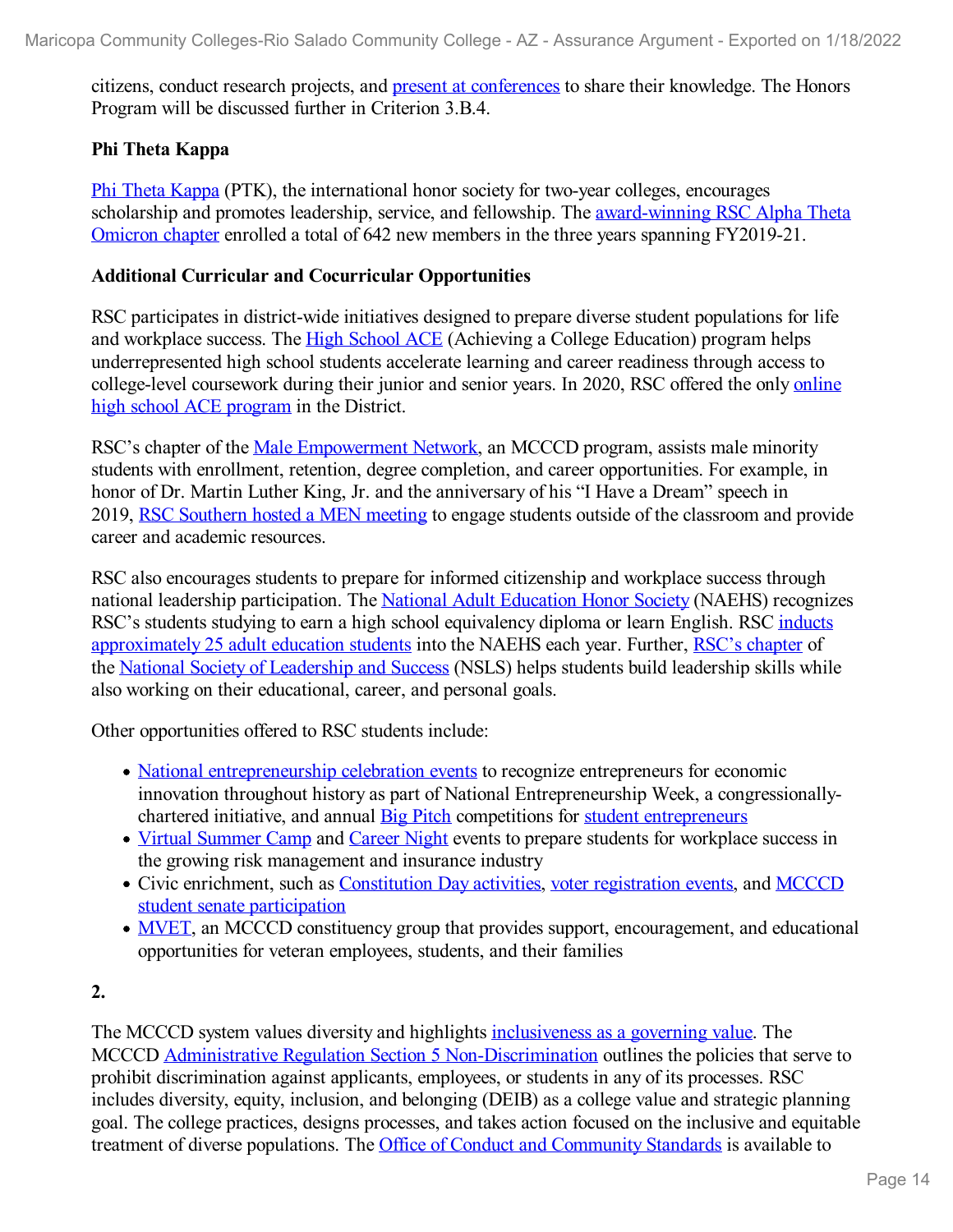assist students in understanding their rights and [responsibilities](file:///D:/evidence/viewfile?fileid=1351905) and administers the Student Code of Conduct policies and procedures.

Diversity practices relating to hiring and employment will be addressed in Criterion 3.C.1.

#### **Developmental Education Redesign**

In FY2018-19, the MCCCD embarked on a transformation process to increase access and success while decreasing equity gaps. A more holistic approach to developmental education was created to include three categories of support (Academic, Basic Needs, and Student [Development\).](file:///D:/evidence/viewfile?fileid=1351887) A Basic Needs website was created and shared across the District to help connect students with support services for needs such as food, housing, and transportation. Furthermore, placement policies and procedures were standardized across all 10 MCCCD colleges to qualify at least 80% of students to begin college-level English, math, and reading in their first semester, with appropriate support. Further information on Developmental Education redesign will follow in Criterion 4.C.3.

#### **Inclusive Processes and Activities**

#### **Student-Centered Entry Processes**

RSC has developed customized web tools to guide entering students. [Become](file:///D:/evidence/viewfile?fileid=1351929) a Student features information tailored to the educational goals of diverse students. They receive guidance to choose from program-specific pathways and services, including a mix of in-person and online options for specific populations such as degree-seeking, guest students, transfer students, military, dual enrollment, adult education, teacher education, and out-of-state.

#### **Disability Services**

RSC's Office of Disability [Resources](file:///D:/evidence/viewfile?fileid=1351975) and Services (DRS) offers resources and services that promote accessible learning for students with documented disabilities, in keeping with MCCCD [Administrative](file:///D:/evidence/viewfile?fileid=1351904) Regulation 2.8.

#### **Accessibility Council**

RSC's Accessibility Council, composed of faculty members and staff from IT, Instructional Design, Course Production, and Disability Services, addresses accessibility issues in RSC courses and provides employees across the college with [resources,](file:///D:/evidence/viewfile?fileid=1351900) tools, and training to design products with inclusivity and equitable access for all stakeholders.

#### **Sun Sounds of Arizona**

Sun Sounds of [Arizona](file:///D:/evidence/viewfile?fileid=1351994), part of the Division of Public Service described in Criterion 1.B.1, provides audio access to information to those who cannot read print owing to a disability. Over 400 volunteers from around Arizona read newspapers and other publications, delivering this free service to a potential 650,000 people statewide, seven days a week, 365 days a year. Those interested in the service can listen for free via specially-provided radios, smart speakers, a live stream online, or on demand programs.

#### **RISE Learning for Life**

The RSC Surprise location is home to RISE [Learning](file:///D:/evidence/viewfile?fileid=1352003) for Life, which offers non-credit community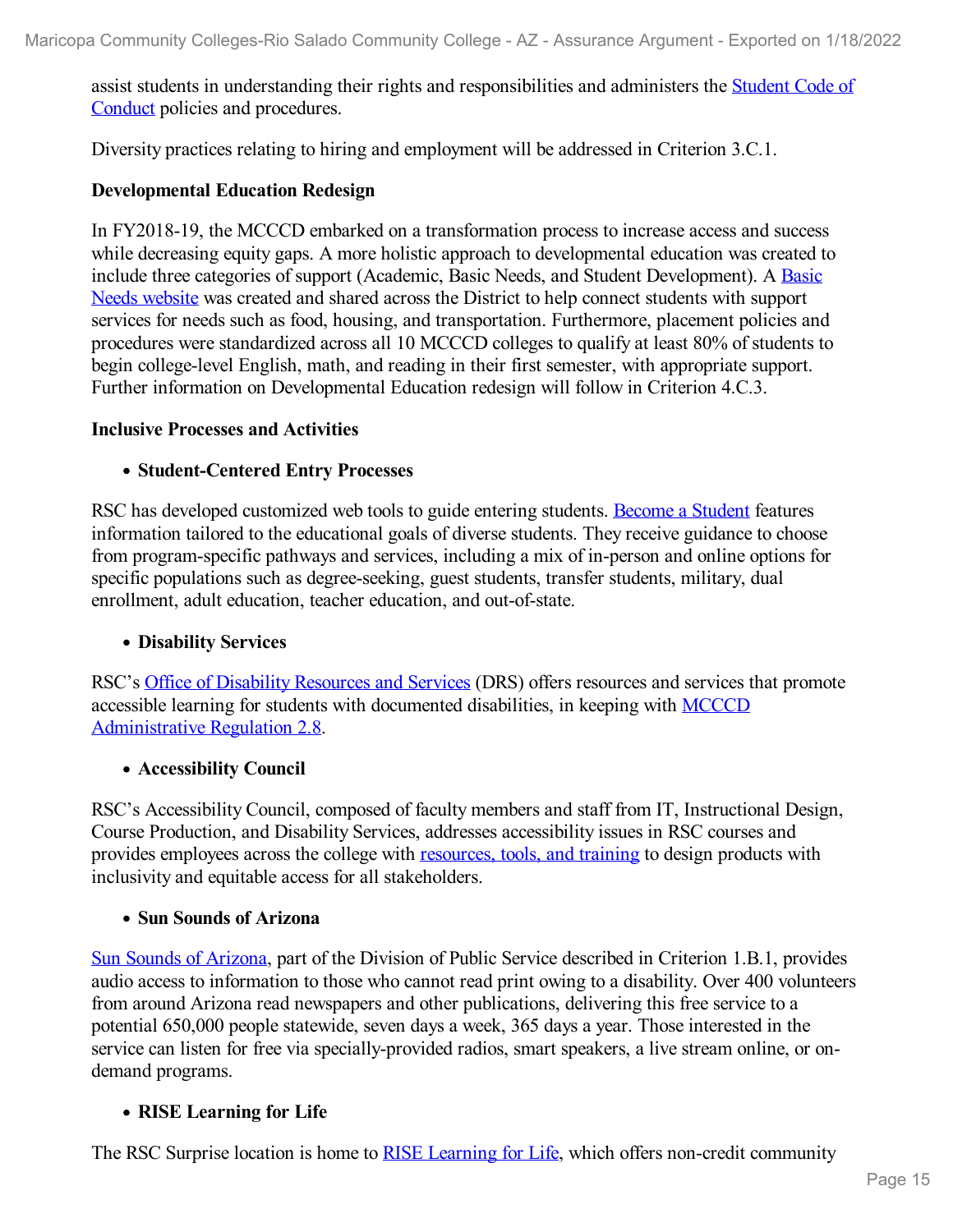learning events to retirement-age adults seeking continuing education and peer interaction. RISE volunteer content experts present numerous topics, ranging through history, science, arts, humanities, and current events. RISE is a self-directed organization, one of over 200 Institutes for Learning in Retirement in the nation. In FY2019-20, RISE facilitated 511 learning events for 530 members, with an average attendance of 13 participants per event.

#### **International Education**

The [International](file:///D:/evidence/viewfile?fileid=1351958) Education Center supports international students with personalized services to select and register for classes. In the three years spanning FY2018-20, International Education served 3,370 walk-in students and responded to 5,502 telephone inquiries.

Further RSC activities honoring and serving diverse learners were discussed under *Additional Curricular and Cocurricular Opportunities* in Criterion 1.C.1.

#### **Fronteras Desk**

RSC's Division of Public Service, described in Criterion 1.B.1, hosts the [Fronteras](file:///D:/evidence/viewfile?fileid=1351881) Desk on KJZZ, with under-served and under-reported news deserts at the core of its mission. Fronteras Desk reporters spearhead the coverage of diverse communities for KJZZ and NPR. These reports have had regional, national, and international distribution to an estimated 10 million listeners through NPR and more than 400 public radio affiliates across the country. A Fronteras Desk team series, Tracing The Migrant Journey, received a 2020 [Kaleidoscope](file:///D:/evidence/viewfile?fileid=1351901) Award which recognizes journalistic excellence in covering issues of race, ethnicity, sexual orientation and gender identity. KJZZ was one of only five national winners, taking top honors in the Local Radio category.

#### **SPOT 127**

[SPOT](file:///D:/evidence/viewfile?fileid=1351889) 127, KJZZ's youth media center, has two [locations](file:///D:/evidence/viewfile?fileid=1351885) designed to mentor disadvantaged youth in journalism and digital media production at no cost. Seventy-one percent of students served by SPOT 127 West and 29% of students at SPOT 127 East identify as Hispanic or Latino. The program has served approximately 1,900 students since its inception in 2012. In FY2020-21, almost 300 teens took virtual classes as programs were moved online.

#### **Hispanic-Serving Institution**

In May 2021, the U.S. [Department](file:///D:/evidence/viewfile?fileid=1351903) of Education recognized RSC as one of nine Hispanic Serving Institutions (HSI) in the MCCCD. This status as a Minority Serving Institution (MSI) makes RSC eligible for Title V grant funding. In alignment with this status, Goal 3 of the Student Enrollment Management (SEM) plan is centered on increasing underrepresented student recruitment, retention, and completion (see Criterion 4.C.1.). Further outreach to Latinx students is planned via an MCCCD contract with The [College](file:///D:/evidence/viewfile?fileid=1351882) Tour on Amazon Prime to produce segments in both English and Spanish.

#### **Civil Rights Review**

RSC was chosen randomly for an Arizona Department of Education (ADE) Civil Rights [Review](file:///D:/evidence/viewfile?fileid=1351879) of Career and Technical Education (CTE) programs in fall 2020. The College submitted over 700 pages of evidence to ADE as part of this review, which was satisfactorily concluded.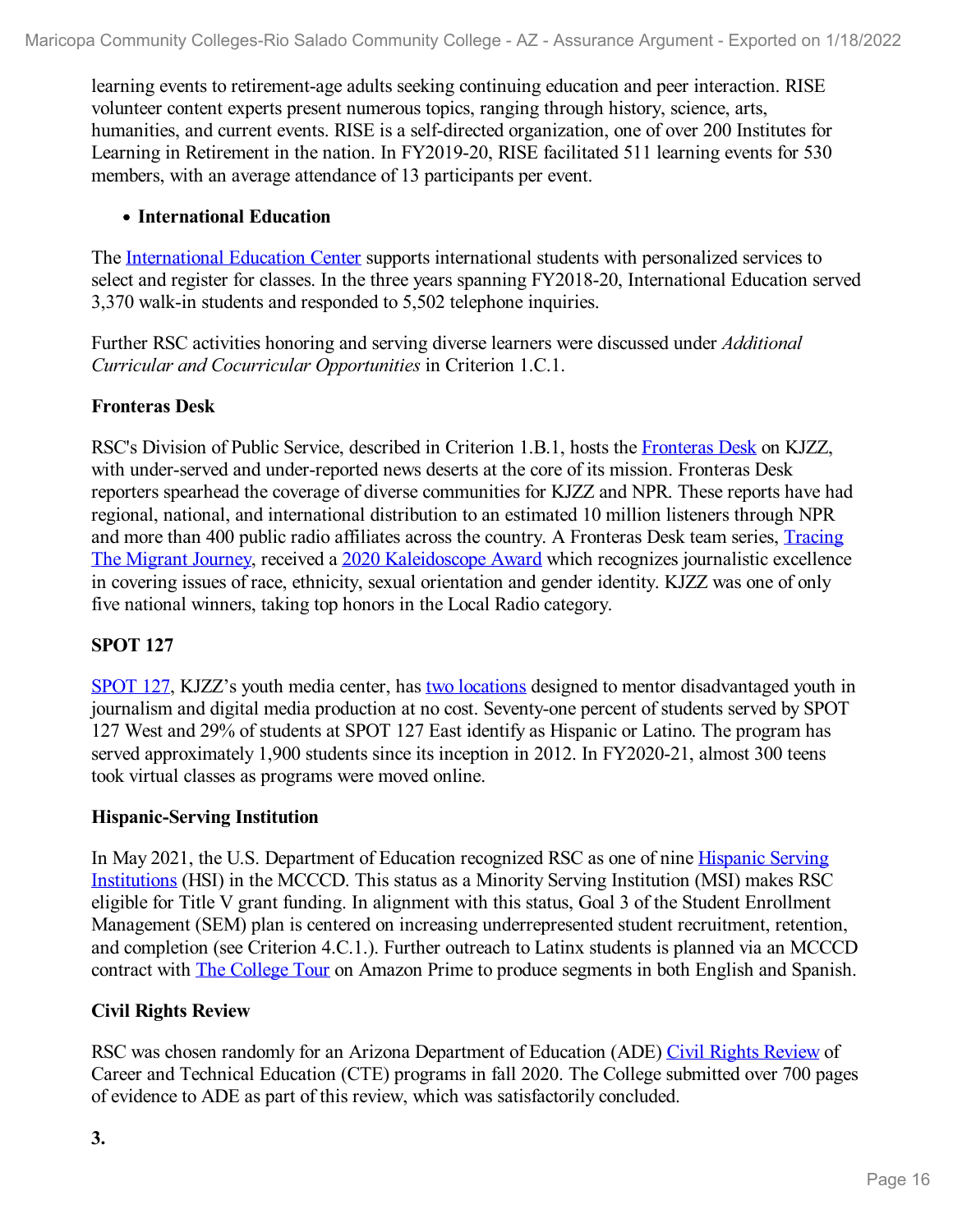#### **Employee Onboarding, Training and Support**

As part of RSC's continuous quality improvement processes, all staff, faculty, and administrators engage in extensive [onboarding](file:///D:/evidence/viewfile?fileid=1351982), receive ongoing departmental support and training, and gain access to MCCCD training and leadership opportunities. The Rio [Wave](file:///D:/evidence/viewfile?fileid=1351977) onboarding process will be described in detail in Criterion 5.B.1. In year one, participants immerse in the *4 Practices of Engagement,* with further connection of these practices to the *values of Diversity, Equity, Inclusion, and Belonging (DEIB)* in year two*.*

#### **The 4 Practices of Engagement**

The *4 Practices of [Engagement](file:///D:/evidence/viewfile?fileId=1352066)* initiative explores the tenets of mindfulness, empathy, happiness, and resilience. The program, which forms the cornerstone of RSC's innovative and positive culture, was launched at the spring 2019 college-wide meeting, followed by a series of workshops offered in FY2019-20 by external consultants. The series provided a deeper dive into the meaning and application of each of the practices in the workplace, also allowing employees to interact with colleagues across all departments and college locations. Fourteen training sessions were presented to 356 participants.

In FY2020-21, RSC contracted with the same consultants to build on the *4 Practices* in a deeper context focused on diversity, equity, [inclusion,](file:///D:/evidence/viewfile?fileid=1351897) and belonging. These events were [conducted](file:///D:/evidence/viewfile?fileid=1351940) remotely and employed open dialogue and current events to explore such topics as race, equity, micro- and macro-aggressions, unconscious bias, difficult but courageous [conversations,](file:///D:/evidence/viewfile?fileid=1351872) and more.

#### **Diversity, Equity, Inclusion, and Belonging (DEIB)**

One of the eight pathways of the 2016-19 RSC Strategic Plan was titled *Employee Trust and Value,* and a Trust and Value [Committee](file:///D:/evidence/viewfile?fileid=1351983) was formed under the auspices of the Development Team, charged with nurturing trust and conveying value through engagement with employees across the College. While RSC had long presented programming around diversity topics, an initial goal for this committee was to develop a Diversity and [Inclusion](file:///D:/evidence/viewfile?fileId=1351952#page=2) Advisory Council to formalize and expand extensive programming around the tenets of diversity and inclusion.

RSC recognized that it could further institutionalize existing efforts to build an inclusive and equity minded environment for both students and employees. A DEIB taskforce was formed in summer 2020, comprising employees across a wide spectrum of [departments](file:///D:/evidence/viewfile?fileid=1351936) and roles, and multiple Equity Action Sessions and Forums were held for students and employees during FY2020-21 to support open dialog between stakeholders with a range of diverse backgrounds, ideas, and perspectives. In its 2020-24 Strategic Plan, RSC established a formal DEIB goal: *Foster a culture of diversity, equity, inclusion, and belonging,* and expanded the taskforce to create a formal DEIB Council. With direct support from the President's Office, RSC identified a highly-qualified senior employee to serve as DEIB [officer](file:///D:/evidence/viewfile?fileid=1351955), while membership in the DEIB Council was expanded to include more employees from all levels across the college. The Council meets monthly and evaluates current RSC processes and practices through an equity and inclusion lens, making recommendations to executive leadership and other stakeholders who then prioritize improvements to enhance the climate of respect between students, faculty, staff, and administrators. A [DEIB](file:///D:/evidence/viewfile?fileid=1351943) page on the public website includes the RSC philosophy, definitions, and additional resources for students and employees.

In support of this fundamental strategic area, the RSC Library creates **DEIB [Research](file:///D:/evidence/viewfile?fileid=1351944) Guides** that provide additional educational resources and further heightened awareness around these topics for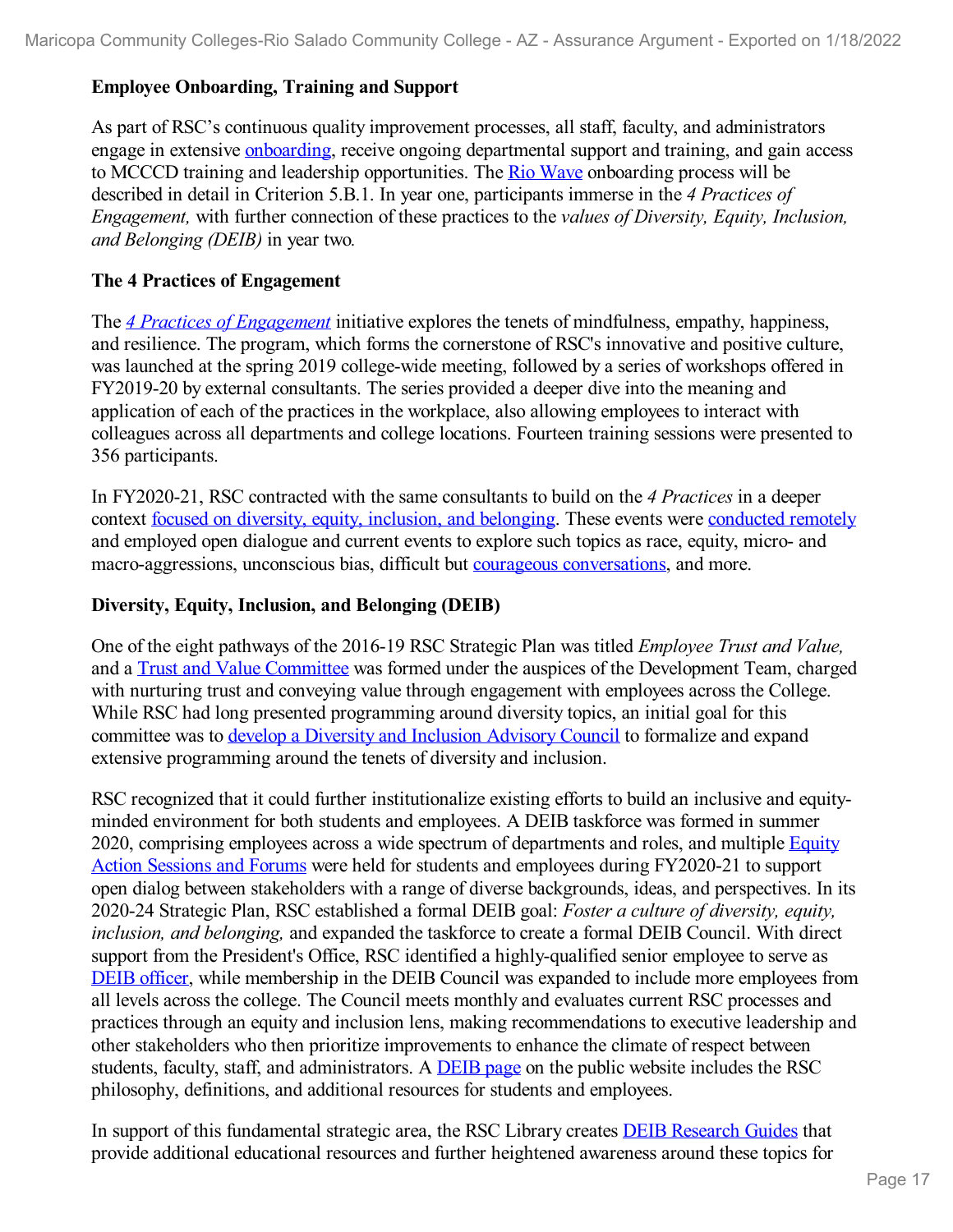students and employees. These guides are featured in the weekly employee newsletter and on RSC social media platforms.

#### **DEIB Events**

Numerous informational and educational activities and events are geared towards students and employees in recognition of diverse populations. Examples include:

- Black [History](file:///D:/evidence/viewfile?fileid=1351928) Month. A particularly significant community event was held in February 2019, when "Hidden Figures" NASA scientist Dr. [Christine](file:///D:/evidence/viewfile?fileid=1351951) Darden visited RSC and conducted multiple presentations for students, employees, and the community.
- [Women's](file:///D:/evidence/viewfile?fileId=1351986) History Month
- [Hispanic](file:///D:/evidence/viewfile?fileid=1351950) Heritage Month
- Native [American](file:///D:/evidence/viewfile?fileid=1351972) Heritage Month
- National Jewish [Heritage](file:///D:/evidence/viewfile?fileId=1351968) Month
- Asian Pacific Islander [Heritage](file:///D:/evidence/viewfile?fileid=1351899) Month
- [LGBTQ+](file:///D:/evidence/viewfile?fileid=1351965) Pride Month
- Domestic Violence [Awareness](file:///D:/evidence/viewfile?fileid=1351947) Month
- Annual MLK [events](file:///D:/evidence/viewfile?fileid=1351962) attracting nearly 300 participants to discuss equality and civil rights
- Americans with [Disabilities](file:///D:/evidence/viewfile?fileid=1351896) Act (ADA) including a [virtual](file:///D:/evidence/viewfile?fileid=1351980) movie camp in summer 2021

#### **RSC Book Club**

The RSC Book Club was established in summer 2019 "to provide a platform that allows employees to invest in personal and professional development, connect and engage with colleagues across departments, and advance perspectives in the area of diversity, inclusion, equity, and belonging." Beginning with 12 participants in its first session, the Book Club has drawn increasingly robust participation in the reading and discussion of an eclectic selection of thought-provoking books, with close to 50 participants in summer 2021. Survey [feedback](file:///D:/evidence/viewfile?fileid=1351961) is overwhelmingly positive and provides validation of the success of this initiative in engendering meaningful discussion and connection among employees. Survey comments and suggestions are also shared with the Executive Team.

#### **Internal RSC Communication Strategies**

Meaningful internal communication strategies are seen as a critical element of fostering a climate of inclusion and respect between RSC's employees.

RSC's weekly online employee newsletter, The [Wave](file:///D:/evidence/viewfile?fileid=1351993), keeps employees connected, informed, and engaged. Articles include updates of current importance, mission enculturation, strategic planning updates, employee workshop and event opportunities, inspirational student success stories, employee recognition, and more. [Analytics](file:///D:/evidence/viewfile?fileid=1351981) data indicate that over 500 readers view the newsletter each week. *The Wave* also provides the opportunity to schedule an individual meeting with President Smith through Open Office Hours or provide feedback/ask questions via the CommuniKate with the President feature, anonymously if preferred. In the first two years of [implementation,](file:///D:/evidence/viewfile?fileid=1351933) 71 employees have submitted questions, [suggestions,](file:///D:/evidence/viewfile?fileid=1351932) or concerns through the CommuniKate portal.

Biweekly [college-wide](file:///D:/evidence/viewfile?fileid=1351939) meetings have been held regularly via Zoom since [spring](file:///D:/evidence/viewfile?fileid=1351927) 2020, providing an opportunity for employees to feel connected and engaged, and to receive regular and transparent updates and information on current initiatives from the President's Office and departments across the college. Attendance ranges between 230 and 315 participants per meeting, and there is a "meet and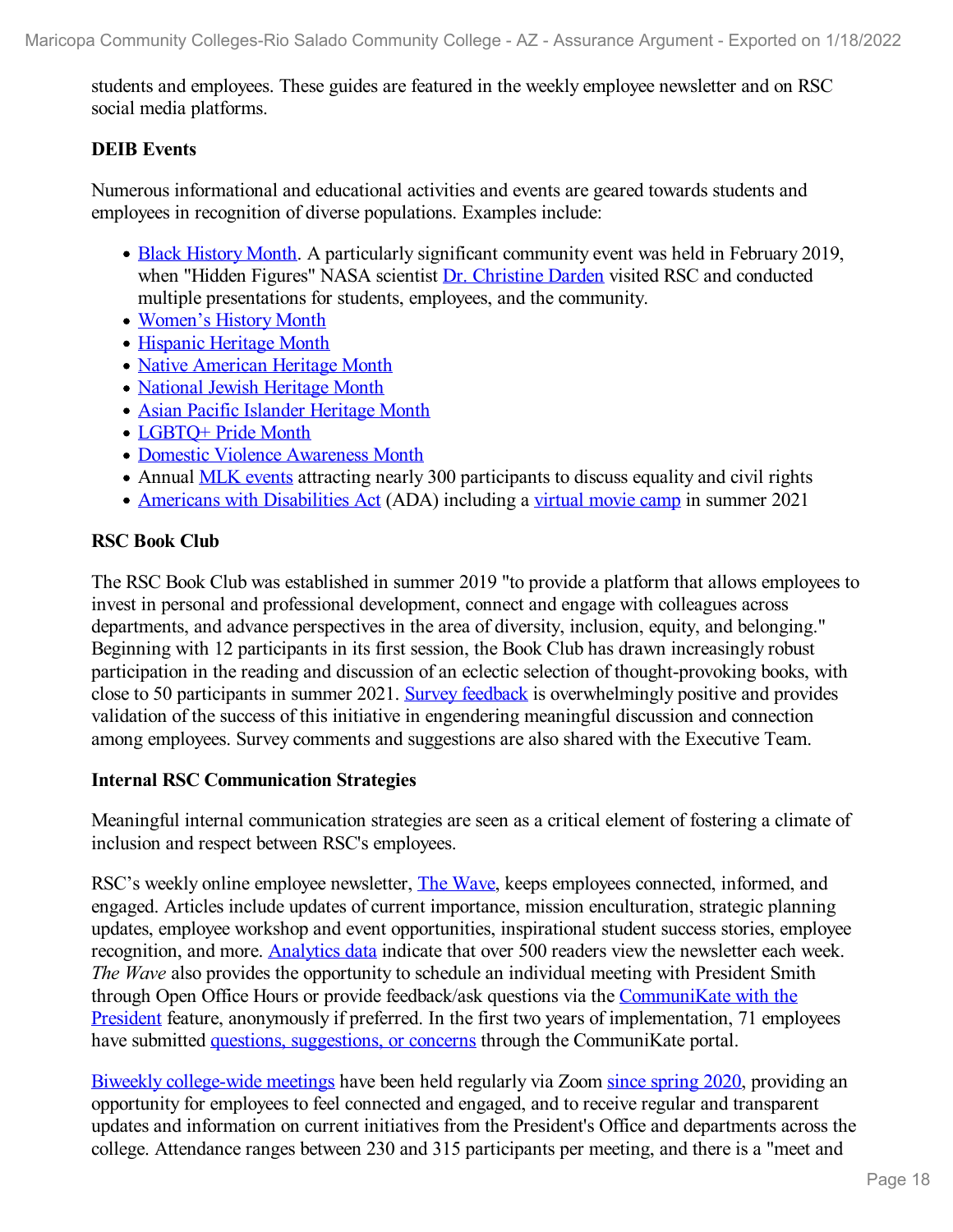greet" segment both prior to- and after the formal meeting so that employees can "visit" with colleagues and feel connected.

#### **Departmental Alignment with Strategic Plan Goal 3:** *Foster a Culture of Diversity, Equity, Inclusion, and Belonging*

As of fall 2021, multiple RSC departments have set "Wildly [Important](file:///D:/evidence/viewfile?fileid=1351891) Goals" to implement meaningful change in the DEIB arena which are being tracked through the strategic planning process. As an example, RSC has committed \$45,000 to train three cohorts of 30 each in *ACUE Inclusive Teaching for Equitable Learning* as part of its [commitment](file:///D:/evidence/viewfile?fileid=1351873) to Goal 3. Residential faculty, adjunct faculty, [instructional](file:///D:/evidence/viewfile?fileid=1351874) designers, instructional coordinators and others are being invited to apply. Detailed information on the Strategic Plan will follow in Criterion 5.C.3.

#### **MCCCD Programs**

- [MOSAIC](file:///D:/evidence/viewfile?fileId=1352109) (Maximizing Our Strengths as An Inclusive Community), is a 24-hour professional development workshop focusing on diversity, inclusion, and valuing differences. The training is required for MCCCD supervisors and available to all employees.
- MCCCD provides career [development](file:///D:/evidence/viewfile?fileid=1351869) and [mentoring](file:///D:/evidence/viewfile?fileid=1351880) programs to connect employees from diverse backgrounds to share ideas and perspectives across the district.
- The MCCCD provides diversity and [inclusion](file:///D:/evidence/viewfile?fileid=1351892) training through the District Employee Learn Center.

#### **MCCCD Diversity Advisory Council**

The MCCCD [Diversity](file:///D:/evidence/viewfile?fileid=1351871) Advisory Council (DAC) presents an annual award to an employee or program at each college that exemplifies a commitment to supporting student success, workforce [development,](file:///D:/evidence/viewfile?fileid=1351930) or innovation through diversity and inclusiveness efforts, as evidenced by the RSC DAC Award recipients from the past four years.

#### **Sources**

- ACUE Inclusive Teaching Application 1.C.3
- ACUE Micro Inclusive Teaching for Equitable Learning 1.C.3
- ADE Civil Rights Closeout Letter 1.C.2
- Community College Daily Conversations that Change Campuses 1.C.3
- Hispanic Serving Institutions 1.C.2
- KJZZ Fronteras Desk 1.C.2
- KJZZ SPOT 127 Locations 1.C.2
- KJZZ SPOT 127 1.C.2
- KJZZ Tracing the Migrant Journey 1.C.2
- MCCCD Admin Regulation Section 2.5.2 Student Conduct Code 1.C.2
- MCCCD Admin Regulation Section 2.8 Students with Disabilities 1.C.2
- MCCCD Admin Regulation Section 5 NonDiscrimination 1.C.2
- MCCCD Basic Needs 1.C.2
- MCCCD Career Development 1.C.3
- MCCCD Diversity Advisory Council 1.C.3
- MCCCD Diversity and Inclusion Training 1.C.3
- MCCCD Governing Values 1.C.2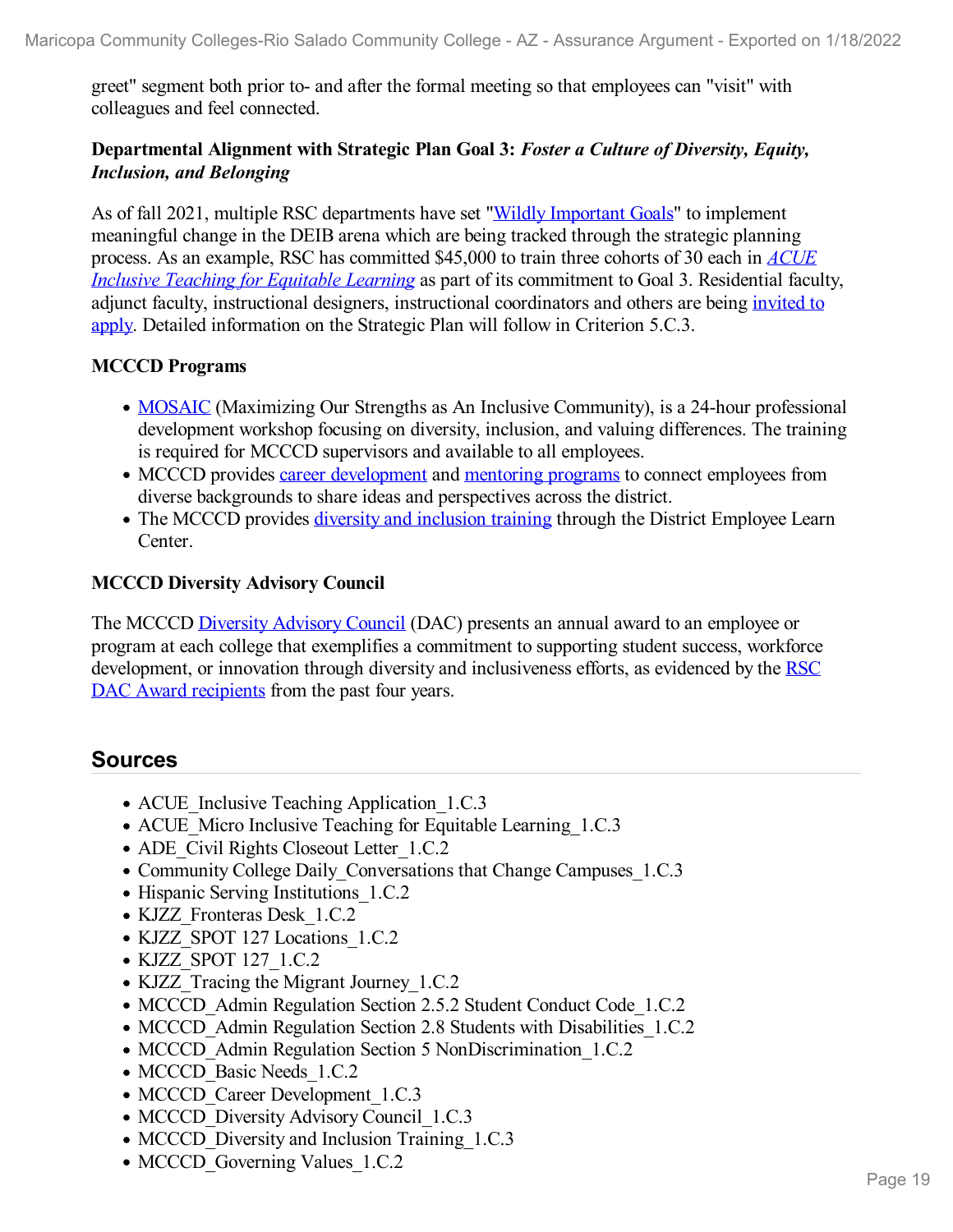- MCCCD Mentoring 1.C.3
- MCCCD MOSAIC 1.C.3
- MCCCD Student Senate 1.C.1
- MCCCD The College Tour 1.C.2
- National Adult Education Honor Society 1.C.1
- Opportunities for Youth 1.C.1
- RISE Learning for Life 1.C.2
- RSC 2019 First Generation Advocate Award 1.C.1
- RSC 4 Practices of Engagement Year 2 1.C.3
- RSC 4 Practices of Engagement 1.C.3
- RSC 4DX WIGs 1.C.3
- RSC Accessibility Resources 1.C.2
- RSC\_ACE Connects with Students Virtually 1.C.1
- RSC Adult ACE Program Cocurricular Events 1.C.1
- RSC Adult Education Performance Targets 1.C.1
- RSC Adult Education Program of the Year 1.C.1
- RSC Adult Education 1.C.1
- RSC Adults Achieving a College Education 1.C.1
- RSC Americans with Disabilities Act 1.C.3
- RSC Asian American Pacific Islander Heritage Month 1.C.3
- RSC Become a Student 1.C.2
- RSC Big Pitch Competition 1.C.1
- RSC Black History Month 1.C.3
- RSC\_Book Club Feedback\_1.C.3
- RSC Collegewide Meeting Slides 1.C.3
- RSC Collegewide Meetings Index 1.C.3
- RSC CommuniKate Action Outcome Examples 1.C.2
- RSC CommuniKate with the President 1.C.3
- RSC Conduct and Community Standards Office 1.C.2
- RSC Constitution Day Events 1.C.1
- RSC DAC Award Recipients 1.C.3
- RSC DEIB and the 4 Practices of Engagement 1.C.3
- RSC DEIB Equity Action Sessions 1.C.3
- RSC DEIB Officer 1.C.3
- RSC\_DEIB Page\_1.C.3
- RSC DEIB Research Guides 1.C.3
- RSC Diversity and Inclusion Committee 1.C.3
- RSC Diversity and Inclusion Committee 1.C.3 (page number 2)
- RSC Domestic Violence Awareness Month 1.C.3
- RSC Dr Christine Darden 1.C.3
- RSC High School ACE Program 1.C.1
- RSC Hispanic Heritage Month 1.C.3
- RSC Honors CoCurricular Activities 1.C.1
- RSC Honors 1.C.1
- RSC Honors Cocurricular 1.C.1
- RSC\_IET\_1.C.1
- RSC International Education Center 1.C.2
- RSC Jewish American Heritage Month 1.C.3
- RSC\_LGBTQplus Pride Month\_1.C.3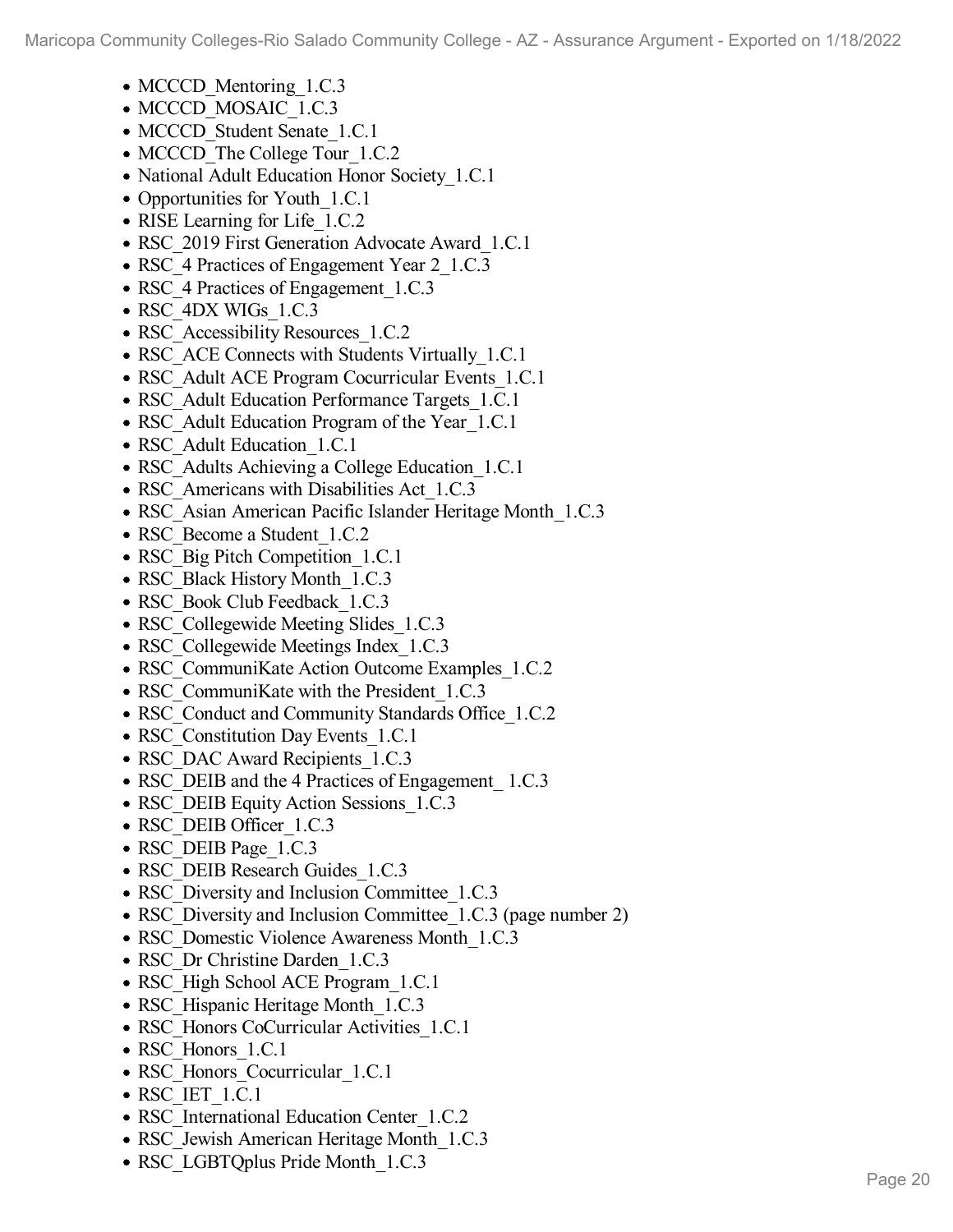- RSC\_Male Empowerment Network 1.C.1
- RSC Male Empowerment Network Meeting at Southern 1.C.1
- RSC\_MLK Day 1.C.3
- RSC\_MVET\_1.C.1
- RSC\_National Adult Education and Family Literacy Week 1.C.1
- RSC\_National Adult Education Honor Society Induction 1.C.1
- RSC National Entrepreneurship Week 1.C.1
- RSC National Entrepreneurship Week 1.C.1 (page number 3)
- RSC\_National Society of Leadership and Success\_1.C.1
- RSC National Society of Leadership and Success Events 1.C.1
- RSC Native American Heritage Month 1.C.3
- RSC Office of Disability Resources and Services 1.C.2
- RSC Onboarding 1.C.3
- RSC Phi Theta Kappa Rio Accomplishments 1.C.1
- RSC Phi Theta Kappa 1.C.1
- RSC Rio Wave Orienation 1.C.3
- RSC\_Risk Management and Insurance Career Night\_1.C.1
- RSC Student Conference Presentations 1.C.1
- RSC Student Entrepreneurs 1.C.1
- RSC The Wave Analytics Data 1.C.3
- RSC The Wave 1.C.3
- RSC Trust and Value Committee Projects 1.C.3
- RSC Virtual Movie Camp 1.C.3
- RSC Virtual Summer Camp 1.C.1
- RSC Voter Registration and Voting Events 1.C.1
- RSC Womens History Month 1.C.3
- RTDNA Kaleidoscope Award Winners 1.C.2
- Sun Sounds of Arizona 1.C.2
- THE Campus Fowler and Smith Article 1.C.1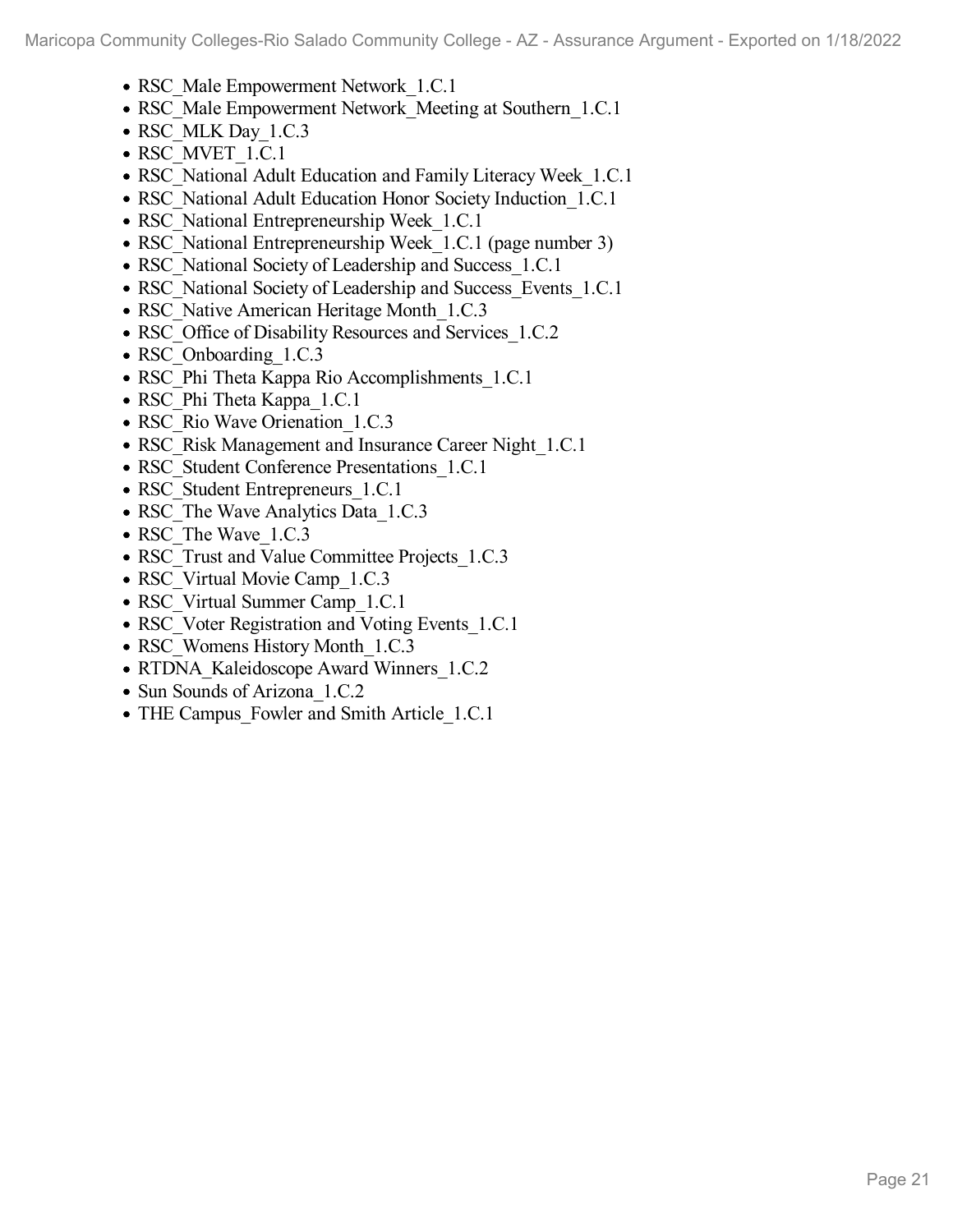# **1.S - Criterion 1 -Summary**

The institution's mission is clear and articulated publicly; it guides the institution's operations.

# **Summary**

- RSC's mission documents were revised in 2020 as part of a collaborative strategic planning process that included student, staff, and community input.
- The mission documents guide RSC's operations through clearly-articulated alignment between the mission, strategic plan, and institutional structure; comprehensive and personalized student services; and instructional programs that exemplify its educational purposes and equitable access values.
- RSC's innovative, positive, and inclusive culture has been refreshed through adoption of the *4 Practices of Engagement* and the formation of a DEIB council.
- RSC has a strong presence in the local community through its Division of Public Service, multiple college locations, workforce partnerships, and location-based adult education programming.

# **Sources**

*There are no sources.*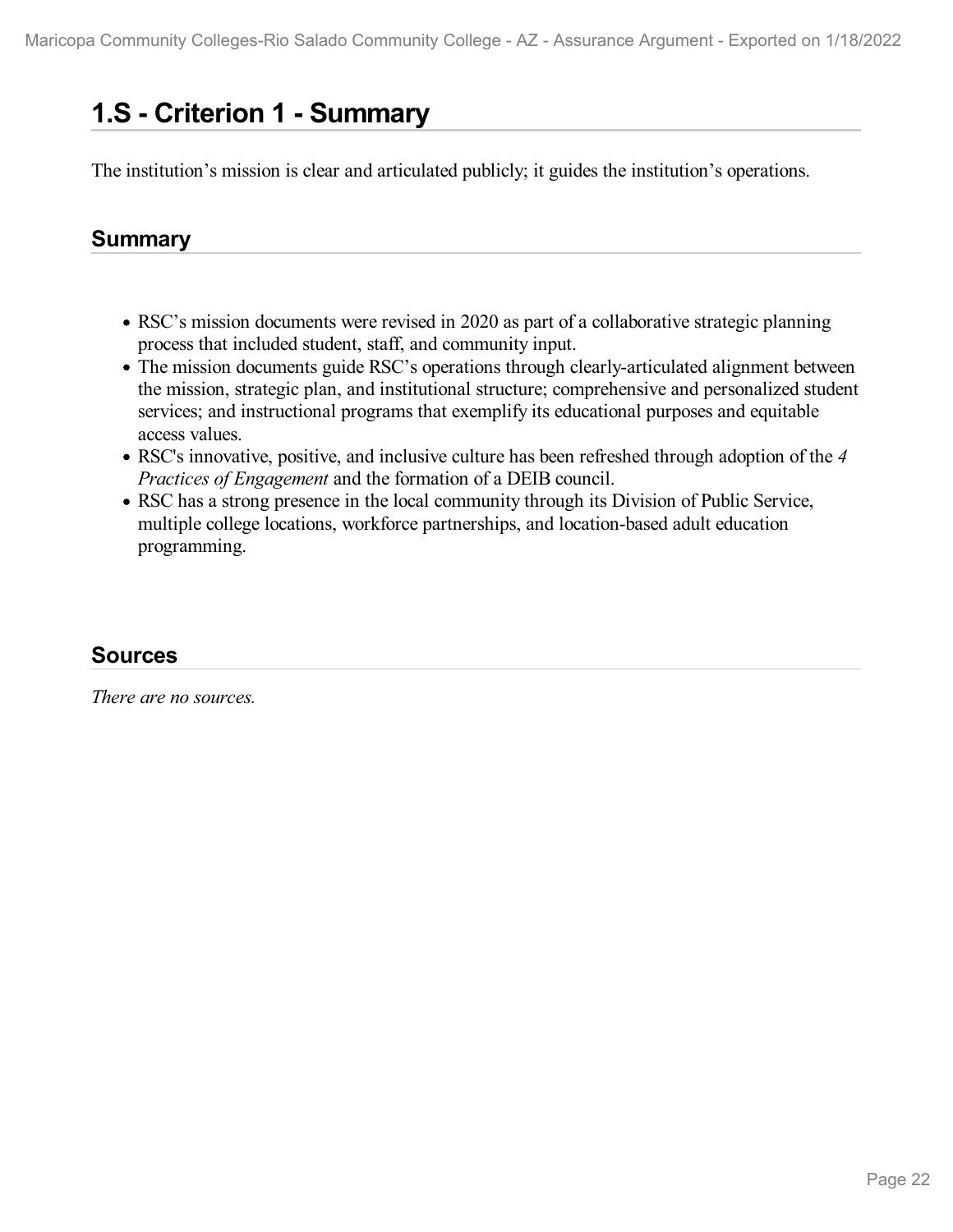# **2 -Integrity: Ethical and Responsible Conduct**

The institution acts with integrity; its conduct is ethical and responsible.

# **2.A - Core Component 2.A**

The institution establishes and follows policies and processes to ensure fair and ethical behavior on the part of its governing board, administration, faculty and staff.

- 1. The institution develops and the governing board adopts the mission.
- 2. The institution operates with integrity in its financial, academic, human resources and auxiliary functions.

## **Argument**

#### **1.**

The process whereby RSC developed its current revised mission documents and [subsequent](file:///D:/evidence/viewfile?fileId=1352167#page=2) approval by the MCCCD Governing Board were described in Criterion 1.A.

#### **2.**

The Governing Board and employees of the MCCCD abide by a set of [Governing](file:///D:/evidence/viewfile?fileId=1352181) Values, which are published on the District website and are transparent to all stakeholders.

The MCCCD [Governing](file:///D:/evidence/viewfile?fileId=1352175) Board has established a Code of [Conduct](file:///D:/evidence/viewfile?fileId=1352157) that determines expectations for ethical, professional, and lawful conduct by board members and outlines a process for complaints and perceived violations of Board policy. Governing Board members are required to participate in Public Stewardship and Ethics Training during their [probationary](file:///D:/evidence/viewfile?fileId=1352159) period or within one year of hire, and triennially thereafter. Similarly, the MCCCD mandates triennial [integrity](file:///D:/evidence/viewfile?fileId=1352189) and ethics training for all employees.

All [mandatory](file:///D:/evidence/viewfile?fileId=1352168) training modules are provided online, enabling efficient tracking of employee completion. Additional role-specific mandatory training requirements are in place, such as the MCCCD Employee FERPA [Compliance](file:///D:/evidence/viewfile?fileId=1352170) Tutorial required for all employees who access student records.

The [Governing](file:///D:/evidence/viewfile?fileId=1352174) Board Policies and [Administrative](file:///D:/evidence/viewfile?fileId=1352154) Regulations provide the framework for employees' duties and responsibilities. Each employee is expected to be aware of and abide by these rules. In order to foster [accountability](file:///D:/evidence/viewfile?fileId=1352151) and transparency, employees are required to submit annual disclosure forms regarding conflict of interest, hiring of relatives, enrollment irregularities, internal control, and travel policies.

MCCCD and RSC ethical hiring practices are detailed in Criterion 5.B.1.

The MCCCD maintains a Staff Policy [Manual](file:///D:/evidence/viewfile?fileId=1352188) for appointed, classified staff and non-classified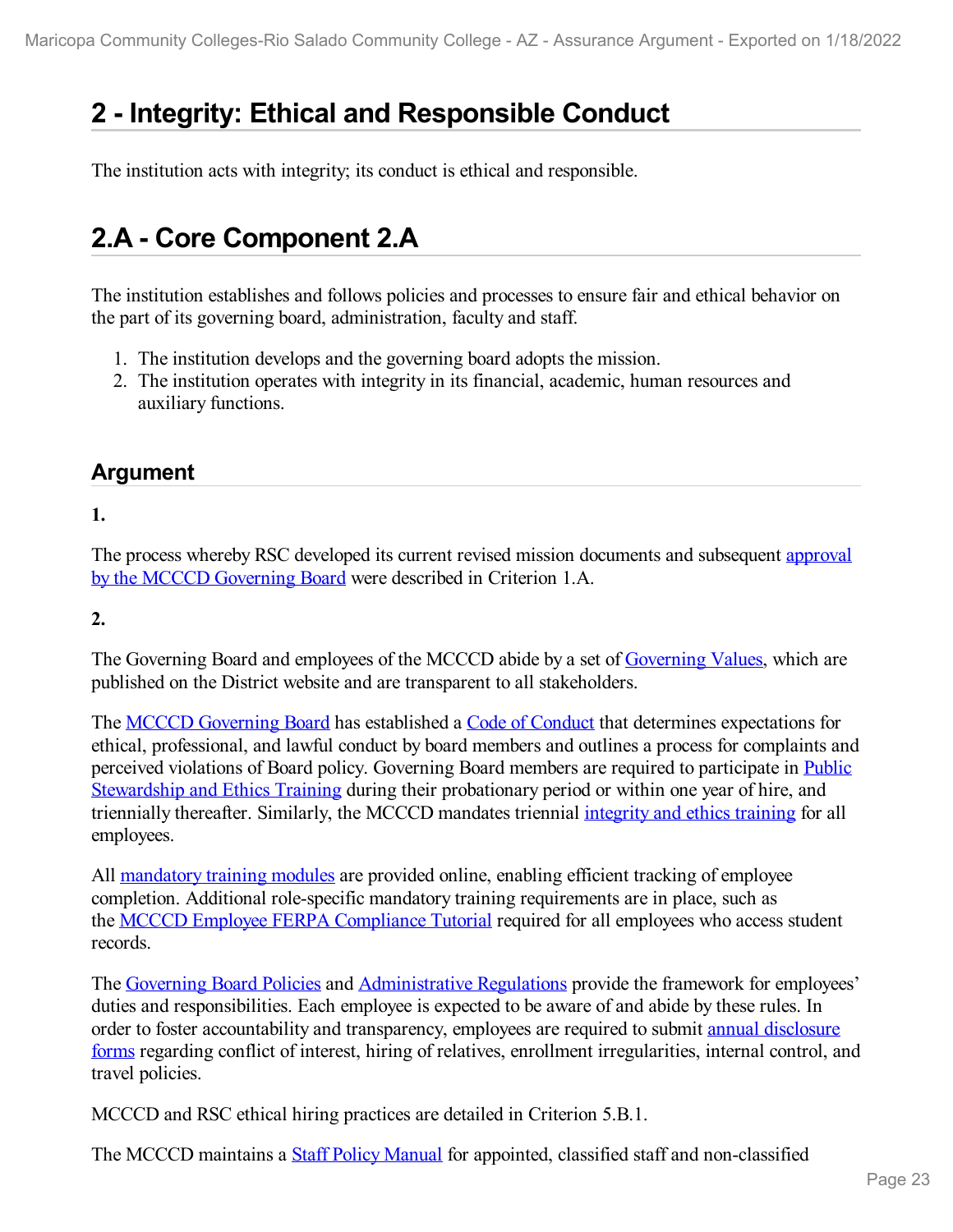MCCCD employees. The classified staff grievance [procedure](file:///D:/evidence/viewfile?fileId=1352163) is included in this manual.

Residential and adjunct faculty rights are stipulated in the Faculty [Agreement](file:///D:/evidence/viewfile?fileId=1352162) adopted by the Governing Board in February 2021 and effective as of July 1, 2021. This agreement replaced the separate Residential Faculty Policies (RFP) and the Adjunct Faculty Handbook which had previously existed as two separate documents. [Article](file:///D:/evidence/viewfile?fileId=1352155) 20 covers Resolution of Conflict and Grievance policies. More information on the FACT process and agreement will follow in Criterion 2.C.5.

All policies stem from interest-based negotiation processes conducted by representatives of District and College administration, along with members of the relevant employee groups.

#### **Adherence to Federal, State, City, and District Laws and Regulations**

RSC, together with the other MCCCD colleges, upholds and protects its integrity by following all applicable federal, state, local, and district regulations. The [MCCCD](file:///D:/evidence/viewfile?fileId=1352169) Office of General Counsel advises MCCCD institutions regarding strict legal compliance with these laws and regulations.

#### **Office of Institutional Integrity & Compliance**

RSC's Office of [Institutional](file:///D:/evidence/viewfile?fileId=1352166) Integrity & Compliance falls under the purview of the Dean of Institutional Effectiveness & Innovation (who also serves as the HLC Accreditation Liaison Officer) and serves as a centralized hub for compliance efforts, including State Authorization and adherence to the various mandates related to the Higher Education Act, among others. Working closely with key stakeholders across the College, Institutional Integrity ensures that compliance begins with program creation and stems out into the operational areas of the institution (as evidenced by this program [development](file:///D:/evidence/viewfile?fileId=1352172) flowchart). Further, the Curriculum Department meets with all internal stakeholders identified in the first step of the process to discuss programs that have been Governing Board approved, and next steps regarding compliance. The Office also manages a Compliance Calendar that will be further explained in Criterion 2.B.2.

#### **Office of Conduct and Community Standards**

Following the provisions in Administrative Regulation 2.5 Student Rights and [Responsibilities](file:///D:/evidence/viewfile?fileId=1352165), the RSC Office of Conduct and [Community](file:///D:/evidence/viewfile?fileId=1352185) Standards (OCCS) is designed "to help ensure a healthy, comfortable and educationally productive environment for students, employees, and visitors" (para. 1, section 2.5.2) and to be "committed to promoting a learning and work environment that is non- discriminatory" as stated in Administrative Regulation Section 5 [Non-Discrimination](file:///D:/evidence/viewfile?fileId=1352150) (para.1).

Within the Office of Conduct and Community Standards, the functional areas are Student Conduct Administration; Title IX; Behavioral Intervention Team (BIT); and Office of Academic Integrity. The administrative procedures for academic misconduct, student conduct administration, and Title IX are outlined respectively in the MCCCD [Administrative](file:///D:/evidence/viewfile?fileId=1352154) Regulations: 2.3.11 Academic Misconduct Policy; S-6 [Instructional](file:///D:/evidence/viewfile?fileId=1352152) Grievance Process; 2.5 Student Rights and [Responsibilities,](file:///D:/evidence/viewfile?fileId=1352160#page=7) which includes the Student [Conduct](file:///D:/evidence/viewfile?fileId=1352177) Code (i.e., prohibited conduct) and the Student Conduct [Procedures](file:///D:/evidence/viewfile?fileId=1352158#page=5) (e.g., the convening of a Student Conduct Board Hearing); and 5.1.16 Title IX Sexual [Harassment](file:///D:/evidence/viewfile?fileId=1352173) Policy. All members of the Title IX team receive Title IX Training and [Resources](file:///D:/evidence/viewfile?fileId=1352182).

#### **Instructional Grievances and Non-Instructional Complaints**

RSC provides detailed information for students regarding the MCCCD [instructional](file:///D:/evidence/viewfile?fileId=1352152) grievance and [non-instructional](file:///D:/evidence/viewfile?fileId=1352161) complaint resolution processes from its Student [Solution](file:///D:/evidence/viewfile?fileId=1352186) Center website.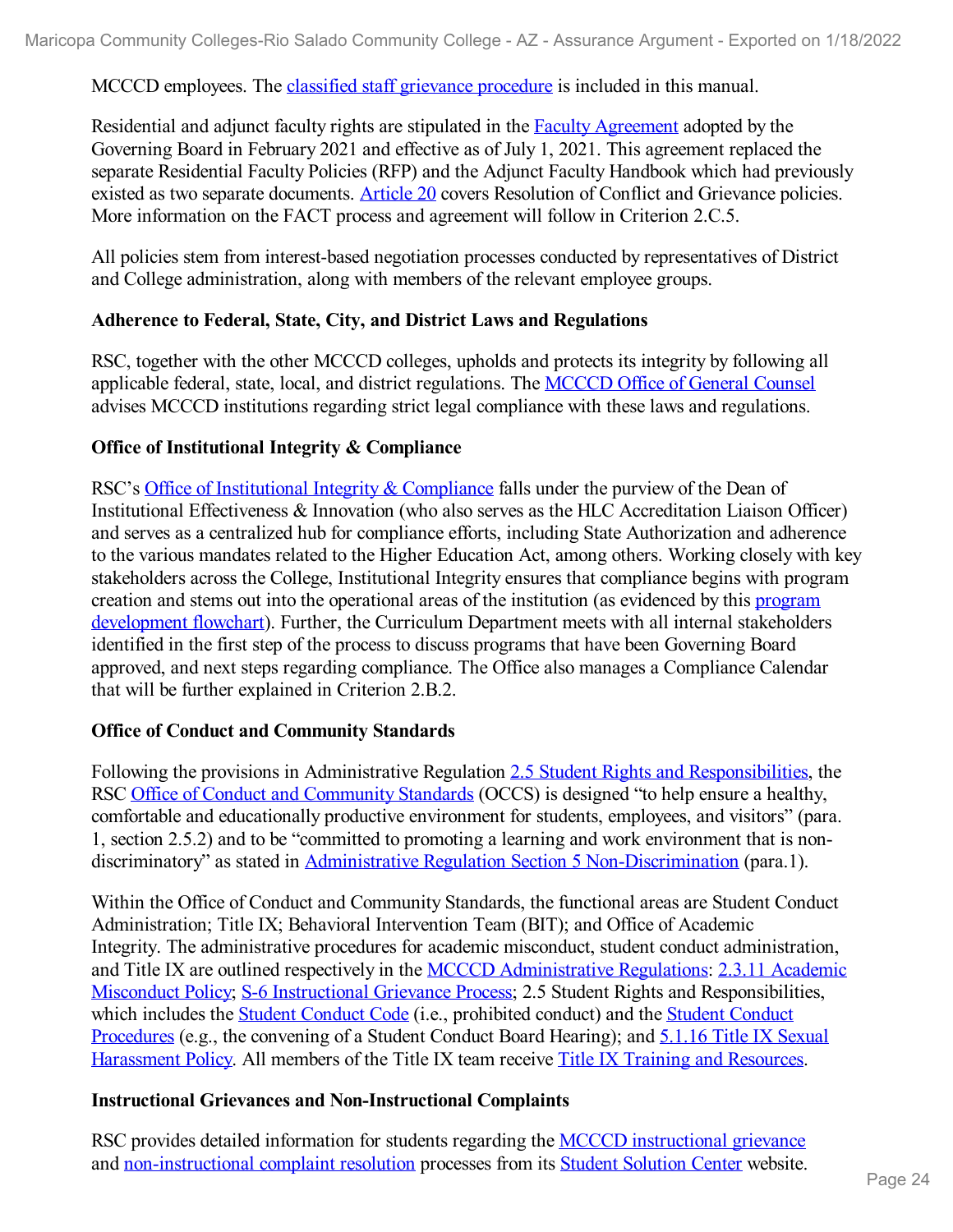Instructional student issues that are escalated to the Vice President of Academic Affairs for resolution are resolved through the defined process, while Institutional Integrity  $&$  Compliance addresses noninstructional complaints.

#### **Record Keeping**

RSC maintains internal electronic systems to track and aggregate information for both academic and non-academic student complaints. Faculty determinations of academic misconduct violations and imposed academic consequences are maintained by the Office of Academic Integrity in RSC's Customer Relationship Management (CRM) database.

Non-academic student complaints are maintained by the Office of Institutional Integrity & Compliance in the RSC Student Complaint Management System database (SCMS). Records include details of the complaint, the manner in which it was resolved, and any relevant findings. From 2017- 2020, 97% of student complaints (n=648) were resolved to the student's satisfaction.

Records of alleged Student Conduct Code violations, Title IX misconduct (e.g., complaints, notice letters, available evidence, etc.) and reports to the Behavioral Intervention Team (BIT) pertaining to individuals of concern are maintained in the RSC Symplicity Advocate case management and reporting system database. Employees are able to submit [reports](file:///D:/evidence/viewfile?fileId=1352183) to the BIT via an internal RSC link, and the team meets biweekly to review these reports which encompass such concerns as potential disruptive conduct, self-harm, and violence to others.

#### **Fiscal Integrity**

The MCCCD is audited annually by the Arizona State Auditor General's Office. Copies of the audits are included in the District's [Comprehensive](file:///D:/evidence/viewfile?fileId=1352153) Annual Financial Reports (CAFRs). The District has always received an unqualified audit report regarding its financial statements, most recently for the Fiscal Year [Ended](file:///D:/evidence/viewfile?fileId=1352180) June 2020.

The Arizona State Auditor General's Office is not permitted to issue audit reports for individual MCCCD colleges. Consequently, in 1996, the North Central Association and MCCCD created a Memorandum of [Understanding](file:///D:/evidence/viewfile?fileId=1352178) (MOU) to satisfy the need for an institutional external financial audit by a Certified Public Accountant (CPA) or a public agency at least every two years. The memorandum was updated in 2004 to reflect the name change to Higher Learning Commission. The memorandum addresses criteria related to resources, uses, and assurances. It provides records that illustrate efficient management of individual expenditure budgets consistent with maintaining the fiscal viability of the District, demonstrating the integrity of the District and colleges.

The MCCCD Internal Audit and [Management](file:///D:/evidence/viewfile?fileId=1352179) Advisory Services Department (IAMAS) supports the vision, mission, and values of the MCCCD and its colleges and centers by providing independent, objective assurance and consulting services designed to add value and improve the organization's operations, and to help ensure the efficient and effective use of resources, program operations, and stewardship over assets.

#### **Grants Monitoring**

The District Grants Development and Management Department provides compliance and support to college grant project directors with applicable rules, regulations, terms, and conditions for grants management. The RSC Grants Management Office supports research projects and provides fiscal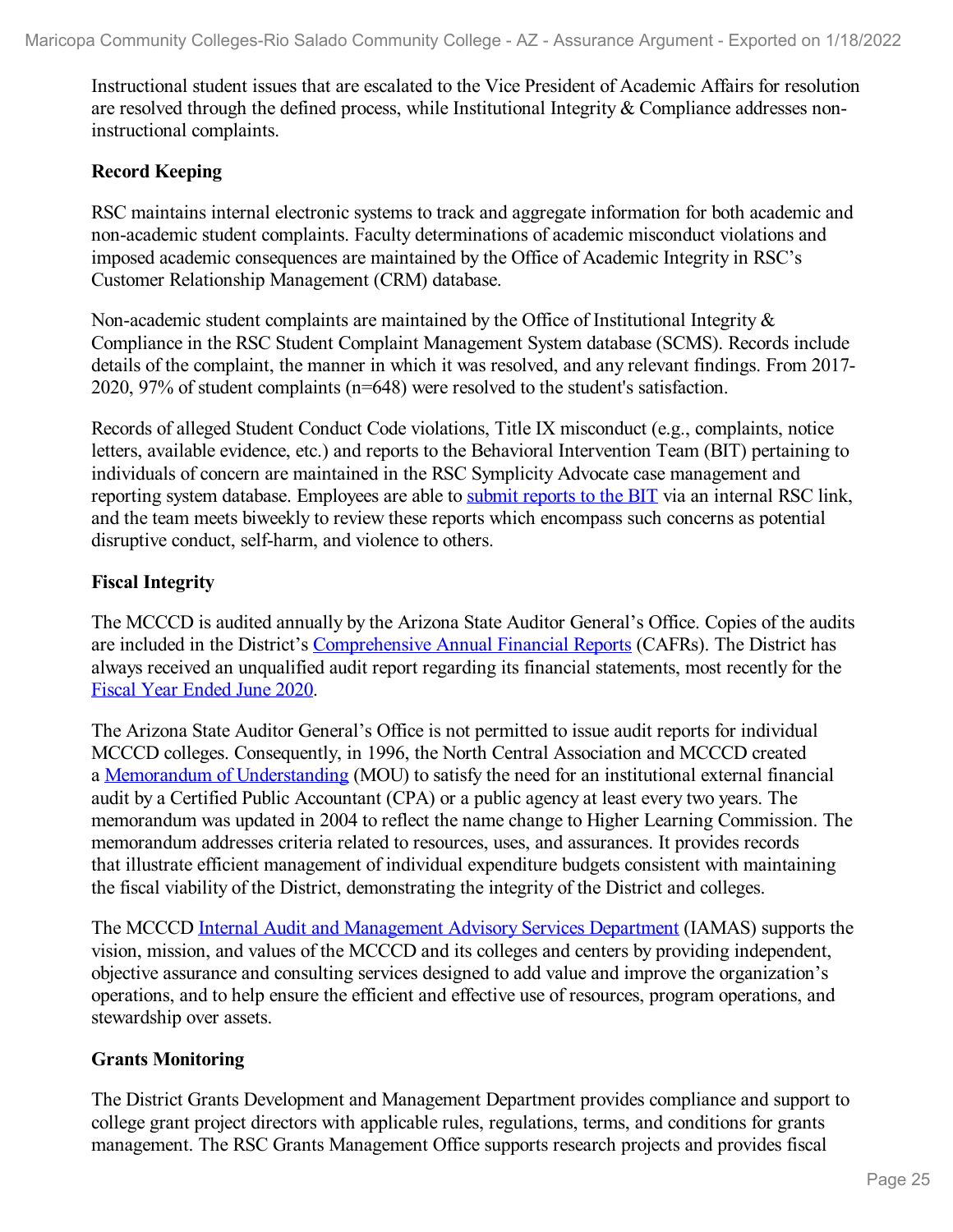accountability for grant-funded projects.

#### **Student Policies**

RSC abides by the student policies established by the MCCCD, which are articulated in the College Catalog and on the [Student](http://www.riosalado.edu/policies/Pages/default.aspx) Policies page of the RSC website.

#### **Auxiliary Functions**

RSC's Auxiliary [Functions](file:///D:/evidence/viewfile?fileId=1352176) include the Conference Center at Rio, which is a multi-purpose facility that hosts internal and external events, receptions, and conferences. The Vice President of Technology and Infrastructure oversees the staffing of the Conference Center. Open access is provided for [Conference](file:///D:/evidence/viewfile?fileId=1352156) Center rentals, consistent with AR 6.24 Public Access and Expression on District Property [Free Expression Policy].

#### **Department of Public Safety**

The RSC [Department](file:///D:/evidence/viewfile?fileId=1352184) of Public Safety is led by a police commander and is responsible for ensuring a safe college environment in accordance with AR 6.15 [Public](file:///D:/evidence/viewfile?fileId=1352164) Safety.

#### **Sources**

- MCCCD Admin Regulations 2.3.11 Academic Misconduct 2.A.2
- MCCCD Admin Regulations 2.3.11 Academic Misconduct 2.A.2 (page number 7)
- MCCCD Admin Regulations 2.5 Student Rights and Responsibilities 2.A.2
- MCCCD Admin Regulations 2.5.2 Article IV Student Conduct Code Procedures 2.A.2
- MCCCD Admin Regulations 2.5.2 Article IV Student Conduct Code Procedures 2.A.2 (page number 5)
- MCCCD Admin Regulations 2.5.2 Student Conduct Code 2.A.2
- MCCCD Admin Regulations 5 NonDiscrimination 2.A.2
- MCCCD Admin Regulations 5.1.16 Title IX Sexual Harassment Policy 2.A.2
- MCCCD Admin Regulations 6.15 Public Safety 2.A.2
- MCCCD Admin Regulations 6.16 Public Stewardship and Ethics 2.A.2
- MCCCD Admin Regulations 6.24 Public Access and Expression on District Property 2.A.2
- MCCCD Admin Regulations S6 Instructional Grievance Process 2.A.2
- MCCCD Admin Regulations 2.A.2
- MCCCD Annual Disclosure Forms 2.A.2
- MCCCD Comprehensive Annual Financial Report 2.A.2
- MCCCD Faculty Agreement Article 20 Conflict Resolution 2.A.2
- MCCCD Faculty Agreement 2.A.2
- MCCCD FERPA Training 2.A.2
- MCCCD Financial Reports 2.A.2
- MCCCD FM1 Internal Audit and Management Advisory Services Department Charter 2.A.2
- MCCCD Governing Board Agenda Consent Agenda 2.A.1.pdf
- MCCCD Governing Board Agenda Consent Agenda 2.A.1.pdf (page number 2)
- MCCCD Governing Board Code of Conduct 2.A.2
- MCCCD Governing Board Policies 2.A.2
- MCCCD Governing Board 2.A.2
- MCCCD Governing Values 2.A.2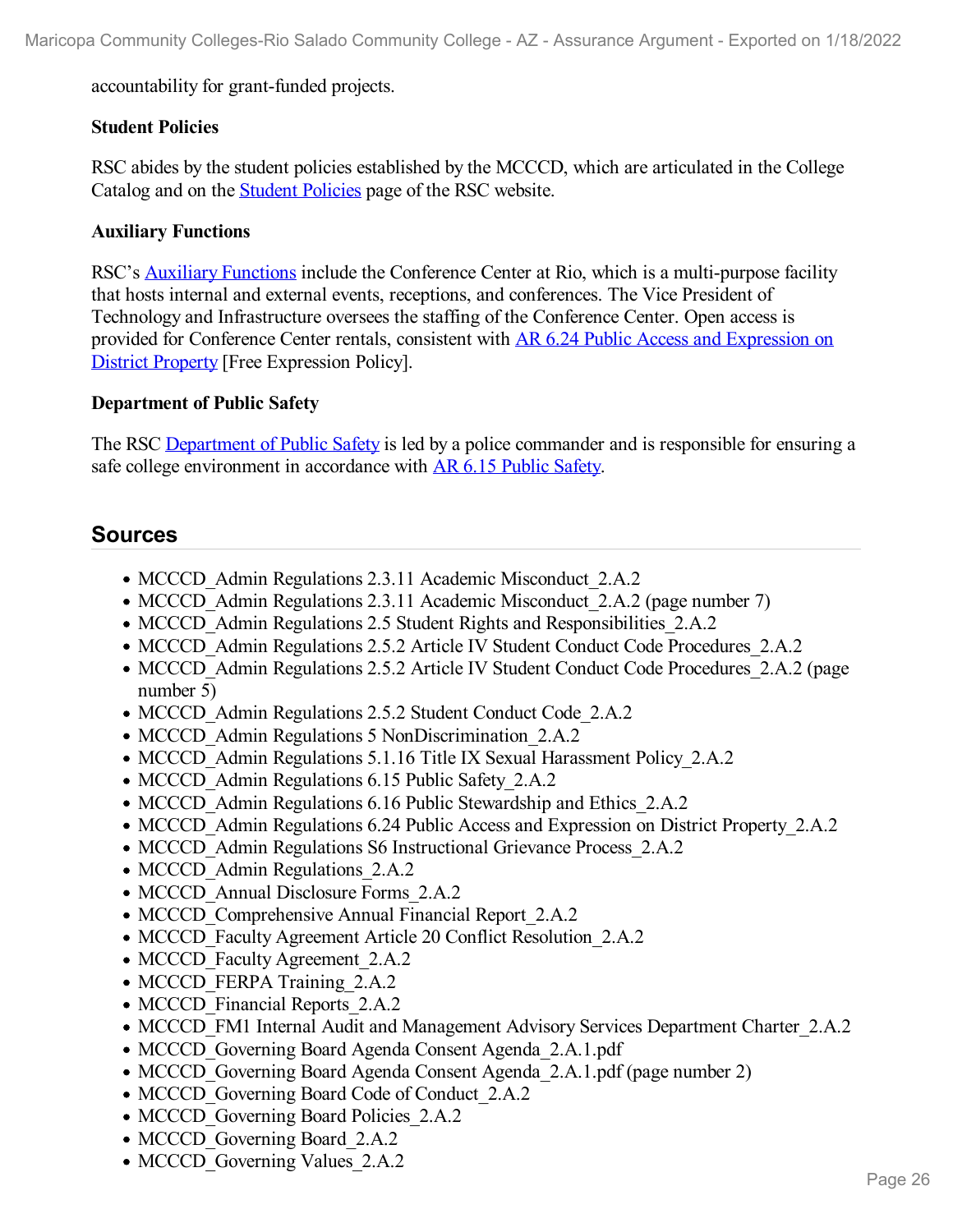- MCCCD Integrity and Ethics Training 2.A.2
- MCCCD Mandatory Training and Disclosures 2.A.2
- MCCCD Memorandum of Understanding 2.A.2
- MCCCD Office of General Counsel 2.A.2
- MCCCD S8 NonInstructional Complaint Resolution 2.A.2
- MCCCD Staff Policy Manual 2.A.2
- MCCCD Staff Policy Manual\_C2 Classified Staff Grievance Procedure\_2.A.2
- MCCCD Title IX Training and Resources 2.A.2
- RSC Auxiliary Services 2.A.2
- RSC Department of Public Safety 2.A.2
- RSC Office of Conduct and Community Standards 2.A.2
- RSC Office of Institutional Integrity and Compliance 2.A.2
- RSC Program Development Flowchart 2.A.2
- RSC Student Solution Center 2.A.2
- RSC\_Symplicity Case Reporting\_2.A.2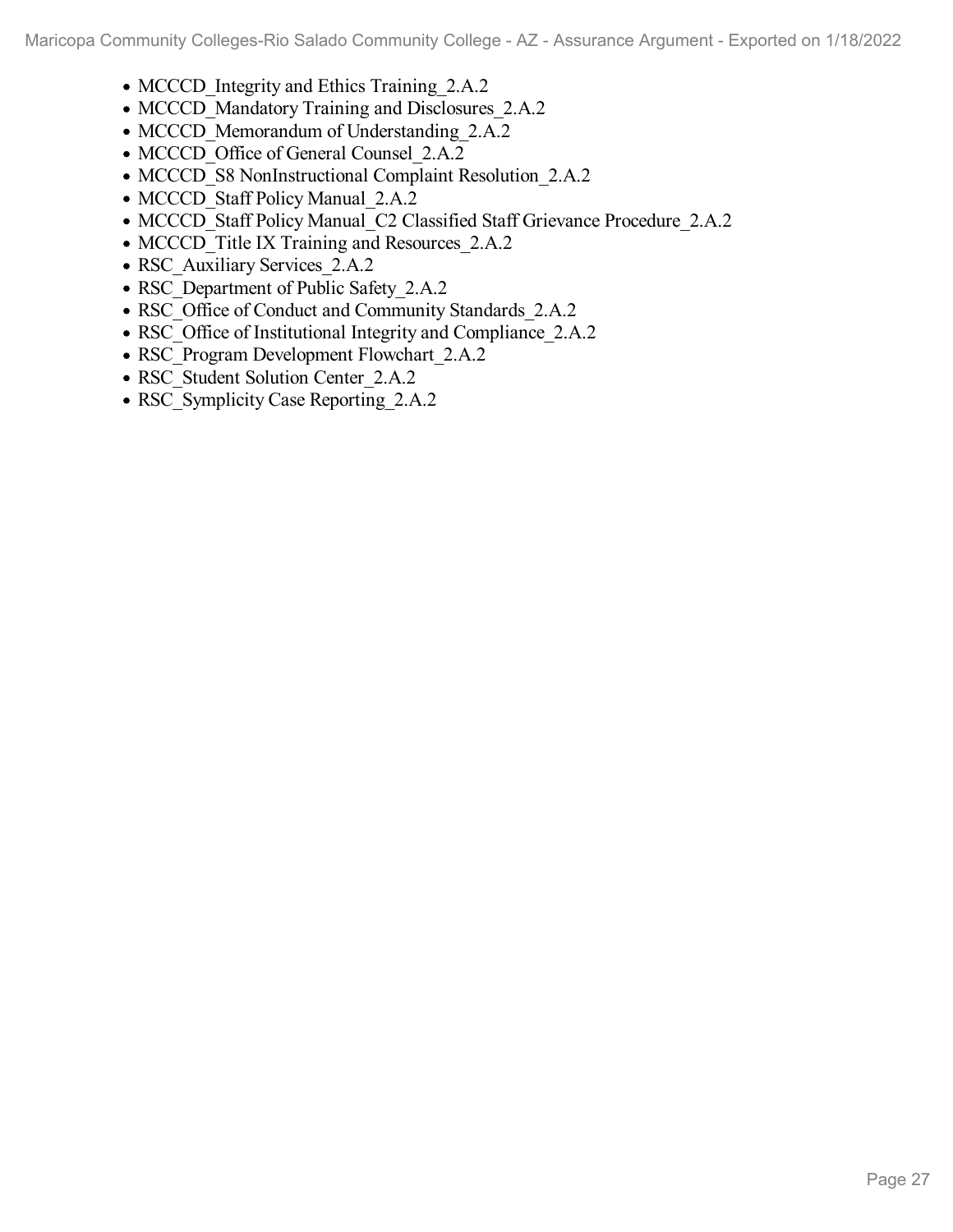# **2.B - Core Component 2.B**

The institution presents itself clearly and completely to its students and to the public.

- 1. The institution ensures the accuracy of any representations it makes regarding academic offerings, requirements, faculty and staff, costs to students, governance structure and accreditation relationships.
- 2. The institution ensures evidence is available to support any claims it makes regarding its contributions to the educational experience through research, community engagement, experiential learning, religious or spiritual purpose and economic development.

## **Argument**

#### **1.**

#### **Institutional Advancement Processes**

The Institutional Advancement (IA) Department handles all aspects of creating and disseminating information about RSC to current and prospective students and community stakeholders, encompassing the functions of advertising, graphic design, the RSC Copy Center, media relations, and web design and development. IA works with the Office of Institutional Integrity & Compliance to verify that all website and marketing materials and policies adhere to accreditation and federal compliance guidelines, and with college stakeholders to ensure accuracy of content. The related website audit process is described in Criterion 2.B.2.

The RSC website, newsroom, and social media outlets see extensive traffic, and [analytics](file:///D:/evidence/viewfile?fileId=1352223) data are consulted regularly to determine website usage and trends and to make adjustments as indicated.

#### **Academic Offerings and Costs**

**College Catalog**

The RSC [College](https://www.riosalado.edu/sites/default/files/inline/file/9366-21-22-catalog-online.pdf) Catalog contains information on academic programs, partnership programs, course descriptions, general education and transfer options, policies, procedures, student services, and community services. Additionally, the catalog functions as a static reference to academic programs for purposes of determining the catalog under which a student graduates. Primary access is provided online, with options available for populations in need of alternative delivery formats. Archived college catalogs dating back to 2001 are available on the RSC catalog [website](file:///D:/evidence/viewfile?fileid=1352195).

#### **Programs Website**

Details of RSC [Programs](file:///D:/evidence/viewfile?fileid=1352203) and Degrees and RSC Degrees and [Certificates](file:///D:/evidence/viewfile?fileid=1352209) with Fields of Interest are available on the college website. Information is provided for all programs, certificates (academic and occupational), and degrees offered, as well as district-wide associate degrees and additional learning opportunities and pathways.

**Class Schedule**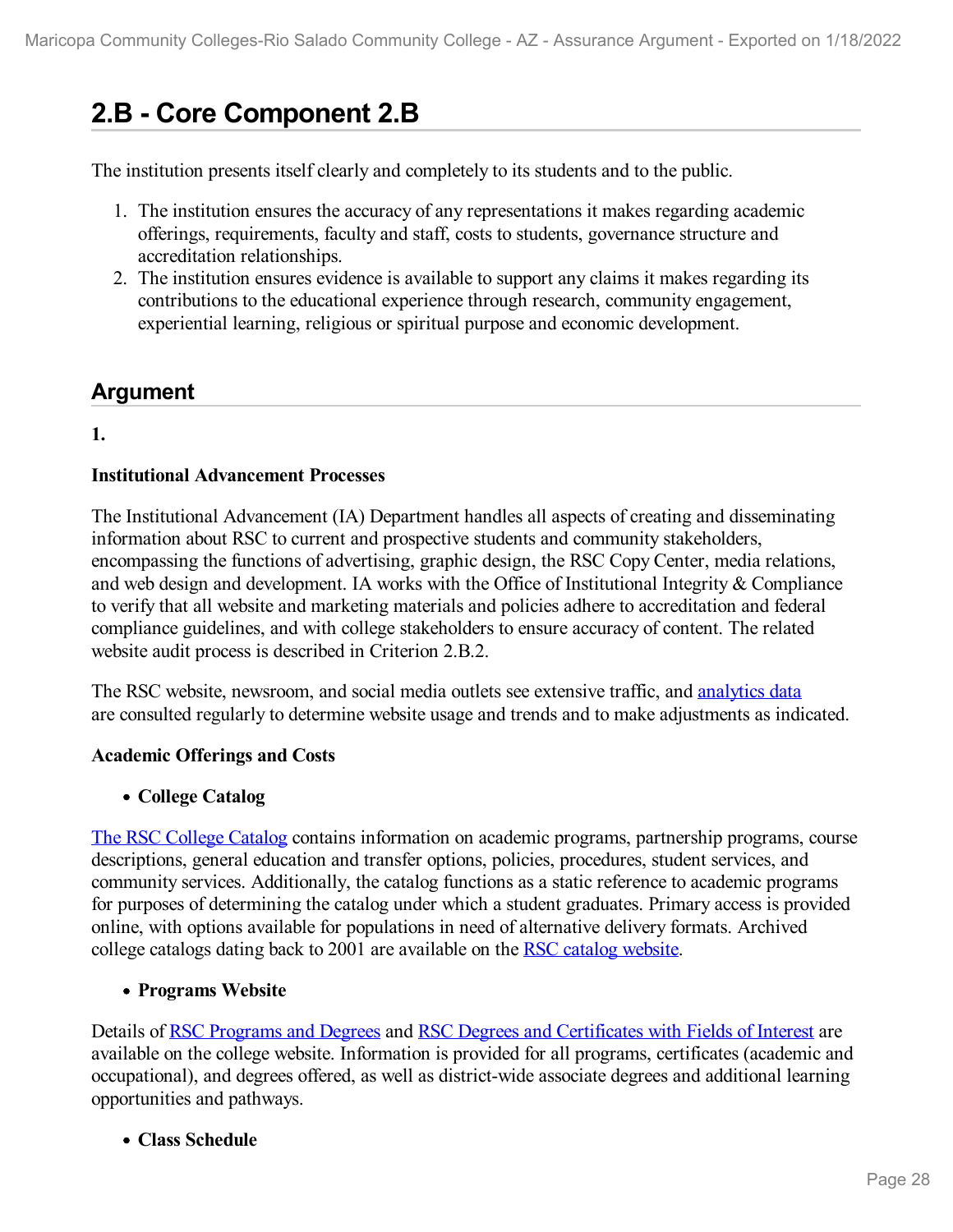The class [schedule](http://www.riosalado.edu/Schedule/pages/default.aspx) allows students to search for current course offerings in all modalities via several customizable search options, such as course prefix and weekly- or semester start date. RSC is transparent in providing students with cost [information](file:///D:/evidence/viewfile?fileid=1352212) pertaining to credit hour tuition rates and fees. A tuition [calculator](file:///D:/evidence/viewfile?fileid=1352217) is also provided to assist with calculation of costs by credit hour versus flat rates, in-county, out-of-county, and out-of-state, including a tuition cap rate.

#### **Syllabus Language**

In an effort to meet the needs of RSC students and provide consistency and clarity in the learning experience, all online course syllabi are standardized to contain district-approved course competencies/outcomes and a well-defined assessment methodology. [Standardized](file:///D:/evidence/viewfile?fileid=1352202) language is included in all syllabi for basic elements such as academic misconduct, civility policy, active participation requirements, disability statement, Title IX information, and library services. Common elements such as course requirements, time requirements, testing procedures, final grade options, and copyright acknowledgements are incorporated across all disciplines and customized for the specific course.

#### **State Authorization Disclosures**

RSC operates in states across the nation, both through individual state authorization/exemption and via participation in the national State [Authorization](file:///D:/evidence/viewfile?fileid=1352214) Reciprocity Agreement (SARA). The College is proactive in its communication with students in relation to state authorization, and a dedicated RSC website provides specific information regarding program [availability](file:///D:/evidence/viewfile?fileid=1352207) by state. In addition, state authorization maps are available on the college's website that educate students and advisors on state licensure and certification requirements. Required licensure/certification disclosures are automated through the CRM. These [compliance](file:///D:/evidence/viewfile?fileid=1352196#page=3) efforts were recognized as RSC's 2020-21 Innovation of the Year.

#### **Institutional Effectiveness Reporting**

The Department of Institutional [Effectiveness](file:///D:/evidence/viewfile?fileid=1352208) provides official annual reporting information on its website pertaining to diversity of enrollment and Pell recipients, retention rates, and graduation and transfer rates. In addition, the annual [College](file:///D:/evidence/viewfile?fileid=1352220) Fact Sheet provides highlights about the College and statistical data regarding students and employees.

#### **HEA Disclosures**

In conformance with the Higher Education Act of 1965 (HEA), RSC makes required disclosures to enrolled and prospective students, parents, employees, and the public via its Consumer [Information](file:///D:/evidence/viewfile?fileid=1352197) website, as well as the college catalog.

#### **Faculty and Staff Information**

Details about RSC Leadership and [Administration](file:///D:/evidence/viewfile?fileId=1352224) and [Faculty](https://www.riosalado.edu/about/leadership-and-administration/residential-faculty) are provided on the public website, in the college catalog, and in other materials distributed to students and the community (e.g., college commencement program). Information includes academic qualifications and positions held.

#### **Governance Structure and Accreditation**

As noted previously, Rio Salado College operates under the purview of the Chancellor and the Board of the MCCCD and is not beholden to shareholders or outside interests. RSC was established in 1978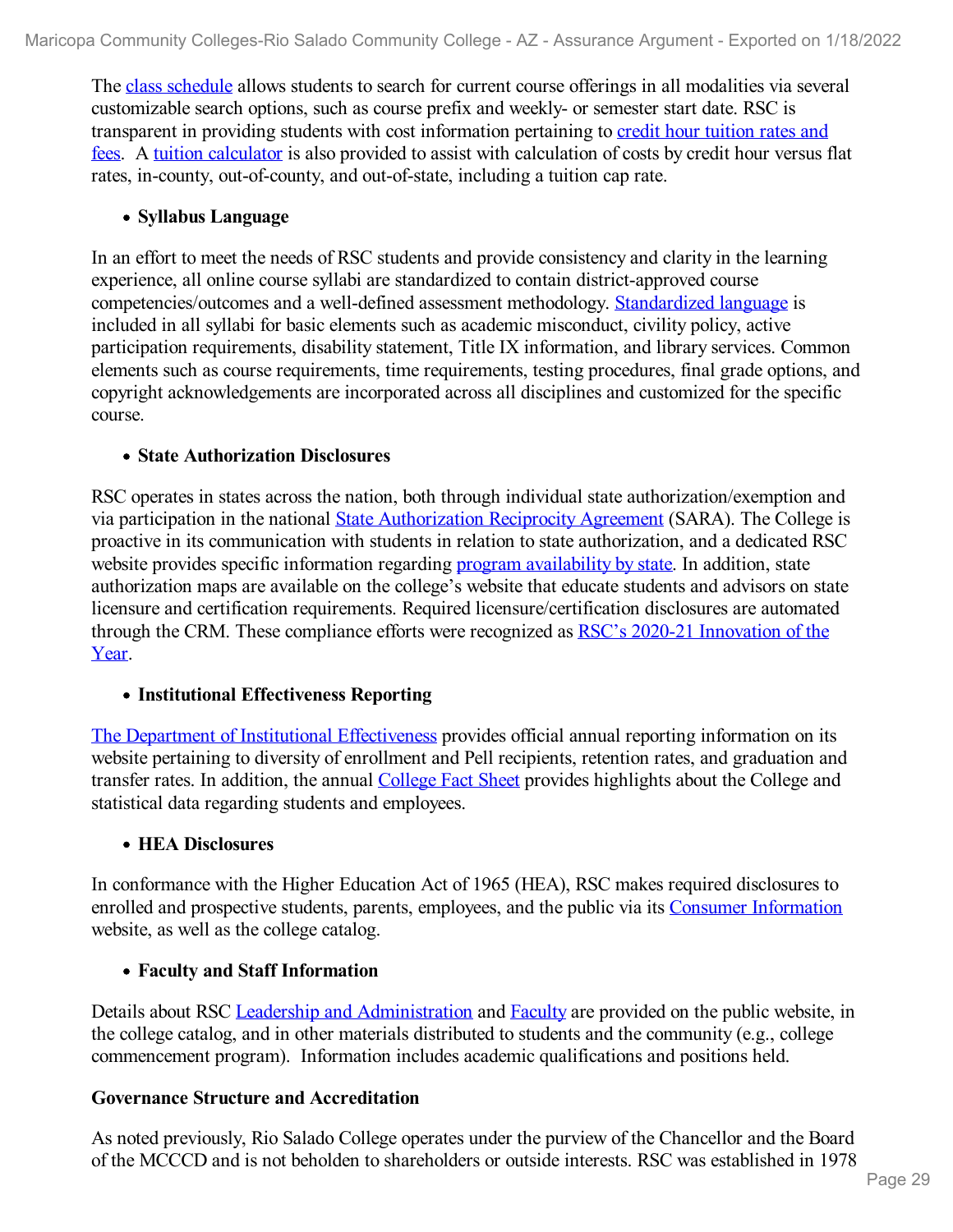and granted candidacy for regional accreditation status by the North Central Association at that time. Since 1981, the College has been continuously accredited and was last reaffirmed after a comprehensive visit in March 2012. In keeping with Higher Learning Commission (HLC) requirements, RSC displays a statement of [accreditation](file:///D:/evidence/viewfile?fileid=1352215) and the official logo link to the HLC website on its public website.

[Programmatic](file:///D:/evidence/viewfile?fileid=1352204) Accreditation information and details are displayed for the following:

- Addictions and Substance Use Disorders
- Dental Programs
- Educator Preparation Programs
- Languages

The RSC Student [Solution](file:///D:/evidence/viewfile?fileid=1352213) Center provides a single point of entry where students can report issues and file complaints in accordance with MCCCD Administrative Regulations.

#### **2.**

#### **Evidence of Compliance and Audit Procedures**

#### **Compliance Calendar and Committee**

The Office of Institutional Integrity & Compliance has created and manages a [compliance](file:///D:/evidence/viewfile?fileid=1352190) calendar, providing the means by which the college monitors and maintains compliance with the regulatory triad of federal regulations, state regulations, and accreditation/third party requirements. Items are monitored for both internal and external processes, and include a description of the [regulation/requirement,](file:///D:/evidence/viewfile?fileid=1352205) links (where appropriate), action items, and a due date. The College Compliance Committee meets two to three times per year.

#### **RSC Website Statement of Governance and Audit Process**

As indicated above, RSC's Institutional Advancement Department (IA) is responsible for all public website production. A Website [Governance](file:///D:/evidence/viewfile?fileid=1352216) Guide was developed by representatives from IA, Institutional Integrity & Compliance, Quality Assurance, and Faculty, and approved by the Executive Team in fall 2021. The intent of the document was to provide clarity as to the structures, roles, responsibilities, policies, and processes involved in maintaining the RSC website; a critically important component for a nontraditional, online institution. As a requirement of website governance, all webpage owners complete an [annual](file:///D:/evidence/viewfile?fileid=1352219#page=3) audit of the accuracy and integrity of their content, conducted through the Office of Institutional Integrity as part of the ongoing RSC compliance calendar.

#### **Evidence of Educational Research Contributions**

#### **Predictive Analytics: RioPACE (Progress and Course Engagement)**

[RioPACE](file:///D:/evidence/viewfile?fileid=1352218) is an in-house predictive analytics model built on historical data to help identify whether students are on track for successful online course completion. Course success is based on predictors such as login information, engagement with the course content (e.g., opening lesson content, completing assignments, viewing instructor feedback), points earned, etc. Success indicators on the course roster allow faculty to readily identify students who are at risk and launch proactive interventions to help them succeed. Similarly, the student view of the [indicators](file:///D:/evidence/viewfile?fileid=1352210) serves as a "nudge"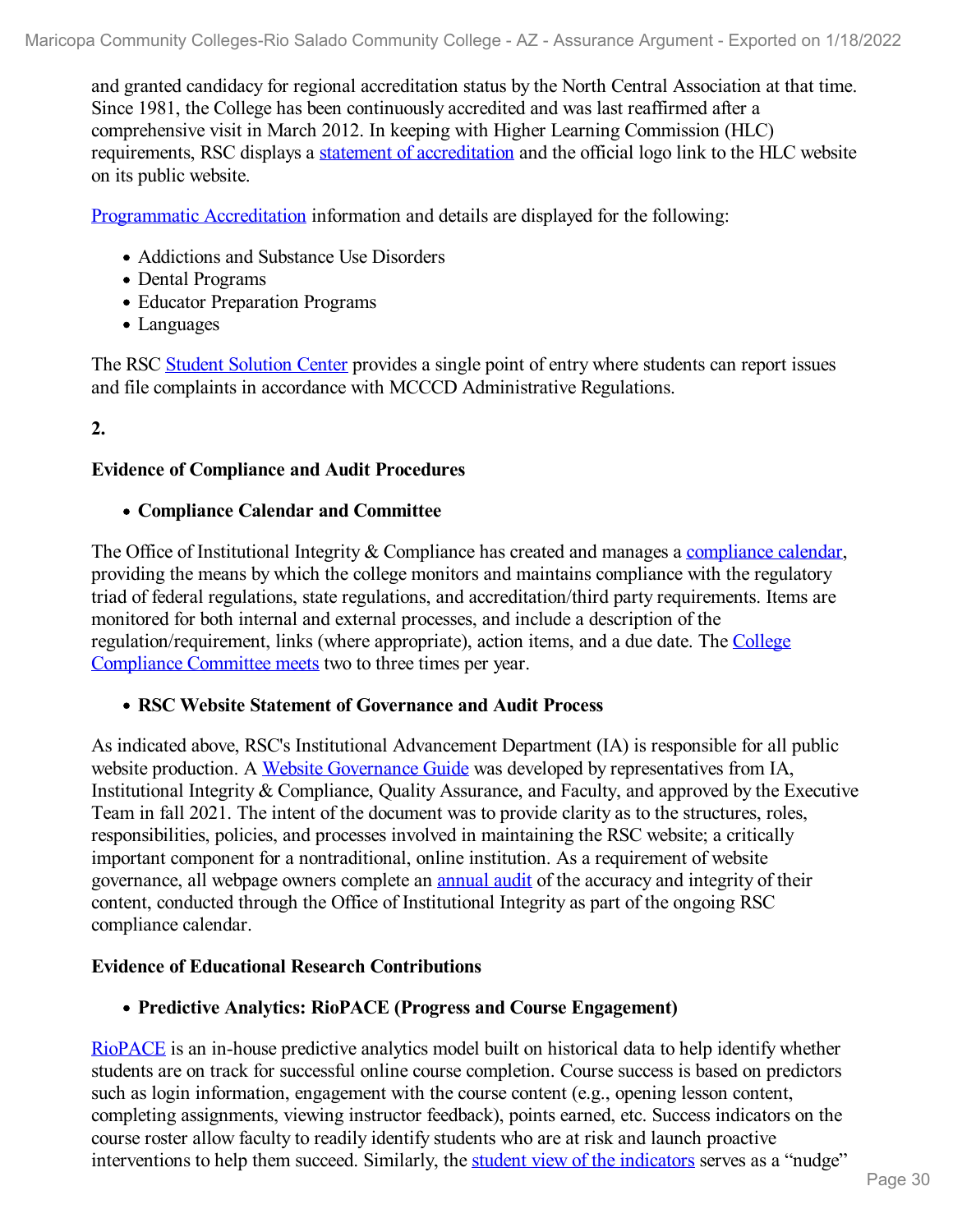for students to change or maintain their academic behaviors to increase their likelihood of success. PACE analytics are currently offered in 185 online courses, with a predictive success rate of approximately 93%.

#### **Predictive Analytics: Student Engagement**

RSC engaged in a partnership with Civitas Learning to employ data-informed methodologies for increasing student persistence and completion. Using the Civitas Illume product, three targeted message campaigns were launched in spring 2019, directed at degree- or certificate-seeking student populations, but subsequent analysis did not find that Civitas Illume satisfactorily identified students and their projected persistence. As a result, an RSC team was formed to drive the development of an internal predictive overall student persistence tool. The new model builds on RioPACE by leveraging course engagement data and incorporating additional variables such as GPA, enrollment intensity, and degree-seeking status to predict students' likelihood of persisting into future coursework. Initial model testing throughout AY2020-21 showed the tool predicted successful student outcomes with up to 85% accuracy. Institutional Research, working with Information Services and Advisement teams, further refined the model and integrated the insights into RSC student information systems beginning in fall 2021.The benefit of an internally-developed tool is that the College was able to design the criteria driving the prediction, which will result in more customized and timely supports to students.

#### **College Innovation Network (CIN)**

In August 2020, RSC became a founding member of the College [Innovation](file:///D:/evidence/viewfile?fileId=1352225) Network (CIN), facilitated by WGU Labs, Inc. and designed to connect college and university leaders with innovators in educational technology (EdTech) with the goal of advancing students' academic, career, and life outcomes. All CIN founding institutions serve diverse students, including traditionally underrepresented populations, with inclusive and broad access policies. Initial research into students enrolled at these institutions to investigate their learning experiences with EdTech was published in August 2021: The New Digital Divide: How EdTech [Self-Efficacy](file:///D:/evidence/viewfile?fileid=1352221) is Shaping the Online Student Learning Experience in Higher Ed. CIN plans an annual series of research studies to further explore these issues so that appropriate resources and support systems can be provided by the participating colleges to facilitate student success.

#### **Educational Content Strategies: Open Educational Resources (OER)**

The [Maricopa](file:///D:/evidence/viewfile?fileId=1352201) Millions OER Project was launched in 2013 to promote the adoption of low-cost and no-cost resources within MCCCD courses. RSC has had representation on the OER Steering Team since inception of the initiative, now known as Open Maricopa. Within this paradigm, RSC has focused increasingly on educational content strategies over the past few years to identify digital course materials across all disciplines, with a "Day One Access" model that enables students to have immediate access to all course content (including textbook materials), compliant with accessibility standards, on their start date. As a subset of this work, there is a strong focus on adoption of OER materials. In FY2020-21, RSC offered 212 for-credit online courses using materials provided at no cost to students (31% of all courses). The College's continued transition to OER and low/no cost materials has saved students approximately \$1,694,800 to date.

#### **Evidence of Community Engagement and Research: Student Contributions**

RSC includes community-based learning among the [purposes](file:///D:/evidence/viewfile?fileid=1352191) in its mission documents. Accordingly, students have the opportunity to participate in several community engagement activities as part of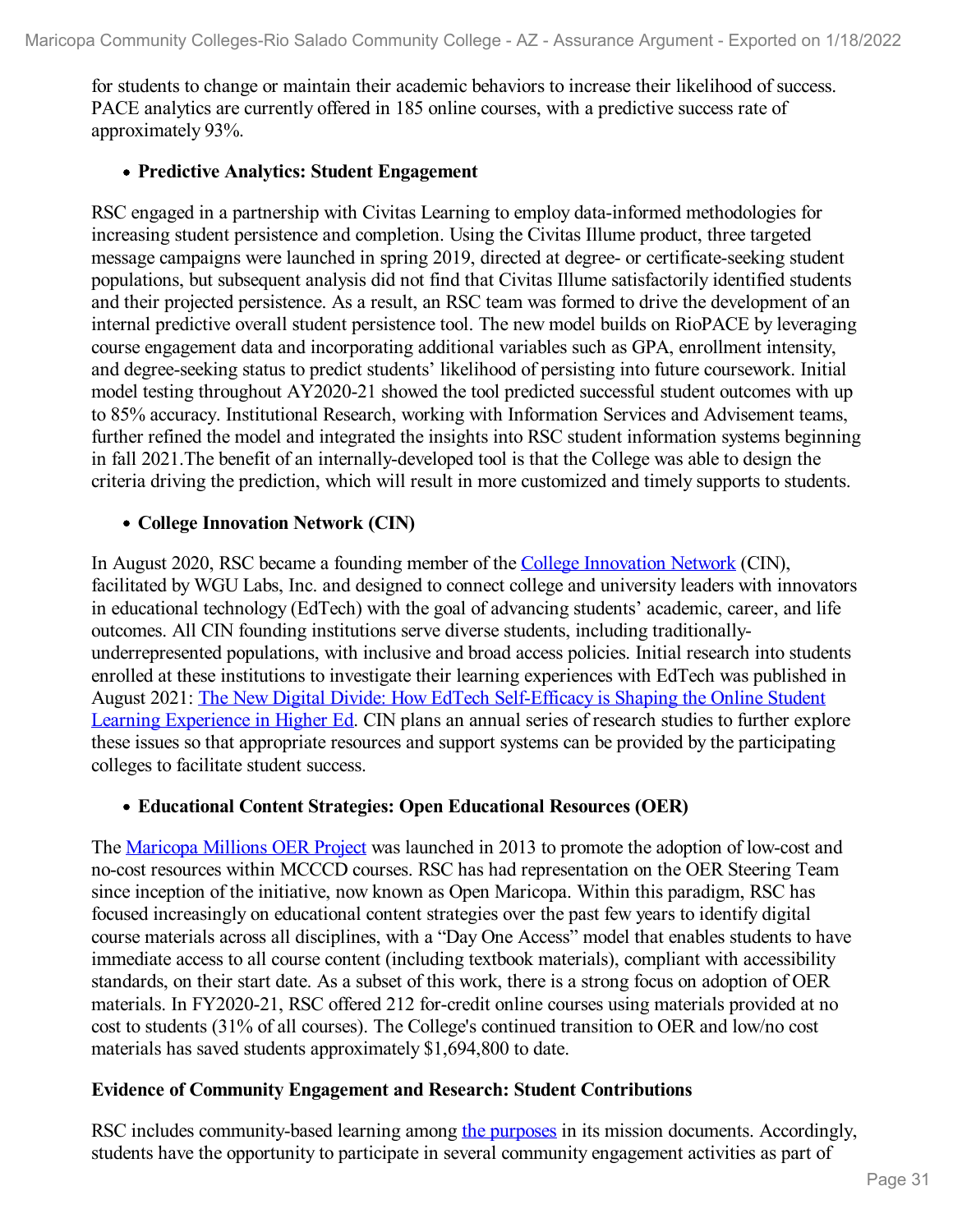their educational experience at the college. Several of these co-curricular opportunities were described in Criterion 1.C.1. Notable in terms of research are the following:

#### **Phi Theta Kappa (PTK)**

As mentioned in Criterion 1.C.1, Phi Theta Kappa encourages scholarship and promotes leadership, service, and fellowship. PTK conducts an annual Honors-In-Action Project based on a theme tied in with a community project. In FY2020-21 the RSC chapter received one of only two [honors-in-action](file:///D:/evidence/viewfile?fileid=1352200) grants in Arizona from the Andrew W. Mellon Foundation. PTK students engaged outside the classroom to complete their research project, *Perceptions of Progress*. Events included brown bags on topics such as [LGBTQ+](file:///D:/evidence/viewfile?fileid=1352199#page=3) and human [trafficking](file:///D:/evidence/viewfile?fileid=1352194). The chapter has again received grant money for FY2021-22. Students will conduct research and write a report on the LGBTQ+ community within the context of the broader theme *Resistance- Reform, Rebellion, Revolution*, and then conduct a community project based on the research results.

#### **Honors Program**

The RSC Honors Program includes community volunteer activities among its co-curricular requirements (see Criterion 3.B.4).

#### **Evidence of Community Engagement: Grants**

The RSC Grants Management Office manages the processing of grants, some on an annual basis, that enable the College to pursue [grant-funded](file:///D:/evidence/viewfile?fileid=1352206) engagement with the community. RSC has been awarded an average of \$5.3M in annual grant funding during the past three fiscal years.

#### **Evidence of Experiential Learning**

RSC provides opportunities for experiential learning in three of its programs:

#### **Dental Programs Service Hours**

Dental Hygiene Program students are required to complete 40 hours of community service as part of program requirements. Students also complete external rotations known as clinical enrichment experiences, in venues such as St. Vincent de Paul Dental Clinic and Dignity Health Children's Dental Clinic serving the homeless and disadvantaged, the Arizona School of Dentistry and Oral Health special needs clinic, and St. Joseph's Hospital ICU and Neurology units. As noted in Criterion 1.B.1, the RSC Dental Program hosts an annual free clinic to provide prophylactic dental care to disadvantaged children at no cost.

#### **Paralegal Program Service Hours**

Rio Salado's Paralegal Program offers internship opportunities involving both education and practical work experience, requiring accrual of a minimum 80 hours during each semester. The internship lead instructor coordinates the process with students and assists in placement of interns.

#### **Post-Baccalaureate Educator Preparation Field Experience**

Most courses in the EDU program require field experience in a pre-K through 12 classroom. Depending on the course, elements may include classroom observation, participation, teaching, and self-reflection.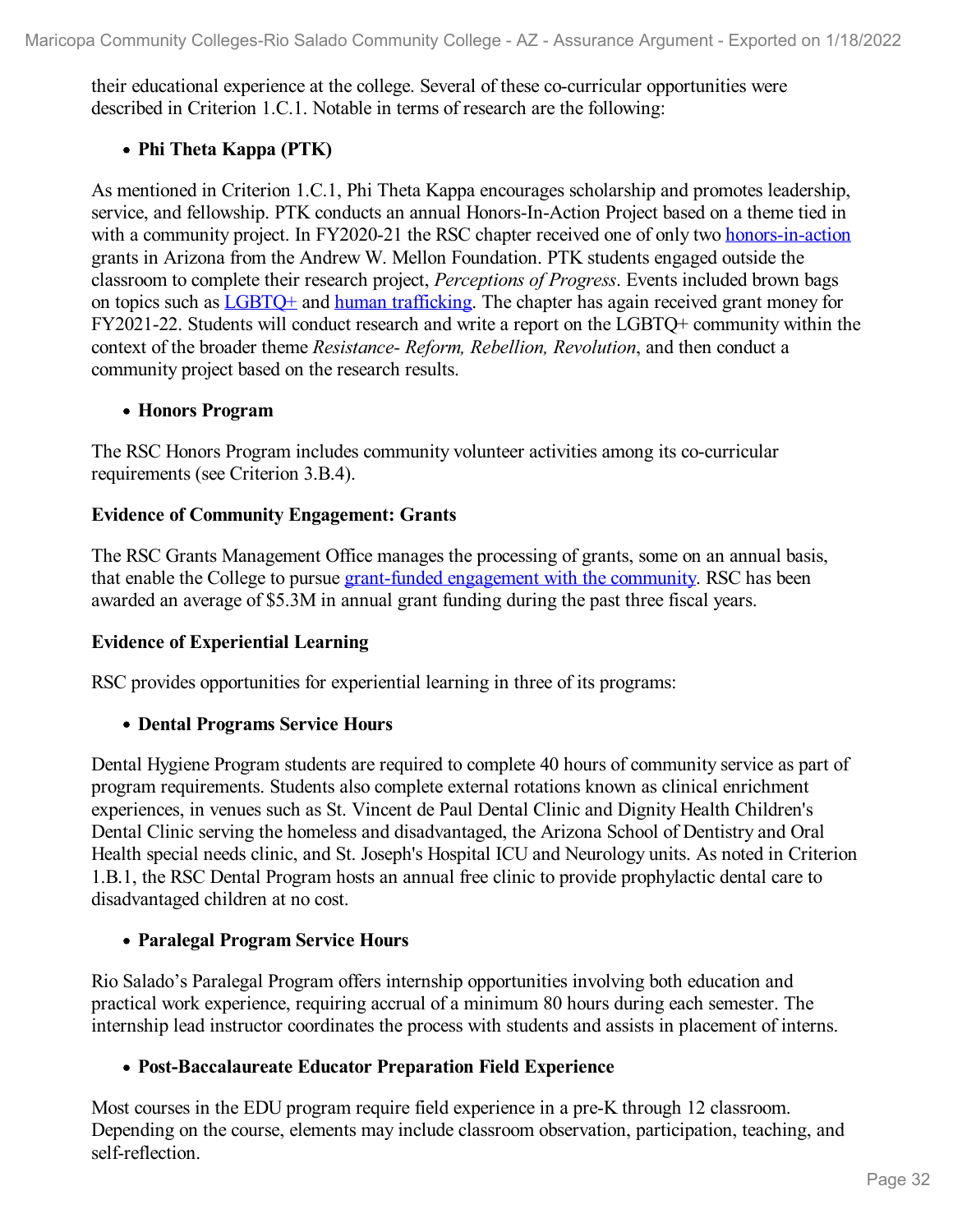#### **Evidence of Contributions to Economic Development**

As indicated in Criterion 1.B.2, RSC offers a total of 124 workforce awards. An Emsi 2019 analysis of the [economic](file:///D:/evidence/viewfile?fileid=1352193) value of Rio Salado College used a two-pronged approach utilizing both economic impact analysis and investment analysis. Using FY2016-17 data, the study demonstrated RSC's significant positive impact (\$872.3 million in income to the Maricopa County economy, equivalent to supporting 10,904 jobs), as well as a positive return on investment to its students, taxpayers, and communities served.

### **Sources**

- MCCCD Maricopa Millions 2.B.2
- MCCCD RSC 2020 21 Innovation of the Year 2.B.1.pdf
- MCCCD RSC 2020 21 Innovation of the Year 2.B.1.pdf (page number 3)
- RSC Catalog 2021 22 2.B.1
- RSC Catalog Website 2.B.1
- RSC College Compliance Committee Minutes 2.B.2
- RSC Community Engagement Grants 2.B.2
- RSC Compliance Calendar 2.B.2
- RSC Consumer Information 2.B.1
- RSC Culture Educational Purposes 2.B.2
- RSC Degrees and Certificates with FOIs 2.B.1
- RSC\_Economic Value of RSC Fact Sheet 2.B.2
- RSC Fact Sheet 2.B.1
- RSC Honors in Action Grant 2.B.2
- RSC Institutional Effectiveness 2.B.1
- RSC Leadership and Administration 2.B.1
- RSC Phi Theta Kappa LGBTQplus 2.B.2
- RSC Phi Theta Kappa LGBTQplus 2.B.2 (page number 3)
- RSC Program Availability by State 2.B.1
- RSC Programmatic Accreditation 2.B.1.pdf
- RSC Programs and Degrees 2.B.1
- RSC\_PTK\_Human Trafficking\_2.B.2
- RSC Residential Faculty 2.B.1
- RSC\_RioPACE Indicators\_2.B.2
- RSC\_RioPACE\_2.B.2
- RSC State Program Reciprocity Agreement 2.B.1
- RSC Statement of Accreditation 2.B.1
- RSC Student Solution Center 2.B.1
- RSC Syllabus Standardized Language 2.B.1
- RSC Tuition Calculator 2.B.1
- RSC Tuition Rates and Fees 2.B.1
- RSC Website Audit 2.B.2
- RSC Website Audit 2.B.2 (page number 3)
- RSC Website Governance Guide 2.B.2
- RSC Website News and Social Media Analytics Data 2.B.1
- WGU Labs College Innovation Network 2.B.2
- WGU Labs The New Digital Divide Report 2.B.2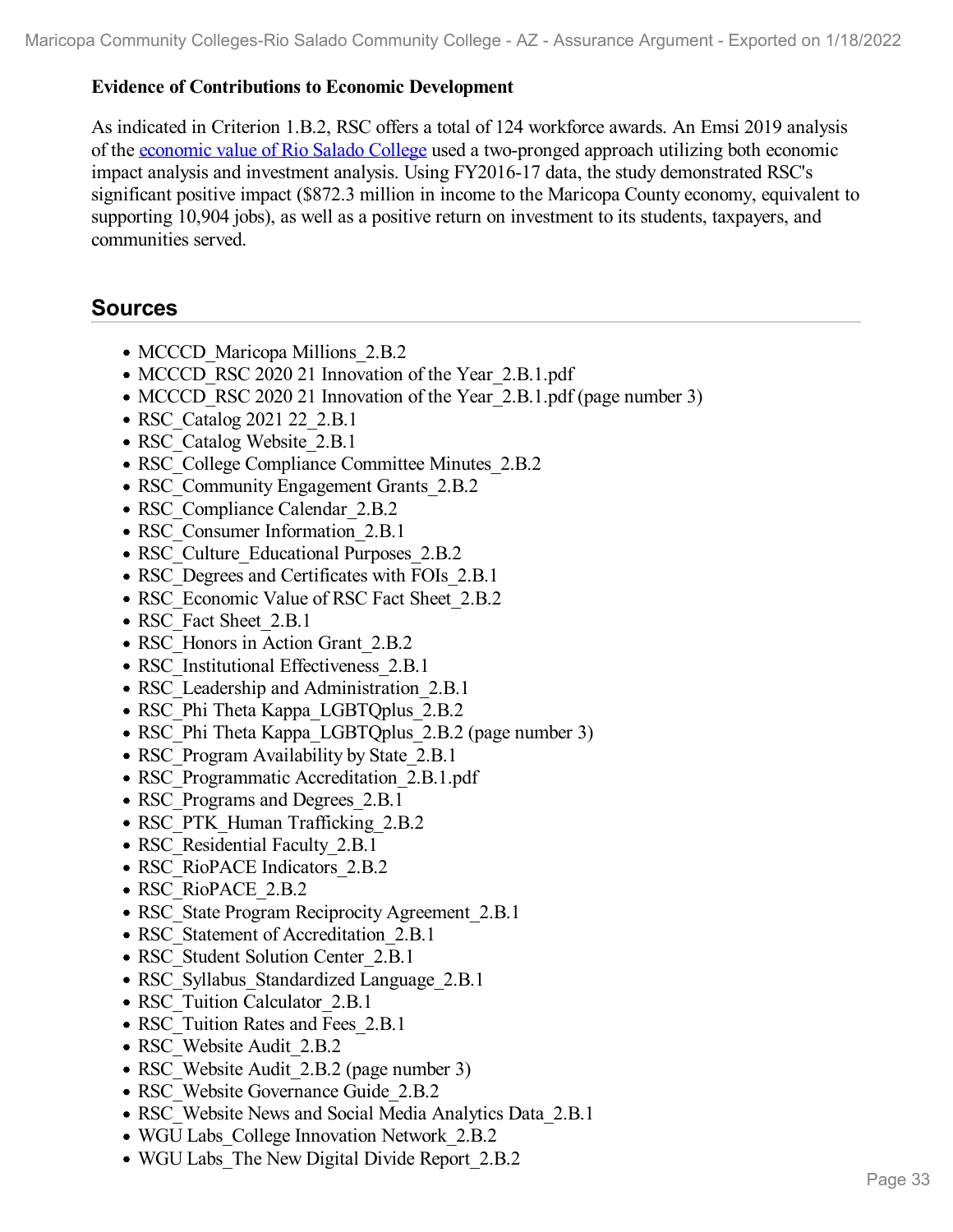# **2.C - Core Component 2.C**

The governing board of the institution is autonomous to make decisions in the best interest of the institution in compliance with board policies and to ensure the institution's integrity.

- 1. The governing board is trained and knowledgeable so that it makes informed decisions with respect to the institution's financial and academic policies and practices; the board meets its legal and fiduciary responsibilities.
- 2. The governing board's deliberations reflect priorities to preserve and enhance the institution.
- 3. The governing board reviews the reasonable and relevant interests of the institution's internal and external constituencies during its decision-making deliberations.
- 4. The governing board preserves its independence from undue influence on the part of donors, elected officials, ownership interests or other external parties.
- 5. The governing board delegates day-to-day management of the institution to the institution's administration and expects the institution's faculty to oversee academic matters.

# **Argument**

#### **1.**

The <u>MCCCD [Governing](file:///D:/evidence/viewfile?fileId=1352281) Board</u> functions autonomously in its decision-making to ensure the integrity of each of the 10 community colleges and uphold the vision, mission, values, and strategic priorities of the District. The Governing Board includes seven elected officials and one student board member. Five of the seven elected positions are determined by geographic districts within the county, and the remaining two are at-large elected positions. Board members are elected for staggered four-year terms, which allows for continuity and stability of governance operations. The Board oversees the MCCCD Chancellor and shares information on important matters with the public.

The Maricopa [Governance](file:///D:/evidence/viewfile?fileId=1352292) leadership model includes policies and [Administrative](file:///D:/evidence/viewfile?fileId=1352263) Regulations that establish a framework for [accountability](file:///D:/evidence/viewfile?fileId=1352266) for the Board's constituents. The Governance Process includes the training and preparation to conduct Board meetings in accordance with specific operational policies. [Governance](file:///D:/evidence/viewfile?fileId=1352283) Investment stipulates that training and retraining will be "used appropriately to orient new members and to maintain and increase existing Board Member skills and knowledge" so that there is informed decision-making with regard "to the institution's financial and academic policies and practices." When the 1996 Governance leadership model was adopted, the Board transferred day-to-day Fiscal [Management](file:///D:/evidence/viewfile?fileId=1352270) responsibilities to the Chancellor "subject to a formal approval process" for adoptions, amendments, and deletions.

#### **Complaint to the Higher Learning Commission**

In September 2018, HLC received a complaint from the MCCCD Faculty [Association](file:///D:/evidence/viewfile?fileId=1352284) claiming that the Governing Board failed to make decisions in the best interest of MCCCD and was out of compliance with Core Component 2.C. HLC [summarized](file:///D:/evidence/viewfile?fileId=1352288) the claims in a letter to the MCCCD Chancellor in October 2018. After review of a response submitted by the MCCCD Chancellor, HLC determined that a special area of focus would be included in the Gateway Community College (GWCC) Comprehensive Evaluation, since GWCC was the next MCCCD institution scheduled for a comprehensive evaluation at that time. The Governing Board and the Chancellor were required to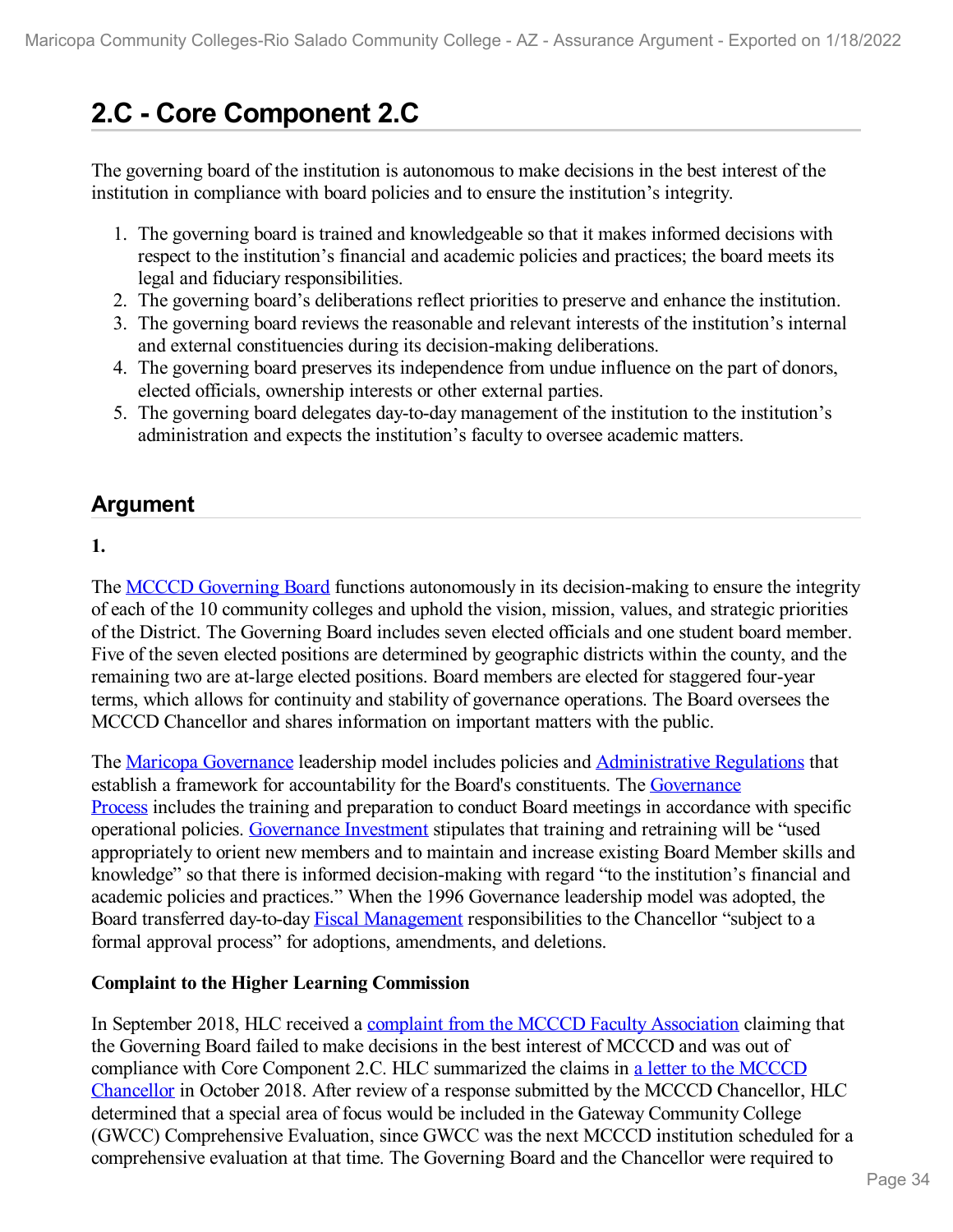address specific concerns (excerpted from the Higher Learning [Commission](file:///D:/evidence/viewfile?fileId=1352262) Response). To address these concerns, the Board received training from HLC President Dr. Barbara Gellman-Danley on May 20, 2019, covering *The Legacy and [Operations](file:///D:/evidence/viewfile?fileId=1352291) of an Ef ective Board*. By so doing, MCCCD acknowledged the importance of ongoing training for board members to ensure that they fulfill their responsibilities with integrity, fairness, and within the law.

Subsequently, the Board and the Chancellor, in collaboration with the 10 MCCCD colleges, have established plans that include additional training for new- and existing board members concerning shared governance, the establishment of a cross-departmental/cross-college task force to refine the definition of shared governance, and protocols for board interactions with MCCCD employees. At the January 12, 2021 Governing Board Work Session, members received a detailed presentation titled [Accreditation,](file:///D:/evidence/viewfile?fileId=1352289) Shared Governance and Academic Freedom. The Maricopa Governance Change Crosswalk is updated annually, and publicly shared information also includes the Process for Approving [Administrative](file:///D:/evidence/viewfile?fileId=1352282) Regulations.

#### **2.**

The priorities of the MCCCD Governing Board, as stated in its [Governing](file:///D:/evidence/viewfile?fileId=1352278) Values mission documents, are: University Transfer Education; General Education; Developmental Education; Workforce Development; Student Development Services; Continuing Education; Community Education; Civic Responsibility; Global Engagement.

These areas of focus are in keeping with the public stewardship responsibilities of one of the largest community college districts in the nation. Board members undertake to represent the residents of Maricopa County in "determining and demanding appropriate organizational performance," as stated in the Board Job [Description](file:///D:/evidence/viewfile?fileId=1352264).

#### **3.**

The Governing Board has identified [outcomes](file:///D:/evidence/viewfile?fileId=1352285) that are in keeping with the mission of a public community college district serving its identified constituencies, which include the residents of Maricopa County, students at the MCCCD colleges, private and public sector employers in Maricopa County, and other educational institutions in the County. These outcomes are measured via metrics intended to gauge institutional [effectiveness,](file:///D:/evidence/viewfile?fileId=1352272) and published annually in a Governing Board Monitoring Report that is posted online for public viewing. The Governing Board uses these metrics to evaluate the overall financial health of the District. The metrics will be further referenced in Criterion 5.C.1.

The Governing Board conducts regular monthly meetings which are open to the public and allow for participation and submission of agenda items by both internal and external constituencies. A procedural notice of agenda review is published a week in advance. Board meetings allow for reporting by internal constituency groups including college administration, faculty senate, employee senate, adjunct faculty senate, student life, etc. A citizen's interim allows members of the community to address the board on topics of importance to them. Detailed [agendas](file:///D:/evidence/viewfile?fileId=1352271) are published to ensure transparency. Minutes of [Governing](file:///D:/evidence/viewfile?fileId=1352269) Board meetings prior to 2018 are available from the board website. As of January 2018, hard copies are kept in the MCCCD Legal Library, and may be requested from the Board Office.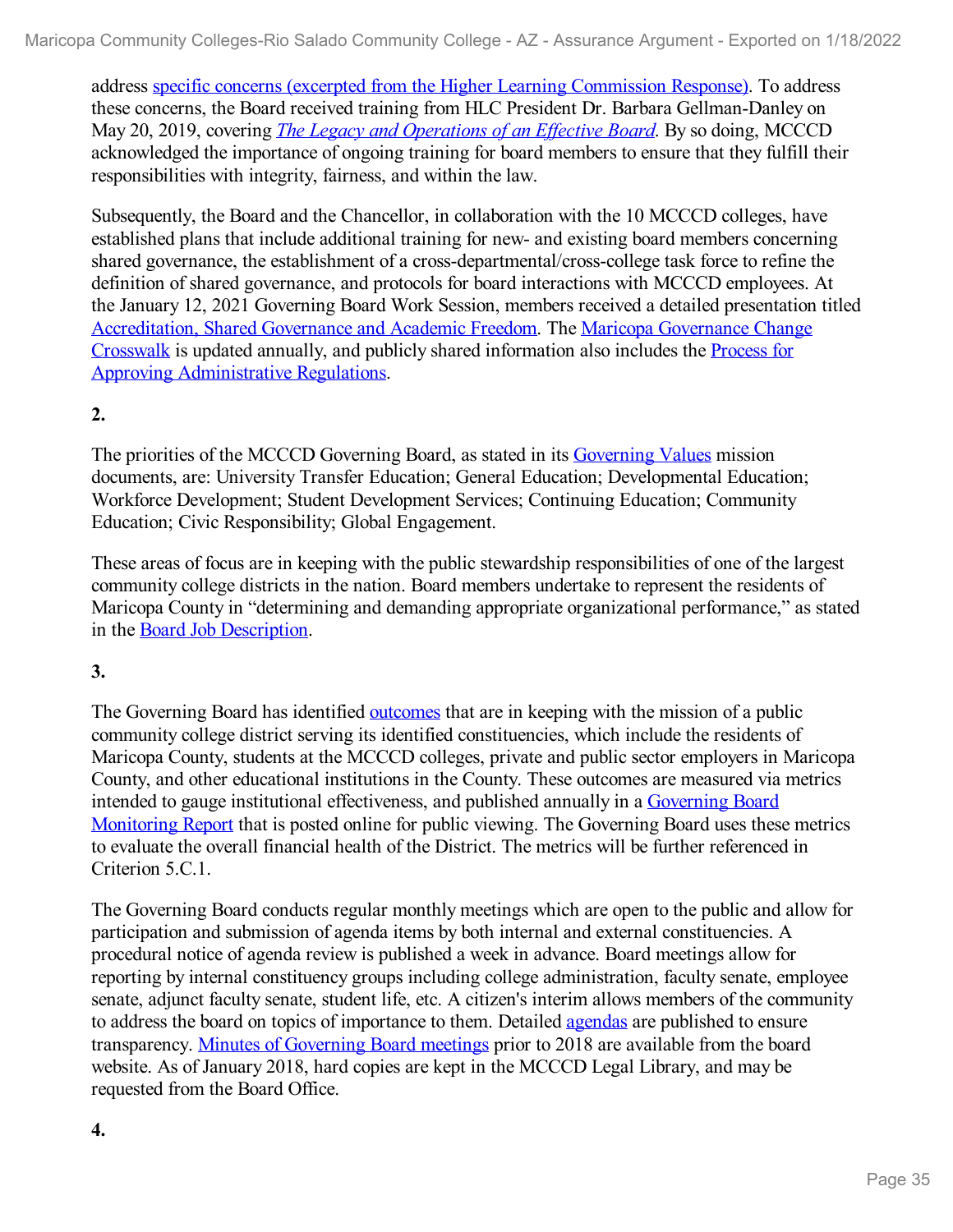As elected officials, members of the MCCCD Governing Board may speak individually, but the board is expected to act as a body for the enhancement and in the best interests of the institution. Per its Manner of [Governing,](file:///D:/evidence/viewfile?fileId=1352279) the board undertakes to govern in a lawful, nonpartisan manner.

The [professional](file:///D:/evidence/viewfile?fileId=1352273) and ethical deportment expected is clearly specified in the Board Members Code of Conduct. Furthermore, board members are required to adhere to all regulations defining restrictions regarding gifts, gratuities, and unrelated [compensation](file:///D:/evidence/viewfile?fileId=1352275).

**5.**

### **Administration**

The [Chancellor](file:///D:/evidence/viewfile?fileId=1352277), who serves as the Chief Executive Officer (CEO) of the District, is the single employee who reports directly to the Governing Board. The Governing Board's Delegation to the Chancellor provides direction that allows for the Chancellor's own reasonable [interpretation](file:///D:/evidence/viewfile?fileId=1352268) of policy. As referenced above, the Administrative Regulations are rules adopted by the Chancellor for day-to-day management of District operations. Per the [Accountability](file:///D:/evidence/viewfile?fileId=1352265) of the Chancellor, the Chancellor is responsible for all authority and accountability of employees, and delegates implementation of the administrative regulations to appropriate personnel, such as vice-chancellors, college presidents, etc.

The RSC President sits on the Chancellor's Executive Council (CEC), the body providing leadership for the operational activities of the District Office and the 10 MCCCD colleges. The President and college administrators oversee the day-to-day management of college-related activities concerning students, faculty, and staff. The RSC shared governance model is described in Criterion 5.A.1.

#### **MCCCD Faculty**

In February 2018, the Governing Board passed a resolution that immediately eliminated Meet and Confer, the shared governance process whereby the Residential Faculty Policies (RFP) had been developed for the prior 40 years, and terminated the then-current RFP effective no later than October 31, 2018. These actions were the catalyst for the complaint to the HLC that was detailed in Criterion 2.C.1. The Governing Board implemented the Faculty [Administration](file:///D:/evidence/viewfile?fileId=1352267) Collaboration Team (FACT) in FY2019-20. This action reinstated the Faculty Association as the official representative body for the MCCCD Residential Faculty and recognized the Adjunct Faculty Association's role in shared governance. The FACT team was tasked with reviewing residential and adjunct faculty agreements and practices. The Governing Board also consulted with Collaborative Brain Trust (CBT) consultants to identify issues and provide support to reestablish effective forms of staff organization for employee groups. As a result of these actions, the inaugural Faculty [Agreement](file:///D:/evidence/viewfile?fileId=1361451) was approved by the Governing Board in February 2021, and became effective on July 1, 2021. The [preamble](file:///D:/evidence/viewfile?fileId=1352274) speaks to the collaboration by numerous stakeholders and the [interest-based](file:///D:/evidence/viewfile?fileId=1352276), consensus-driven approach that produced the agreement.

In alignment with the Faculty Agreement, the RSC [Residential](file:///D:/evidence/viewfile?fileid=1352287) Faculty Senate functions as the primary faculty governance team, promoting success in teaching and learning, contributing to the creation and implementation of educational policies at the College, and serving on integral administrative committees. [Instructional](file:///D:/evidence/viewfile?fileId=1352286) Councils (ICs), discipline-specific groups comprised of one voting faculty representative per college, are important bodies to ensure that residential faculty members have a leadership role in MCCCD academic matters. The Instructional Councils provide oversight for the MCCCD's common course bank and shared instructional programs. They also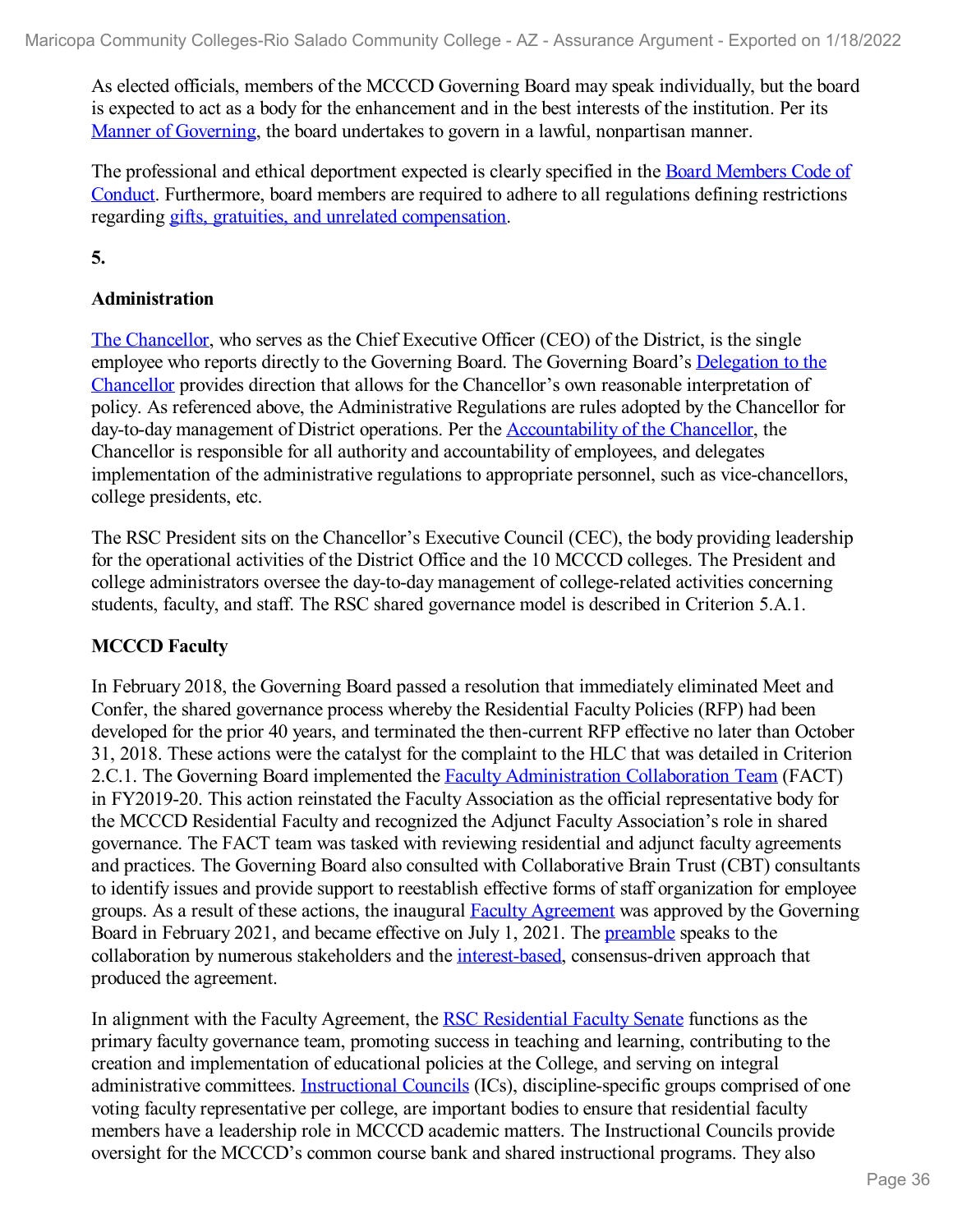oversee curriculum development and modifications, and play a role in activities such as university transfer and articulation agreements. More information on the faculty role in the curricular process will follow in Criterion 3.A.1.

# **Sources**

- HLC Excerpts from HLC Response to the MCCCD Chancellor 2.C.1
- MCCCD Accountability of the Chancellor 2.C.5
- MCCCD Accreditation Shared Governance and Academic Freedom 2.C.1
- MCCCD Administrative Regulations 2.C.1
- MCCCD Board Job Description 2.C.2
- MCCCD Board Members Code of Conduct 2.C.4
- MCCCD Chancellor 2.C.5
- MCCCD Delegation to the Chancellor 2.C.5
- MCCCD Faculty Administration Collaboration Team 2.C.5
- MCCCD Faculty Agreement Preamble 2.C.5
- MCCCD Faculty Agreement 2.C.5
- MCCCD Fiscal Management 2.C.1
- MCCCD Gifts Gratutities and Unrelated Compensation 2.C.4
- MCCCD Governance Investment 2.C.1
- MCCCD Governance Process 2.C.1
- MCCCD Governing Board Agenda 2.C.3
- MCCCD Governing Board Minutes 2.C.3
- MCCCD Governing Board Monitoring Report 2.C.3
- MCCCD Governing Board Training with HLC President 2.C.1
- MCCCD Governing Board 2.C.1
- MCCCD Governing Values 2.C.2
- MCCCD HLC Complaint from Faculty Association 2.C.1
- MCCCD HLC Letter to Chancellor 2.C.1
- MCCCD Instructional Councils 2.C.5
- MCCCD Interest Based Problem Solving 2.C.5
- MCCCD Manner of Governing 2.C.4
- MCCCD Maricopa Governance Change Crosswalk 2.C.1
- MCCCD Maricopa Governance 2.C.1
- MCCCD Outcomes 2.C.3
- MCCCD Process for Approving Administrative Regulations 2.C.1
- RSC Constitution of the RSC Faculty Senate 2.C.5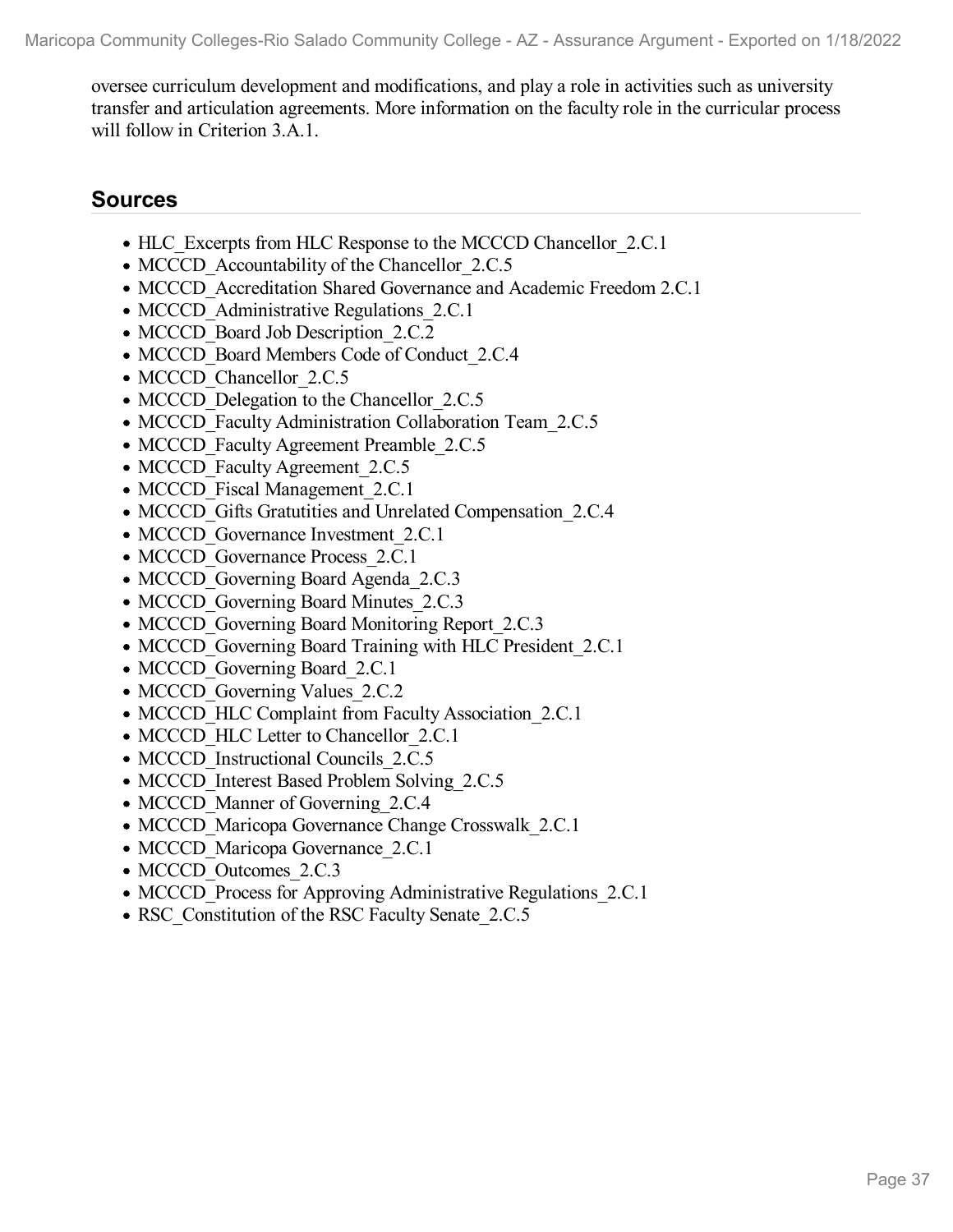# **2.D - Core Component 2.D**

The institution is committed to academic freedom and freedom of expression in the pursuit of truth in teaching and learning.

# **Argument**

The rights of MCCCD residential and adjunct faculty are delineated in Section 3.1 – Academic Freedom of the Faculty [Agreement.](file:///D:/evidence/viewfile?fileId=1352299) In May 2020, in response to a controversy at another MCCCD institution, the Interim Chancellor assigned the Provost to create a [Committee](file:///D:/evidence/viewfile?fileId=1352296) on Academic Freedom. An RSC faculty chair was invited by the Provost to serve as a founding member.

In accordance with these principles, the Academic Freedom [Philosophy](file:///D:/evidence/viewfile?fileId=1352298) Statement of the RSC residential faculty places a high value on supporting academic freedom in the context of the college mission. The statement is posted on both the residential and adjunct faculty intranet sites.

RSC submits an annual Free [Expression](file:///D:/evidence/viewfile?fileId=1352301) Report to the MCCCD, which demonstrates alignment with District policies and [procedures](file:///D:/evidence/viewfile?fileId=1352304#page=3) for student assembly and the principle of <u>free [exchange](file:///D:/evidence/viewfile?fileId=1352305#page=2) of ideas</u>.

The RSC Library provides a research guide for **[Banned](file:///D:/evidence/viewfile?fileId=1352302) Books Week** that celebrates the free and open access to all information and emphasizes the harm of censorship. Also, the RSC Library's Collection [Development](file:///D:/evidence/viewfile?fileId=1352303#page=3) Policy and Procedures document includes an Intellectual Freedom Statement that guides acquisition of materials addressing a broad spectrum of views.

# **Sources**

- MCCCD Admin Regulations 6.24 Public Access and Expression on District Property Free Exchange of Ideas\_2.D.pdf
- MCCCD Admin Regulations 6.24 Public Access and Expression on District Property Free Exchange of Ideas 2.D.pdf (page number 2)
- MCCCD Admin Regulations 6.24 Public Access and Expression on District Property Student Assembly\_2.D
- MCCCD Admin Regulations 6.24 Public Access and Expression on District Property Student Assembly\_2.D (page number 3)
- MCCCD\_Committee on Academic Freedom\_2.D
- MCCCD Faculty Agreement Academic Freedom 2.D
- RSC Academic Freedom Philosophy Statement 2.D
- RSC\_Banned Books Week\_2.D
- RSC Free Expression Annual Report 2.D
- RSC Library Collection Development Policy and Procedures 2.D
- RSC Library Collection Development Policy and Procedures 2.D (page number 3)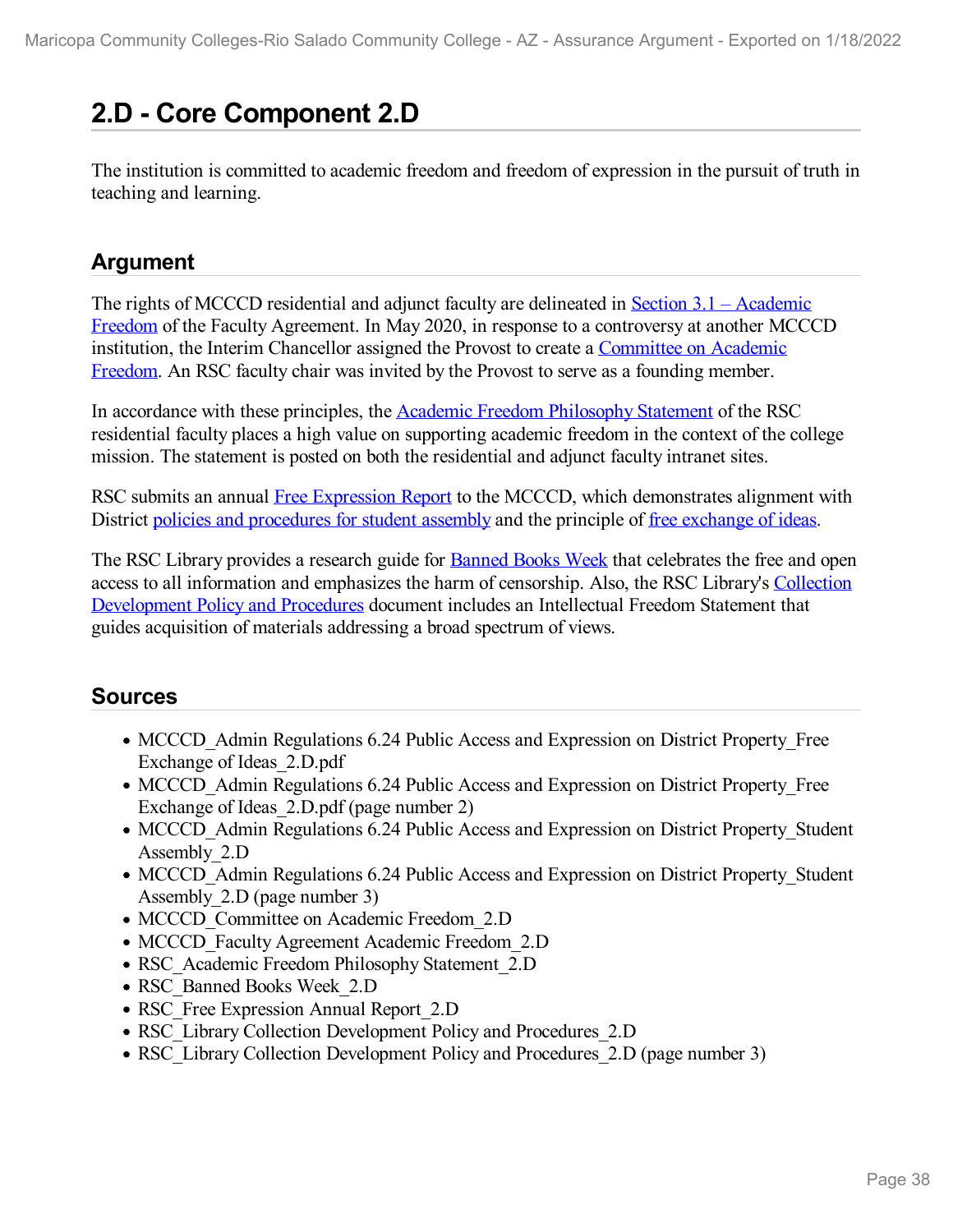# **2.E - Core Component 2.E**

The institution's policies and procedures call for responsible acquisition, discovery and application of knowledge by its faculty, staff and students.

- 1. Institutions supporting basic and applied research maintain professional standards and provide oversight ensuring regulatory compliance, ethical behavior and fiscal accountability.
- 2. The institution provides effective support services to ensure the integrity of research and scholarly practice conducted by its faculty, staff and students.
- 3. The institution provides students guidance in the ethics of research and use of information resources.
- 4. The institution enforces policies on academic honesty and integrity.

# **Argument**

**1.**

# **Institutional Review Board**

Faculty, staff, students, and external investigators conducting research at RSC must conform with the MCCCD [Institutional](file:///D:/evidence/viewfile?fileId=1352329) Review Board (IRB) Policy, which ensures compliance with federal guidelines for human subjects research. Also, each of the 10 MCCCD institutions has a College Research Review Committee (CRRC) to evaluate proposals that do not require full IRB review. The chair of each CRRC serves on the MCCCD Institutional Review Board, which typically meets 2-3 times in the fall and spring semesters. Per the MCCCD IRB [Handbook](file:///D:/evidence/viewfile?fileId=1352323), all research conducted at RSC must receive institutional approval from the Vice President of Academic Affairs (VPAA) prior to submission to the CRRC and/or IRB. Policies and procedures are available on the [Institutional](file:///D:/evidence/viewfile?fileId=1352317) Review Board Website.

### **Academic Research and Presentations**

RSC students and faculty share their research in a variety of forums as [evidenced](file:///D:/evidence/viewfile?fileId=1352315) by this Research Examples list.

# **Sabbaticals**

MCCCD faculty can apply for a sabbatical every seven years. The criteria and process are addressed in Section 12.8 [Sabbatical](file:///D:/evidence/viewfile?fileId=1352320) Leave of the Faculty Agreement.

# **Grants Management Office**

The RSC Grants Management Office provides fiscal accountability for [grant-funded](file:///D:/evidence/viewfile?fileId=1352311) projects that include a basic or applied research component and necessitate fiscal management, budgeting, compliance, and reporting requirements.

# **2.**

**Information Literacy**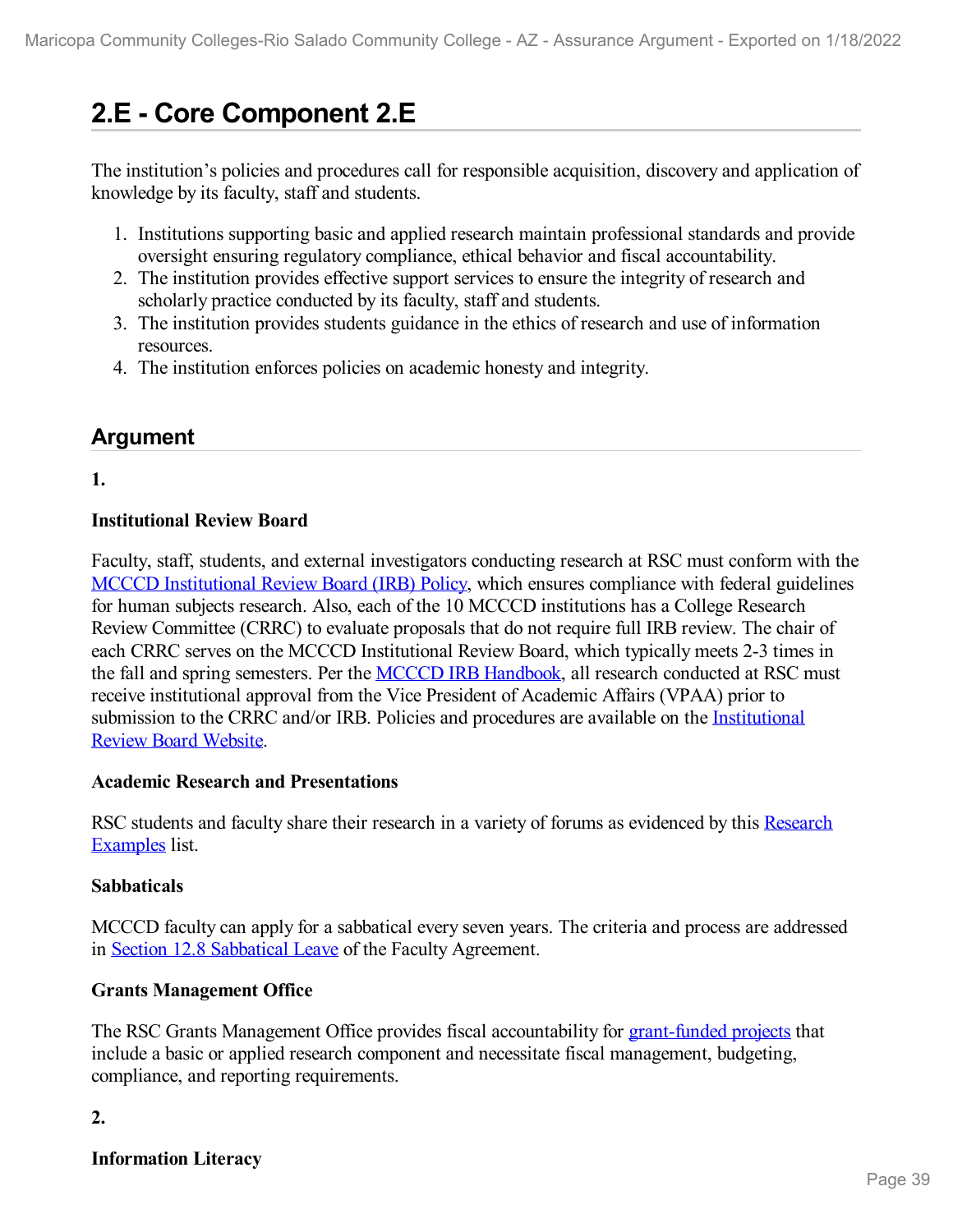Because of RSC's large cohort of online students and the increased opportunities that the digital environment creates for abuse, the College has been particularly vigilant in establishing and promoting policies and [mechanisms](file:///D:/evidence/viewfile?fileId=1352318) to ensure the ethical use of information by students. Information Literacy is a college-wide student learning outcome that is measured at the college-, program-, and course levels, and several interventions are in place in online courses across all disciplines, including a Library [Services](file:///D:/evidence/viewfile?fileId=1352328) section in all online syllabi. Additionally, third-party materials are cited appropriately through a Copyright [Acknowledgement](file:///D:/evidence/viewfile?fileId=1352330) section. The Library Instructional Coordinator works with online course developers to identify appropriate third-party content for courses, including library subscription materials (articles, eBooks, and media) as well as open educational resources (OER) that have Creative Commons licensing, so that ethically-sourced educational materials are provided and modeled for students.

## **Data and Assessment Summer Camp**

The RSC Institutional Research Office, in partnership with Civitas Learning, presented an eight-part virtual "data camp" in summer, 2021. Employees who attended all sessions received a "Rio Data Badge" certification, and the series was [recorded](file:///D:/evidence/viewfile?fileId=1352359) and made available for further viewing via the RSC YouTube channel. This program highlighted to employees the ethics of responsible use of data when conducting or publishing research, in addition to honing their familiarity and competence in the use of many of RSC's data-driven systems in the performance of their jobs.

## **3.**

# **Course Syllabus Information**

As described in Criterion 2.B.1, all RSC syllabi contain information and expectations regarding avoidance of academic misconduct.

# **Library Guidance**

The RSC Library provides extensive guidance to students on the ethical use of information via online resources such as citation guides, video tutorials, and discipline-specific research guides which are linked extensively in courses at students' point-of-need and are also available via the library website. Usage data illustrates robust student [engagement](file:///D:/evidence/viewfile?fileId=1352312) with these resources. In FY2020-21, the APA Citation Style guide had [38,853](file:///D:/evidence/viewfile?fileId=1352327) views, along with [17,523](file:///D:/evidence/viewfile?fileId=1352335) views for the MLA [Citation](file:///D:/evidence/viewfile?fileId=1352332) Style guide. A [Plagiarism](file:///D:/evidence/viewfile?fileId=1352322) Basics tutorial, which launched in February 2021, had more than 800 [views](file:///D:/evidence/viewfile?fileId=1352321) by the end of FY2020-21.

RSC instructors can also request in-person and/or virtual library instruction sessions taught by Library Faculty, which cover discipline-specific research methodology and ethical information practices. In addition, Library Faculty created [RIO100-INTEG,](file:///D:/evidence/viewfile?fileId=1352337) an Academic Integrity course offered at no cost to students, which provides training on all aspects of ethical information within the academic setting and is included among the academic misconduct interventions linked in 2.E.4 below.

**4.**

# **Academic Integrity**

An RSC [Academic](file:///D:/evidence/viewfile?fileId=1352334) Ethics and Integrity public web page includes a statement of values and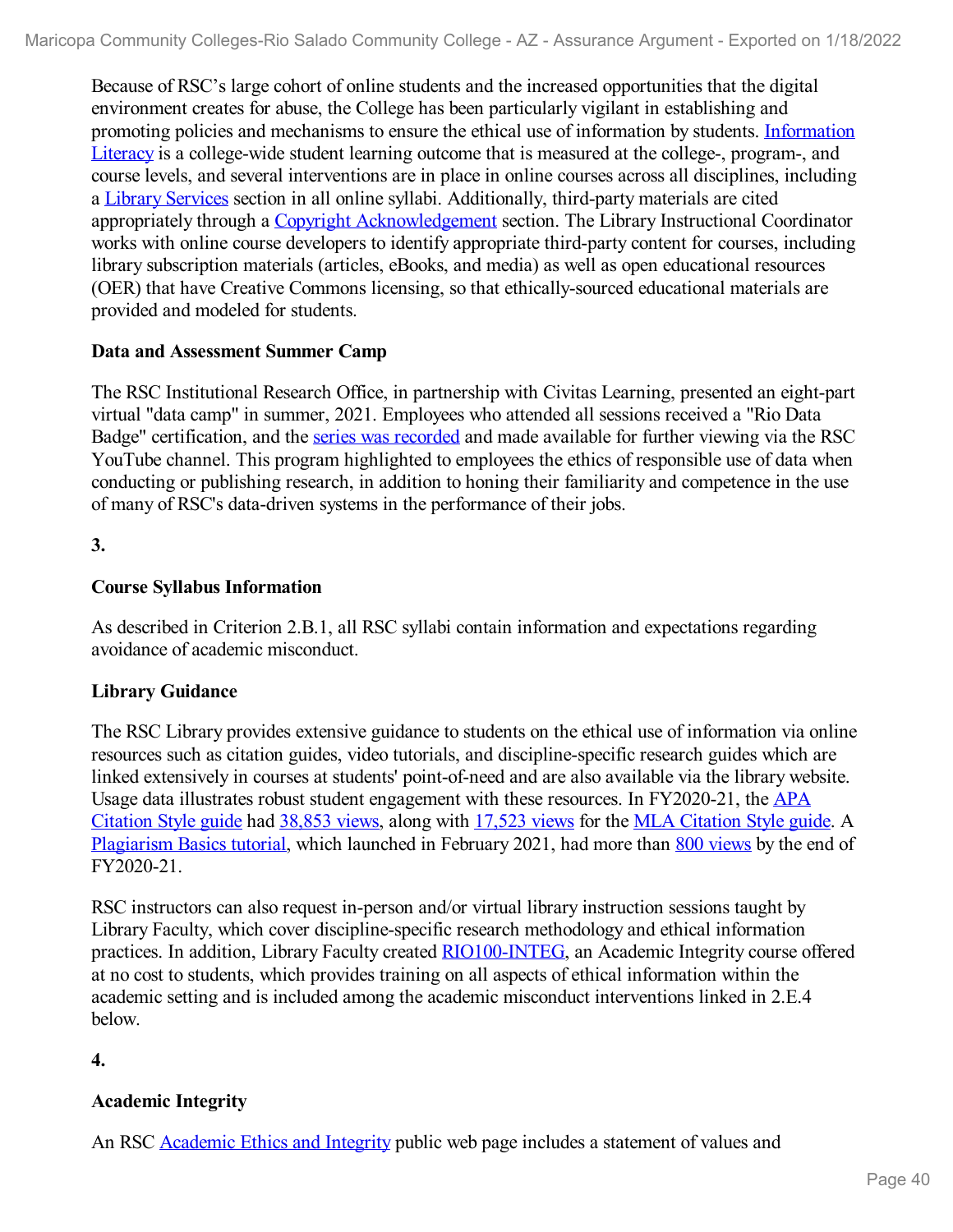associated practices, along with tips to help students maintain integrity in their online coursework. Students who violate these policies are subject to MCCCD Administrative Regulation (AR) 2.3.11 Academic [Misconduct](file:///D:/evidence/viewfile?fileId=1352324) Policy. In accordance with AR 2.3.11, an Academic Misconduct section is included in all syllabi. RSC's Office of Academic Integrity (OAI) systematically reviews the assessment database to identify potential issues related to students submitting assignments from identical IP addresses, matching file properties, and other factors that could indicate a violation of academic integrity standards. A proprietary [Peer-to-Peer](file:///D:/evidence/viewfile?fileId=1352313) Plagiarism Detection System scans student assignment submissions across online course sections and terms, and RSC also subscribes to the Turnitin e-plagiarism detector, which scans student work against a database of previously-published electronic documents. The Faculty Chair, after investigation of flagged infractions, proceeds through a series of progressive [interventions](file:///D:/evidence/viewfile?fileId=1352316#page=5) that support an educational (rather than punitive) approach to remediating confirmed incidents. The OAI is responsible for maintaining academic misconduct records electronically in CRM, and alerts the discipline Faculty Chair when a student has a history of violations across courses and/or [disciplines.](file:///D:/evidence/viewfile?fileId=1352319) The chair may then convene the Academic Integrity Council, an ad-hoc committee that includes the faculty senate president, the Faculty Chairs of affected disciplines, and the Associate Dean of Community Standards (ADCS). The ADCS, serving as the designee for the Vice President of Academic Affairs, coordinates the adjudication for disciplinary sanctions, including probation, suspension, or expulsion, via the [Administrative](file:///D:/evidence/viewfile?fileId=1352336) Regulations 2.5.2 procedures. Students may appeal academic consequences by following the Instructional Grievance Process referenced in Criterion 2.A.2.

In addition to academic misconduct, [Civility](file:///D:/evidence/viewfile?fileId=1352331) expectations are included in every course syllabus and are enforced by faculty members via the Academic Misconduct Policy noted above.

## **International Contract Cheating Day**

RSC participates in [International](file:///D:/evidence/viewfile?fileId=1352308) Contract Cheating Day as a mechanism to heighten student awareness of the importance of submitting original academic work. Students and staff participate in Take a Selfie Stand Against [Cheating](file:///D:/evidence/viewfile?fileId=1352333) by posting to social media.

# **Centralized Copyright Processes**

RSC has a centralized Copyright Department housed within the library, whose functions are to provide assistance and guidance during the instructional design and course production processes for use of third-party content provided in online courses; secure copyright and/or licensing permission where indicated; and track permissioned items by course in an internal copyright database. This process eliminates the need for individual course developers to secure permissions for copyrighted content, while simultaneously ensuring appropriate use of third-party intellectual property. RSC librarians assist with discovery of Open Educational Resources (OER) in support of the initiative described in Criterion 2.B.2. The library also provides tailored copyright education resources, such as Image [Copyright](file:///D:/evidence/viewfile?fileId=1352326) and Ethical Use and Audio & Video [Copyright](file:///D:/evidence/viewfile?fileId=1352314) and Ethical Use in the Computer Technology (BPC/CIS) Research Guide, and the [Copyright](file:///D:/evidence/viewfile?fileId=1352310) Basics for Fiction Writers guide for the Creative Writing Department. Additionally, the MCCCD maintains extensive copyright information and educational resources for employees and students on the [Intellectual](file:///D:/evidence/viewfile?fileId=1352309) Property pages of its Legal Services website.

# **Sources**

• ICAI International Day of Action Against Contract Cheating 2.E.4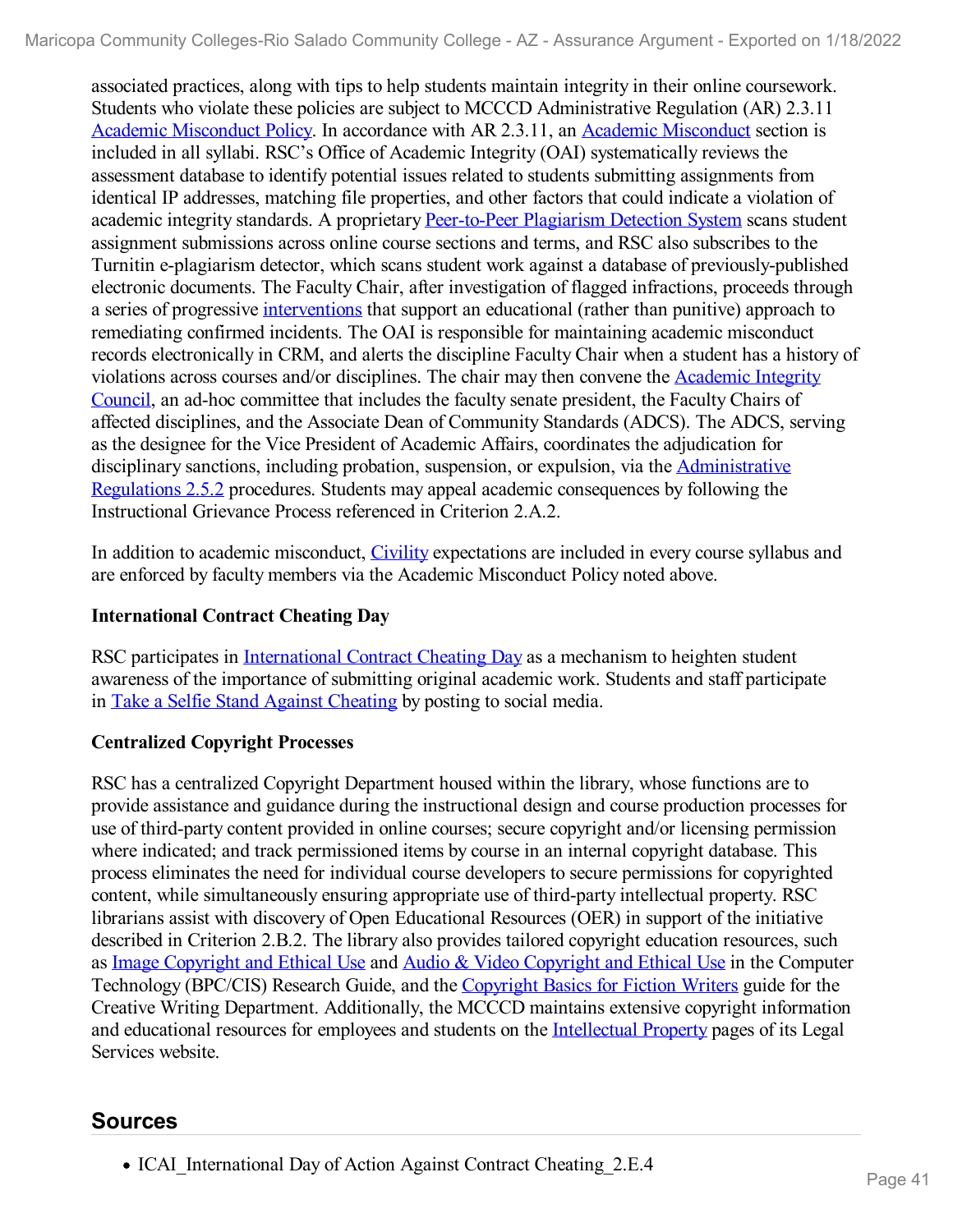- ICAI\_International Day of Action Against Contract Cheating\_2.E.4 • MCCCD Academic Misconduct Policy 2.E.4
- MCCCD Academic Misconduct Policy 2.E.4 (page number 7)
- MCCCD Faculty Agreement Sabbatical Leave 2.E.1
- MCCCD Intellectual Property 2.E.4
- MCCCD IRB Handbook 2.E.1
- MCCCD IRB Website Documents and Links 2.E.1
- MCCCD IRB 2.E.1
- MCCCD Student Conduct Code 2.E.4
- RSC Academic Ethics and Integrity 2.E.4
- RSC Academic Integrity Council Minutes 2.E.4
- RSC\_Academic Integrity Processes\_Interventions\_2.E.4
- RSC Academic Integrity Processes Interventions 2.E.4 (page number 5)
- RSC APA Citation Style Guide 2.E.3
- RSC APA Style Guide Views 2.E.3
- RSC Audio and Video Copyright and Ethical Use 2.E.4
- RSC Copyright Basics for Fiction Writers 2.E.4
- RSC\_Data Summer Camp Recordings\_2.E.2
- RSC Faculty and Student Research Examples 2.E.1
- RSC Grant Awards 2.E.1
- RSC Image Copyright and Ethical Use 2.E.4
- RSC Information Literacy 2.E.2
- RSC\_MLA Citation Style Guide\_2.E.3
- RSC MLA Style Guide Views 2.E.3
- RSC Peer to Peer Plagiarism Detection System 2.E.4
- RSC Plagiarism Basics Tutorial Analytics 2.E.3
- RSC Plagiarism Basics Tutorial 2.E.3
- RSC\_RIO100-INTEG\_2.E.3
- RSC Syllabi Academic Misconduct 2.E.2
- RSC Syllabi Civility Policy 2.E.2
- RSC\_Syllabi\_Copyright Acknowledgement\_2.E.2.pdf
- RSC Syllabi Library Services 2.E.2
- RSC Take a Selfie Stand Against Cheating 2.E.4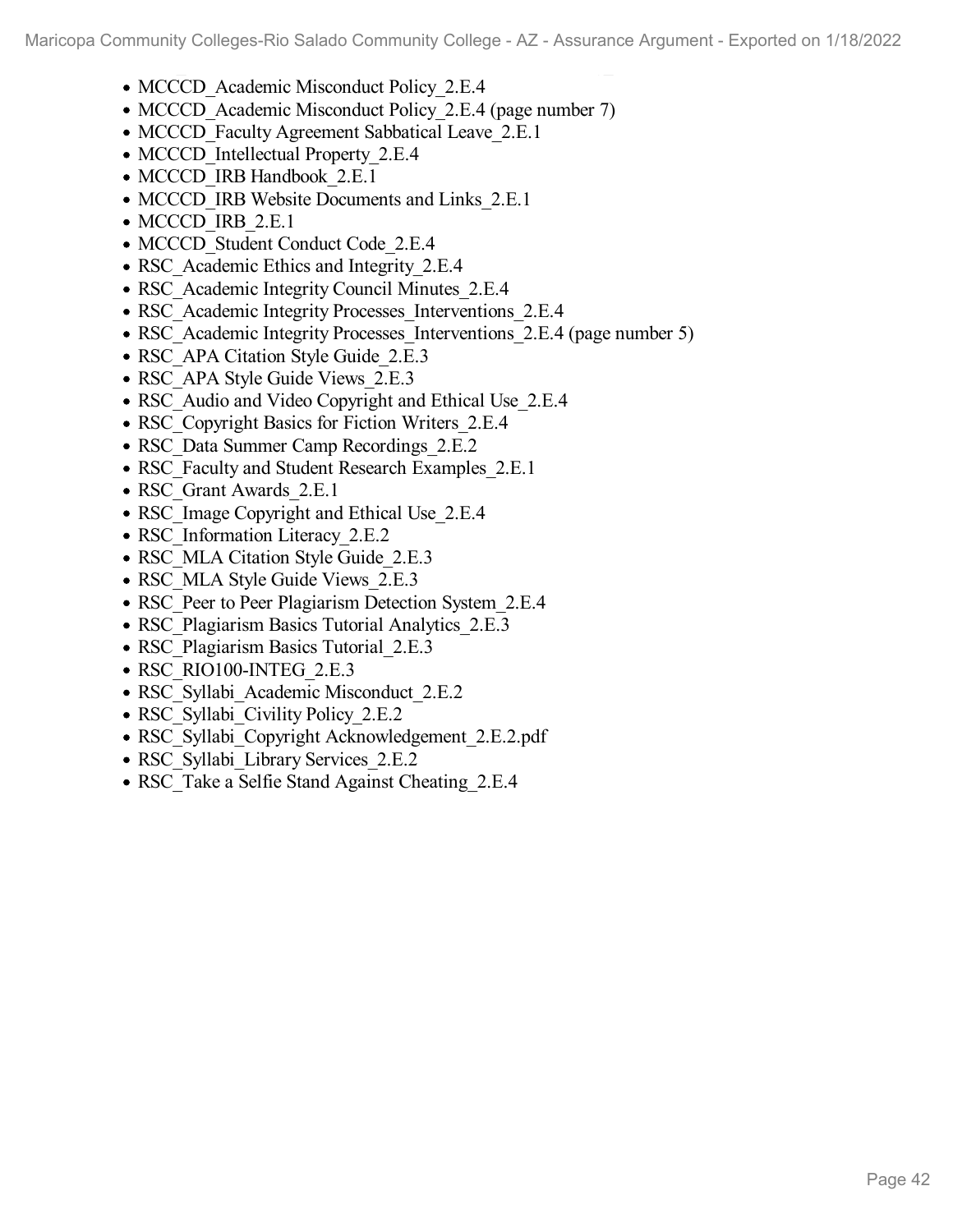# **2.S - Criterion 2 -Summary**

The institution acts with integrity; its conduct is ethical and responsible.

# **Summary**

- District-, college-, and individual accountability have been established through adherence to a code of conduct; expectations for professional and personal ethics; and mandatory training that ensures compliance with state and federal policies, regulations, and laws.
- Well-defined rights and responsibilities are codified in manuals for each employee group.
- RSC has clear and comprehensive policies and procedures governing student complaints and institutional responsiveness.
- Institutional transparency is achieved through continual monitoring and regular reporting to the MCCCD Governing Board and the community.
- RSC maintains an Office of Institutional Integrity & Compliance to ensure compliance with the regulatory triad of federal regulations, state regulations, and accreditation/third party requirements.
- Well-developed and systematic academic integrity policies and practices are in place for modeling, promoting, and guiding ethical student conduct.
- An annual website audit in conformance with a published *Website Statement of Governance* ensures currency and accuracy of RSC public website information.
- RSC is a founding member of the College Innovation Network and involved in conducting primary research into best practices for serving traditionally-underrepresented and marginalized student populations.

# **Sources**

*There are no sources.*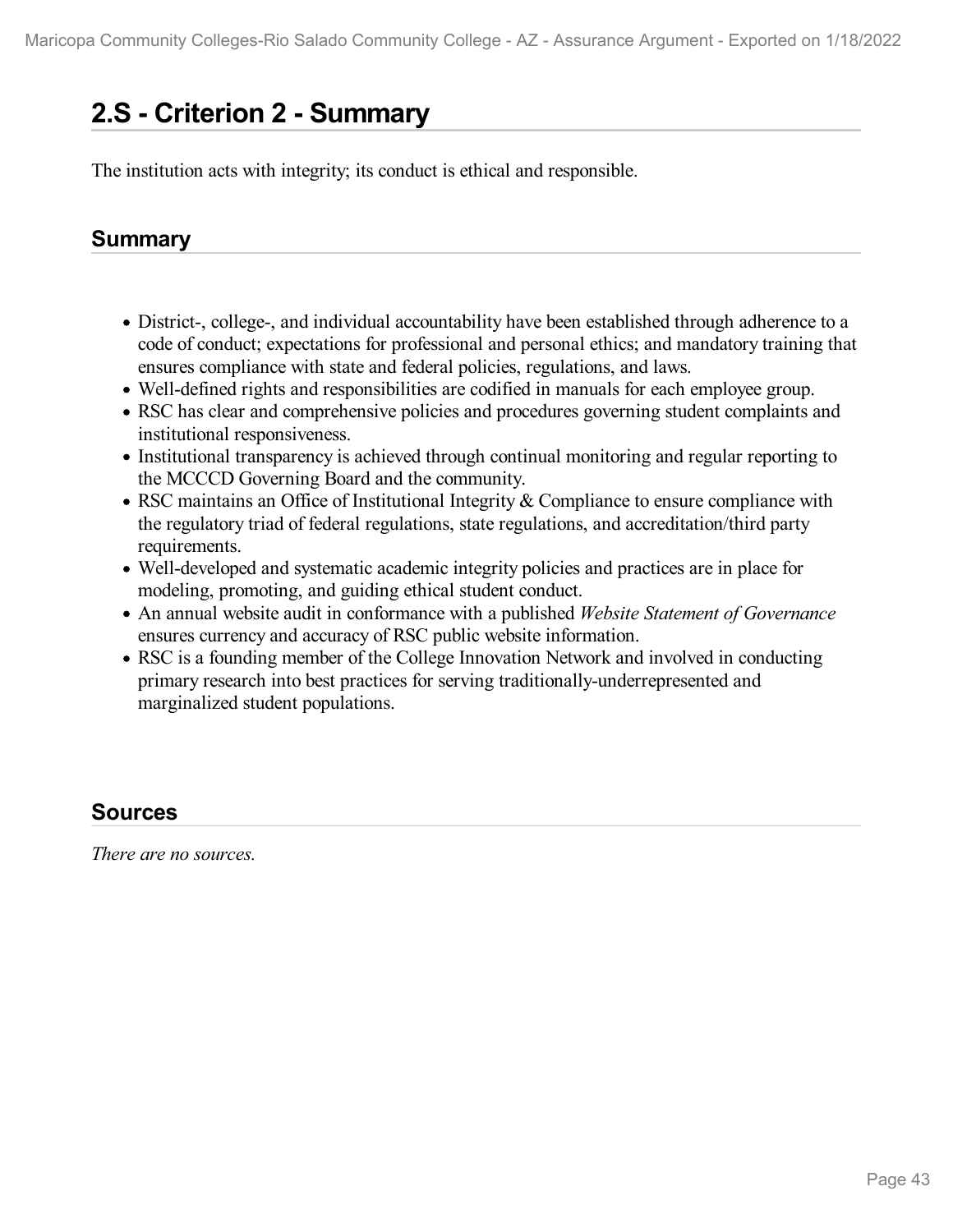# **3 -Teaching and Learning: Quality, Resources and Support**

The institution provides quality education, wherever and however its offerings are delivered.

# **3.A - Core Component 3.A**

The rigor of the institution's academic offerings is appropriate to higher education.

- 1. Courses and programs are current and require levels of student performance appropriate to the credential awarded.
- 2. The institution articulates and differentiates learning goals for its undergraduate, graduate, post-baccalaureate, post-graduate and certificate programs.
- 3. The institution's program quality and learning goals are consistent across all modes of delivery and all locations (on the main campus, at additional locations, by distance delivery, as dual credit, through contractual or consortial arrangements, or any other modality).

# **Argument**

**1.**

# **MCCCD Curriculum Process**

As previously described, Rio Salado College (RSC) is one of 10 colleges in the Maricopa County Community College District (MCCCD). Each college is individually accredited; however, the 10 colleges share a common course bank and follow adistrict-wide curriculum approval process, as defined in the [Curriculum](file:///D:/evidence/viewfile?fileId=1352365) Procedures Handbook. The Center for Curriculum and Transfer Articulation (CCTA) supports the MCCCD faculty and [administration](file:///D:/evidence/viewfile?fileId=1352368) in the development of quality curriculum for district students, as well as the articulation of the curriculum to post-secondary institutions. RSC has a designated Faculty Chair who leads processes for the development, [coordination,](file:///D:/evidence/viewfile?fileId=1352382) and review of the College's curriculum, and serves on the District Curriculum Committee (DCC), in the role of Curriculum Design Facilitator (CDF), contributing the RSC faculty perspective to MCCCD curricular priorities.

### **Instructional Councils**

As mentioned in Criterion 2.C.5, [Instructional](file:///D:/evidence/viewfile?fileId=1352370) Councils are district-wide, discipline-specific committees comprising faculty representatives from each of the 10 MCCCD colleges that oversee the District's common course bank and shared programs, and are responsible for evaluating the quality and content-appropriateness of academic curricula. RSC has a residential faculty representative on most of these councils, who often serve as chairs of their respective councils.

# **Guided Pathways**

In 2018, the District undertook a massive [transformation](file:///D:/evidence/viewfile?fileId=1352387) process to increase consistency across colleges at the program- and course level, adopting a Guided [Pathways](file:///D:/evidence/viewfile?fileid=1352386) model. This evidence-based, comprehensive approach is designed to help students identify their educational and career goals,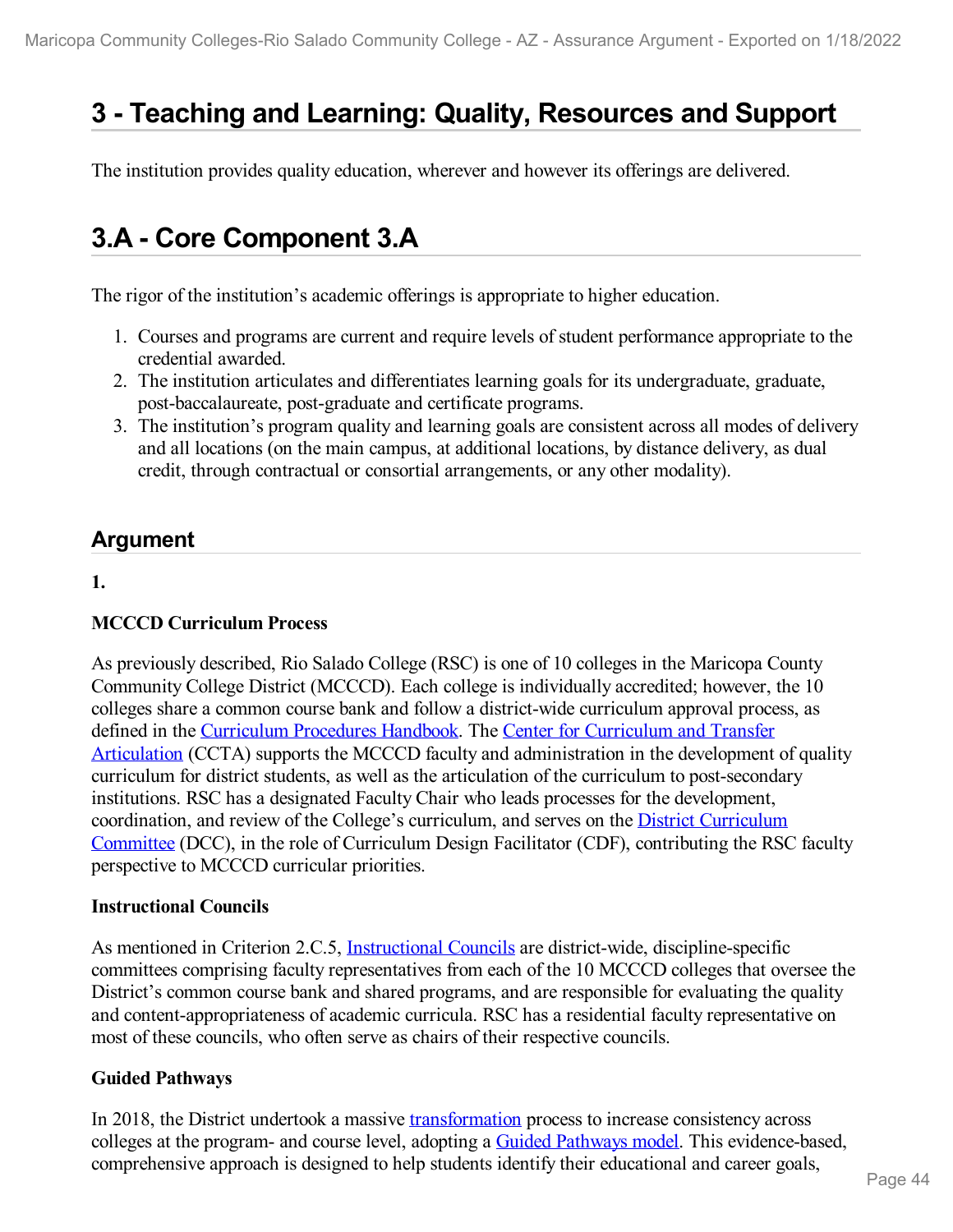determine their needs, and then chart a clear, coherent pathway to timely goal completion. They begin by taking courses shared among broadly-related areas of study, allowing for early career exploration, contextualized learning, comprehensive student support services, and meaningful connections. The Guided Pathways development process began with Program Learning Outcomes (PLOs) that were articulated by the MCCCD and developed by the Instructional Councils. PLOs are based upon Standard Occupational Classification (SOC) and Classification of Instructional Programs (CIP) descriptors, and articulated using Bloom's Taxonomy to signal the expected level of student performance for the credential awarded, thus establishing consistency and quality in academic standards for the entire District.

Faculty members from across the district engaged in cross-disciplinary dialogues to enrich and sustain the Guided Pathways process, with foundational faculty providing support and insight into the development of quality curriculum for transfer pathways. Between FY2019 and FY2021, over 240 [programs](file:///D:/evidence/viewfile?fileId=1352369) (as defined by the [Classification](file:///D:/evidence/viewfile?fileId=1352391) of Instructional Programs (CIP) codes) were [mapped](file:///D:/evidence/viewfile?fileid=1352389) to align specific content knowledge and general education learning outcomes, assuring that the programs being offered were up to date, relevant to student goals, and responsive to current industry and transfer partner requirements, clearly communicating to the public the requirements and expectations for all courses and programs at MCCCD and RSC.

Programs and certificates are organized into nine Fields of [Interest](file:///D:/evidence/viewfile?fileId=1352366) (FOI) that share similar areas of study, intended to facilitate the identification of learning/career areas of interest for students through use of behavioral economics.

All transfer courses are reviewed by Arizona's three state universities to determine potential alignment, providing another measure of rigor for courses developed by RSC and MCCCD faculty. Guided Pathways metrics and data are referenced in Criterion 4.C.3.

# **RSC Curriculum Process**

The RSC [Curriculum](file:///D:/evidence/viewfile?fileId=1352390) Committee receives monthly updates from the Curriculum Department, which prepares a list of all new and modified internal [curriculum](file:///D:/evidence/viewfile?fileId=1352392) proposals for consideration. Membership comprises six Faculty Chairs (one of whom serves as the Curriculum Design Facilitator, or CDF), as well as College Vice Presidents and Deans. Courses from the MCCCD course bank that are developed at RSC are reviewed by the discipline Faculty Chair or designee to assure that all official course [competencies](file:///D:/evidence/viewfile?fileId=1352388) have been included. Lesson outcomes are developed and aligned with official course competencies, and assessed at the appropriate level.

The CDF also reviews all new and modified curriculum proposals from other MCCCD colleges, consulting with the RSC discipline-specific faculty chair when questions arise.

The relevancy and appropriateness of RSC's curriculum is best exemplified by the programs preparing students for state licensure. Admissions requirements for each of these programs is specified in the official program description at the district level, and licensure disclosures demonstrating the applicability of the programs are disclosed on the RSC website for each program: [Addictions](file:///D:/evidence/viewfile?fileId=1352379) and Substance Use Disorder Programs; Teacher [Preparation](file:///D:/evidence/viewfile?fileId=1352376) Programs; and Dental Hygiene.

Additionally, the Curriculum Department works closely with the Institutional Integrity Department and other stakeholders on compliance and regulations in new and revised program [development](file:///D:/evidence/viewfile?fileId=1352384), as described in Criterion 2.A.2.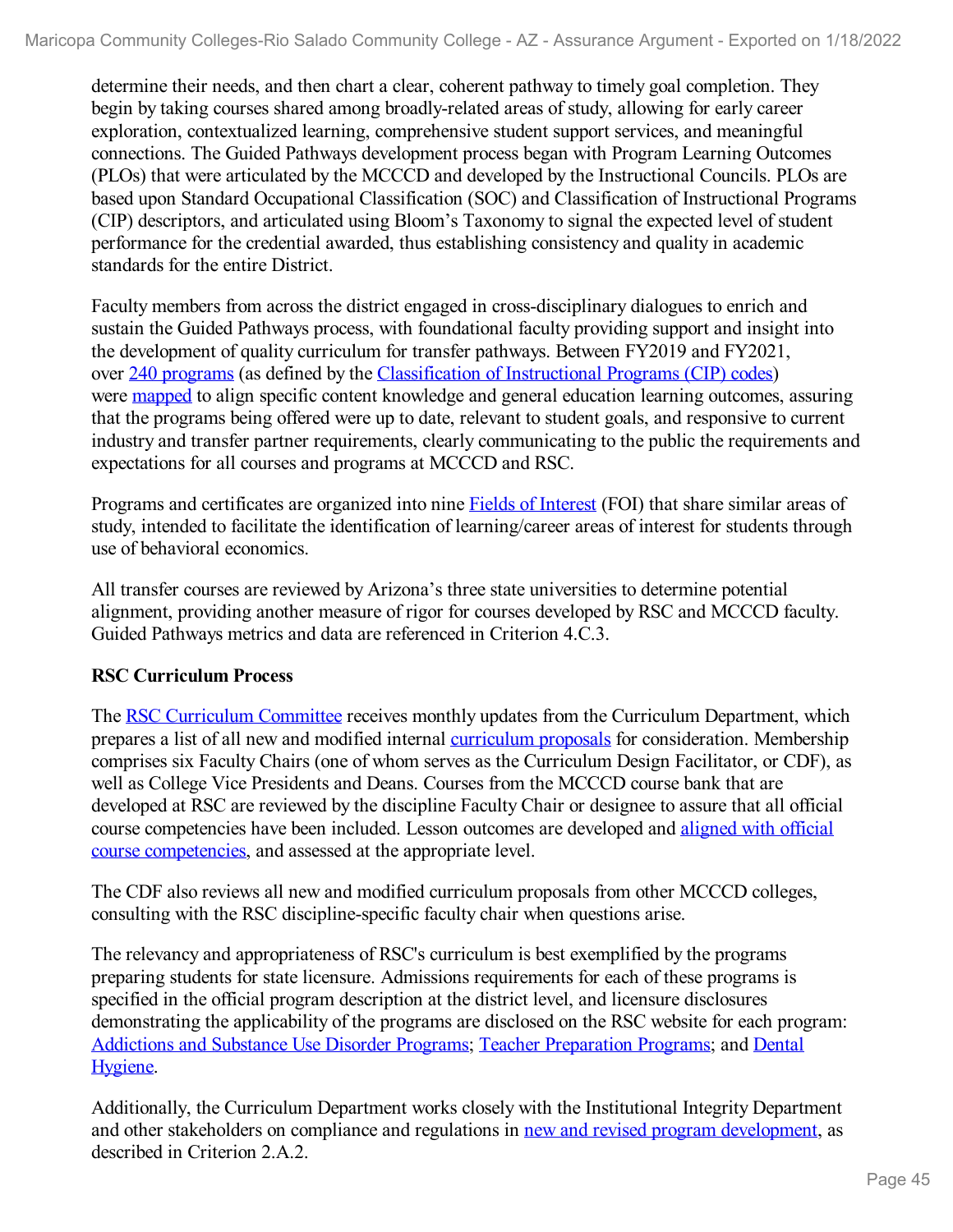**2.**

As indicated above, program learning outcomes are based upon SOC and CIP descriptors. For example, program descriptions for the Early [Childhood](file:///D:/evidence/viewfile?fileId=1352378) Education AAS in comparison to the Early Childhood Education CCL demonstrate how learning outcomes of certificates are [simultaneously](file:///D:/evidence/viewfile?fileId=1352373) connected to and distinguished from corresponding associates degrees, and tailored to the credential awarded. Courses in the Early Childhood Education Post [Baccalaureate](file:///D:/evidence/viewfile?fileId=1352371) Program are designed for individuals who have a bachelor's degree or higher (in any area) from an accredited university who wish to obtain certification as an early childhood teacher.

## **3.**

### **"One Course, Many Sections" and 40+ Weekly Start Dates**

To provide context around the question of consistency, it is important to understand RSC's "one course, many sections" curricular model for online, hybrid, print-based, and correspondence classes. There is a centrally-developed, single version of a given course, with all of the content and assessments included. Individual instructors have the freedom to enhance the lessons with additional information and resources, but the core content remains intact. Courses are developed and written by the department Faculty Chair or a designated content expert, often an experienced adjunct faculty member who is a practitioner in the field, working with the [Instructional](file:///D:/evidence/viewfile?fileId=1352374) Design Department. That content is then published by the Course Production (CP) Department and serves as the curriculum for any instructor who teaches that course. Print courses differ from online courses only in that copyright-cleared printed copies of all readings are provided to students, in lieu of being linked in the online version of the course. CP produces the printed course packets for all correspondence courses.

Students may enroll to begin most of RSC's online courses on 40+ Mondays per year. The College has a well-developed infrastructure for maintaining this model, including a **block [calendar](file:///D:/evidence/viewfile?fileId=1352377)** system for degree- or certificate program seekers.

RSC's centralized model presents many advantages to the College, instructors, and students:

- Course materials are consistent in look, feel, and navigation.
- Courses follow established quality standards for instructional alignment and assessment.
- Course materials are reviewed in accordance with Web Content [Accessibility](file:///D:/evidence/viewfile?fileId=1352394) Guidelines.
- Copyright clearance for third-party course materials is managed by the RSC Library.
- Instructors have more time to focus on engaging with individual students and providing substantive feedback on assignments.

While curricular consistency is assured by having identical outcomes and assessments in online and hybrid courses, in other modalities this consistency is assured by requiring that identical course competencies are assessed for each specific course, regardless of the modality. For example, whether students are taking [ENG101](file:///D:/evidence/viewfile?fileId=1352393) online or via dual [enrollment,](file:///D:/evidence/viewfile?fileId=1352385) they will be assessed according to the same learning outcomes.

Learning outcomes in ESP courses (Educational Service [Partnerships](file:///D:/evidence/viewfile?fileId=1352381)-see Criterion 1.B.3) are also assessed at the appropriate level, regardless of the location or mode of delivery, as evidenced by the identical competencies in the **[ESP](file:///D:/evidence/viewfile?fileId=1352372)** and **[hybrid](file:///D:/evidence/viewfile?fileId=1352375)** versions of LET155.

Furthermore, adjunct faculty [expectations](file:///D:/evidence/viewfile?fileId=1352383) relative to class preparation, facilitation, communication,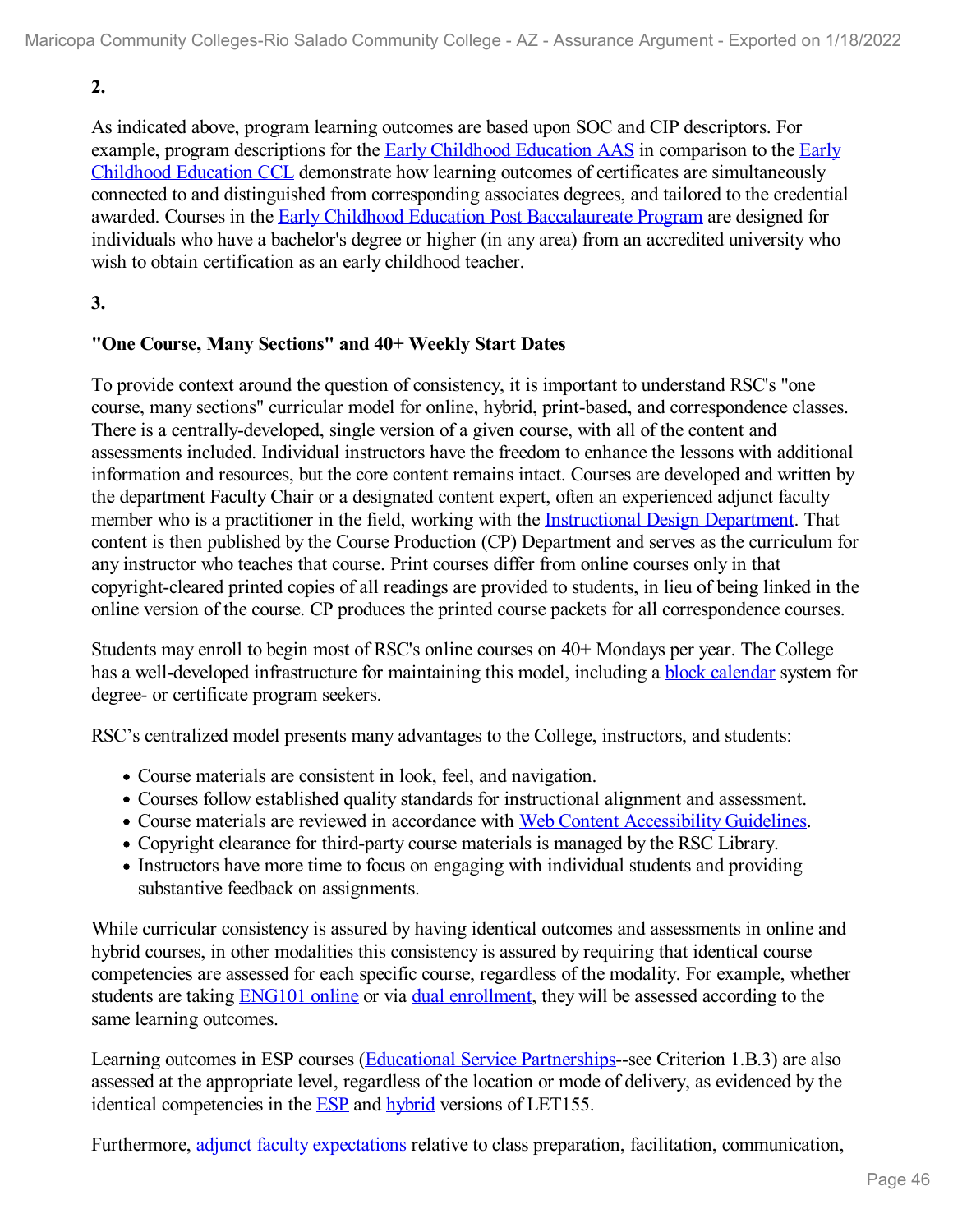and assessment for all modalities are clearly articulated and enforced.

An additional benefit of the one course, many sections model is that student performance data can be collected more easily, because assessments are uniform among sections of a course. As a result, interventions can readily be implemented in course content, assessments, or teaching strategies that affect a large number of students simultaneously. The Dynamic Assessment Data Display (DADD), enabling assessment of college-wide student learning outcomes across over a million assessments in thousands of online courses, will be described in Criterion 4.B.3.

# **Sources**

- MCCCD Center for Curriculum and Transfer Articulation 3.A.1
- MCCCD Course Competencies HCR220 3.A.1
- MCCCD Curriculum Procedures Handbook 3.A.1
- MCCCD DCC Meeting Agenda 3.A.1
- MCCCD Fields of Interest 3.A.1
- MCCCD Guided Pathways 3.A.1
- MCCCD Instructional Councils 3.A.1
- MCCCD Pathway Mapping Dashboard 3.A.1
- MCCCD Pathway Mapping FAQs CIP Codes 3.A.1
- MCCCD Sample Outcomes Early Childhood AAS 3.A.2
- MCCCD Sample Outcomes Early Childhood CCL 3.A.2
- MCCCD Transformation Guided Pathways 3.A.1
- RSC Adjunct Faculty Standards 3.A.3
- RSC\_Block Calendar\_3.A.3
- RSC\_Curriculum Committee Agenda\_Proposed Curriculum\_3.A.1
- RSC Curriculum Committee 3.A.1
- RSC\_Early Childhood Education Post Baccalaureate Program 3.A.2
- RSC Educational Service Partnerships 3.A.3
- RSC Instructional Design 3.A.3
- RSC\_LET155 ESP Syllabus\_3.A.3
- RSC\_LET155 Hybrid Syllabus\_3.A.3
- RSC Licensure Addictions and Substance Use Disorders Programs 3.A.1
- RSC Licensure Dental Hygiene 3.A.1
- RSC Licensure Teacher Preparation Programs 3.A.1
- RSC Mapping Example ABUS GR 3.A.1
- RSC\_Program Development Flowchart\_3.A.1
- RSC Syllabus ENG101 DualEnrollment 3.A.3
- RSC Syllabus ENG101 Online 3.A.3
- W3C Web Accessibility Guidelines 3.A.3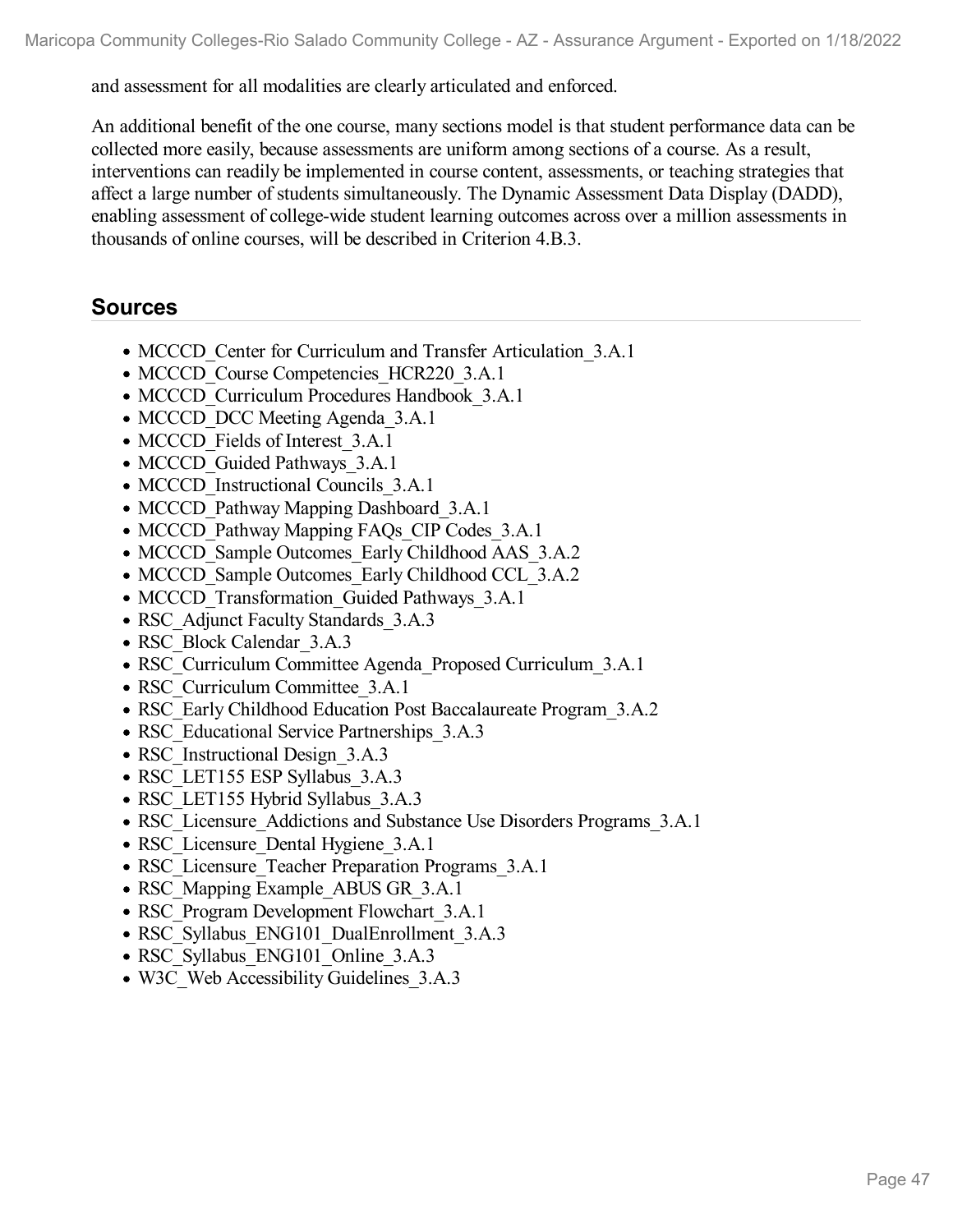# **3.B - Core Component 3.B**

The institution offers programs that engage students in collecting, analyzing and communicating information; in mastering modes of intellectual inquiry or creative work; and in developing skills adaptable to changing environments.

- 1. The general education program is appropriate to the mission, educational offerings and degree levels of the institution. The institution articulates the purposes, content and intended learning outcomes of its undergraduate general education requirements.
- 2. The program of general education is grounded in a philosophy or framework developed by the institution or adopted from an established framework. It imparts broad knowledge and intellectual concepts to students and develops skills and attitudes that the institution believes every college-educated person should possess.
- 3. The education offered by the institution recognizes the human and cultural diversity and provides students with growth opportunities and lifelong skills to live and work in a multicultural world.
- 4. The faculty and students contribute to scholarship, creative work and the discovery of knowledge to the extent appropriate to their offerings and the institution's mission.

# **Argument**

# **1.**

The MCCCD has established curriculum and transfer [articulation](file:///D:/evidence/viewfile?fileid=1352399) as the key factors in development of general education programs in the District. As indicated in Criterion 3.A.1, the District's CCTA manages these areas. The MCCCD general education program is contained in the Arizona General Education Curriculum (AGEC), a set of 35-37 credits that satisfy general education [requirements](file:///D:/evidence/viewfile?fileId=1352401) at Arizona State University (ASU), Northern Arizona University (NAU), and the University of Arizona (UA) through statewide articulation agreements, with three different concentration options available to students. These articulation agreements allow students to identify a program of study early and take courses at RSC for the first two years and then transfer to a state university to complete a four year degree. The general studies designations are aligned with ASU's model and governed by the ASU [General](file:///D:/evidence/viewfile?fileId=1352398) Studies Council, and include Literacy and Critical Inquiry (L); Mathematical Studies (MA, CS); Humanities and Fine Arts (HU); Social and Behavioral Sciences (SB); Natural Sciences (SQ, SG); Global Awareness (G); Historical Awareness (H) and Cultural Diversity in the United States (C). The inclusiveness of these designations support RSC's DEIB values in its general education program, which comprises numerous courses under various disciplines, including Art, Biology, Chemistry, Communication, Computers, English, Geology, History, Humanities, Languages, Math, and Social Sciences. RSC provides these courses through multiple modalities including online, hybrid, face-to-face, print, dual enrollment, and partnership programs. The general education chairs collaborate on a formal General [Education](file:///D:/evidence/viewfile?fileId=1352414) Program Review conducted approximately every five years, which includes detailed analysis of general education student learning outcomes. The program review process will be covered in Criterion 4.A.1.

# **2.**

The framework of General [Education](file:///D:/evidence/viewfile?fileId=1352412) at MCCCD includes specific elements across the curriculum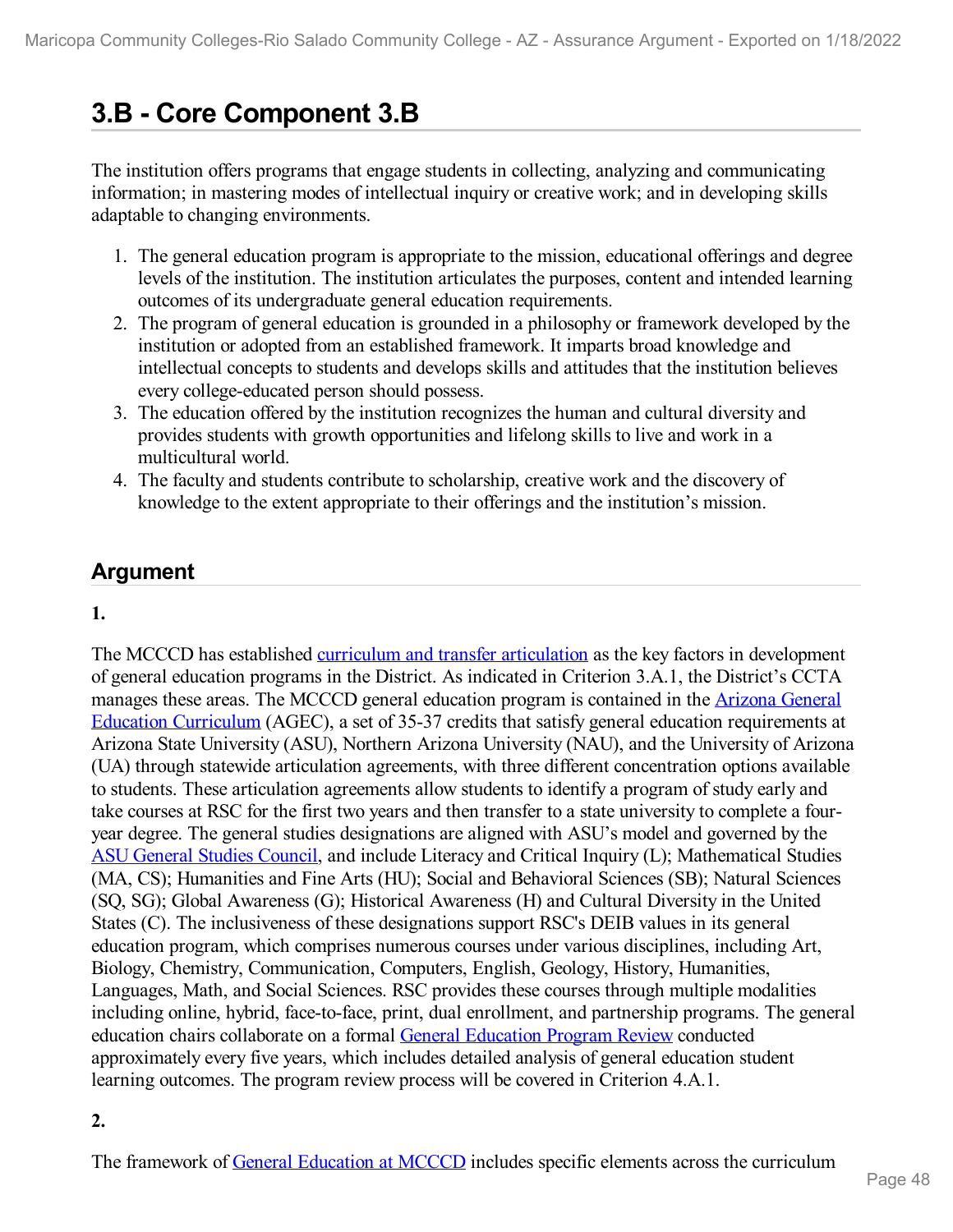designed to foster personal [development](file:///D:/evidence/viewfile?fileId=1352402) and essential knowledge and skills. The MCCCD and RSC general education requirements contribute to student success in the following areas: transfer to a baccalaureate program; associate degree recognition and/or specialization certification as affirmation of proficiency in a particular content and/or skill area; application of these skills for employment and job advancement; and development of critical and evaluative reading, composition, research, and critical thinking skills (e.g., analysis, evaluation, inference).

To facilitate the achievement of these [characteristics,](file:///D:/evidence/viewfile?fileId=1352404) RSC has selected five student learning outcomes as the focus of college-wide student learning assessment work. These student learning outcomes are assessed at the college-, program-, and course levels and will be described in detail in Criterion 4.B.1.

In addition to meeting the college-wide learning outcomes on critical thinking and information literacy, every degree program at RSC requires students to demonstrate the ability to apply critical inquiry skills to varied and challenging materials, as demonstrated by these [examples](file:///D:/evidence/viewfile?fileId=1352410).

Also, students must achieve a district-approved score on the reading portion of a nationally-normed standardized assessment, or they must earn a passing grade in CRE101 (College Critical Reading).

**3.**

As described in Criterion 1.C.3, RSC has identified diversity, equity, inclusion, and belonging as core values, which align with the MCCCD [vision](file:///D:/evidence/viewfile?fileId=1352397) to work "collectively and responsibly to meet the life-long learning needs of our diverse students and communities." The wide array of educational programs and opportunities for students that recognize human and cultural diversity, including Adult ACE, adult education, veterans, incarcerated populations, RISE, etc., along with student programs and organizations supporting diverse student groups, were also described in Criterion One. In FY2020-21, the DEIB Council sponsored a series of Equity Action [Sessions](file:///D:/evidence/viewfile?fileId=1352400) and Forums geared towards students and employees, as detailed in Criterion 1.C.3. In addition to college- and district wide initiatives, RSC offers an array of [credit-bearing](file:///D:/evidence/viewfile?fileId=1352409) courses that focus on human and cultural diversity.

**4.**

# **College Contributions to Scholarship**

As described in Criterion 2.B.2, RSC contributes to scholarship through research efforts including RioPACE, predictive analytics, and the CIN EdTech Study. Scholarship in the area of assessment includes recognition as an Excellence in Assessment designee by NILOA, a WCET WOW award, and a Tyton Partners case study (see Criterion 4.B.3), which highlight RSC's use of purposeful data analysis in improving student learning outcomes.

# **Faculty Contributions to Scholarship**

As a two-year college, RSC does not directly engage in scholarship as one of its primary functions; however, RSC residential faculty are instructional leaders who remain current in their fields by participating actively in professional organizations, pursuing regular professional growth opportunities, academic publishing, and presenting at [conferences](file:///D:/evidence/viewfile?fileId=1352403).

# **RioLogs (Rio Learning Outcomes Grants)**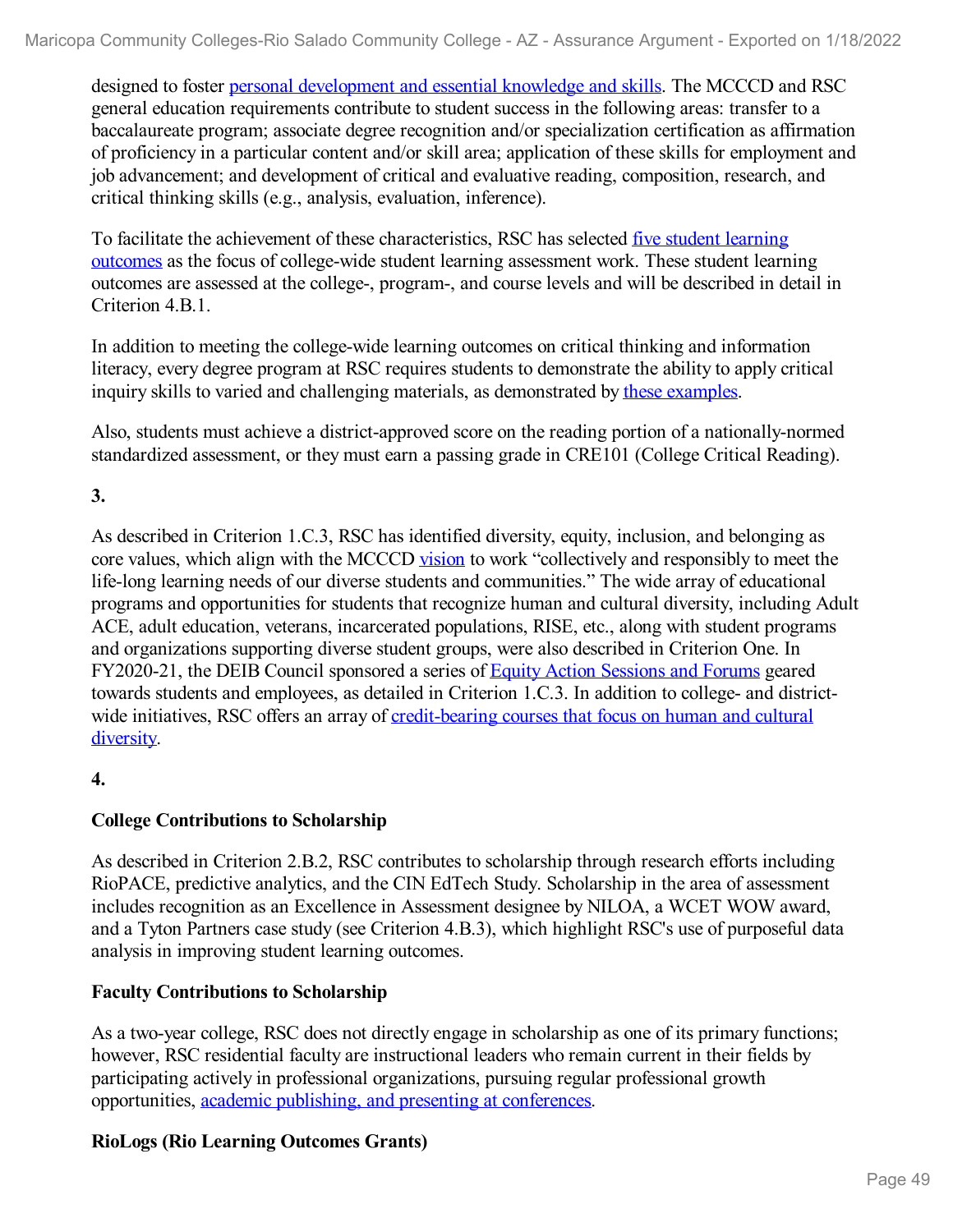RioLogs are internal RSC grants awarded to adjunct faculty members for student learning outcomes work. Examples will be provided in Criterion 4.B.3.

#### **Student Contributions to Scholarship**

#### **Honors Program**

The Honors [Program](file:///D:/evidence/viewfile?fileId=1352405) provides intellectually-stimulating learning opportunities for academically outstanding students. The program includes scholarships, distinguished multidisciplinary classes, project-based learning, the Honors Forum Lecture Series, and community cultural events. Recipients of the Presidents' Honors Scholarship and Honors [Achievement](file:///D:/evidence/viewfile?fileId=1352407) Award are required to complete cocurricular activities designed to enrich and enhance the educational experience. Students report on these activities in the non-credit HONORS100, which includes a writing component. Students must earn a minimum writing score of 70% in order to be considered "college-level," as determined by a standardized grading rubric. Of the 358 co-curricular assessments submitted by scholarship-eligible Honors students during AY2020-21, 90.0% were written at or above college level, far exceeding the RSC target to have 80% of students producing college-level writing. The Honors [Achievement](file:///D:/evidence/viewfile?fileId=1352413) Award Graph shows the award totals for Fall 2017 through Spring 2020.

#### **All Arizona-Academic Scholars**

The MCCCD colleges annually recognize students for outstanding academic achievement, [community](file:///D:/evidence/viewfile?fileId=1352411) service, and leadership that benefit society beyond the classroom. Most recently, RSC honored two student scholars at the [All-Arizona](file:///D:/evidence/viewfile?fileId=1352406) Academic Team celebration in March, 2021.

# **Sources**

- ASU General Studies Council 3.B.1
- AZ Board of Regents All Arizona Academic Team 3.B.4
- AZTransfer Arizona General Education Curriculum 3.B.1
- MCCCD AGEC 3.B.2
- MCCCD CCTA General Studies 3.B.1
- MCCCD General Education Personal Development Knowledge and Skills 3.B.2
- MCCCD Vision 3.B.3
- RSC Credit Bearing Courses Diversity 3.B.3
- RSC DEIB Equity Action Sessions 3.B.3
- RSC Examples of Application of Critical Inquiry Skills 3.B.2
- RSC Faculty Publications and Presentations 3.B.4
- RSC General Education Program Review 3.B.1
- RSC Honors Achievement Award Graph 3.B.4
- RSC Honors CoCurricular Activities 3.B.4
- RSC Honors Program 3.B.4
- RSC Honors Student Scholars 3.B.4
- RSC Student Learning Outcomes 3.B.2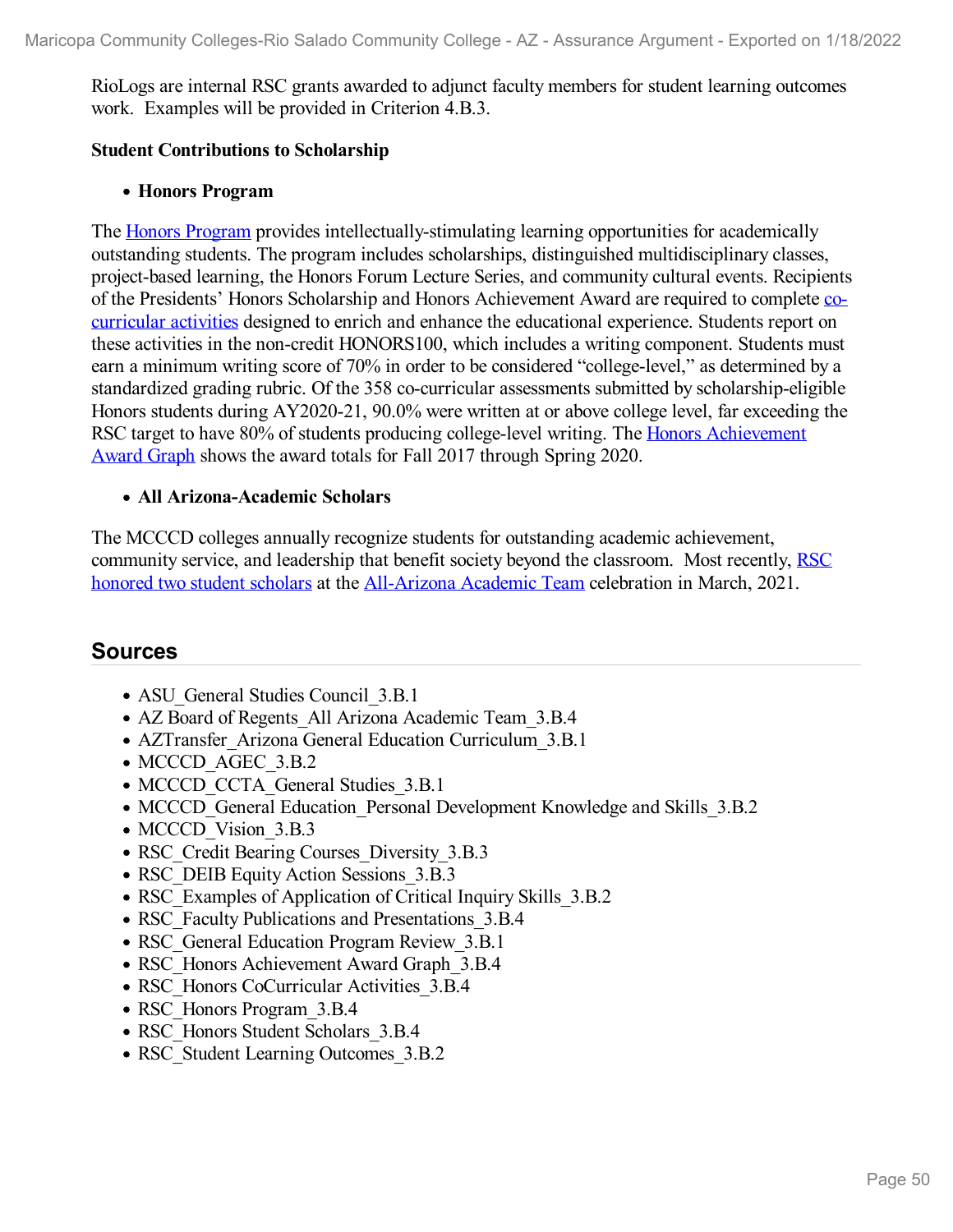# **3.C - Core Component 3.C**

The institution has the faculty and staff needed for effective, high-quality programs and student services.

- 1. The institution strives to ensure that the overall composition of its faculty and staff reflects human diversity as appropriate within its mission and for the constituencies it serves.
- 2. The institution has sufficient numbers and continuity of faculty members to carry out both the classroom and the non-classroom roles of faculty, including oversight of the curriculum and expectations for student performance, assessment of student learning, and establishment of academic credentials for instructional staff.
- 3. All instructors are appropriately qualified, including those in dual credit, contractual and consortial offerings.
- 4. Instructors are evaluated regularly in accordance with established institutional policies and procedures.
- 5. The institution has processes and resources for assuring that instructors are current in their disciplines and adept in their teaching roles; it supports their professional development.
- 6. Instructors are accessible for student inquiry.
- 7. Staff members providing student support services, such as tutoring, financial aid advising, academic advising and cocurricular activities, are appropriately qualified, trained and supported in their professional development.

# **Argument**

# **1.**

As indicated in Criterion 1.C.3, RSC is deeply invested in the values of diversity, equity, inclusion, and belonging (DEIB), and within that context, strives to hire and maintain a diverse workforce by following MCCCD's Equal [Employment](file:///D:/evidence/viewfile?fileId=1352433) Opportunity (EEO) policies. RSC and the District Office publicly advertise vacancies through wide-ranging sites to seek highly-qualified candidates, and have increased diversity within hiring pools by advertising in various sources that include targeted groups. These include [higheredjobs.com](file:///D:/evidence/viewfile?fileId=1352427), [diversityjobs](file:///D:/evidence/viewfile?fileId=1352434), [blackcareers.org](file:///D:/evidence/viewfile?fileId=1352428), [veteranjobs.net](file:///D:/evidence/viewfile?fileId=1352463), [disabilityjobs.net](file:///D:/evidence/viewfile?fileId=1352431), [asianhires.com](file:///D:/evidence/viewfile?fileId=1352429), [wehirewomen.com,](file:///D:/evidence/viewfile?fileId=1352471) [latinojobs](file:///D:/evidence/viewfile?fileId=1352447), [nativejobs](file:///D:/evidence/viewfile?fileId=1352450), etc. RSC also advertises with West Valley View, [Handshake](file:///D:/evidence/viewfile?fileId=1352435), Zip [Recruiter,](file:///D:/evidence/viewfile?fileId=1352488) [Indeed](file:///D:/evidence/viewfile?fileId=1352438) and others as appropriate when requested.

RSC forms its hiring committees by considering subject matter expertise and ensuring inclusion of ethnic and gender diversity. The hiring process is detailed in Criterion 5.B.1.

Based on FY2020-21 [demographic](file:///D:/evidence/viewfile?fileId=1352480) data, RSC faculty and staff closely reflect the student population they serve in terms of gender. However, in terms of race/ethnicity, Hispanic/Latino faculty and staff tend to be underrepresented when compared to the overall student body. It should be noted that a significant portion of faculty race/ethnicity data was unreported or unknown, which may impact the overall distribution.

# **2.**

# **RSC Residential Faculty Chair Model**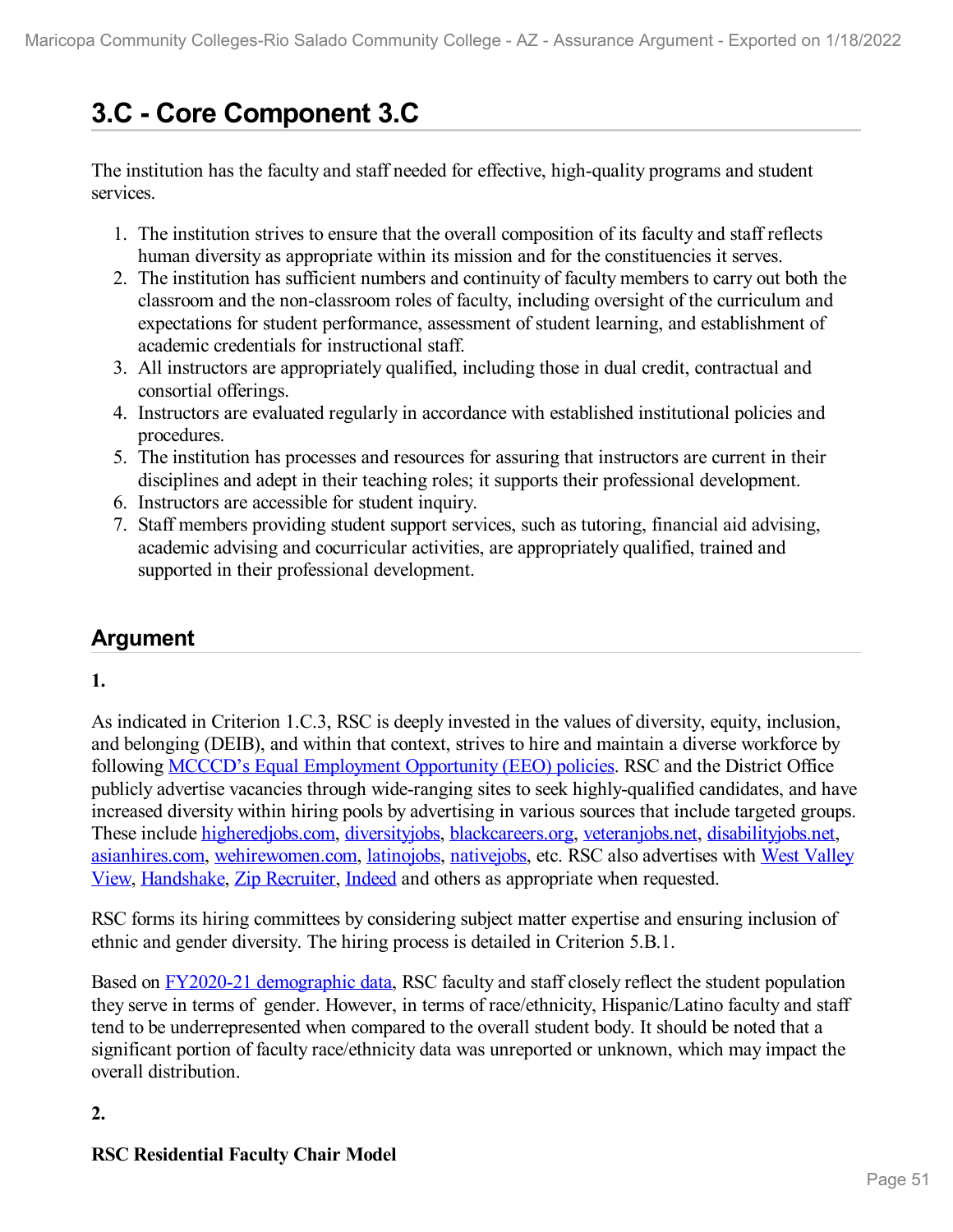Since RSC's founding in 1978, the College has maintained a nontraditional faculty structure. There is generally one full-time residential faculty member per academic department who also serves as the [Faculty](file:///D:/evidence/viewfile?fileId=1352458) Chair (with multiple disciplines combined under one chair in some cases). The chair model is based on maintaining a compact, flexible, and innovative leadership group of discipline experts (numbering 24 in fall 2021) who manage their programs, curriculum, student learning assessment, projects, initiatives, and services while supervising a large contingent of adjunct faculty (1,246 in FY2020-21). Since many of the faculty chairs' responsibilities differ from roles at traditional campuses, RSC has a significant support model (see below) to assist with operational responsibilities, allowing the Chairs to focus their efforts on department-, college-, district-, and often state- and national-level leadership in their areas of expertise, as well as devoting their time to interdisciplinary work and participating in a wide range of RSC strategic activities.

It should be noted that the Higher Learning Commission has accepted the RSC residential faculty model. In a letter dated June 28, 2021, the [Commission](file:///D:/evidence/viewfile?fileId=1352432) stated: "*Based on the information you provided to HLC in your 2021 Institutional Update, your institution triggered indicator 4-Minimal Full-Time Faculty, which requires the institution submit information for staf review... Since your institution has provided acceptable information in a previous report about indicator 4-Minimal Full- Time Faculty, no institutional report is required at this time.*"

Faculty Chairs represent the College through service on district-wide Instructional Councils and Articulation Task Forces, serving as academic leaders to ensure the currency, quality, and rigor of the common district curriculum, and are responsible for developing their courses at RSC or designating subject matter experts as course developers. Faculty leadership positions are held by elected individuals who serve as liaisons between the residential faculty and other college entities, as well as serving on the MCCCD Faculty [Executive](file:///D:/evidence/viewfile?fileId=1352442) Council.

# **Faculty Instructional Team**

In order to maintain the small cohort of residential faculty while meeting enrollment needs and continued delivery of high-quality instruction, a sustainable and scalable Faculty Instructional Team support model is in place. The unbundling of faculty chair responsibilities allows for the hiring of tiered positions including full-time [Instructional](file:///D:/evidence/viewfile?fileId=1352445) Director or [Instructional](file:///D:/evidence/viewfile?fileId=1352457) Coordinator, part-time Discipline Specialist or Lead Adjunct Faculty, as appropriate to the department. Faculty instructional support personnel are often experienced, fully-credentialed adjunct faculty members prior to being selected through a competitive hiring process, and assist the chair with such matters as refinement of department policies and procedures, overseeing the tracking of instructional issues, evaluation of adjunct faculty, and coordination of assessment efforts, among others.

# **Adjunct Faculty**

Dedicated adjunct faculty members are critical to the success of RSC's nontraditional model, allowing for more flexibility in staffing classes, including online classes with 40+ annual start dates. Extensive processes are in place to evaluate and to support adjunct faculty, as evidenced below in Criteria 3.C.4 and 3.C.5, while the "one course, many sections" online content model ensures consistency in course design and delivery, enabling adjunct faculty to enhance online course lessons with additional information and resources.

# **Curriculum Development Processes and Oversight**

As detailed in Criterion 3.A.1, the MCCCD colleges share a common course bank and follow a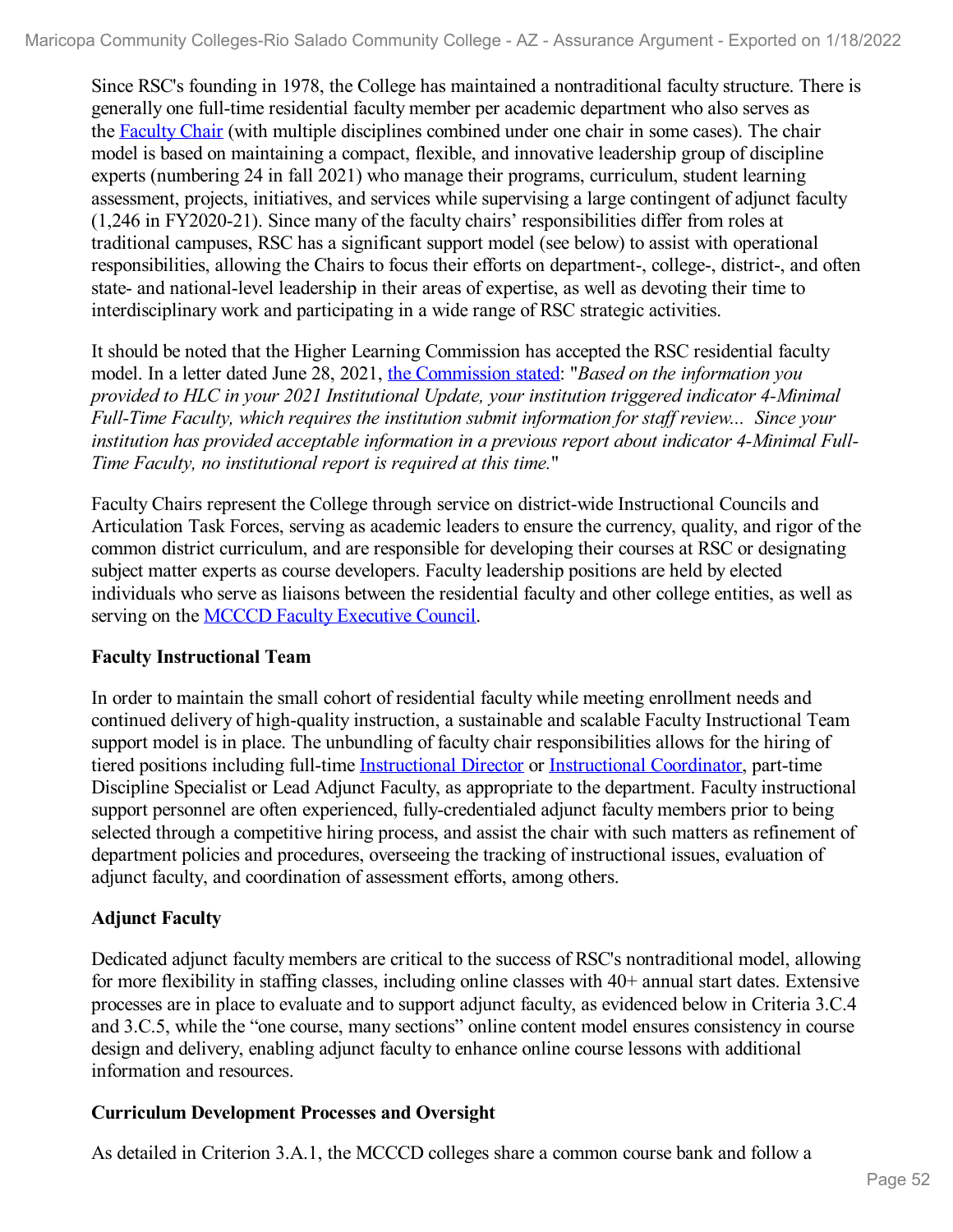district-wide curriculum design approval process defined in the [Curriculum](file:///D:/evidence/viewfile?fileId=1352436) Procedures Handbook, with the RSC faculty responsible for the college curriculum development process.

#### **Faculty-Driven Student Learning Outcomes Assessment**

RSC's collaborative student learning outcomes assessment processes are faculty-driven and are described in detail in Criterion 4.B.

**3.**

MCCCD faculty credential requirements conform with the HLC minimum required faculty qualifications. Detailed specifications, as approved by the relevant Discipline Faculty Instructional Council for each teaching field, are listed on the MCCCD HLC Minimum [Qualifications](file:///D:/evidence/viewfile?fileId=1352437) for Hiring website.

#### **Academic Teaching Fields:**

- A master's degree in the teaching field, or
- A master's in any teaching field with 18 graduate semester hours in the teaching field
- Equivalent education and experience as determined by the relevant Discipline Faculty Instructional Council.
- **Occupational Teaching Fields: minor variations to the example below, as approved by the relevant Discipline Faculty Instruction Council.**

#### **Example: approved by the Business Faculty Instructional Council**

- The same qualifications as those listed for Academic Teaching Fields, or
- A bachelor's degree in a business field, or
- A bachelor's degree plus 3 years work experience\* in the field to be taught, or
- An associate's degree or 64 semester hours and 5 years work experience\* in the field to be taught, or 5 years work experience\* in the field to be taught.

*\*Business experience will be evaluated at the discretion of the Department or Division Chair. Disagreement between the Chair and the Administration regarding experience will be presented to the Business IC for review.*

### **Residential Faculty**

RSC residential faculty, who must meet the minimum qualifications upon hire, are initially employed in a probationary status and attain appointive status at the beginning of their sixth consecutive year. The required Peer Assistance and Review (PAR) process for the probationary period is described below in Criterion 3.C.4. The District does not use academic rank for faculty members. The official files of RSC's residential faculty (who serve as Faculty Chairs) are housed at the District Office.

#### **Adjunct Faculty and Dual Enrollment Instructors**

All RSC adjunct faculty and dual enrollment instructors are required by the MCCCD to meet the same degree-credentialing requirements as residential faculty upon hire, in alignment with the HLC minimum qualifications and HLC Assumed Practice B.2. RSC ensures that new adjunct faculty meet requirements through its centralized **Faculty Services [department](file:///D:/evidence/viewfile?fileId=1352452)**, which is responsible for receiving applications, pre-screening, and verifying teaching credentials (education and required years of experience) before submitting the application to the appropriate departmental faculty chair who then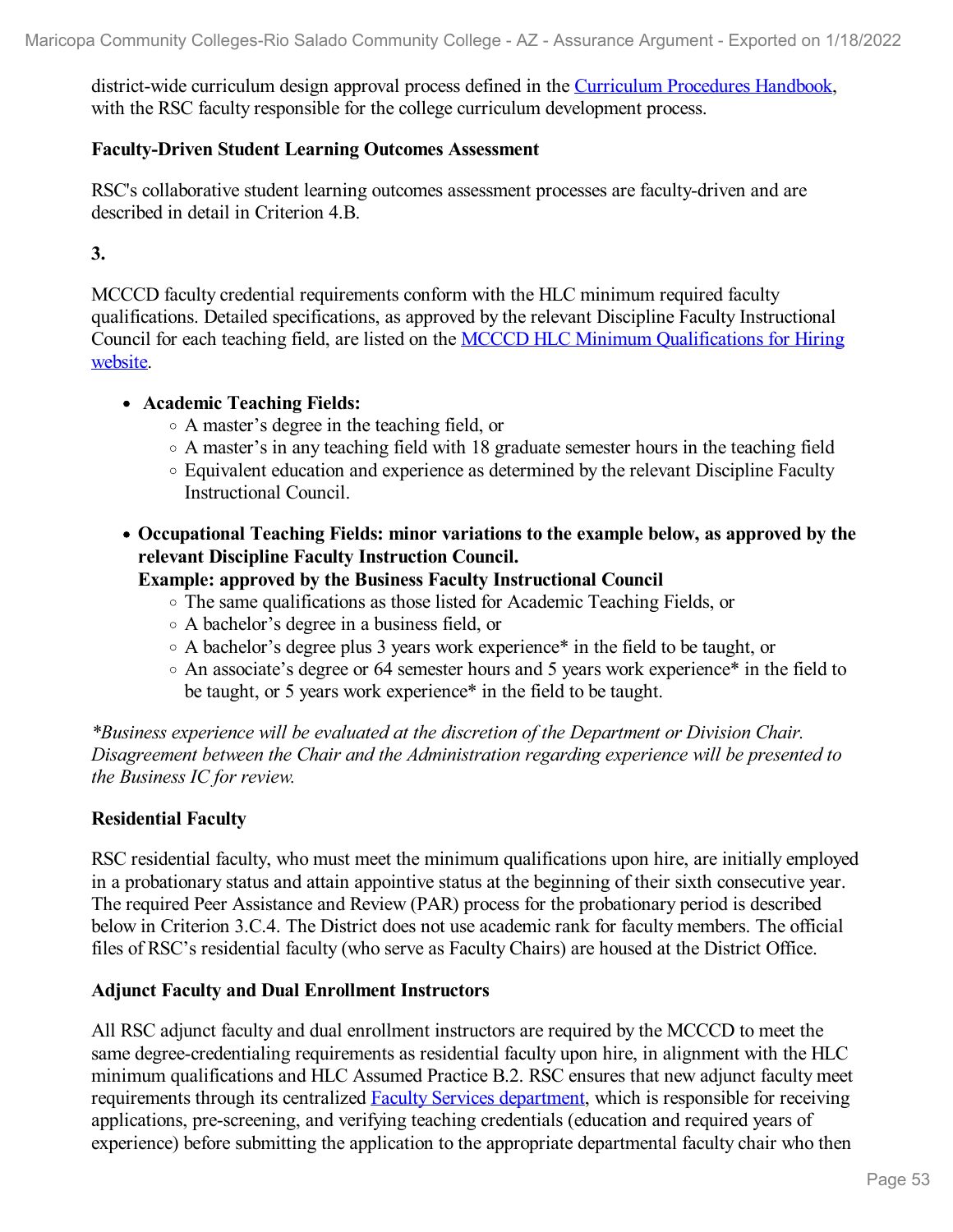reviews qualifications, conducts interviews, and makes the hiring determination.

#### **Educational Service Partnerships (ESP) Instructors**

RSC's Educational Service Partnership (ESP) instructors (numbering 145 in AY2020-21) must meet prescribed minimum [qualifications](file:///D:/evidence/viewfile?fileId=1352489) that are consistent and aligned with the HLC required faculty qualifications.

#### **EDU 250: Teaching and Learning in the Community College, or Equivalent**

In addition to meeting minimum qualifications, all adjunct faculty must complete the mandatory [EDU250](file:///D:/evidence/viewfile?fileId=1352451) (Teaching and Learning in the Community College) or its equivalent within two years of initial hire. The EDU250 curriculum covers the history, functions, organization, current issues, and effective teaching strategies in the community college, with particular focus on Arizona and the MCCCD. ESP instructors complete AFD250b, which is an EDU250-equivalent course tailored to their [specific](file:///D:/evidence/viewfile?fileId=1352479) needs.

#### **Adjunct Faculty Support Systems**

In addition to facilitating the hiring process as described above, the Faculty Services department maintains a proprietary Faculty [Information](file:///D:/evidence/viewfile?fileId=1359617) System (FIS) database containing detailed files for all adjunct faculty, dual enrollment instructors, and ESP instructors. FIS includes resumes; transcripts; credentials; professional and/or industry licenses and certifications; formal evaluations; tracking of EDU 250/AFD250b completion; and monitoring of ongoing required professional development workshops (see Criterion 3.C.5). Faculty Services personnel and Faculty Chairs update and manage information in FIS, which is easily searchable. The Institutional Research department is able to create customized reports from the system as needed.

The Instructional Helpdesk (IHD), which assists the faculty chairs as needed in the mentoring, training, and evaluation of adjunct faculty, will be described in Criterion 3.D.1. Additionally, RSC has a dedicated infrastructure in place to serve the needs of instructors and students in its various locations, including a dual enrollment office, an Educator Preparation Program department, an incarcerated re-entry office, and an ESP department, all of which are fully-staffed. A course support team provides a number of behind-the-scenes functions that assist adjunct faculty and facilitate the smooth operation of RSC's 40+ annual course starts, such as monitoring live enrollment data and opening new sections as required, scheduling class sections for all instructional disciplines, and calculating worksheets for the adjunct faculty payroll process.

#### **4.**

### **Residential Faculty Evaluation**

#### **Peer Assistance and Review (PAR)**

Residential faculty hired into the MCCCD system are considered probationary for their first five years of employment, and are required to participate in the PAR (Peer Assistance and Review) process during those years, in accordance with [Article](file:///D:/evidence/viewfile?fileId=1352456) 17 of the Faculty Agreement. As outlined in the RSC PAR [handbook](file:///D:/evidence/viewfile?fileId=1352476), the primary purpose of PAR is to encourage, support and mentor probationary faculty members while building an archive for achievement and performance. The information gathered during the PAR process is used as one tool in the decision-making process for renewal of a probationary faculty member. During PAR, probationary faculty document their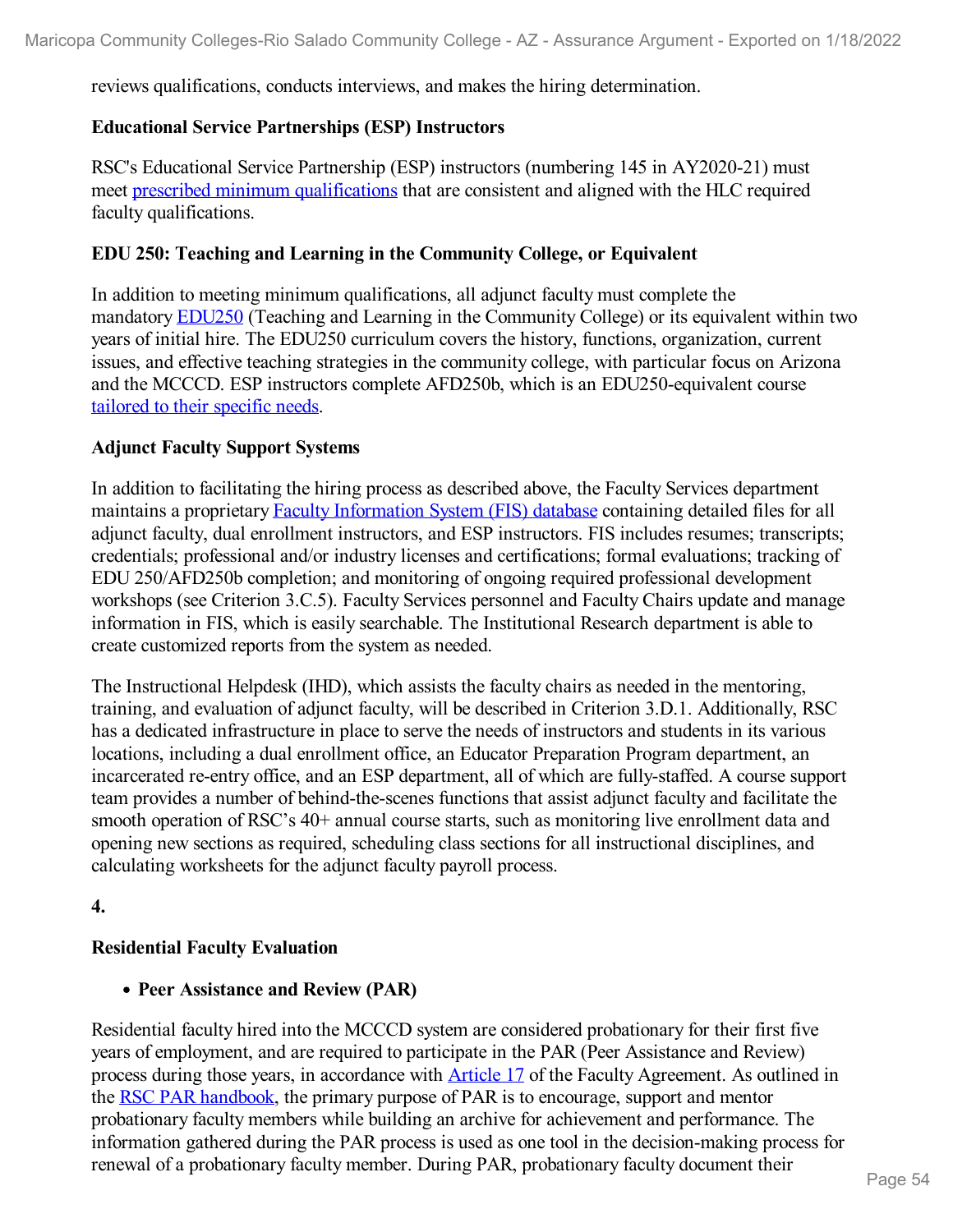instructional expertise, service to the College and community, and professional development through an Individual [Development](file:///D:/evidence/viewfile?fileId=1352483) Plan (IDP) each year. Peer Mentors are required to undergo specific training and to meet frequently with their mentees in a designated process that includes mentoring activities and oversight. A Peer Assistance and Review Committee (PARC), consisting of the Vice President of Academic Affairs and qualified appointive faculty, evaluates IDPs each year and makes recommendations to the RSC President regarding renewal of the probationary appointment, and appointive status at the end of the fifth year. PAR evaluations are maintained at the College, with recommendations forming part of the faculty member's official personnel file at the District office.

## **Faculty Evaluation Plan (FEP)**

In addition to PAR and the IDP process, RSC's residential faculty are evaluated according to the Faculty Evaluation Plan (FEP), a [self-examination](file:///D:/evidence/viewfile?fileId=1352453) process outlined in Article 18 of the Faculty Agreement. Residential faculty are required to complete an FEP annually for the first five years of employment as they progress through the PAR and IDP process, and every third year thereafter. FEP committee members are chosen from among faculty peers, college administration, or other discipline experts, while student input is sought in the teaching, learning, or service area. FEPs for all RSC residential faculty are up to date and maintained in the faculty files at the District Office.

### **Adjunct Faculty, Dual Enrollment Instructor, and ESP Instructor Evaluation**

All adjunct faculty, including dual enrollment and ESP instructors, are evaluated in accordance with Article 19 of the Faculty [Agreement](file:///D:/evidence/viewfile?fileId=1352443). At RSC, formal evaluation is conducted once each semester during the first three semesters of teaching in alignment with MCCCD policy, and continually thereafter in compliance with MCCCD policy and criteria established by the department Faculty Chair. Evaluations are conducted by the Chair, an Instructional Support designee, or Instructional Helpdesk personnel.

End-of-course surveys are administered to students to determine instructor efficacy (See Criterion 3.C.6 below). These data are analyzed and incorporated as a component of the Program Review process described in Criterion 4.A.1.

Evaluations for all adjunct faculty cohorts are retained in personnel files maintained by the Faculty Services Department.

### **5.**

# **Residential Faculty Development**

### **Faculty Professional Growth (FPG)**

MCCCD residential faculty are provided with professional growth funds and advancement opportunities as stated in Article 13 of the Faculty [Agreement](file:///D:/evidence/viewfile?fileId=1352470). The District expended a total of \$115,498 in FPG funds for conference registration and travel by RSC's residential faculty members in fiscal years 2018-2020. In addition to MCCCD funds, RSC supports faculty attendance at conferences and workshops as needed if they have exhausted their district allowance and are representing the college or attending a conference of particular importance in their areas of specialization.

# **Maricopa Center for Learning and Instruction**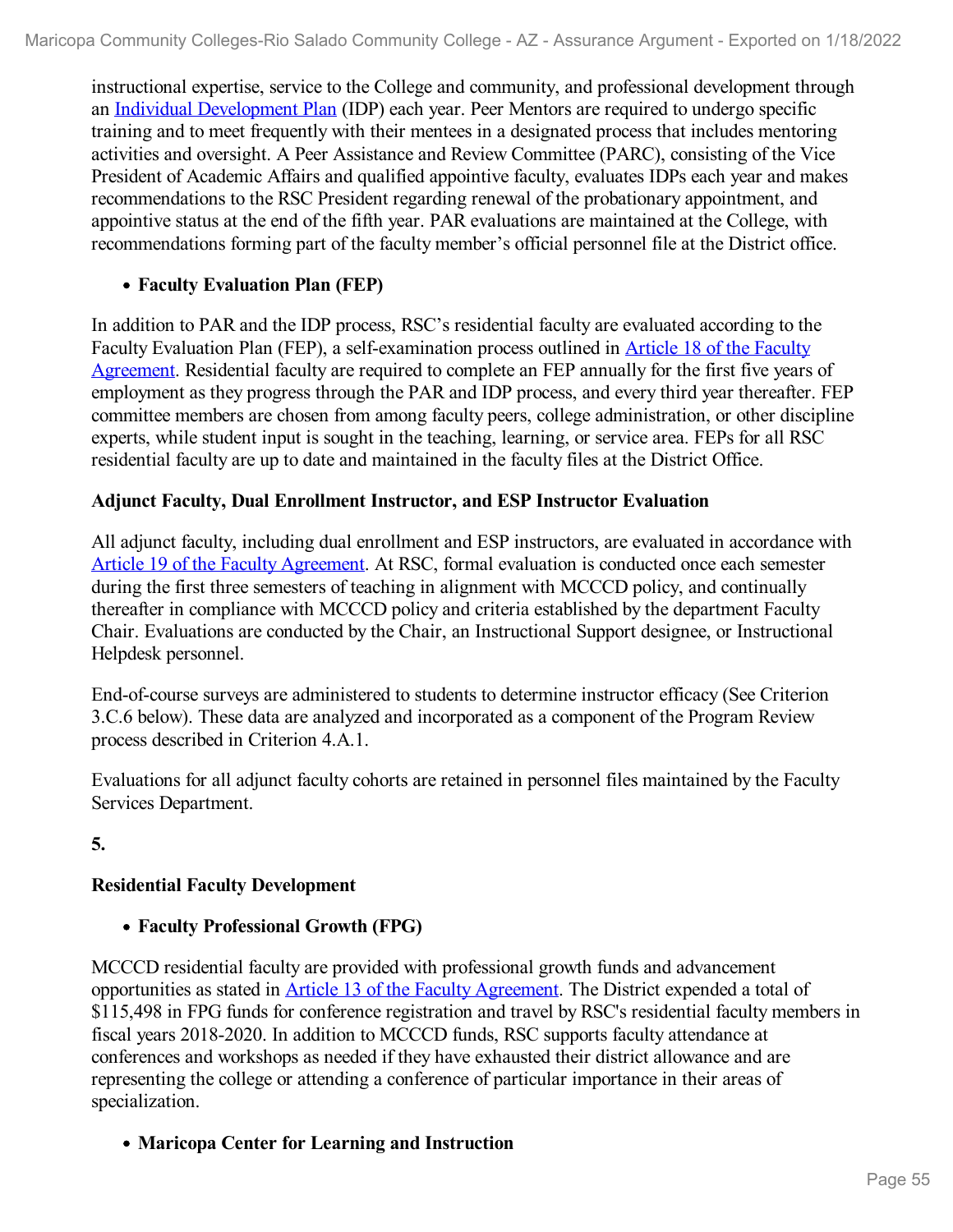The Maricopa Center for Learning and [Innovation](file:///D:/evidence/viewfile?fileId=1352460) (MCLI) is a district-wide office that provides leadership in the areas of teaching and learning, serves as a source for innovation resources, and provides ongoing professional development opportunities for residential and adjunct faculty. Among other signature events, MCLI holds the annual Student Success [Conference,](file:///D:/evidence/viewfile?fileId=1352444) the Adjunct Faculty LEAD Conference, and the Arizona Regional OER [Conference](file:///D:/evidence/viewfile?fileId=1352441). The MCLI is also the Arizona lead agency for *Quality Matters*™, a peer review process whereby faculty assess and certify the quality of online courses. Seven current RSC Faculty Chairs have participated in *Quality Matters* training.

#### **Adjunct Faculty Development: Continuing Education**

As mentioned above, RSC's faculty model encompasses a large cohort of adjunct faculty members, and particular attention is paid to ensuring that adjunct faculty receive rigorous and ongoing professional growth and development opportunities. Adjunct faculty are required to attend at least two professional development opportunities per fiscal year. This requirement is reinforced in the AFD101 workshop (see below) and tracked in the FIS [database](file:///D:/evidence/viewfile?fileId=1352467) detailed in Criterion 3.C.3. Faculty Chairs are able to easily identify adjuncts who have not met the requirement, and they can use these data when prioritizing class staffing.

#### **All-Faculty Meetings**

Adjunct Faculty gain important teaching and learning knowledge by attending the All-Faculty Meetings (AFM) held each fall and spring semester. The fall [meeting](file:///D:/evidence/viewfile?fileId=1352455) includes a general session, assessment updates, and TED Talk-style "RioChats" by adjunct faculty members, as well as department meetings. The spring event focuses primarily on department meetings for discussion of discipline-specific matters and connection with colleagues. All online and location-based adjunct faculty are invited to attend these biannual meetings which are well attended, averaging 560 in fall and 480 in spring for the past three fiscal years. Exit [survey](file:///D:/evidence/viewfile?fileId=1352482) data attest to the value of these meetings to RSC adjunct faculty.

### **Adjunct Faculty Development (AFD) Workshops**

RSC's AFD online [workshops](file:///D:/evidence/viewfile?fileId=1352464) are designed to provide comprehensive continuing education for adjunct faculty. Topic tracks include Online Teaching, Student Learning Outcomes, Online Course Development, Student Experience, Learning Theory, and Adult Learners. AFD 101 is mandated at hire, and additional workshops may be required by the Faculty Chair as an intervention to improve instructor effectiveness, or as a component of sequential instructor evaluations. Additionally, the workshops that are tied to the college-wide student learning outcomes may be required by some departments. All AFD workshops are presented in the RioLearn LMS, thereby providing adjunct faculty with an opportunity to experience the system from the student perspective before they begin teaching.

Over the past three fiscal years, almost 150 new adjunct faculty members successfully completed AFD101 and close to 750 additional workshops were completed from the selections available. The 2019 [Adjunct](file:///D:/evidence/viewfile?fileId=1352446) Faculty Survey (N=417) provided overwhelmingly positive data regarding perspectives on RSC's mission and culture, knowledge and understanding of policies and procedures, and effectiveness of communication strategies. However, the same survey had low numbers of adjunct faculty indicating they had taken optional AFD workshops. Faculty chairs continue to highlight these professional growth opportunities, and in some instances require completion of specific workshops to remediate areas for improvement identified during evaluations.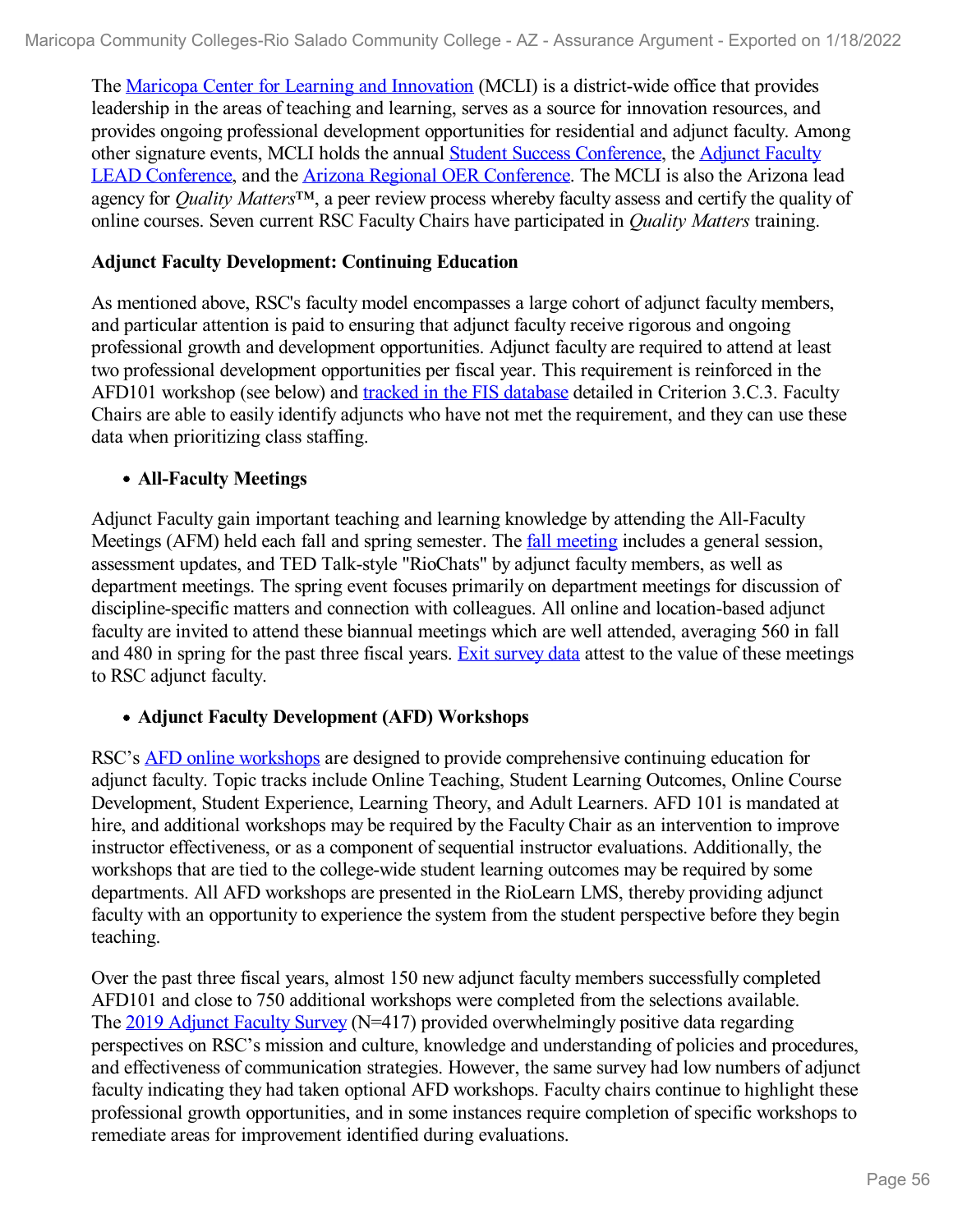# **MCCCD Adjunct Faculty Professional Growth (AFPG) Program**

The **AFPG** [program](file:///D:/evidence/viewfile?fileId=1352474) provides limited funding assistance on a reimbursement basis to adjunct faculty employees. In the past five years, RSC adjunct faculty have been awarded \$60,770.81 in MCCCD professional growth funds.

## **Dual Enrollment Instructor Orientation and Training**

RSC Faculty Chairs/designees provide training and orientation for new dual enrollment instructors in college expectations, course-related matters, and using the RSC Syllabus Builder, an in-house, proprietary tool that guides dual enrollment instructors through the [creation](file:///D:/evidence/viewfile?fileId=1352484) of syllabi that conform with RSC expectations. The software automatically populates required information such as MCCCD course competencies and reading lists, and Faculty Chairs use a dashboard to track the submitted syllabus from its initial creation, through modifications, to final approval. Instructors must provide evidence that the topics taught and assessed in their dual enrollment courses align with the course competencies approved in the MCCCD Course Bank.

An annual Dual Enrollment [Orientation](file:///D:/evidence/viewfile?fileId=1352468) for new dual enrollment faculty is held each summer. In addition, most Faculty Chairs meet with their new instructors several times in the first year and at least once annually thereafter, also maintaining regular contact via email, telephone, and newsletters. Department-specific guidelines for dual enrollment instructors are made available via an internal portal, as evidenced by this English [Department](file:///D:/evidence/viewfile?fileId=1352469) example.

**6.**

The RSC instructional support model was described in Criterion 3.C.2. This model, in conjunction with published [department-level](file:///D:/evidence/viewfile?fileId=1352461) expectations requiring that adjunct faculty respond to student inquiries within designated timeframes (and which form part of adjunct faculty evaluation criteria), ensure that students are able to maintain regular and substantive two-way communication with their instructors. Thus, there are several layers of opportunity for all students to contact faculty regarding content, instructional support, or general inquiry questions, including the Instructional Helpdesk, which is an RSC-specific innovation (see Criterion 3.D.1 for details).

Students receive an [end-of-course](file:///D:/evidence/viewfile?fileId=1352459) survey containing six core questions about instructor communication, feedback, and timeliness, along with two self-assessment questions. Over 34,500 evaluations were completed between January 2019 and early August 2021. All questions about instructor performance averaged higher than 4.50 on a 5-point scale each year, with data trending up from 2019 to 2020.

A gap analysis of the 2019 [Priorities](file:///D:/evidence/viewfile?fileId=1352485) Survey for Online Learners (PSOL; n=316), a national-level survey aimed at measuring student perceptions and satisfaction with their institution, indicates improvement in student perception that "Faculty provide timely feedback on student progress." In 2019, the gap between importance and satisfaction for this area was 0.43, demonstrating continuing improvement over a gap of 0.63 in 2016 and 0.72 in 2013.

**7.**

# **Hiring of Qualified Staff**

RSC's student support services personnel are hired according to the criteria established by the MCCCD. The [MCCCD](file:///D:/evidence/viewfile?fileId=1352439) jobs website lists the knowledge, skills, and abilities required for specific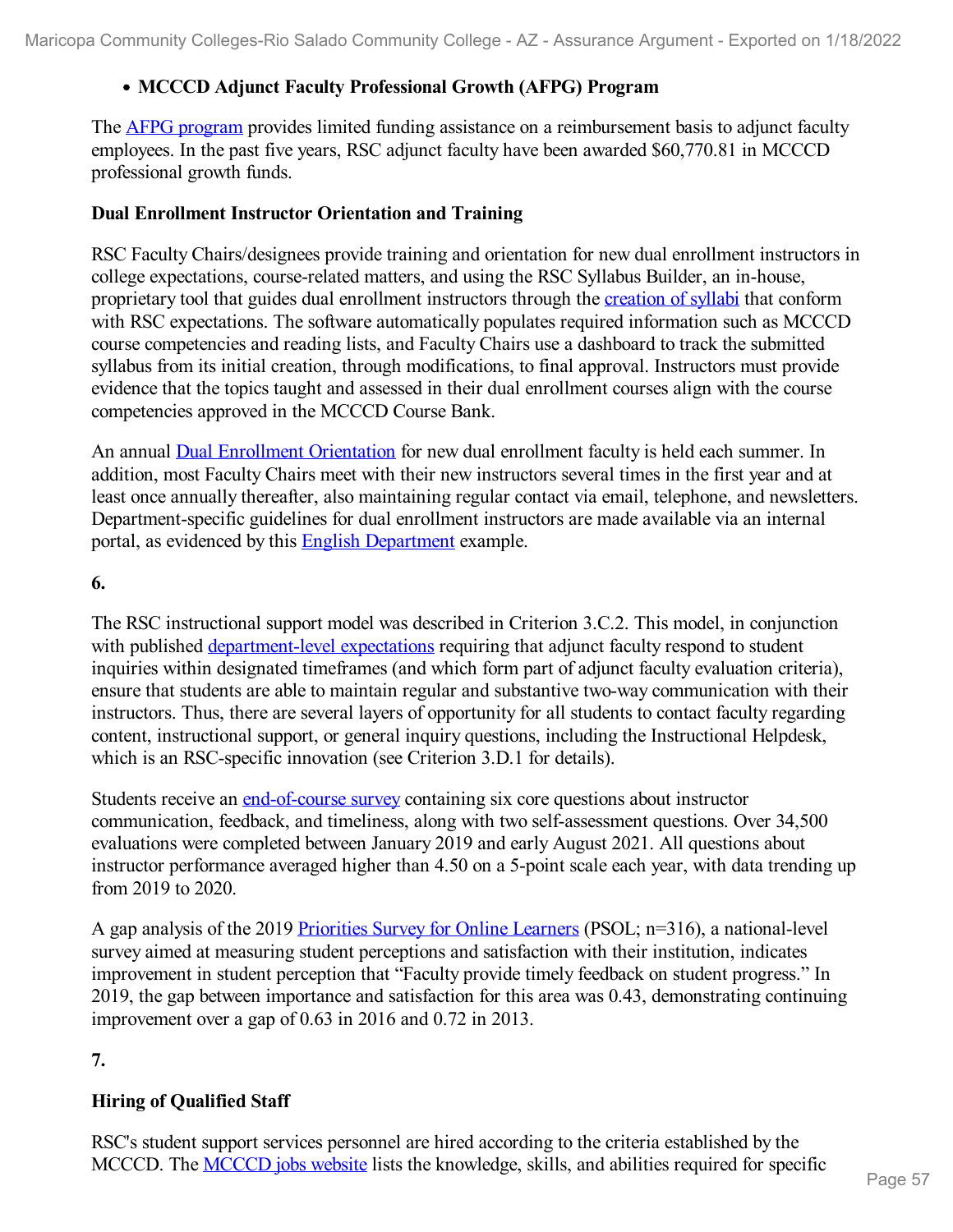positions, along with examples of the education and experience that would meet the skill set. Details of MCCCD hiring processes will be provided in Criterion 5.B.1. Required qualifications for higherlevel positions generally include a college degree along with commensurate experience in the field.

### **Student Affairs Employee Training**

## **Internal Training**

The Student Affairs [Division](file:///D:/evidence/viewfile?fileId=1352473) conducts regular in-service training for all departments under its purview. The Division has a Quality Assurance (QA) & Training Team that has created and implemented a system to provide pre-scheduled internal standardized training at prescribed intervals. Modules include Admissions, SIS101, Enrollment, Guided Pathways, among others. Additionally, the QA team provides customized and specialized group training upon request. Participant feedback is used to evolve the standardized content, identify trainer/training areas for improvement, and address any follow-up questions.

## **Third Party Training--Answernet Educational Services (AES)**

Since 2017, RSC has contracted with Answernet Educational Services (AES) to provide enhanced student lifecycle services (e.g., AR&R, Advising, Financial Aid Advising, etc.). A 2019 review of data demonstrated that in accordance with College expectations, AES maintained a less than 2% call abandonment rate, answered 90% of calls within 90 seconds, and resolved over 75% of calls for General Questions, AR&R, and Advisement. The rigorous training process for AES [representatives](file:///D:/evidence/viewfile?fileId=1352481) is scaled up through three iterative tiers. During FY2020-21, the QA team provided over 100 modules or sessions (both internal and AES) equating to approximately 185 hours of training, in addition to customized pre-training sessions to meet specific needs and specialized requests.

### **Student Affairs Knowledge Base**

The QA Team created and maintains the Student Affairs [Knowledge](file:///D:/evidence/viewfile?fileId=1352475) Base that is used college-wide. Ongoing updates and annual audits of the content ensure continued currency and accuracy. Content includes Quick Reference Guides, linked to relevant reference articles and materials, as well as process update articles that keep staff abreast of changes as needed. The Knowledge Base search engine also pulls results from the RSC public website, allowing staff to provide quick and accurate information to students.

### **Tutors**

Tutors are subject-matter experts, of whom over 90% have a master's degree in their subject areas. Approximately 70% of current tutors are drawn from the ranks of the RSC's credentialed adjunct faculty, ensuring excellent content knowledge and consistency with the curriculum. The tutors are trained in adult learning and tutoring techniques that promote independent learning.

# **Adult Education Staff Training**

The Adult Education program allocates a minimum of 10% of its annual grant funding to jobembedded professional learning for instructors and staff, and ADE, the grant sponsor, approves the program's [professional](file:///D:/evidence/viewfile?fileId=1352477) learning plan and offers state-wide professional learning initiatives to guide grant-funded program implementation standards. Additionally, RSC Adult Education staff attend a wide variety of [conferences](file:///D:/evidence/viewfile?fileId=1352454) and training events.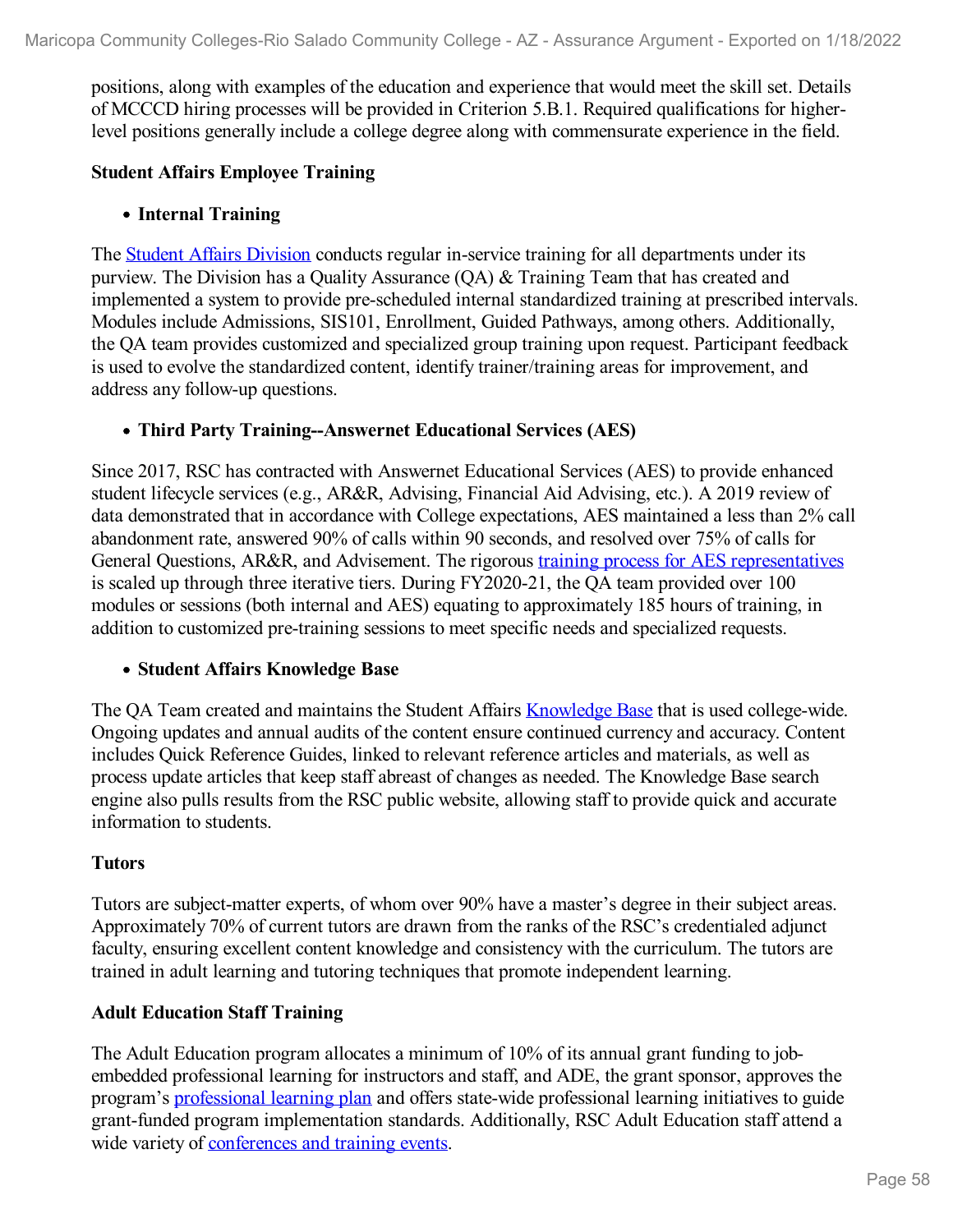### **Advisement Training**

In addition to the Student Affairs training opportunities described above, new advisors undergo a specialized onboarding for approximately one month, followed by weekly staff meetings, in-service workshops and training, and professional conferences to ensure ongoing currency, and consult documentation specific to RSC Guided Pathways in the Student Affairs Knowledge Base. Lead Advisors work closely with faculty to develop expertise and resources specific to the programs in their designated advisement Field of Interest.

### **Financial Aid (FA) Advisement Training**

New Financial Aid staff undergo a rigorous three-month training plan at the onset of employment. Components include the customer service skills, knowledge, and professionalism required to appropriately counsel students as needed on Title IV aid, and policies and procedures in other areas that have a direct impact on financial aid. FA Staff also participate in ongoing cross-departmental and district training as needed. Additionally, the FA staff attend in-person and virtual webinars for state, regional, and national FA conferences.

## **Military/Veterans Staff Training**

Key staff at Arizona Veteran Supportive Campus (AVSC) [institutions](file:///D:/evidence/viewfile?fileId=1352462) are required to take Military Cultural Awareness training as part of the bi-annual [recertification](file:///D:/evidence/viewfile?fileId=1352478) process, in accordance with [Arizona](file:///D:/evidence/viewfile?fileId=1352426) Revised Statute 41-609.

### **Co-curricular Advisement Training**

RSC's Honors program is under the purview of a residential Faculty Chair who serves as the Honors Coordinator, and a full-time Honors Assistant who has expertise and remains current with the [MCCCD](file:///D:/evidence/viewfile?fileId=1352448) Honors Program requirements. The RSC PTK [chapter](file:///D:/evidence/viewfile?fileId=1352487) is under the purview of a longterm Coordinator of Student Life & Leadership and a Faculty Chair advisor. An additional full-time advisor has a doctorate in educational leadership.

### **MCCCD Student Success Conference**

The MCCCD holds an annual Student Success Conference primarily geared towards an audience of student services personnel, with informational and educational sessions featuring best practices and strategies for facilitating student success. The <u>fall 2021 [conference](file:///D:/evidence/viewfile?fileId=1352440)</u> focused on helping first year students to succeed in the current vastly-challenging educational environment.

# **Sources**

- ADVS Veteran Supportive Campus 3.C.7
- Arizona Revised Statute 41 609 3.C.7
- AsianHires 3.C.1
- BlackCareers 3.C.1
- DisabilityJobs 3.C.1
- DiversityJobs 3.C.1
- Handshake 3.C.1
- HigherEdJobs 3.C.1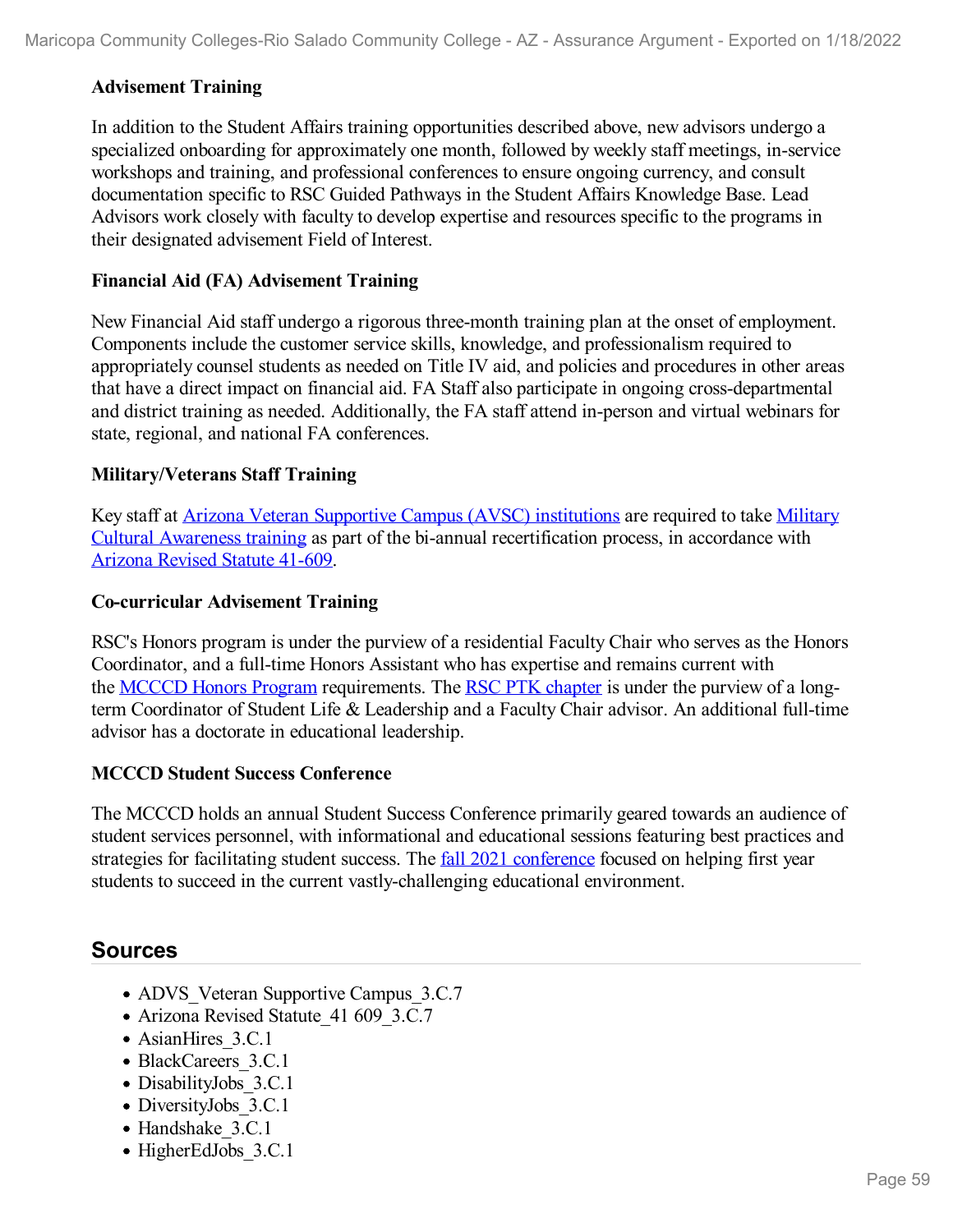- HLC NFI4 RSC Faculty Model 3.C.2
- Indeed 3.C.1
- LatinoJobs 3.C.1
- MCCCD AFPG Program 3.C.5
- MCCCD Arizona Regional OER Conference 3.C.5
- MCCCD Curriculum Procedures Handbook 3.C.2
- MCCCD Equal Employment Opportunity 3.C.1
- MCCCD Faculty Agreement Adjunct Faculty Evaluation 3.C.4
- MCCCD Faculty Agreement FEP 3.C.4
- MCCCD Faculty Agreement PAR 3.C.4
- MCCCD Faculty Agreement Professional Growth 3.C.5
- MCCCD Faculty Executive Council 3.C.2
- MCCCD HLC Minimum Hiring Qualifications 3.C.3
- MCCCD Honors Program 3.C.7
- MCCCD Instructional Services Coordinator 3.C.2
- MCCCD Instructional Services Director 3.C.2
- MCCCD Jobs Website 3.C.7
- MCCCD LEAD Conference 3.C.5
- MCCCD MCLI 3.C.5
- MCCCD Student Success Conference Agenda 3.C.7
- MCCCD Student Success Conference 3.C.5
- NativeJobs 3.C.1
- RSC New Dual Enrollment Instructor Orientation 3.C.5
- RSC Adjunct Faculty Standards 3.C.6
- RSC Adjunct Faculty Survey 2019 Report 3.C.5
- RSC Adjunct Professional Development Report 3.C.5
- RSC Adult Education Conferences and Training 3.C.7
- RSC Adult Education Professional Learning Plan 3.C.7
- RSC AFD Online Workshops 3.C.5
- RSC AFD250b 3.C.3
- RSC All Faculty Meeting 3.C.5
- RSC All Faculty Meetings Exit Survey Data 3.C.5
- RSC Answernet Training Process 3.C.7
- RSC Demographic Comparisons 3.C.1
- RSC Dual Enrollment Handbook for English 3.C.5
- RSC EDU 250 3.C.3
- RSC End of Course Evaluation Data Summary 3.C.6
- RSC Faculty Services 3.C.3
- RSC FIS 3.C.3
- RSC Military Cultural Awareness Training 3.C.7
- RSC Minimum Qualifications for ESP Faculty 3.C.3
- RSC\_PAR Handbook\_3.C.4
- RSC\_PAR IDP Template\_3.C.4.pdf
- RSC Priorities Survey for Online Learners Report 3.C.6
- RSC\_PTK Chapter\_3.C.7
- RSC\_Residential Faculty\_3.C.2
- RSC SOC101 Syllabus Dual 3.C.5
- RSC Student Affairs Division 3.C.7
- RSC\_Student Affairs Knowledge Base\_3.C.7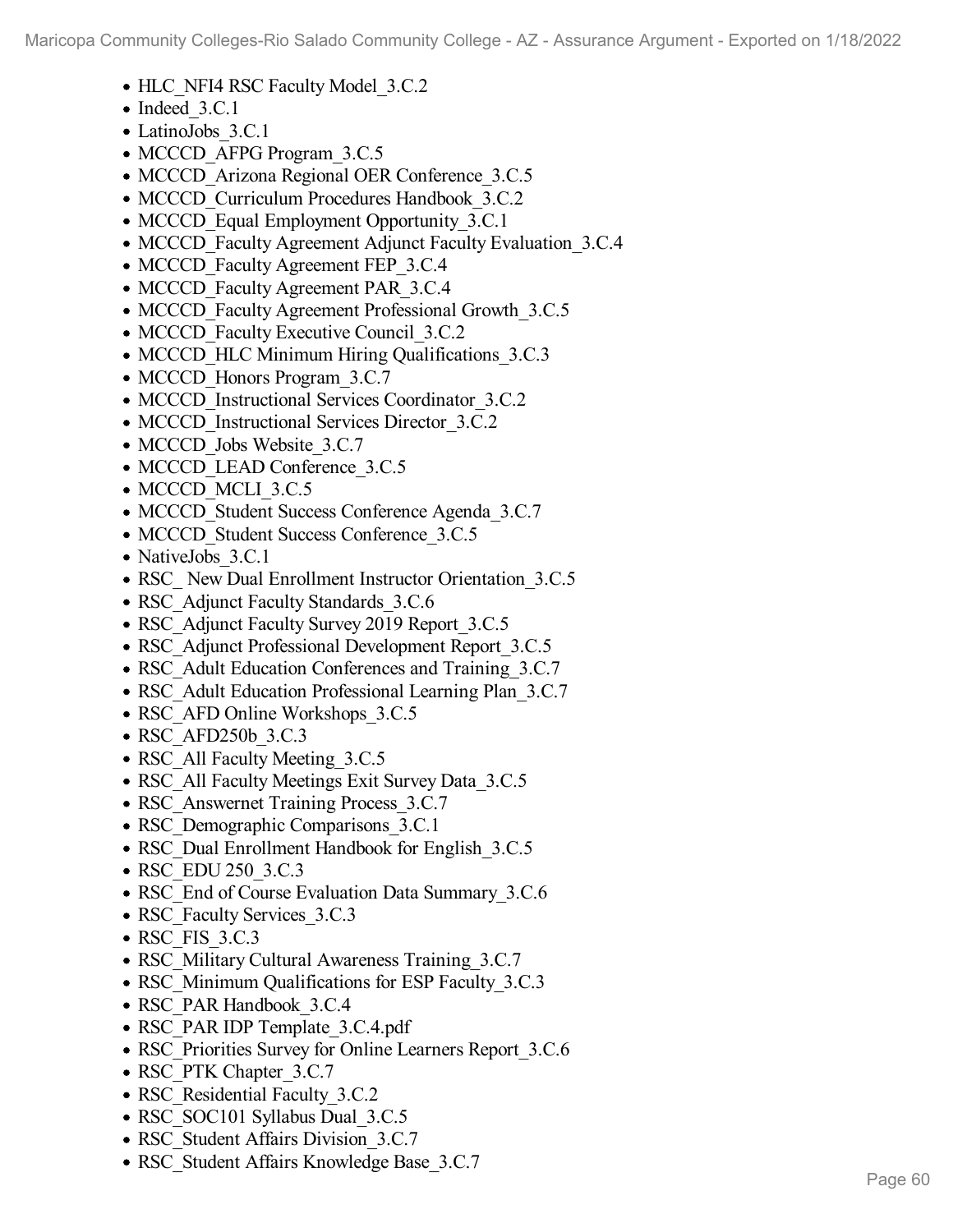Maricopa Community Colleges-Rio Salado Community College - AZ - Assurance Argument - Exported on 1/18/2022

- VeteranJobs\_3.C.1
- WehireWomen\_3.C.1
- West Valley View\_3.C.1
- ZipRecruiter\_3.C.1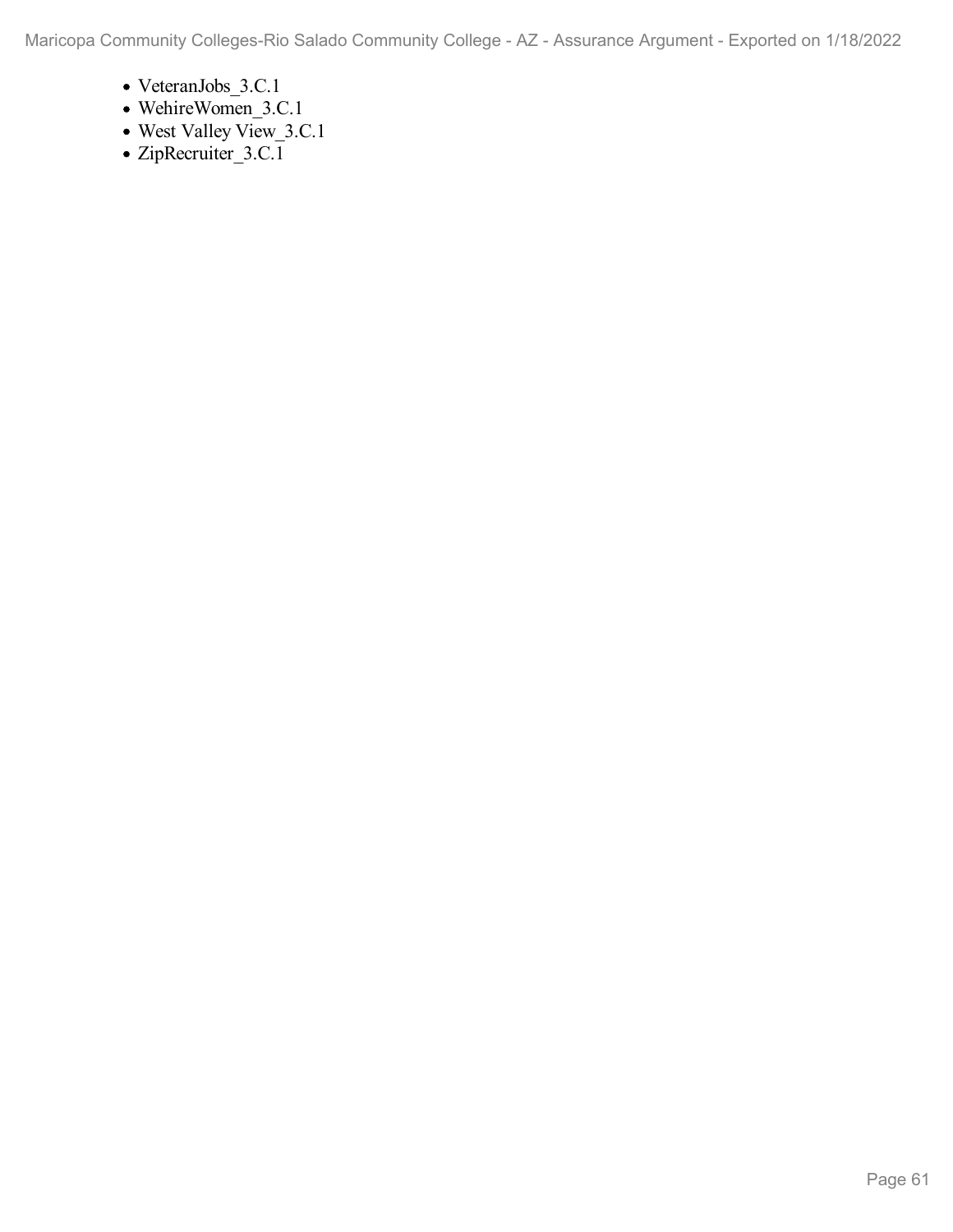# **3.D - Core Component 3.D**

The institution provides support for student learning and resources for effective teaching.

- 1. The institution provides student support services suited to the needs of its student populations.
- 2. The institution provides for learning support and preparatory instruction to address the academic needs of its students. It has a process for directing entering students to courses and programs for which the students are adequately prepared.
- 3. The institution provides academic advising suited to its offerings and the needs of its students.
- 4. The institution provides to students and instructors the infrastructure and resources necessary to support effective teaching and learning (technological infrastructure, scientific laboratories, libraries, performance spaces, clinical practice sites and museum collections, as appropriate to the institution's offerings).

# **Argument**

# **1.**

RSC endeavors to provide students with the services they need in the most timely, convenient, and appropriate format, in keeping with its mission statement to "...support learners where they are." Consequently, in addition to a physical presence at the RSC Tempe location, the student support service infrastructure has always operated in multiple modalities, including in-person, online, live chat, telephone, and email.

### **Admissions, Registration & Records (AR&R)**

As a community college, RSC has an open admissions policy. The [Admissions,](file:///D:/evidence/viewfile?fileId=1352616) Registration & Records Department handles student registration, along with such functions as requests for transcripts, evaluating transfer credit for program seekers, determining residency for tuition, and student identity [verification,](file:///D:/evidence/viewfile?fileId=1352658) whereby all students are required to submit a government-issued photo ID at the time of admission. Employees also educate students on how to use the [maricopa.edu](file:///D:/evidence/viewfile?fileId=1352650) portal for self-service with multiple resources available to registered MCCCD students. A gap analysis of the 2019 *Priorities Survey for Online Learners* (PSOL; n=316) indicates improvement in student perception that "registration for online courses is convenient." In 2019, the gap between importance and satisfaction for this area was 0.48, demonstrating improvement over a gap of 0.84 in 2016.

# **Financial Aid**

The RSC [Financial](file:///D:/evidence/viewfile?fileId=1352643) Aid Office provides assistance to students with navigating the financial aid process and ensuring timely student access to U.S. Department of Education Title IV Student Aid programs. The office is led by a Student Affairs Director who is responsible for all aspects of departmental evaluation, planning, and performance. Financial Aid staff perform all processing, including awarding, authorization, and return of federal funds, and encourage responsible borrowing by proactively discussing the attendant responsibility when loan debt is incurred. They are also responsible for scholarships, customer service, and support to the outsourced entities that assist with financial aid for the MCCCD.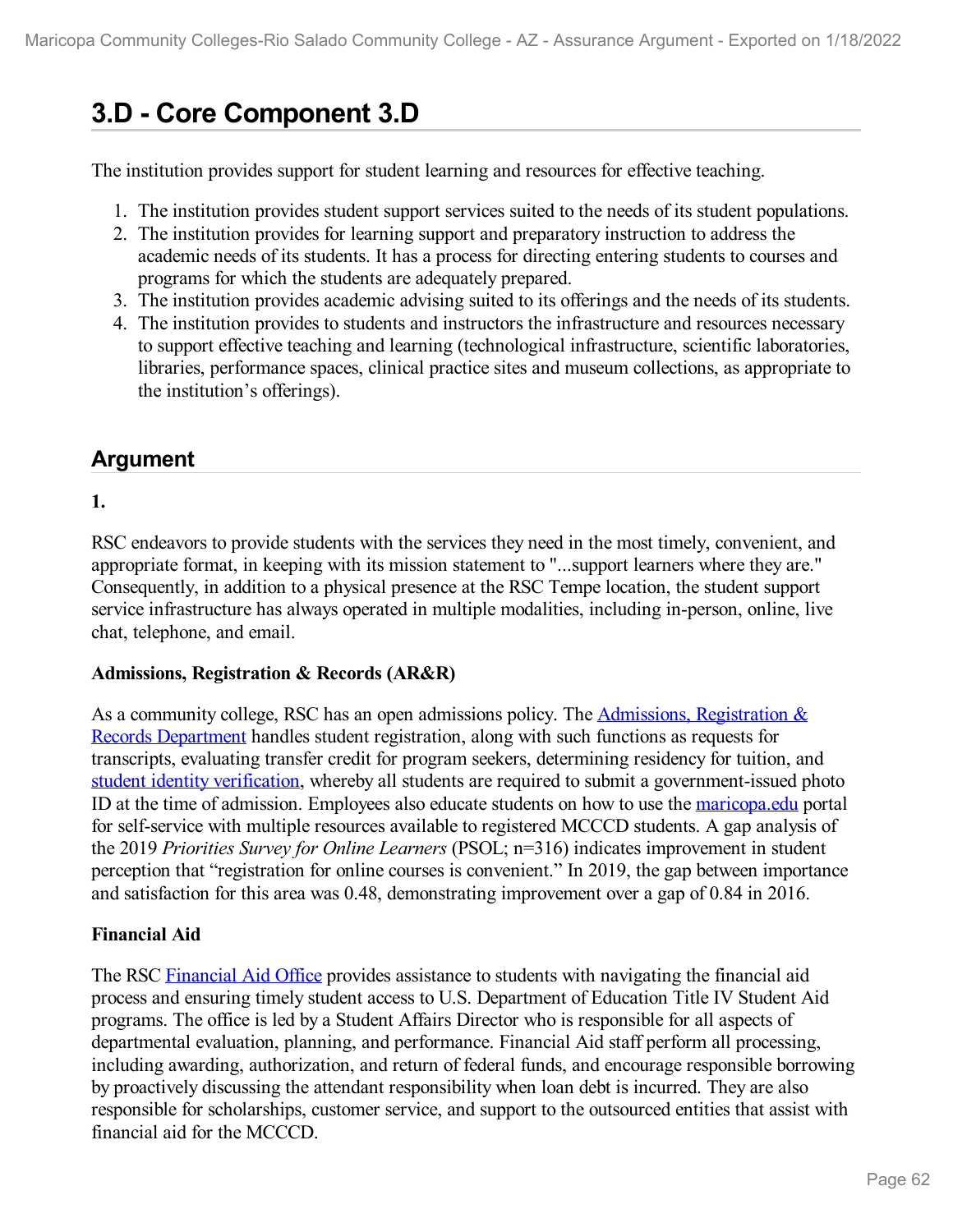The MCCCD outsources Tier 1 Financial Aid calls to Blackboard, which is staffed by agents trained in financial aid processes. The level of service provided to students has evolved to meet the increasingly complex regulatory environment in accordance with District directives and initiatives. Additionally, students have 24/7 access to maricopa.edu, where they can receive help via the Maricopa [Verification](file:///D:/evidence/viewfile?fileId=1352644) Processing Center, view their award letters, and check the status of their files.

In FY2019-20, a total of 13,420 financial aid applications were received, and \$17.5 million was disbursed in federal aid and scholarships. A gap analysis of the 2019 *Priorities Survey for Online Learners* (PSOL; n=316) indicates improvement in student perception that "the financial aid process at this college is clear." In 2019, the gap between importance and satisfaction for this area was 0.56, demonstrating considerable improvement over a gap of 1.66 in 2016.

## **Counseling and Career Services**

The Counseling and Career Services [Department](file:///D:/evidence/viewfile?fileId=1352642) is staffed by two residential faculty co-chairs, five adjunct faculty, a career services manager, and a student services specialist. Counselors serve students with both urgent or non-urgent issues relating to grief/loss, mental health issues, study skills, and time management. In addition to in-person services at college locations, counselors are available by phone, email, and online chat. Also, the counseling department oversees student assistance with issues such as food insecurity, shut-down utilities, and homelessness. The counselors maintain strong working relationships with faculty and staff in order to collaborate effectively, and offer workshops for employees on multiple topics, such as de-escalating student situations, information regarding emergency funding sources, crisis information, and referral procedures. Counselors also provide targeted presentations for students and staff at the Adult Education locations, including test anxiety, career exploration, and resume/cover letter writing. Career Services are free to all new, continuing, and prospective students. Departmental student contact [statistics](file:///D:/evidence/viewfile?fileId=1352656) for the past three fiscal years demonstrate the scope and range of services provided. A gap analysis of the 2019 *Priorities Survey for Online Learners* (PSOL; n=316) indicates improvement in student perception that "online career services are available." In 2019, the gap between importance and satisfaction for this area was 0.11, demonstrating improvement over a gap of 0.68 in 2016.

Credit-bearing Counseling and Personal [Development](file:///D:/evidence/viewfile?fileId=1352651) Courses provide strategies for college success through instruction on topics such as time management, stress management, improving interpersonal skills, career exploration, and identifying values, interests, and personal strengths for career decision making.

### **Disability Resources and Services**

RSC's Office of Disability [Resources](file:///D:/evidence/viewfile?fileId=1352648) and Services (DRS) assists students with documented disabilities by providing appropriate accommodations in strict conformance with the Americans with Disabilities Act (ADA) and MCCCD [Administrative](file:///D:/evidence/viewfile?fileId=1352657) Regulation 2.8: Students with Disabilities. The department is run by a Disability Services Manager and currently serves approximately 600 disability-registered students. Referrals are provided to other college services as appropriate. The office tracks all student information (disability needs, accommodations, correspondence, interaction with faculty and staff, etc.), allowing staff to review how many students are registered with specific disabilities in a given semester or year, and to plan for additional staffing resources, as needed. In fall 2021, DRS provided disability [resources](file:///D:/evidence/viewfile?fileId=1352623) and services training to all residential and adjunct faculty, in conformance with district requirements.

### **Instructional Helpdesk**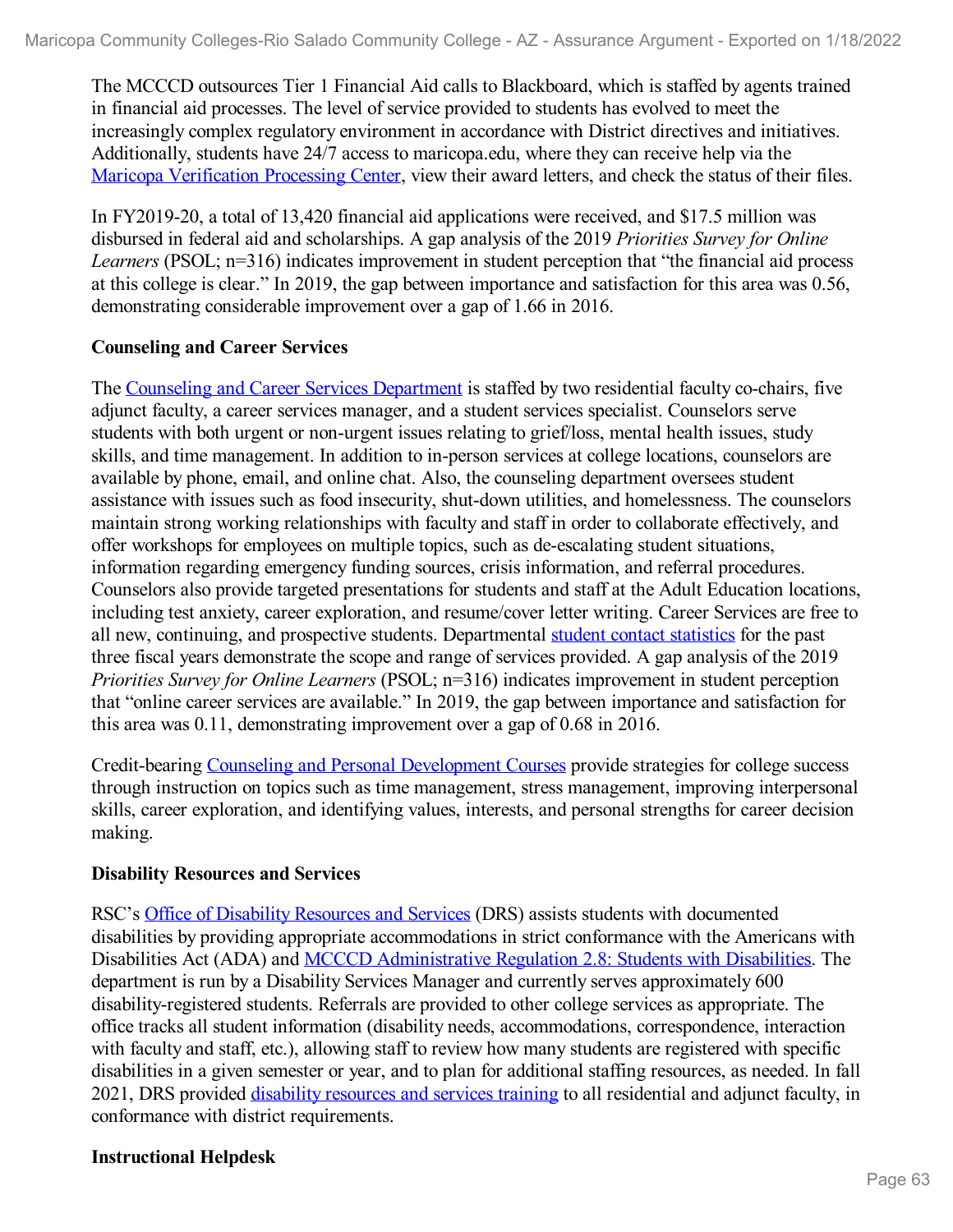Because of the nontraditional nature of RSC's student body and its extensive online course offerings and large adjunct faculty cohort, RSC has a long-established dual helpdesk structure. In addition to the more familiar Technology Helpdesk which is discussed below (3.D.4), RSC has an Instructional Helpdesk to assist online students with [course-related](file:///D:/evidence/viewfile?fileId=1352645) questions, facilitate student interactions in the New Student Orientation (NSO), and assist the Faculty Chairs as needed in the mentoring, training, and evaluation of adjunct faculty. The Instructional Helpdesk is headed by an Instructional Services Supervisor, with one full-time and three part-time employees who are also experienced, fullycredentialed adjunct faculty members, providing a broad, cross-disciplinary knowledge base in assisting students and adjunct faculty with issues related to online teaching and learning. Over 1,300 helpdesk tickets were submitted by students and adjunct faculty in FY2020-21, and improvements in the IHD ticket-creation process allowed for categorization by type and sub-service. The majority of questions pertained primarily to navigation and communication within the RioLearn LMS. The data gathering refinements that were implemented will allow for more specific tracking, targeting, and remediation of prevalent issues moving forward.

# **Testing Services**

RSC's Testing [Services](file:///D:/evidence/viewfile?fileId=1352637) department provides in-person testing at nine RSC locations across Maricopa County, offering college midterm and final exams, course placement options, prior learning exams for credit, certification exams, adult basic education assessments, and extensive proctoring services for other colleges and [organizations.](file:///D:/evidence/viewfile?fileId=1352608) The College is a certified member of the National College Testing Association (NCTA) and adheres to their standards and guidelines. RSC received official NCTA re-certification in November 2020. Students are served on a walk-in or appointment basis, with extended evening and weekend hours to accommodate nontraditional students' schedules. RSC was the first college to administer computer-based GED and Test for Adult Basic Education (TABE) testing in Arizona, and it is the primary provider of GED exams statewide.

On average, Testing Services administers 60,000 exams annually, provides proctoring for over 18,000 distance learning students per year, and grades approximately 8,000 paper-based assessments.

# **Tutoring Services**

RSC offers free [tutoring](file:///D:/evidence/viewfile?fileId=1352640) services in 19 subject areas, preparation for GED and placement exams, and writing across the curriculum. Services are provided in person or via synchronous virtual meeting software. The face-to-face options are offered during late afternoon and evening hours and on Saturdays to provide maximum convenience for nontraditional working students. A full-time Learning Support Analyst supervises a group of approximately 10-15 tutors. As previously mentioned, tutors are subject-matter experts, of whom over 90% have master's degrees, and approximately 70% are credentialed adjunct faculty. Additional tutoring is available online through an outsourced contract with [Brainfuse](file:///D:/evidence/viewfile?fileId=1352607), which offers 24x7 services in some subject areas. For the past two fiscal years, usage of the RSC tutoring services is as follows:

Face-to-face Virtual and In-person Tutoring:

- FY2019-20: 1,623 sessions; approximately 1,826 hours
- FY2020-21: 1,275 sessions; approximately 1,594 hours

Online Tutoring: Brainfuse

• FY2019-20: 10,301 sessions; 6,056 hours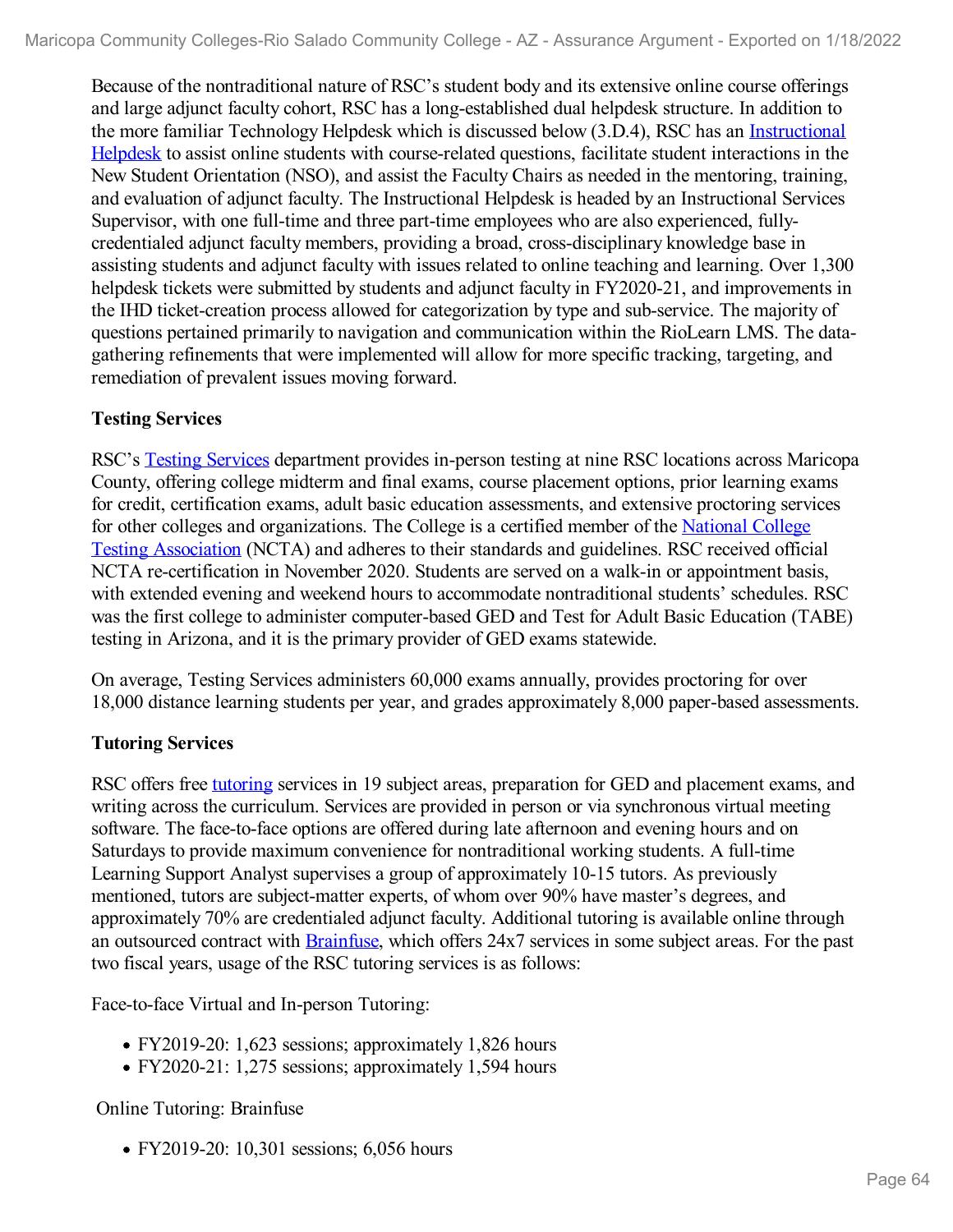• FY2020-21: 9,200 sessions; 5,159 hours

A gap analysis of the 2019 *Priorities Survey for Online Learners* (PSOL; n=316) indicates improvement in student perception that "tutoring services are readily available for online courses." In 2019, the gap between importance and satisfaction for this area was 0.6, demonstrating improvement over a gap of 0.82 in 2016.

**2.**

## **Assessment and Placement**

In accordance with [MCCCD](file:///D:/evidence/viewfile?fileId=1352638#page=14) policy, students who need to enroll in an English, reading, or [mathematics](file:///D:/evidence/viewfile?fileId=1352633) course are advised and placed into the appropriate course based on a multiple measures approach to placement. These measures include High School GPA, ACT, SAT, GED, Accuplacer and scores from [EdReady](file:///D:/evidence/viewfile?fileId=1352609)—a tool provided by the MCCCD at no cost to students that assesses English, math, and reading knowledge, then creates a personalized study plan to master the concepts required for course placement. [Preparatory](file:///D:/evidence/viewfile?fileId=1352610) education is further provided through RSC's Adult Education programs described in Criterion 1.C.1, and the RSC Math [Emporium](file:///D:/evidence/viewfile?fileId=1352634) located at the Northern location staffed by a math "concierge" who acts as tutor, small group presenter, and coach.

### *Become a Student* **Enrollment Guides**

RSC has developed a guided, online process for [shepherding](file:///D:/evidence/viewfile?fileId=1352614) students through the enrollment process by student type, featuring steps tailored to their educational goals. These checklists walk new students through the process of creating an account, exploring program options, researching funding options, and registering for classes.

### **New Student Orientation (NSO101)**

[NSO101](file:///D:/evidence/viewfile?fileId=1352635) is a free non-credit class that serves the same purpose as in-person orientation offered at traditional colleges. NSO101 is automatically added to students' schedules when they register for their first class if they are degree- or certificate-program seekers, or plan to transfer to a bachelor's degree program. The orientation is offered via the RioLearn LMS, and therefore familiarizes students with the learning management system that they will use for their online classes. Approximately 9,500 students completed the NSO each year between FY2019 and FY2020.

### **Learning Support**

The RSC [Welcome](file:///D:/evidence/viewfile?fileId=1352641) Students page provides a number of resources to support incoming students, including a [RioLearn](file:///D:/evidence/viewfile?fileId=1352639) tutorial. The Technology Helpdesk includes the Is Your [Computer](file:///D:/evidence/viewfile?fileId=1352629) Ready? checklist for verifying required hardware and software needs in preparation for online learning.

### **3.**

RSC's [Academic](file:///D:/evidence/viewfile?fileId=1352611) Advisors work with students towards completing degree or certificate programs that meet their career and university transfer goals, and build proactive relationships to ensure that every program-seeking student has a semester-by-semester plan. [RioCompass](file:///D:/evidence/viewfile?fileId=1352631), a secure RSC portal developed in-house, provides students, staff, and faculty with 24x7 comprehensive resources designed for facilitating student success and goal completion. Students and advisors are also able to review the Degree [Progress](file:///D:/evidence/viewfile?fileId=1352654) Report and [Pathway](file:///D:/evidence/viewfile?fileId=1352653) Planner in SIS to map out needed courses for program completion. Appointments are available in-person, via Zoom, or by telephone.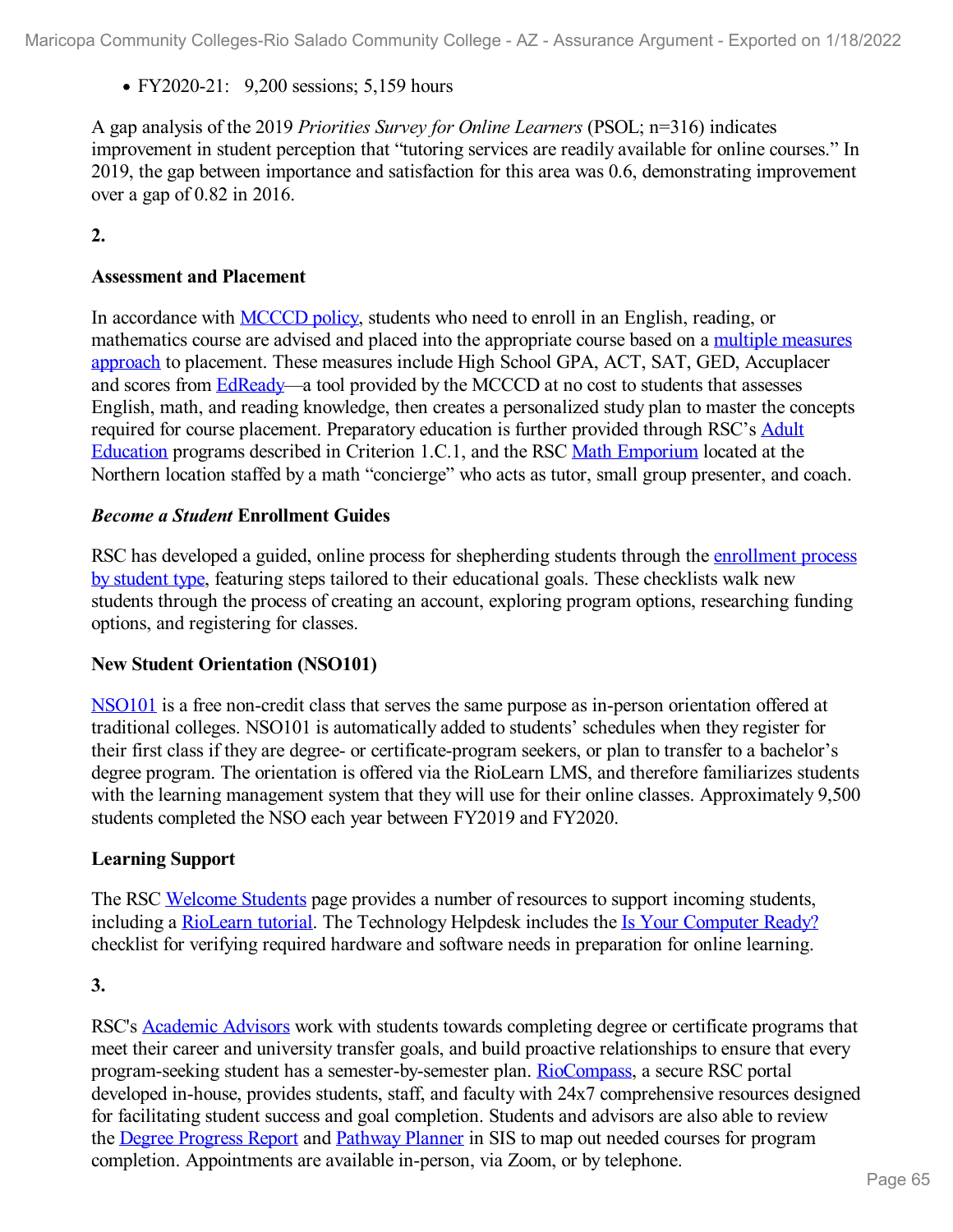Under the Guided Pathways approach described in Criterion 3.A.1, Academic Advisors have been organized into five teams for the nine fields of interest, as follows: Team 1. Applied Technology, Computer & Information Technology, STEM; Team 2. Behavioral Science and Human Services; Team 3. Business, Entrepreneurialism, and Management; Culture & Society, Team 4. Visual & Performing Arts; Team 5. Education, Health Sciences. Lead advisors are paired with the relevant discipline faculty chairs, allowing advisors to develop expertise and resources for student needs in particular Fields of Interest.

Once a program is declared in the Student Information System (SIS), an advisor is automatically assigned in RioCompass in alignment with the student's FOI. An automated series of five emails is sent over the first eight weeks, designed around the First Year [Experience](file:///D:/evidence/viewfile?fileId=1352659). Advisors are expected to work with students a minimum of once per semester, and reach out to them through multiple modalities, including telephone, email, and text. The ratio of advisors to program-seekers is approximately 500/600 to 1.

RSC's non-program-seeking (guest/supplemental) students have access to advisement services as follows:

- Students taking courses for personal or professional reasons have a generic Student Services section in the RioLearn course portal that directs them to the AnswerNet call center. Representatives triage these contacts and either assist or forward them on to an advisor as indicated.
- Students taking courses for another college or university are assisted regarding RSC policies and processes as needed, but advising is provided primarily by the home institution.
- **4.**

### **Technological Infrastructure**

As a technology college supporting large cohorts of online students and faculty, RSC places primary emphasis on ensuring that its online systems are reliable and scalable. Substantial budget resources have been devoted to a technology infrastructure which includes state-of-the-art equipment and appropriate backup systems for both the online systems and the physical plant. The Division of Technology and [Infrastructure](file:///D:/evidence/viewfile?fileId=1352625) is headed by the Vice President of Technology and Infrastructure, with teams dedicated to Technical Support, Networking, and Programming.

# **Technology Helpdesk**

The Technical Support Team, under the Manager of Technical Support, runs the Technology Helpdesk, part of a [comprehensive](file:///D:/evidence/viewfile?fileId=1352636) college helpdesk system used to house data related to student and employee issues that can then be referenced by authorized personnel in various departments. The Technology Helpdesk supports students by troubleshooting technology-related course issues, and it supports employees by installing and updating hardware and software, as well as addressing any technology-related problems. Technical support is provided via telephone, email, live chat, and in person service, and helpdesk tickets are logged when students and employees call or submit issues online. Over the past three fiscal years, the technical support team fielded over 20,000 calls per year. A gap analysis of the 2019 *Priorities Survey for Online Learners* (PSOL; n=316) indicates improvement in student perception that "appropriate technical assistance is readily available." In 2019, the gap between importance for this area and satisfaction was 0.26, demonstrating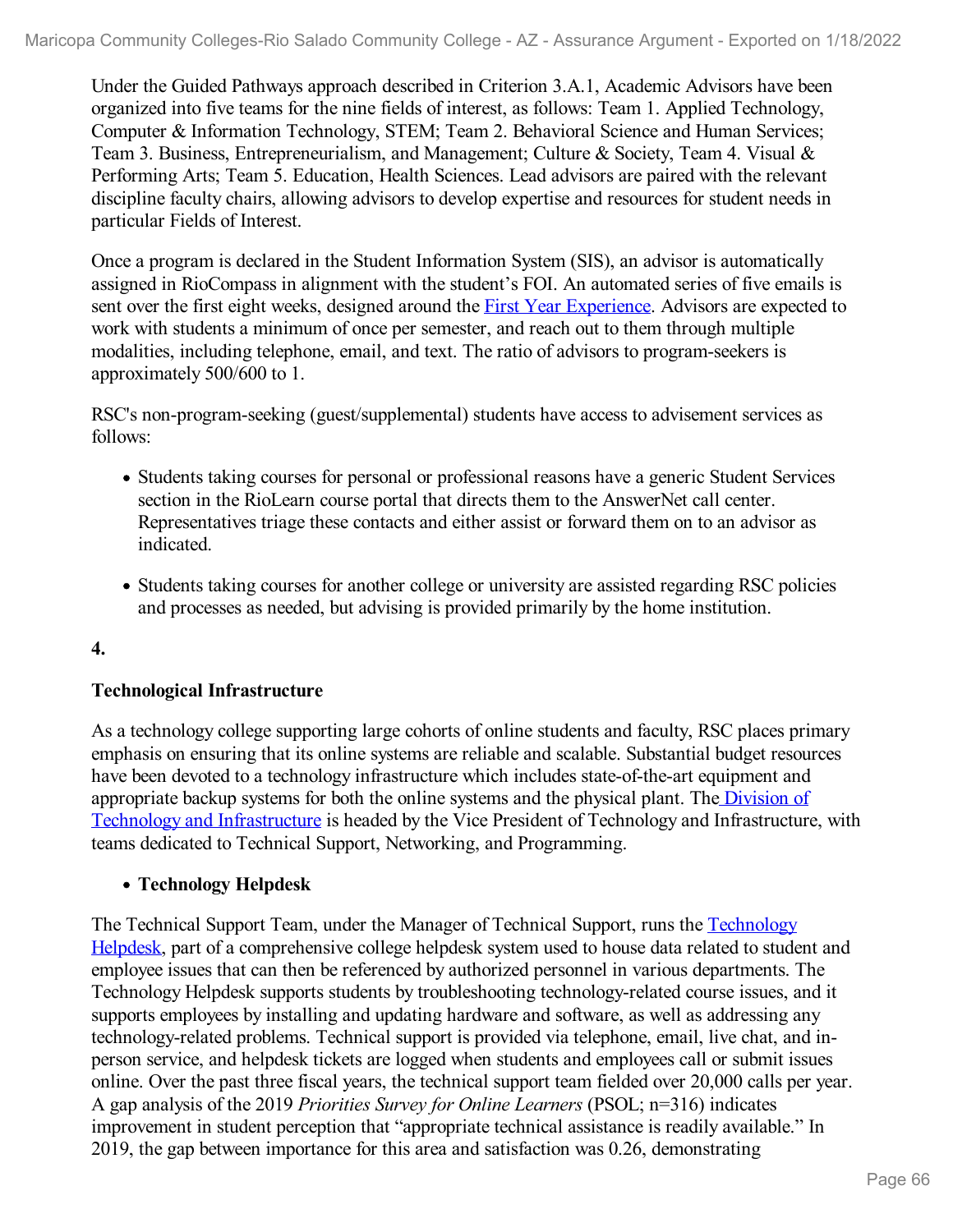improvement over a 0.62 gap in 2016.

## **Course Technology Infrastructure**

### **RioLearn**

[RioLearn](file:///D:/evidence/viewfile?fileId=1357531), RSC's customized, scalable Learning Management System, was created in-house close to two decades ago to accommodate 40+ annual "start" dates and the need to scale up the online "one course, many sections" model as opposed to individual faculty course creation. As online sections fill, new sections are automatically created based on the master course, with associated instructors staffed and enrolled students assigned and linked to the appropriate section. More information about RioLearn is provided in Criterion 5.C.5.

### **Instructional Design and Technology**

In [implementing](file:///D:/evidence/viewfile?fileId=1352628) the "one course, many sections" model, the Instructional Design and Technology Department assists Faculty Chairs in the course design and project management of online, hybrid, and mixed-media RSC courses. Course content and assessment materials are developed in collaboration with the chairs or their designated developers (typically experienced adjunct faculty), following an established course design model and aligned with the curriculum and official course competencies in the [MCCCD](file:///D:/evidence/viewfile?fileId=1352606) course bank. Under the purview of an associate dean, the department employs nine instructional designers, a team of part time editors, and also incorporates an instructional media department. Instructional designers are trained in the Quality Matters™ rubric, while some are Certified Course Reviewers for post-secondary online courses. Additionally, the RSC Library Instructional Coordinator provides research services as part of the instructional design workflow, thereby enabling seamless integration of library resources and OER into online courses and ensuring compliance with copyright law.

### **Course Production**

The Course Production team, comprising a director and 15 employees, produces and maintains the 1,194 live courses offered in RioLearn-- online, hybrid, print-based, and ESP (fall 2021). An in house Course [Lifecycle](file:///D:/evidence/viewfile?fileId=1352646) tracking system provides real-time information for all processes: development, production, maintenance, and deactivation. A total of 282 new courses or major course revisions were completed in FY2020-21, and approximately 2,000 hours in staff time were expended on edits to live courses.

### **Improvement in Online Lesson Delivery**

Data from the *Priorities Survey for Online Learners* (PSOL), administered five times between 2008- 2019, indicate that "the quality of online instruction is excellent" (while improved in 2019 from 2016) remains an area of opportunity for RSC. The RSC 2016-19 Strategic Plan included "Innovative Curriculum Models" as one of the eight strategic pathways, providing administrative support and budget for faculty to explore options for improvement to the static content prevalent in the majority of RSC online courses. As a result of this work, in 2018, RSC adopted the cloud-based authoring and delivery platform, [CourseArc,](file:///D:/evidence/viewfile?fileId=1352626) to enhance the quality of instruction by transforming how courses are delivered in the RioLearn LMS. Improvements included the ability for faculty to chunk content; create mini interactive self-check assessments; seamlessly embed multimedia resources; monitor student lesson engagement; and update lessons on the fly, if needed.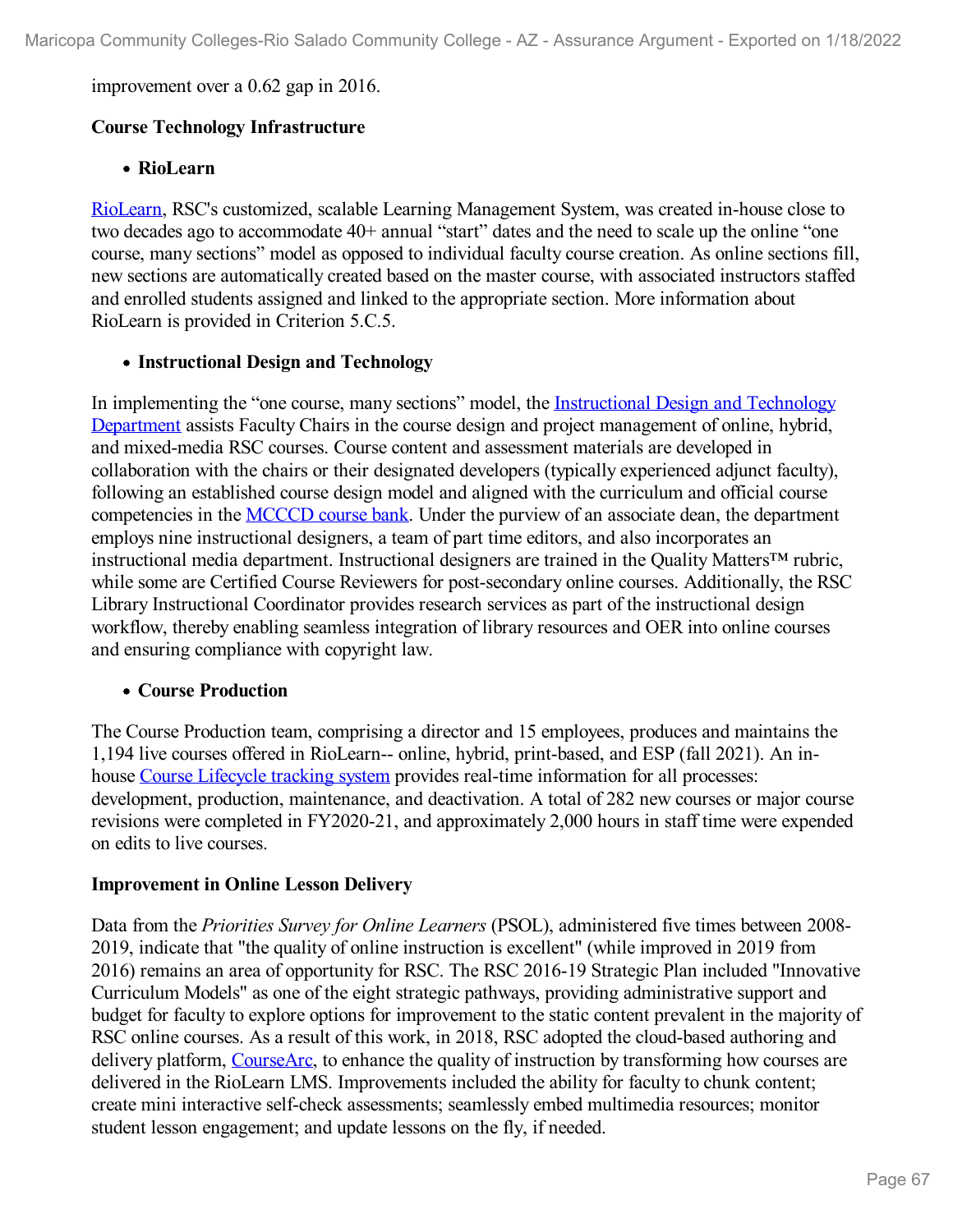Over 700 courses were converted to the CourseArc platform by fall 2021. Additional elearning implementations in fall 2021 included [RioConnect](file:///D:/evidence/viewfile?fileId=1352652) and [Packback,](file:///D:/evidence/viewfile?fileId=1352612) platforms that enable the creation of communities within a discipline or other subgroup, such as Honors students. Packback includes an Artificial Intelligence algorithm that ranks responses to assist with more robust discussions, and some faculty are using discussion prompts in the platform as the basis for graded course assignments.

#### **Laboratory Access**

#### **Science Lab**

The RSC Science Lab is a unique concept designed to meet the needs of students enrolled in online science laboratory courses. Employees assemble kits that are sold through the College Bookstore for 13 distinct courses in the fields of Biology, Chemistry, Physical Science, and Physics. The Science Lab Assistant works closely with the faculty chairs of these departments in the creation and modification of the kit components, maintaining a quality product at the lowest possible cost to the students. During the past three fiscal years, approximately 3,000 kits were assembled and sold each year. Science Lab employees attend laboratory health and safety training to comply with Occupational Safety and Health Administration (OSHA) standards.

### **Virtual Microscope**

An innovation developed specifically for RSC, the virtual [microscope](file:///D:/evidence/viewfile?fileId=1352647) enables students in online biology courses to simulate the experience of operating a microscope.

#### **Computer Labs**

RSC provides [Computer](file:///D:/evidence/viewfile?fileId=1352615) Labs at four college locations in Maricopa County, and lab staff members assist students in-person, online via email or chat, and by telephone. The Computer Labs include four Instructional Teams with each team led by a full-time employee, who is a certified CIS instructor, and 12 part-time lab technicians. The Instructional Teams are also responsible for grading CIS online assignments while they are on lab duty. During the past three fiscal years, the Instructional Teams graded student work in over 195 sections of eight distinct online courses, which represented 3,587 students and thousands of assignments. During the same period, the computer lab teams supported student learning in 70 different credit courses across multiple disciplines, with a duplicated computer login count of 12,218. Also, students use the labs to register, submit financial aid paperwork, request transcripts, and take proficiency or placement practice tests.

### **Library Services**

Library [Services](file:///D:/evidence/viewfile?fileId=1352627) are primarily focused on reaching online students and serving the college locations. Four credentialed librarians include the Faculty Co-Chairs for Library Services, a Library Instructional Coordinator, and a Manager of Access Services, along with two support staff. Several credentialed adjunct library faculty also provide online reference and instructional support for RSC students. A small physical library at the RSC Tempe location serves students and employees who also have borrowing privileges for the collections of all MCCCD libraries totaling 616,690 items, as well as interlibrary loan services. Additionally, the library has installed collections of books and media at several RSC locations, which are customized to the specific student populations. The online library provides access to approximately 113 databases of journals, magazines, newspaper articles, media, and ebook collections containing approximately 240,000 volumes. Usage statistics are tracked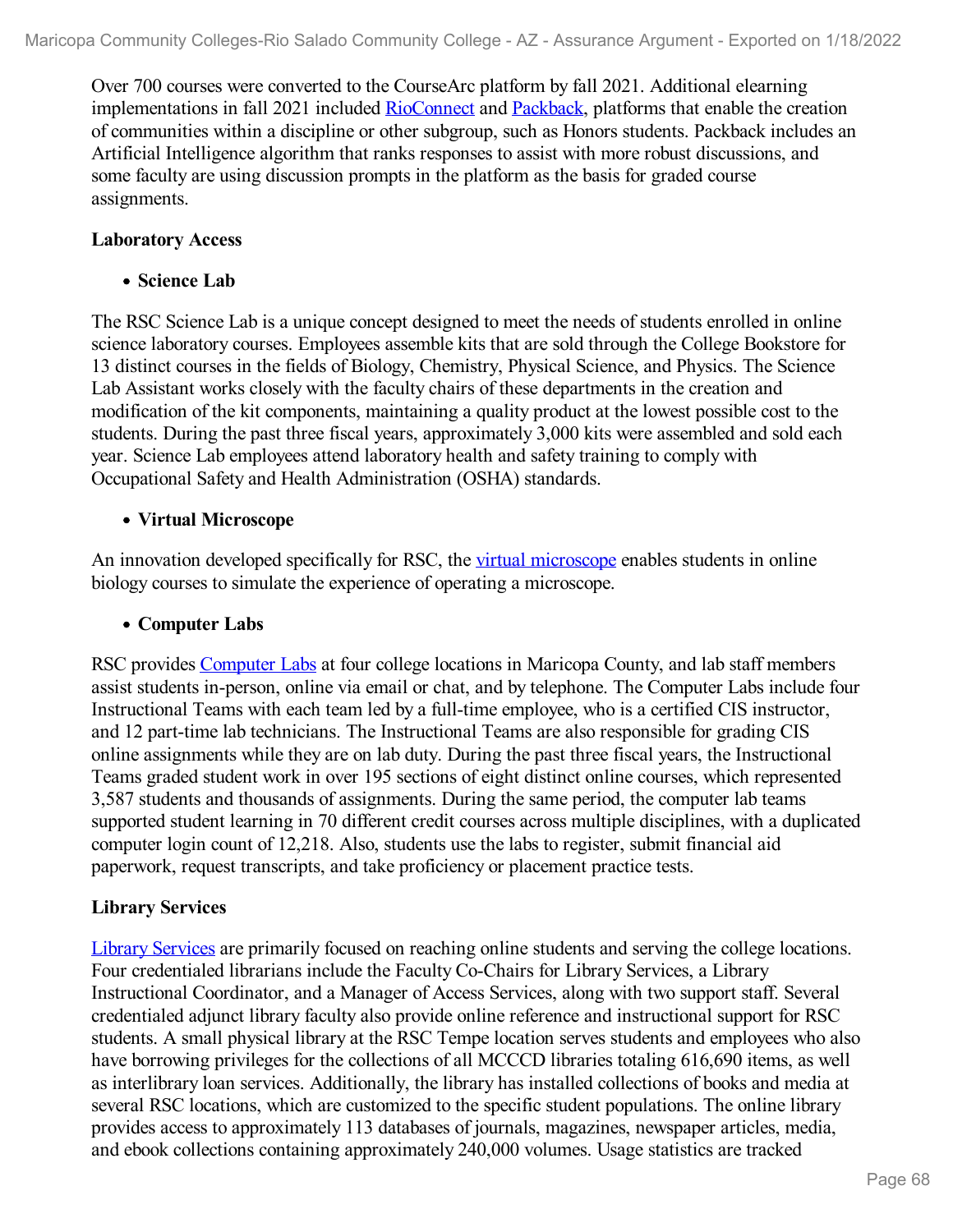continually to provide a mechanism for data-driven budget decisions. The library is consistently in the top ten [most-visited](file:///D:/evidence/viewfile?fileId=1352655) sites on the RSC website. As of spring 2021 there were also 2,592 librarylicensed database articles and streaming films directly integrated into multiple sections of 277 distinct courses in RioLearn.

Reference services are provided in person and via telephone, but most RSC students are served via the Ask a [Librarian](file:///D:/evidence/viewfile?fileId=1352613) virtual reference chat service, which is supported by the MCCCD for all the colleges. In FY2019-20, RSC students accounted for almost 30% of the MCCCD's total chats; the highest usage of the system across the District. Post-chat exit survey data in this period indicated 89.7% agreement by RSC students that they would recommend the service to someone else, while 87.7% agreed that the librarian fully understood their question, and 83.3% agreed that they had learned something new.

Librarians create and provide information literacy video tutorials designed to assist students with basic information, research skills, and ethical use of information. These tutorials are embedded within RioLearn courses, shared with dual enrollment instructors, and made available from the library's [tutorial](file:///D:/evidence/viewfile?fileId=1352632) page and the RSC [YouTube](file:///D:/evidence/viewfile?fileId=1352649) channel. Customized [research](file:///D:/evidence/viewfile?fileId=1352630) guides, which garnered 85,868 views in FY2019-20, assist students and faculty with comprehensive strategies and content for conducting research over a wide number of subject areas, and many are embedded in relevant courses.

The information literacy library instruction program targets multiple student population groups: online; dual enrollment; and location students. In addition to the information literacy video tutorials, Library Faculty provide in-person or virtual library instruction sessions to dual enrollment and location classes. In FY2019-20, in-person library instruction was provided to 1,277 dual enrollment, dental, and other location students in 58 course sections.

A gap analysis of the 2019 *Priorities Survey for Online Learners* (PSOL; n=316) indicates improvement in student perception that "adequate online library resources are provided." In 2019, the gap between importance and satisfaction for this area was 0.19, demonstrating improvement over a gap of 0.49 in 2016.

### **Clinical Practice Sites**

### **Dental Programs**

The Dental Faculty Chair serves as the director of the RSC Dental [programs](file:///D:/evidence/viewfile?fileId=1352624), and is responsible for overseeing and managing equipment needs and issues in conformance with current concepts of dental hygiene practice. The programs are separately accredited by the Commission on Dental Accreditation (CODA). The RSC [Dental](file:///D:/evidence/viewfile?fileId=1352617) Clinic contains 21 complete, functional treatment units for use during preclinical and clinical instruction, including state-of-the-art dental chairs, wall-mounted sinks, assistant stools, dental handpieces, radiographic equipment, sterilization equipment, and cabinetry. In addition, there is a classroom at the Northern location that is utilized primarily for dental materials lab sessions, with seating for 22 students, instructor computer, and projector screen, along with dental simulation units and laboratory equipment. The buildings are fully ADA compliant, allowing disabled persons to be accommodated for all treatment procedures.

# **Sources**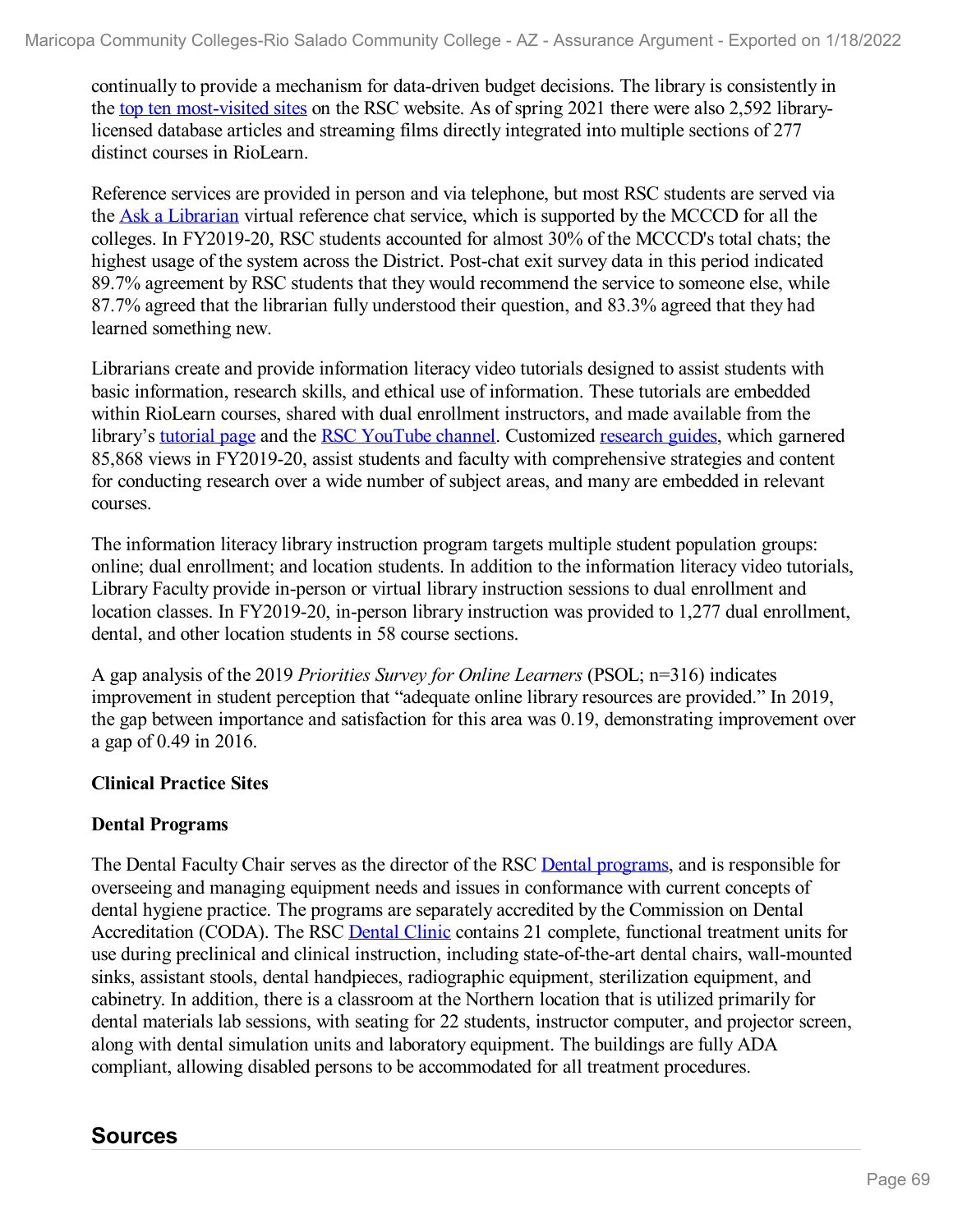- Brainfuse 3.D.1
- League Moving Beyond Placement to Preparation 3.D.2
- MCCCD Admin Regulation 2.2.7 Student Assessment and Course Placement 3.D.1
- MCCCD Admin Regulation 2.2.7 Student Assessment and Course Placement 3.D.1 (page number 14)
- MCCCD Admin Regulation 2.8 Students with Disabilities 3.D.1
- MCCCD Assessment and Placement 3.D.2
- MCCCD Course Bank 3.D.4
- MCCCD Financial Aid Verification Support 3.D.1
- MCCCD First Year Experience Student Learning Outcomes 3.D.3
- MCCCD Maricopa Website 3.D.1 pdf
- National College Testing Association 3.D.1
- Packback 3.D.4
- RSC Academic Advisors 3.D.3
- RSC Admissions Registration and Records 3.D.1
- RSC Adult Education 3.D.2
- RSC Ask a Librarian 3.D.4
- RSC Computer Labs 3.D.4
- RSC Counseling and Career Services 3.D.1
- RSC Counseling and Personal Development Courses 3.D.1
- RSC Counseling Student Contact Statistics 3.D.1
- RSC Course Lifecycle Tracking System 3.D.4
- RSC\_CourseArc Getting Started 3.D.4
- RSC Degree Progress Report 3.D.3
- RSC Dental Clinic 3.D.4
- RSC Dental Programs 3.D.4
- RSC Disability Services 3.D.1
- RSC Division of Technology and Infrastructure 3.D.4
- RSC DRS Faculty Training 3.D.1
- RSC Enrollment Process by Student Type 3.D.2
- RSC Financial Aid 3.D.1
- RSC Instructional Design and Technology 3.D.4
- RSC Instructional Helpdesk 3.D.1
- RSC Is Your Computer Ready 3.D.2
- RSC Library Research Guides 3.D.4
- RSC Library Services 3.D.4
- RSC Library Tutorials 3.D.4
- RSC Math Emporium 3.D.2
- RSC New Student Orientation Objectives 3.D.2
- RSC\_Pathway Planner\_3.D.3
- RSC\_RioCompass Demo\_3.D.3
- RSC RioConnect 3.D.4
- RSC\_RioLearn Student View\_3.D.4
- RSC\_RioLearn Tutorial\_3.D.2
- RSC Technology Helpdesk 3.D.4
- RSC Testing Services 3.D.1
- RSC Tutoring 3.D.1
- RSC Verify Student Identity 3.D.1
- RSC Virtual Microscope 3.D.4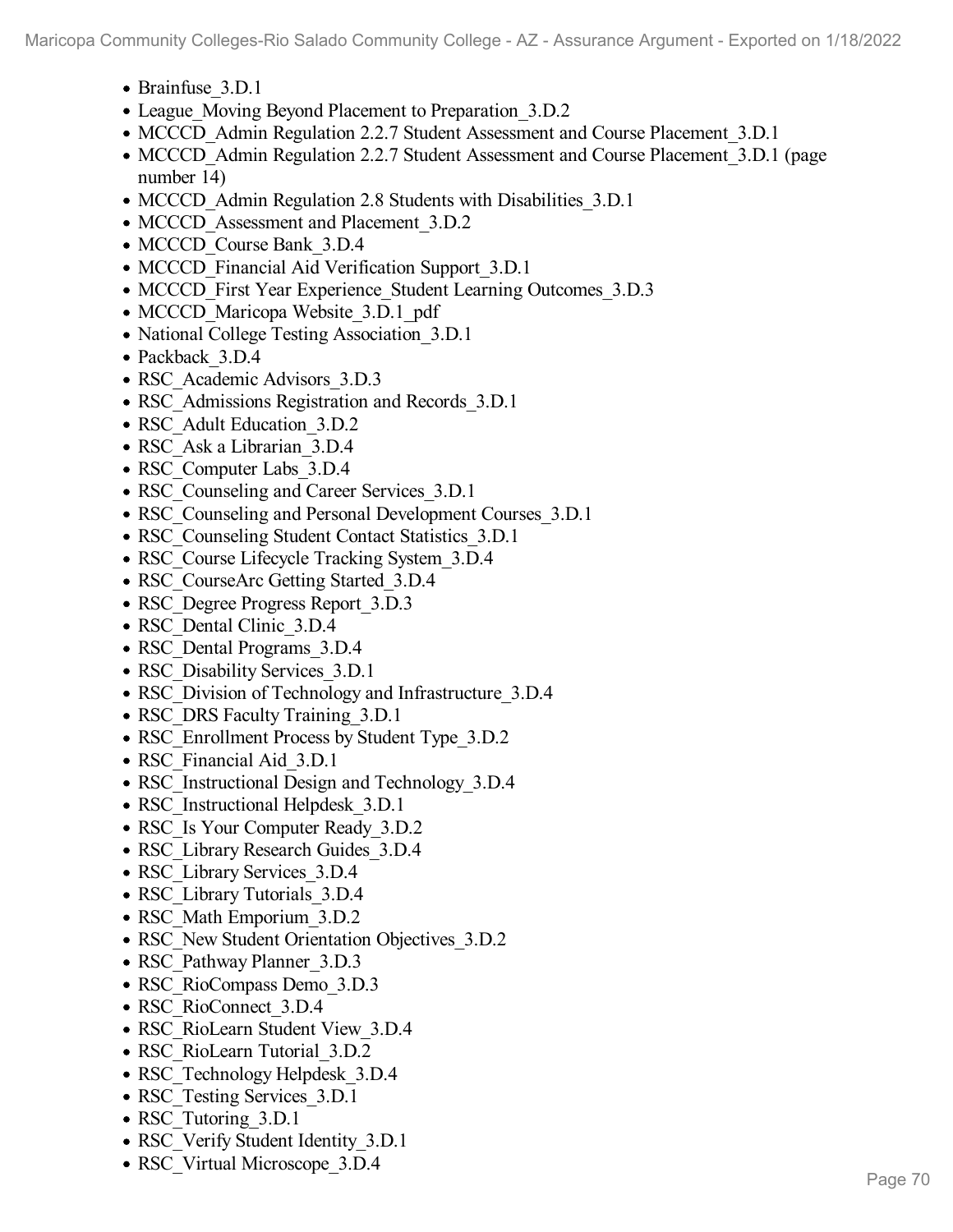- RSC\_Website Analytics\_Top Ten\_3.D.4
- RSC\_Welcome Students\_3.D.2
- RSC\_YouTube Channel\_3.D.4.pdf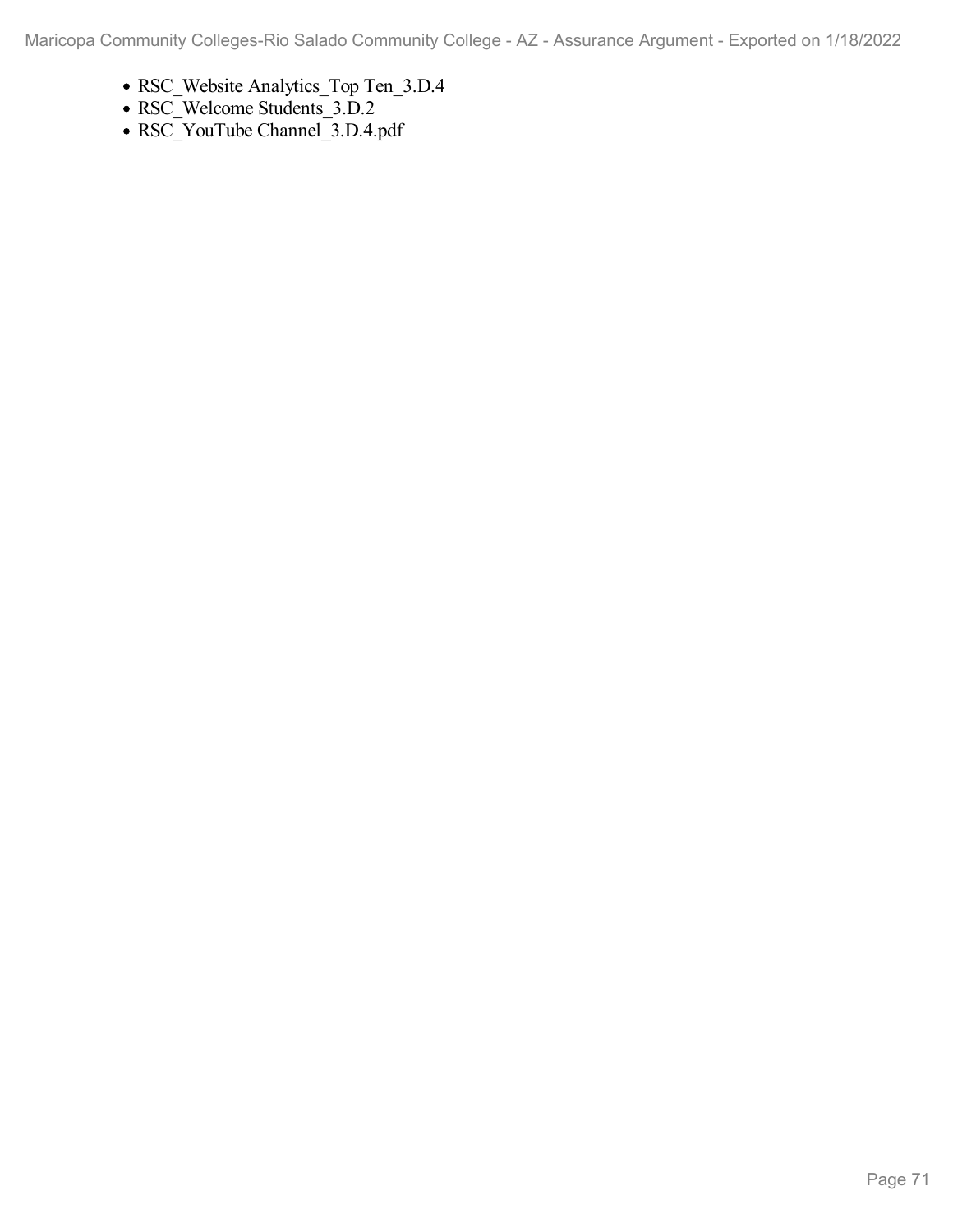# **3.S - Criterion 3 -Summary**

The institution provides quality education, wherever and however its offerings are delivered.

# **Summary**

- RSC provides high-quality courses and programs through online, hybrid, face-to-face, ESP, dual enrollment, and correspondence modalities.
- RSC's 40+ weekly start dates ensure that both credential-seeking and supplemental/guest students have immediate access to courses, including those in the General Studies Program.
- RSC has transitioned to the MCCCD Guided Pathways model, enabling students to chart a clear, coherent pathway to timely goal completion.
- RSC maintains a unique faculty and instructional support model that is ideally suited to its nontraditional structure.
- Faculty qualifications conform with HLC requirements and Assumed Practice B.2, and are consistent for all courses and programs.
- Ongoing professional development for all adjunct faculty is mandated and tracked.
- RSC has improved content delivery in the RioLearn LMS by adopting CourseArc, a cloud based content-authoring and delivery platform.
- RSC is dedicated to universal accessibility and equitable access for all learners, and invests in infrastructure that includes dedicated personnel, Open Educational Resources (OER), disability resources, and software solutions in support of these efforts.
- A comprehensive network of student services and resources is offered in multiple modalities and locations.

# **Sources**

*There are no sources.*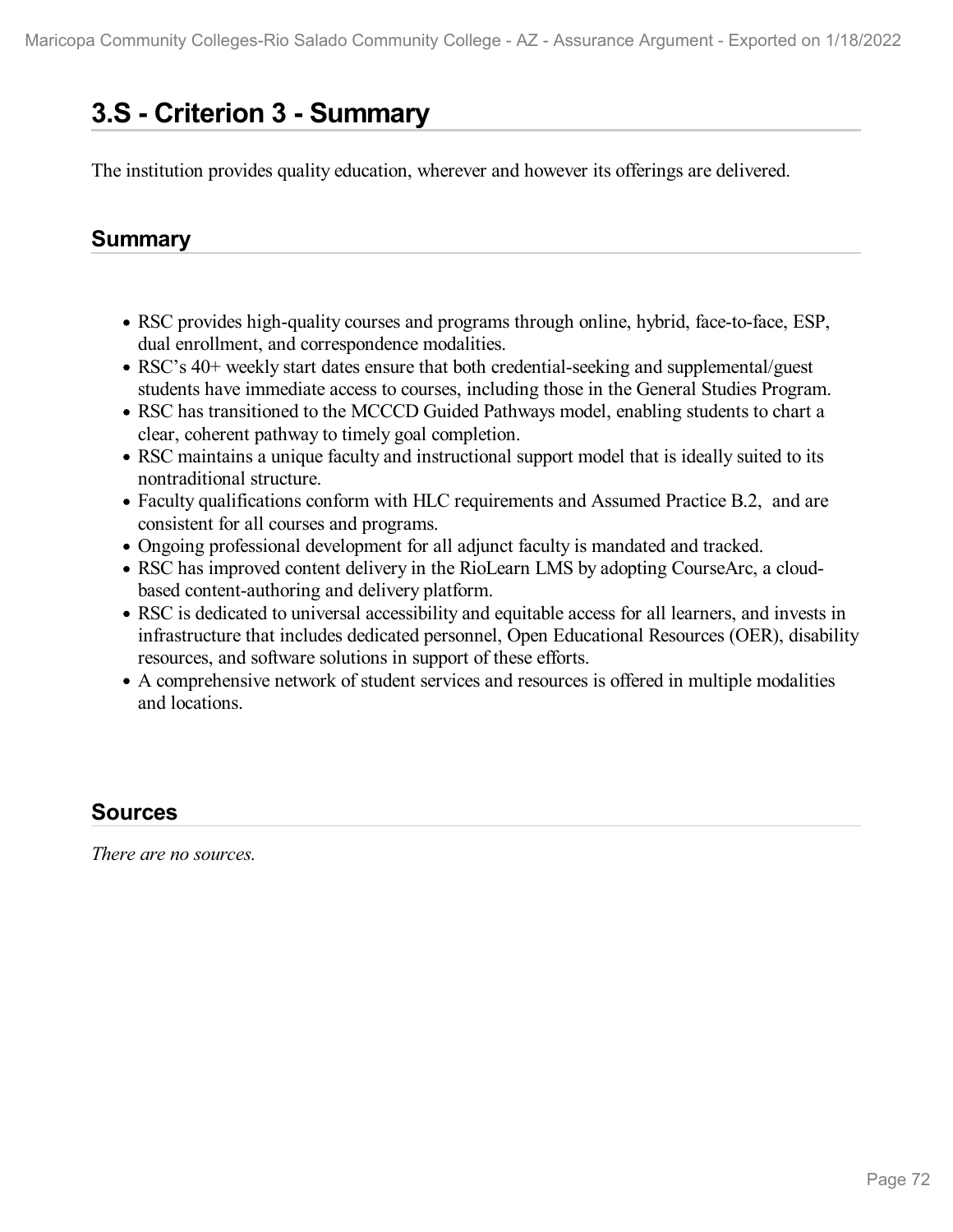# **4 -Teaching and Learning: Evaluation and Improvement**

The institution demonstrates responsibility for the quality of its educational programs, learning environments and support services, and it evaluates their effectiveness for student learning through processes designed to promote continuous improvement.

# **4.A - Core Component 4.A**

The institution ensures the quality of its educational offerings.

- 1. The institution maintains a practice of regular program reviews and acts upon the findings.
- 2. The institution evaluates all the credit that it transcripts, including what it awards for experiential learning or other forms of prior learning, or relies on the evaluation of responsible third parties.
- 3. The institution has policies that ensure the quality of the credit it accepts in transfer.
- 4. The institution maintains and exercises authority over the prerequisites for courses, rigor of courses, expectations for student learning, access to learning resources, and faculty qualifications for all its programs, including dual credit programs. It ensures that its dual credit courses or programs for high school students are equivalent in learning outcomes and levels of achievement to its higher education curriculum.
- 5. The institution maintains specialized accreditation for its programs as appropriate to its educational purposes.
- 6. The institution evaluates the success of its graduates. The institution ensures that the credentials it represents as preparation for advanced study or employment accomplish these purposes. For all programs, the institution looks to indicators it deems appropriate to its mission.

# **Argument**

**1.**

Program Review at RSC is a mature process that was initiated in 2007 via membership in the HLC Academy for the Assessment of Student Learning. During five years of Academy membership, the College developed, piloted, and refined a formal [program](file:///D:/evidence/viewfile?fileId=1352731) review model that has proven to be sustainable and has been adjusted and modified several times to align closely with institutional goals. These processes allow the College to make an in-depth examination of its programs, incorporating both curricular and co-curricular components, to ensure that the program is effective, relevant, and supports the college mission. RSC defines a program as "a set of college-level courses resulting in a certificate or degree," which includes General Education. Faculty Chairs are responsible for conducting program reviews with the support of [Institutional](file:///D:/evidence/viewfile?fileId=1352727) Research. A structured Program Review Template contains foundational components, such as goals and learning outcomes for the program, assessment of college-wide student learning outcomes, strategies used to increase student learning, and program resources. Depending on the program, additional elements may also be included, such as external accreditations. Learning Assessment Team members examine the reviews and provide feedback to the Faculty Chair as part of an iterative process. Final reviews include one of the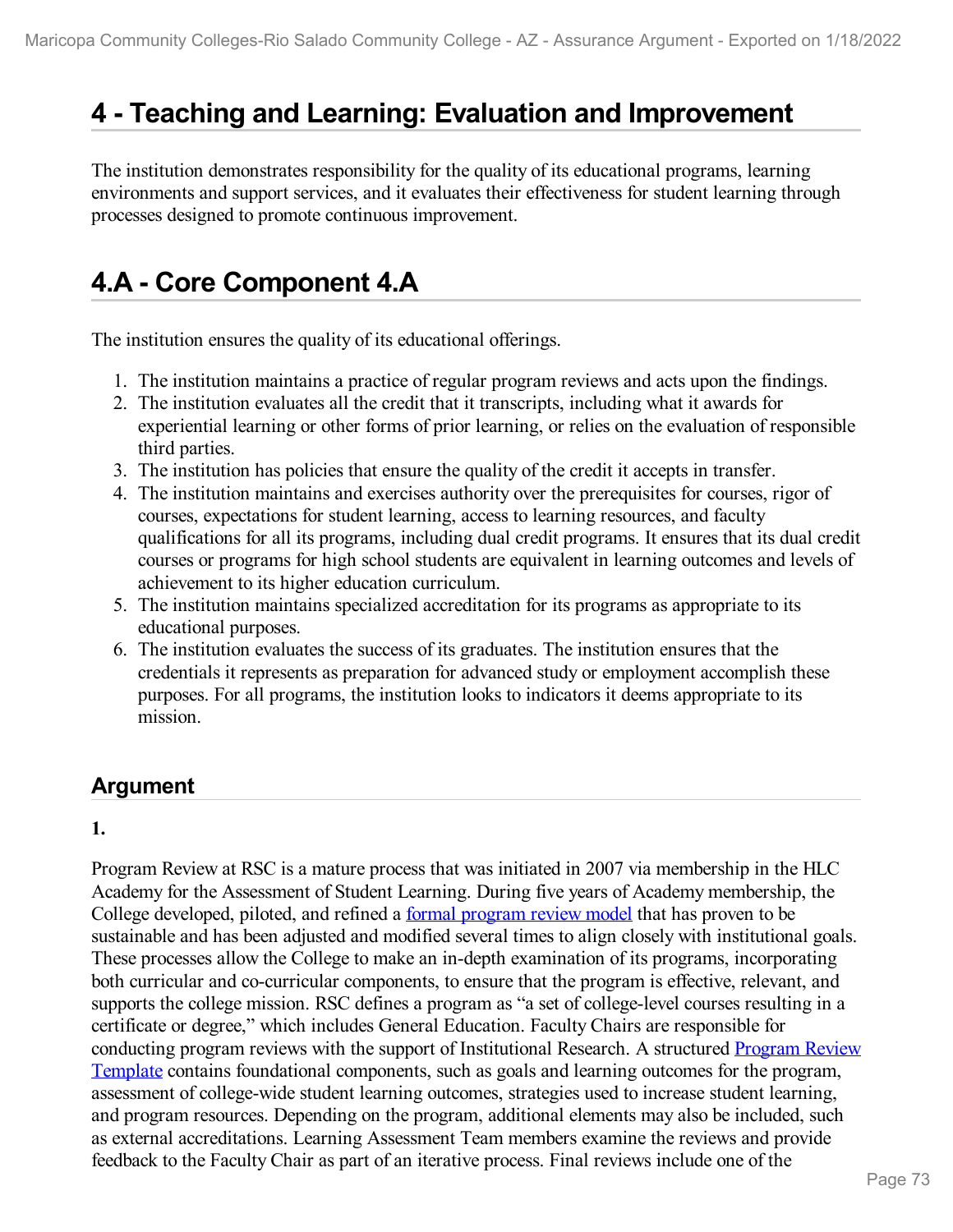following recommendations from the Team:

- Continue the program and implement the stated action plan, with the next review due in 3-5 years.
- Continue the program, implement the stated action plan, and address specific areas identified during the review, with a spotlight follow-up report due in 1-2 years.
- Refer to college administration to determine program viability.
- Discontinue program.

The reviews are then submitted to the Vice President of Academic Affairs for approval or additional action.

Five program reviews were completed in AY2020-21. Of these, two were recommended for discontinuation-[-Furniture](file:///D:/evidence/viewfile?fileId=1352736) and Cabinet Making (which is being replaced by Construction Electrician--see p.15), and Computer [Technology](file:///D:/evidence/viewfile?fileId=1352743) (owing to changes from Guided Pathways--see p.38). Recommendations for the [Sustainable](file:///D:/evidence/viewfile?fileId=1352755) Foods Program Review resulted in curricular proposals for three micro-credentials, which also support Goal 2 of the College's Strategic Plan (see p.24). A follow-up report will be required in fall 2023 to track progress and determine whether additional action is indicated. Declining persistence rates that surfaced during the Risk [Management](file:///D:/evidence/viewfile?fileId=1352733) and Insurance Program Review prompted budget reallocation to fund scholarships for continuing students (see p.6-8). Faculty Chairs are responsible for closing the loop on recommendations and decisions that surface during the review process.

Once the evaluation cycle has been completed, the review is posted to the [Program](file:///D:/evidence/viewfile?fileId=1352723) Review page of the RSC public assessment website. Four more programs are scheduled to begin the review process during [AY2021-22,](file:///D:/evidence/viewfile?fileId=1352728) with additional programs added each year according to the master **Program** Review Schedule.

# **2.**

With regard to transfer credit and prior learning assessment (PLA), RSC adheres to the MCCCD Transfer Credit and Prior Learning [Assessment](file:///D:/evidence/viewfile?fileId=1352744#page=10) Policy 2.2.4. In accordance with this policy, RSC conducts prior learning [assessment](file:///D:/evidence/viewfile?fileId=1352722) in a variety of ways, including national standardized tests, such as Advanced Placement (AP), College-Level Examination Program (CLEP) and DSST (formerly DANTES); faculty-approved equivalency lists; departmental credit by evaluation; credit by examination; portfolio assessment; and professional licenses and certifications. RSC leads the MCCCD in awarding credit for prior learning, and participated in *The PLA [Boost](file:///D:/evidence/viewfile?fileId=1352734)*, a study conducted by CAEL and WICHE (updated December 2020) which concluded that PLA is associated with better student outcomes, including higher credential completion, cost savings, and time savings. Over the past five years, students who earned PLA credit accounted for 10% of awards [completed](file:///D:/evidence/viewfile?fileId=1352724) at RSC.

# **3.**

RSC's Admissions, Registration & Records department evaluates transfer credit for equivalency in accordance with the above-mentioned policy. Courses that do not appear on existing faculty-approved equivalency lists are forwarded to the appropriate Faculty Chair for evaluation. Transfer credit for program-seekers is reviewed upon receipt of transcripts, and the data are then uploaded to the Student Information System (SIS) database, where staff create checklists that indicate how the student's prior coursework has been applied to the program of study.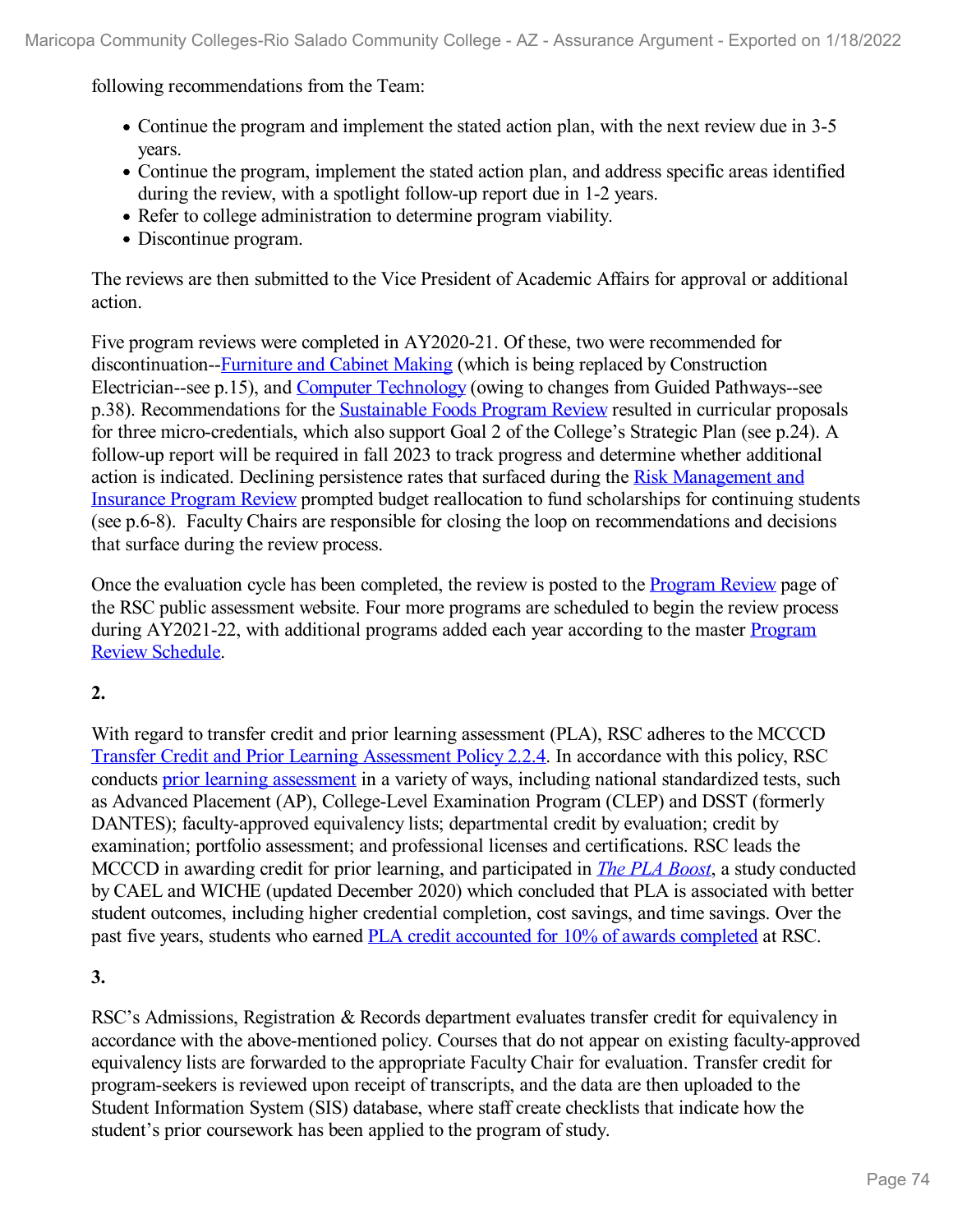# **4.**

RSC's program quality, curricular rigor and expectations, consistency of learning goals, and access to learning resources across all modalities were addressed in Criterion 3.

## **Dual Enrollment**

RSC has over 25 years of experience offering dual enrollment courses throughout Maricopa County. The MCCCD Dual [Enrollment](file:///D:/evidence/viewfile?fileId=1352741) Catalog governs which courses may be offered. The RSC Faculty Chairs oversee all academic aspects of the program, including instructor qualification, instructor evaluation, prerequisite enforcement, and textbook selection. Students taking courses for dual credit must meet the same learning outcomes as students taking "traditional" college courses, and dual syllabi submitted by instructors via the Syllabus Builder (described in Criterion 3.C.5) must demonstrate that the topics taught and assessed align with the district-wide course competencies, as seen in this sample SOC 101 [syllabus](file:///D:/evidence/viewfile?fileId=1352745). Some dual courses share identical materials with online [counterparts,](file:///D:/evidence/viewfile?fileId=1352738) as evidenced by the dual [enrollment](file:///D:/evidence/viewfile?fileId=1352748) BPC170 syllabus in comparison with the online syllabus for BPC170. RSC dual enrollment credits transfer to all Arizona public colleges and universities, and additional articulation agreements are in place with a variety of private and out-ofstate institutions. During FY2019-20, RSC's dual enrollment program offered 150 different courses at 39 high schools throughout Maricopa County, and over 8,200 students took more than 26,500 classes, earning more than 76,500 RSC college credits.

Dual enrollment students are required to meet standard MCCCD under-18 admission [requirements](file:///D:/evidence/viewfile?fileId=1352730), and they are approved to register for courses according to the [district-level](file:///D:/evidence/viewfile?fileid=1352719) assessment and placement criteria that govern all MCCCD students.

RSC maintains a Dual Enrollment Office with a comprehensive infrastructure in place to support the school locations. Dual staff meet regularly with designated high school liaisons to collect registration paperwork, disseminate information, and resolve student issues. Dual team members also meet with administrators at high schools and school districts to receive feedback and explore new ideas for future dual offerings. Further, the RSC Office of Disability Resources and Services (DRS) supports dual enrollment students as needed.

# **Dual Enrollment Faculty Qualifications**

As indicated in Criterion 3.C.3, instructors who teach dual enrollment classes must meet the same HLC required minimum qualifications as other RSC faculty. In conformance with HLC policy, dual enrollment instructors have until September 1, 2023, to meet the credentialing requirements. As of June 2021, RSC had a total of 572 active dual enrollment instructors. Of these, 499 met the HLC mandated faculty credentials and 38 were on Individual Development Plans (IDPs) to meet the requirements prior to the deadline. A further 35 instructors (who are close to retirement or do not wish to pursue further coursework) have opted out and will no longer be hired to teach dual enrollment classes after the 2023 deadline.

## **Dual Enrollment Student Access to Learning Resources**

In addition to online library access commensurate with all other RSC students, the Instruction Librarian provides a structured program to students at dual enrollment location schools, as described in Criterion 3.D. In addition, the Ask a Librarian 24/7 live chat service is available to students at all times.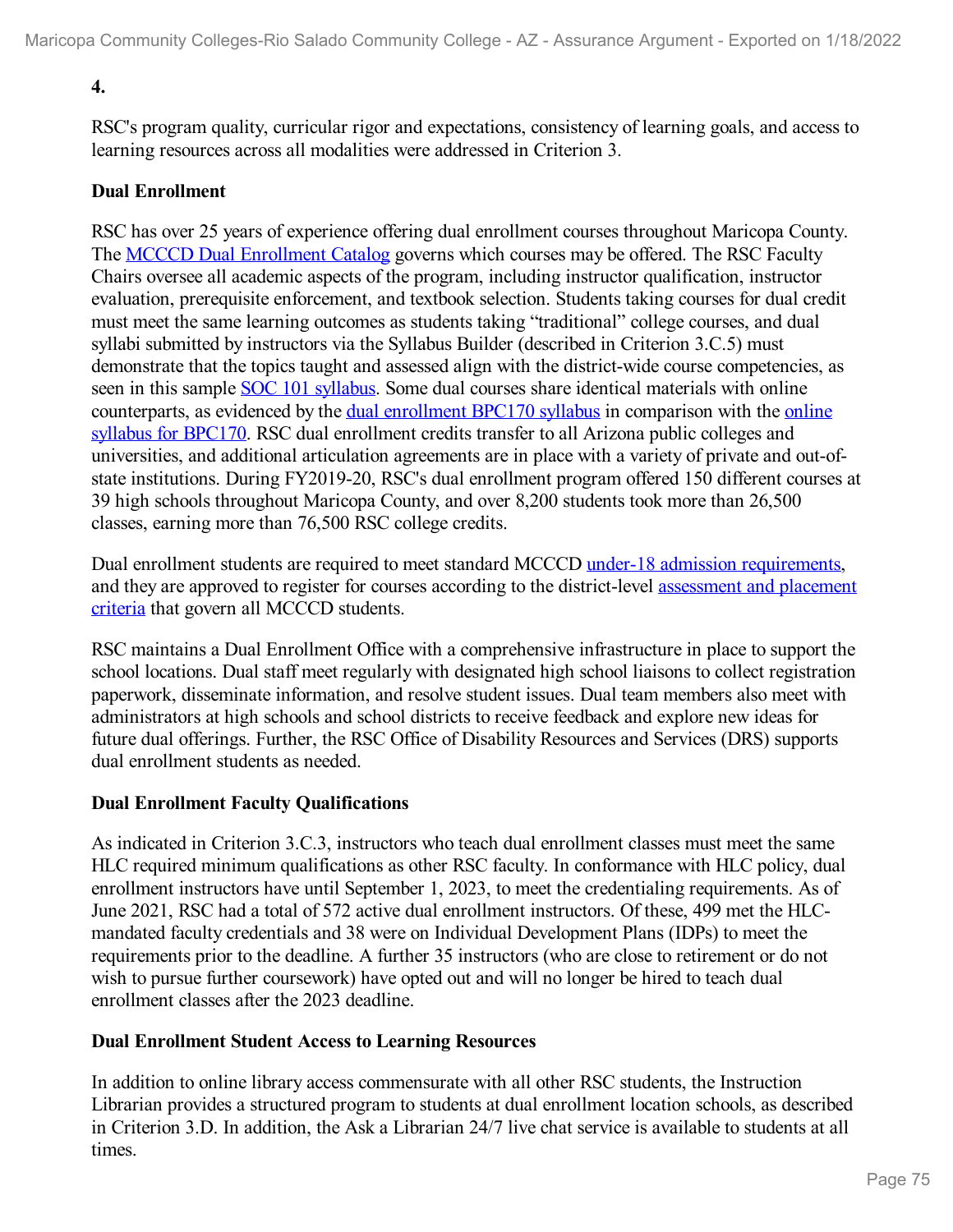## **Dual Enrollment Student Learning Outcomes Assessment**

Dual enrollment students are included in college-wide student learning outcomes assessment via the ETS Proficiency Profile. Data indicate that this cohort consistently demonstrates college-level achievement in critical thinking, reading, writing, and mathematics, including the three academic sub-set areas (humanities, social sciences, and natural sciences). [Spring](file:///D:/evidence/viewfile?fileid=1352729) 2018 ETS data indicated that dual enrollment students ( $N=43$ ) averaged a mean total score of 439.1 (out of 500), slightly higher than the 2018 ETS comparative cohort average (438.6) from 63 associate-degree-granting institutions across the United States. Plans to administer the ETS to a dual enrollment cohort in both spring 2020 and 2021 were postponed, and it is now scheduled for spring 2022. Additionally, as part of the RSC library instruction program, dual enrollment students are formally assessed on their [Information](file:///D:/evidence/viewfile?fileid=1352735) Literacy skills.

## **Dual Enrollment Alumni**

Surveys [completed](file:///D:/evidence/viewfile?fileid=1352756) by the 2018 Alumni cohort (N=181) indicate that an average of 17.8 college credits per student were earned from RSC dual enrollment courses. Seventy-five percent (136) of students successfully transferred an average of 19.9 credits. When comparing the level of difficulty of RSC dual enrollment courses with current college or university courses, 82% of those who entered a two-year public college after graduation from high school and 72% of those who enrolled in four-year public universities indicated that RSC dual enrollment courses were at least as challenging as the courses at their current institutions. Further, 97.6% of respondents agreed that they would recommend the RSC dual enrollment program to current high school students.

# **5.**

RSC maintains specialized accreditation for the following programs:

- Addictions and Substance Use [Disorders—National](file:///D:/evidence/viewfile?fileid=1352725) Addiction Studies Accreditation Commission (NASAC) and The Association for Addiction [Professionals](file:///D:/evidence/viewfile?fileid=1352716) (NAADAC)
- Dental Hygiene—Commission on Dental [Accreditation](file:///D:/evidence/viewfile?fileid=1352715) (CODA)
- Educator Preparation Programs—Arizona [Department](file:///D:/evidence/viewfile?fileid=1352712) of Education (ADE)
- Spanish Medical Interpretation[—Certification](file:///D:/evidence/viewfile?fileid=1352714) Commission for Healthcare Interpreters (CCHI)

## **6.**

# **Quality of Programs and Credentials**

In a 2020 RSC [graduate](file:///D:/evidence/viewfile?fileid=1352751) alumni survey, respondents expressed high satisfaction with their experience with RSC, with 91% indicating that the College met or exceeded their expectations (n=550). The credentials they earned proved valuable in the workplace, as 75% indicated that their current position was related to the degree or certificate they earned at RSC and 71% indicated that RSC provided the skills needed for their current job. This student [testimonial](file:///D:/evidence/viewfile?fileid=1352746) illustrates how earning a credential from Rio leads to success in the workplace.

Goal 2 of the RSC Strategic Plan aims to offer 23 new micro-credentials by 2024, with an investment priority to innovate in collaboration with partner organizations. The MCCCD is the largest provider of workforce education in Arizona, with RSC the largest provider in the District. In FY2019-20, RSC was responsible for 21% of the MCCCD occupational enrollment Full-time Student Equivalent (FTSE) and over 39% of the occupational completion, through Associate of Applied Science and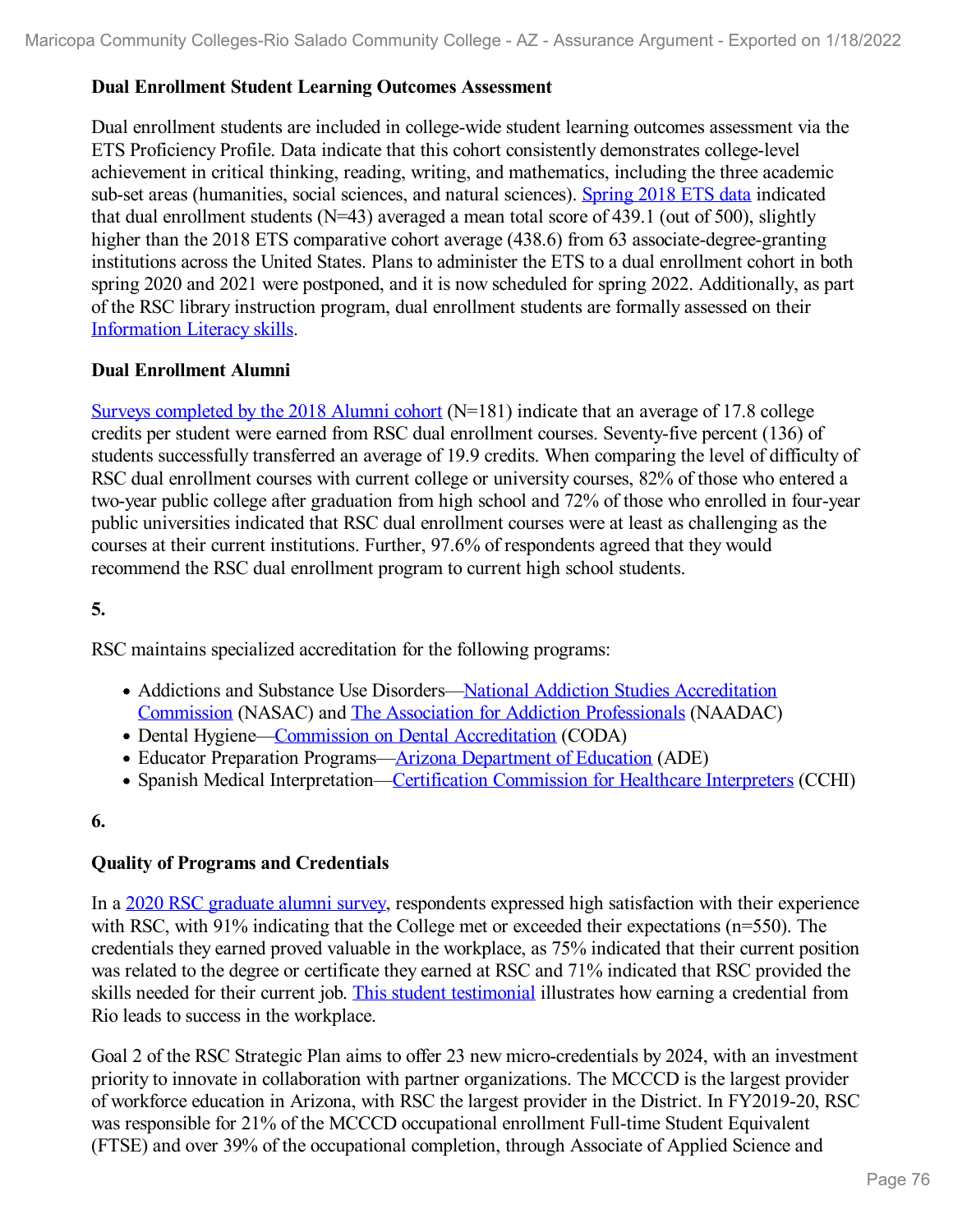Certificate of Completion awards.

The MCCCD [Institutional](file:///D:/evidence/viewfile?fileid=1352718) Research Department partnered with Equifax to begin collecting student earnings data for graduates in 2019. The data provide median wages for students three years after graduation from RSC, and indicate that over the last five cohort years, wages have been steadily increasing. RSC students who graduated with Associate degrees in 2017 had median earnings of nearly \$44,500, compared to nearly \$40,000 for graduates with certificates.

## **Program/Workforce Alignment**

# **Educational Service Partnerships (ESP)**

The ESP program (see Criterion 1.B.3) constitutes a direct link between workforce partners and employment. A key indirect indicator of student achievement is post-completion employment, or the frequency of ESP students who are placed in related positions upon successful completion of each program. Once fully-trained, program students enter their assigned positions/roles and begin their careers or professions within the company.

# **Dental Hygiene Program**

The [100%](file:///D:/evidence/viewfile?fileid=1352732) pass rate (within two attempts) for RSC students who took the Dental Hygiene National Board Examination, the Western Region Examining Board Clinical, and the Commission on Dental Competency Assessments provides clear evidence that the AAS program in Dental Hygiene prepares graduates for [employment](file:///D:/evidence/viewfile?fileid=1352720) in the field. A fall 2021 MCCCD Healthcare Graduates Workforce Outcomes Survey indicates that 95% of RSC Dental Hygiene Graduates who responded (N=20) have secured employment either full- or part-time in the field.

## **Paralegal Program**

RSC's AAS and CCL in Paralegal programs prepare a diverse student body, from recent high school graduates to returning adults, to enter the legal field. The AAS earned "Best of the Southwest" recognition on the list of <u>Best Paralegal Degree [Programs](file:///D:/evidence/viewfile?fileid=1352713) for 2021</u> by Intelligent.com. The certificate program was named one of the Top [Entry-Level,](file:///D:/evidence/viewfile?fileid=1352752#page=4) Pre-Degree Paralegal Certificate Programs in the nation by ParalegalEDU.org, noting that the college has an 83% on-time completion rate, which is among the best in the field. An [interview](file:///D:/evidence/viewfile?fileid=1352726) with a faculty member published on the site highlights the currency of the curriculum and internship opportunities as key elements contributing to the success of Rio graduates.

## **Teacher Education Program**

The Teacher Education program is designed to prepare students for teacher certification and endorsement from the Arizona Department of Education. Success of [graduates](file:///D:/evidence/viewfile?fileid=1352754) can be measured in two ways: student scores on AEPA/NES exams, which are required by the state prior to certification being granted, and job placement rates. On the AEPA/NES exams, 97% of all program completers from FY2015-20 successfully passed the assessment. For those students who disclosed their employment status, the job placement rate was approximately 70%. In 2018, RSC's Teacher-in Residence Program was one of the [highest-ranked](file:///D:/evidence/viewfile?fileid=1352739) secondary programs by the National Council on Teacher Quality (NCTQ).

# **Transfer Student Outcomes**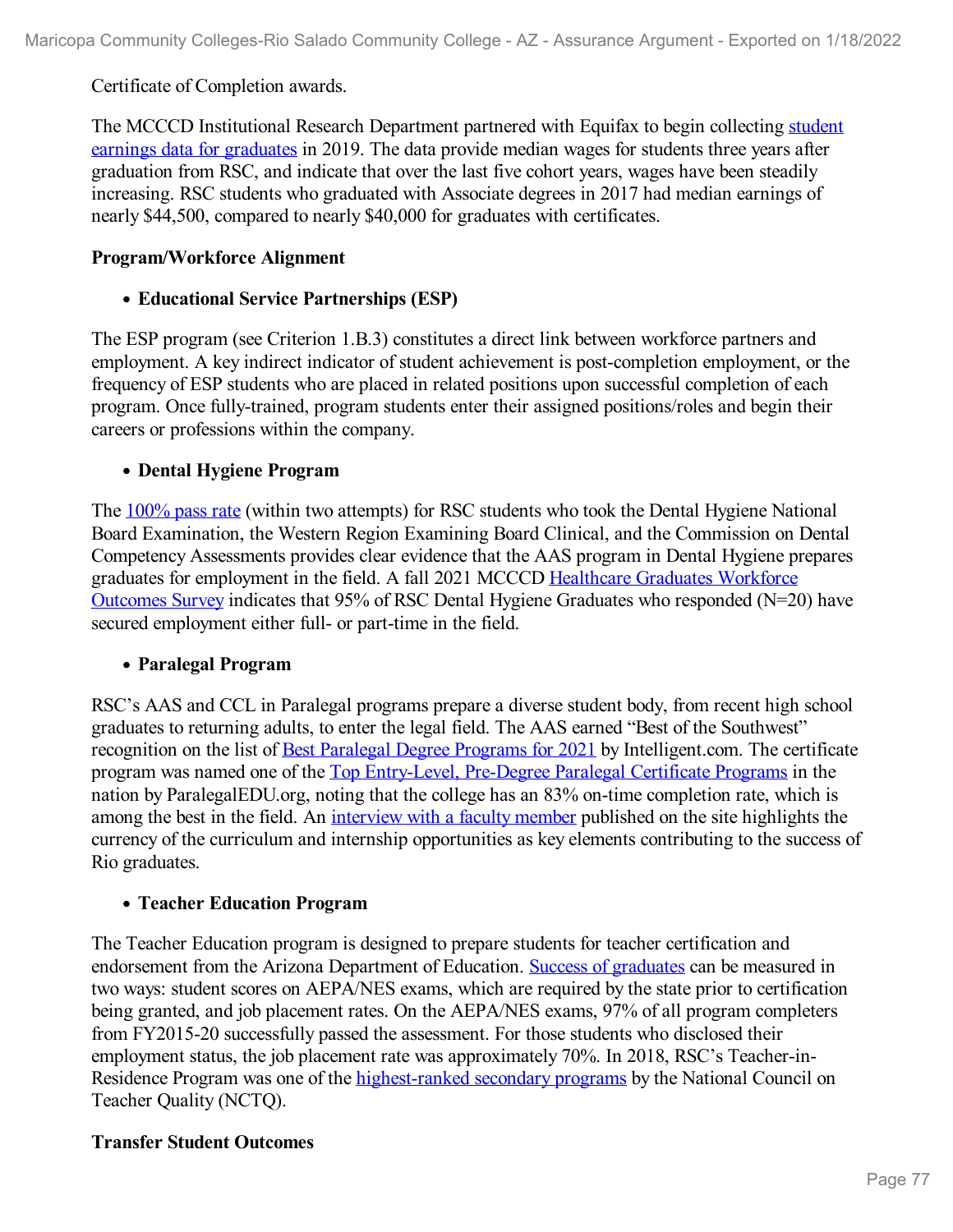Through guaranteed articulation pathways and partnership agreements, credits and credentials earned at RSC are accepted in transfer at all three state universities as well as over 40 other institutions of higher education. [Guest/supplemental](file:///D:/evidence/viewfile?fileid=1352717) students, whose academic intent is not to earn a certificate or degree from RSC, comprise nearly 75% of all learners, and within that population, 34% of students declare a specific intent to transfer. An RSC Transfer Student [Outcomes](file:///D:/evidence/viewfile?fileid=1352750) report provides detailed data on transfer activity for the five years between AY2016 and AY2020.

A 2018 Boston [Consulting](file:///D:/evidence/viewfile?fileid=1352740#page=48) Group report noted that RSC had a 32% transfer-out rate compared to a 19% average for other MCCCD institutions, and a 74% four-year graduation rate for students who transferred to Arizona universities--three percentage points higher than the MCCCD average (see p.46).

# **Graduate Transfer Success**

In the 2020 RSC graduate alumni survey referenced above, almost a quarter of respondents indicated that their main goal for enrolling in an RSC program was to transfer to another college or university, and they were included in the 88% who stated that they were able to achieve their goals. Testimonials from a nurse and former RSC [student](file:///D:/evidence/viewfile?fileid=1352747) and a former ESP student are just two examples of how RSC graduates are able to successfully transition to higher-level degree programs. Data from the National Student Clearinghouse on [subsequent](file:///D:/evidence/viewfile?fileid=1352742) degrees earned by RSC graduates provide additional evidence that RSC credentials prepare students for advanced study.

# **Sources**

- ADE Approved Educator Preparation Programs 4.A.5
- Association for Addiction Professionals NAADAC\_4.A.5
- BCG Making Digital Learning Work Report 4.A.6
- BCG Making Digital Learning Work Report 4.A.6 (page number 48)
- Best Paralegal Degree Programs 4.A.6
- CAEL and WICHE\_PLA Boost\_4.A.2
- Certification Commission for Healthcare Interpreters CCHI\_4.A.5
- Commission on Dental Accreditation CODA\_4.A.5
- Dental Hygiene National Board Outcomes 4.A.6
- MCCCD Admin Regulation 2.2.1 Under 18 Reqs 4.A.4
- MCCCD Admin Regulation 2.2.4 Credit for Prior Learning 4.A.2
- MCCCD Admin Regulation 2.2.4 Credit for Prior Learning 4.A.2 (page number 10)
- MCCCD Assessment and Placement Criteria 4.A.4
- MCCCD Dental Hygiene Grad Outcomes Survey Report 4.A.6
- MCCCD Dual Enrollment Course Catalog 4.A.4
- MCCCD IR Wage Data 4.A.6
- MCCCD Prior Learning Assessment 4.A.2
- MCCCD Transfer Partners 4.A.6
- NASAC Accreditation Commission 4.A.5
- NCTQ Teacher Prep Press Release 4.A.6
- RSC Alumni Survey 4.A.6
- RSC\_BPC170 Syllabus Dual\_4.A.4
- RSC\_BPC170 Syllabus Online\_4.A.4
- RSC Dual Enrollment Alumni Survey 4.A.4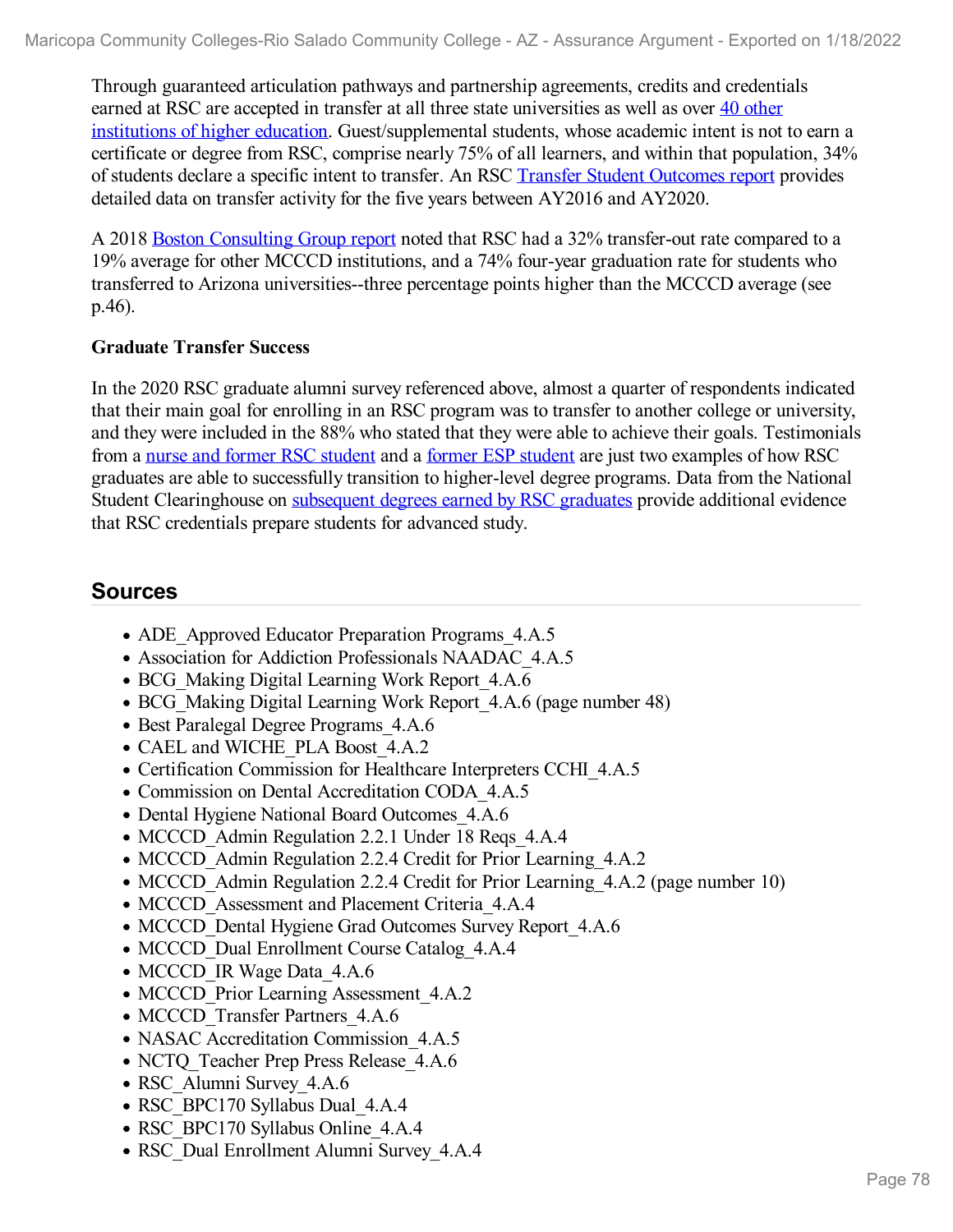- RSC\_ETS 2018 Results and Analysis\_4.A.4
- RSC Graduates Transfer Awards 4.A.6
- RSC\_Information Literacy Skills Assessment\_4.A.4.pdf
- RSC Interview with Paralegal Faculty Member 4.A.6
- RSC\_PLA Analysis\_4.A.2
- RSC Program Revew 4.A.1
- RSC Program Review Model and Process 4.A.1
- RSC Program Review Schedule 4.A.1
- RSC Program Review Template 4.A.1
- RSC Program Review Computer Technology 4.A.1
- RSC Program Review Furniture and Cabinet Making 4.A.1
- RSC Risk Management and Insurance Program Review 4.A.1
- RSC SOC101 Syllabus Dual 4.A.4
- RSC Student Testimonial Former ESP Student 4.A.6
- RSC\_Student Testimonial Nurse and Former Student\_4.A.6
- RSC Student Testimonial 4.A.6
- RSC Sustainable Foods Program Review 4.A.1
- RSC Teacher Education Program Graduate Success Data 4.A.6
- RSC Transfer Student Outcomes 4.A.6
- Top Entry Level Pre Degree Paralegal Certificate Programs 4.A.6
- Top Entry Level Pre Degree Paralegal Certificate Programs 4.A.6 (page number 4)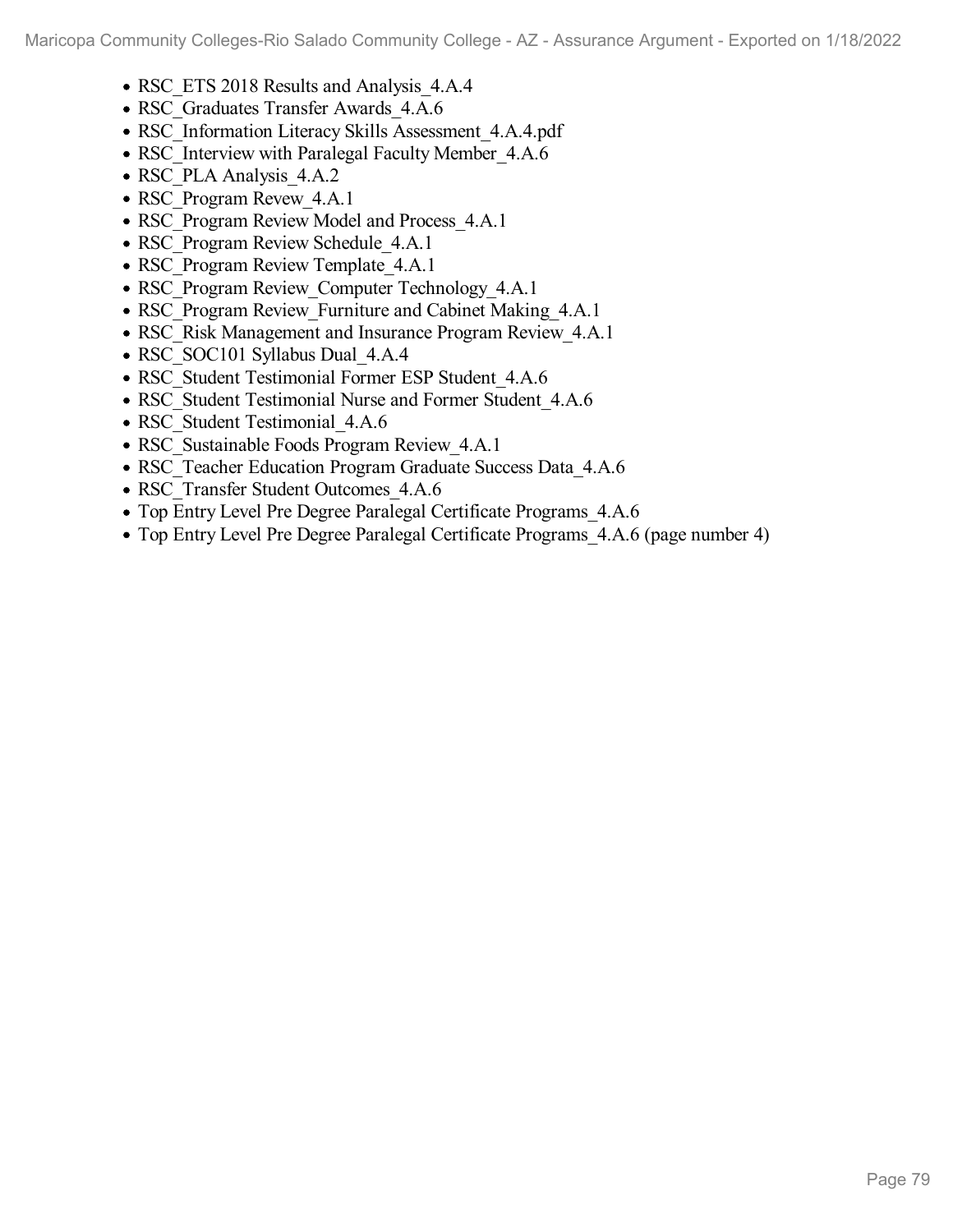# **4.B - Core Component 4.B**

The institution engages in ongoing assessment of student learning as part of its commitment to the educational outcomes of its students.

- 1. The institution has effective processes for assessment of student learning and for achievement of learning goals in academic and cocurricular offerings.
- 2. The institution uses the information gained from assessment to improve student learning.
- 3. The institution's processes and methodologies to assess student learning reflect good practice, including the substantial participation of faculty, instructional and other relevant staff members.

# **Argument**

**1.**

# **Program-level Learning Outcomes Assessment**

Program learning outcomes, such as those for the CCL in [Paralegal,](file:///D:/evidence/viewfile?fileId=1352771) are posted on the RSC website, and student achievement data is accessible via the published program reviews. As indicated in 4.A.1, as part of the program review process, faculty chairs are responsible for addressing results that do not meet the target. For example, the **[Paralegal](file:///D:/evidence/viewfile?fileid=1352780) Program Review** includes curricular modifications that were implemented to address low student performance on one of the program-learning outcomes (see p.12).

## **College-wide Learning Outcomes Assessment**

RSC has established the following college-wide outcomes for assessment of student learning across the curriculum, and created rubrics to provide for standardized assessment of these outcomes across disciplines:

- Critical [Thinking](file:///D:/evidence/viewfile?fileId=1352778)
- [Information](file:///D:/evidence/viewfile?fileId=1352784) Literacy
- Oral [Communication](file:///D:/evidence/viewfile?fileId=1352775)
- [Reading](file:///D:/evidence/viewfile?fileId=1352795)
- [Writing](file:///D:/evidence/viewfile?fileId=1352791)

These rubrics are posted on the RSC public [assessment](file:///D:/evidence/viewfile?fileId=1352769) website. In addition to applying standardized rubrics to course-level assessments, RSC administers the nationally-normed ETS Proficiency Profile to assess student performance on these cross-college outcomes and compare them with peer institutions. Results from course-level assessments, ETS administrations, and other outcomes work are posted to the public website in the form of annual assessment reports (see Criterion 4.B.2) below). These outcomes are also assessed at the program level as part of the program review process described in Criterion 4.A.1.

# **Co-curricular Student Learning Outcomes Assessment**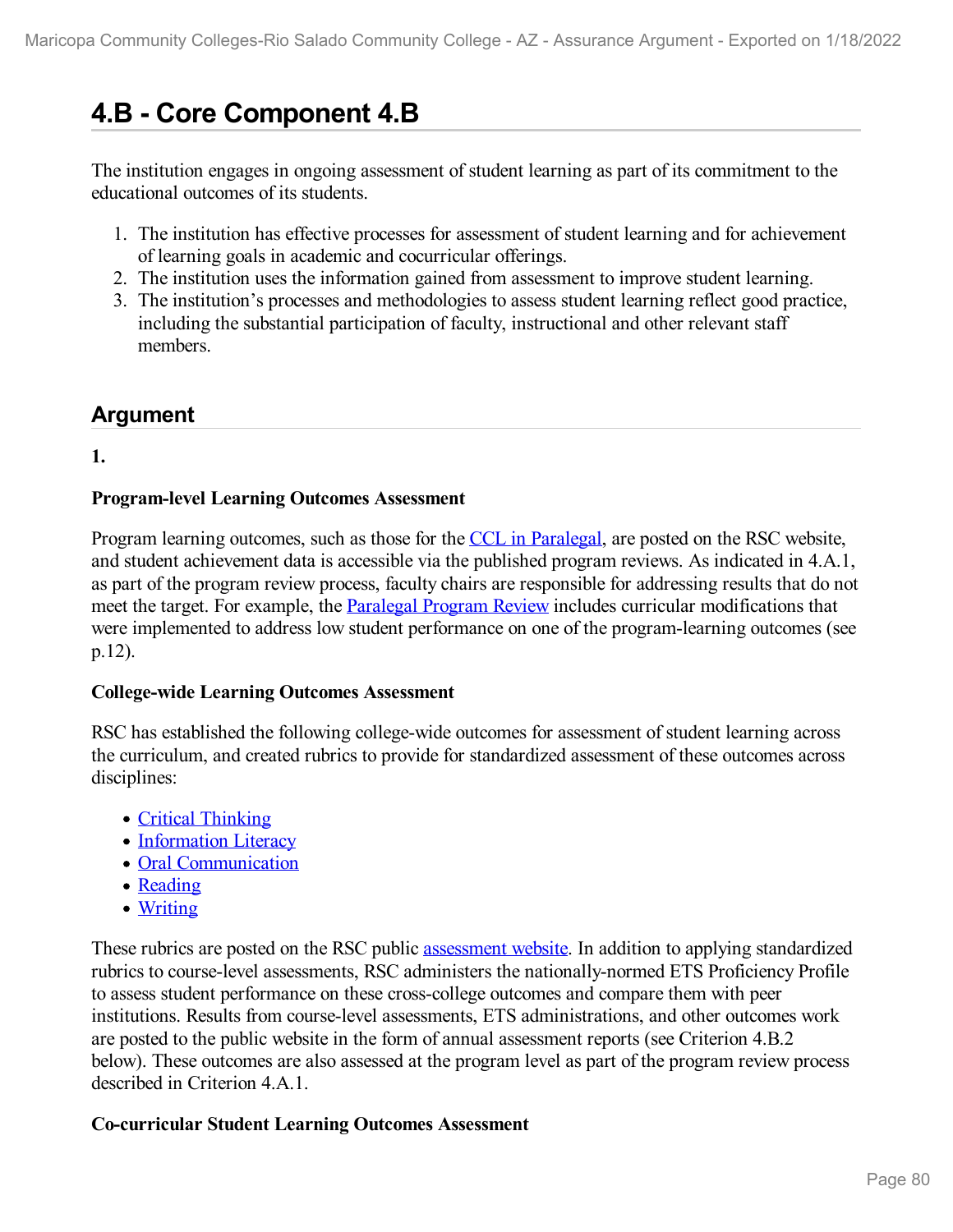RSC has identified four representative co-curricular student cohorts (Honors, Phi Theta Kappa, the National Society for Leadership and Success, and Adult ACE) to determine academic performance in college-wide student learning outcomes. During AY2019-20, course-level data from close to 1.6 million student assessments were analyzed to determine performance by these students. The findings demonstrated that a greater percentage of <u>[co-curricular](file:///D:/evidence/viewfile?fileId=1352787) students performed at college level</u> for all five cross-college student learning outcomes as compared with the general student body, ranging from 84% to 87% of co-curricular students. Co-curricular data are also examined at the course-, program-, and institutional level as part of the program review process.

**2.**

The RSC [Assessment](file:///D:/evidence/viewfile?fileId=1352790) Philosophy is posted on the assessment website and in the College Catalog.

# **The Learning Assessment Team**

The Learning Assessment Team includes representation from faculty chairs (who serve as assessment coordinators for the college-wide student learning outcomes), senior academic administrators, and Institutional Research personnel, and coordinates all aspects of student learning assessment. An annual [Assessment](file:///D:/evidence/viewfile?fileId=1352777) of Student Learning Report details results of student learning outcomes assessment at the institution-, program-, and course level; identifies best practices; and indicates areas for improvement and future growth. The report is shared with RSC employees, including adjunct faculty members at All-Faculty Meetings, and posted to the public website.

# **PDCA Cycles**

RSC has a "systems" culture grounded in the principles of Total Quality Management (TQM), and is accustomed to using a TQM tool, the [Plan-Do-Check-Act](file:///D:/evidence/viewfile?fileId=1352773) (PDCA) cycle, to collect data, assess outcomes, and implement improvements based on the data. This culture of assessment and improvement will be explained further in Criterion 5.C.2. In addition to institution-level data collected for the college-wide student learning outcomes, course-level measurement is conducted via PDCA cycles. Faculty chairs report their [PDCA](file:///D:/evidence/viewfile?fileId=1352788) cycles on an annual basis as a component of departmental reports that are submitted to the Vice President of Academic Affairs, and PDCA cycle examples are also included in the annual assessment report. An example of a course-level PDCA cycle that aligns with both a program-level outcome and a college-wide student learning outcome was initiated in [GBS233](file:///D:/evidence/viewfile?fileId=1352776) (Business Communication) during AY2020-21.

# **3.**

## **Collaborative Assessment Processes**

As indicated above, RSC has a culture of assessment that involves stakeholders across the College. Maintaining a small cohort of residential faculty who serve as chairs, represent multiple disciplines, and meet biweekly facilitates effective interdisciplinary decision-making. Within the framework of this model, Faculty Chairs and Deans have implemented collaborative and integrated processes for assessment of student learning at the college-, program-, and course levels.

# **Adjunct Faculty**

RSC's adjunct faculty play a critical role in college assessment practices. Assessment strategies and data updates are shared at one of the biannual All-Faculty Meetings. Adjunct faculty also participate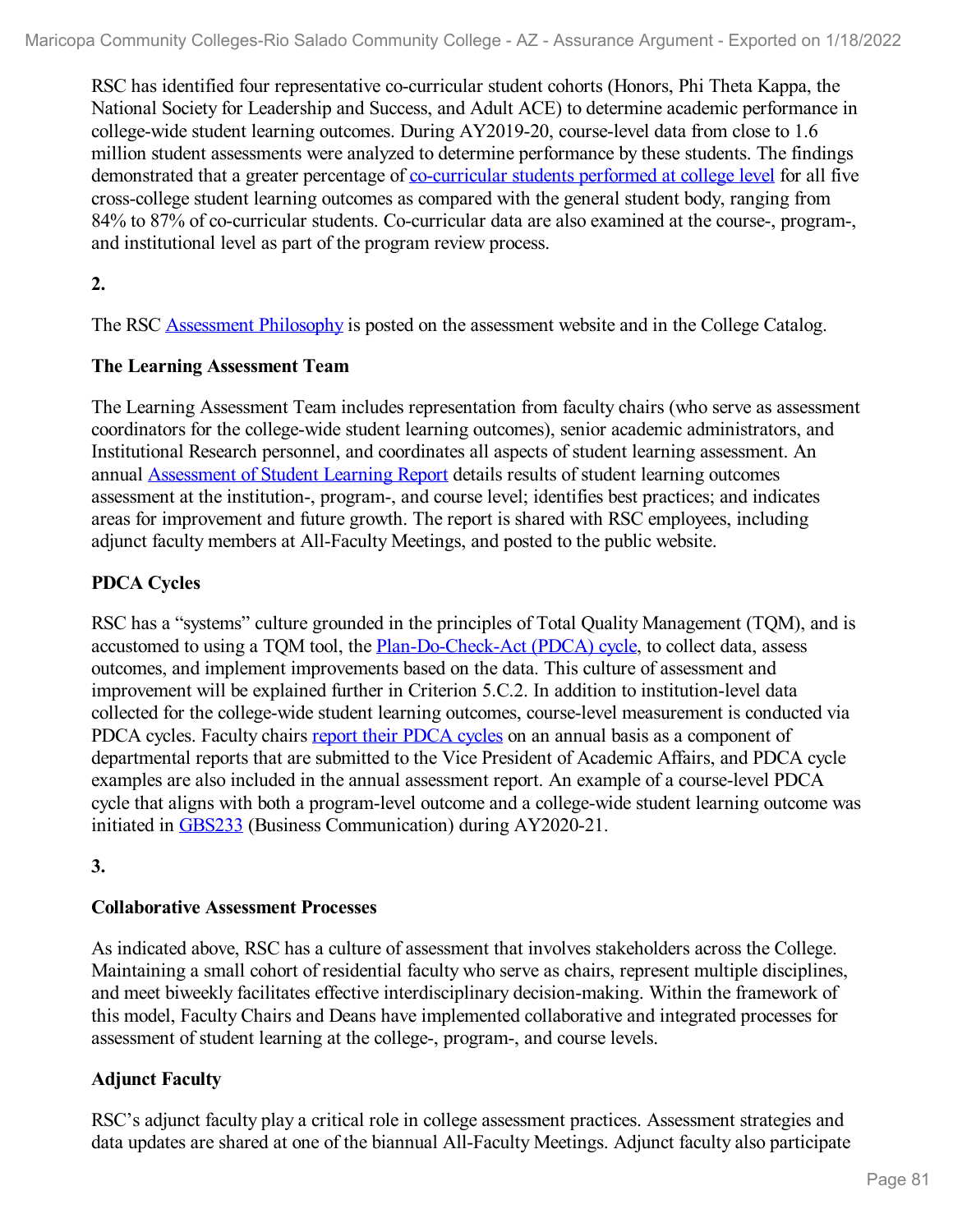in discipline-specific discussions of assessment content during biannual department meetings, which might include best practices for grading assignments using customized [assignment](file:///D:/evidence/viewfile?fileId=1352786) rubrics. Budget is allocated every year to fund Rio Learning [Outcomes](file:///D:/evidence/viewfile?fileId=1352779) Grants (RioLogs), which provide a mechanism for Faculty Chairs to engage adjunct faculty in developing learning-outcomes-based initiatives, directly linked to assessment data, to drive curricular improvements. As detailed in Criterion 3.C.5, the College has also created AFD courses on the college-wide student learning outcomes to support adjunct faculty assessment work in those areas. Articles recognizing RSC's methods to fully integrate adjunct faculty members in assessment practices have been published by the National Institute of Learning Outcomes Assessment (NILOA) and the American Association of [Community](file:///D:/evidence/viewfile?fileId=1352783) Colleges.

#### **Institutional Research**

RSC's Institutional Research (IR) Department is an integral part of its culture of assessment. The associate dean serves on the Learning Assessment Team, and IR collects and reports on student learning outcomes at the institution-, program-, and course levels, administers nationally-normed assessments, and provides substantial data for program review. The creation and evolution of the Dynamic Assessment Data Display (DADD) described below is a direct result of the IR team's innovative actualization of faculty needs.

#### **MCCCD Assessment Collaboration**

Since the District moved to a Guided Pathways model in fall 2020 (see Criterion 3.A.1), more cross district collaboration has emerged to discuss which types of assessment data colleges should uniformly collect to ensure that program outcomes are being met across all colleges (e.g., to determine whether "swirling students"--those taking courses at more than one MCCCD college--are meeting program outcomes). RSC's Learning Assessment Team Co-Chairs participate in monthly district-wide **MCCCD** [assessment](file:///D:/evidence/viewfile?fileId=1352772) leaders meetings to further these discussions.

## **ETS Proficiency Profile**

The ETS Proficiency Profile is an assessment designed to measure general education academic competence in four core skill areas that align with three of the RSC college-wide student learning outcomes: critical thinking, reading, and writing, as well as mathematics. These skill areas are measured in three different contexts: humanities, social sciences, and natural sciences. ETS data specific to dual enrollment students were shared in Criterion 4.A.4. RSC has administered the [assessment](file:///D:/evidence/viewfile?fileId=1352792) three times since 2015, most recently in 2019. The results from the 2019 ETS assessment (N=43) are unique compared to previous years, with the majority of students coming from the Adult ACE program. This cohort includes students who may have barriers of language, years out of a classroom, and/or possible stigmas related to learning that could impact their scores. In the interim, student learning outcomes of Adult ACE students continue to be tracked and assessed by the RSC DADD, described below.

## **Dynamic Assessment Data Display (DADD)**

The Dynamic Assessment Data Display (DADD) is an in-house web-based tool to capture student learning analytics. Initially created as an Excel spreadsheet where chairs would input assessment data, the DADD has evolved into an award-winning source of real-time, on-demand, data that chairs can use to make informed decisions with regard to needed instructional interventions, and then track their effectiveness. DADD results can also be sorted by student demographic (including race/ethnicity, gender, college-readiness, and Pell-eligibility) to reveal potential achievement gaps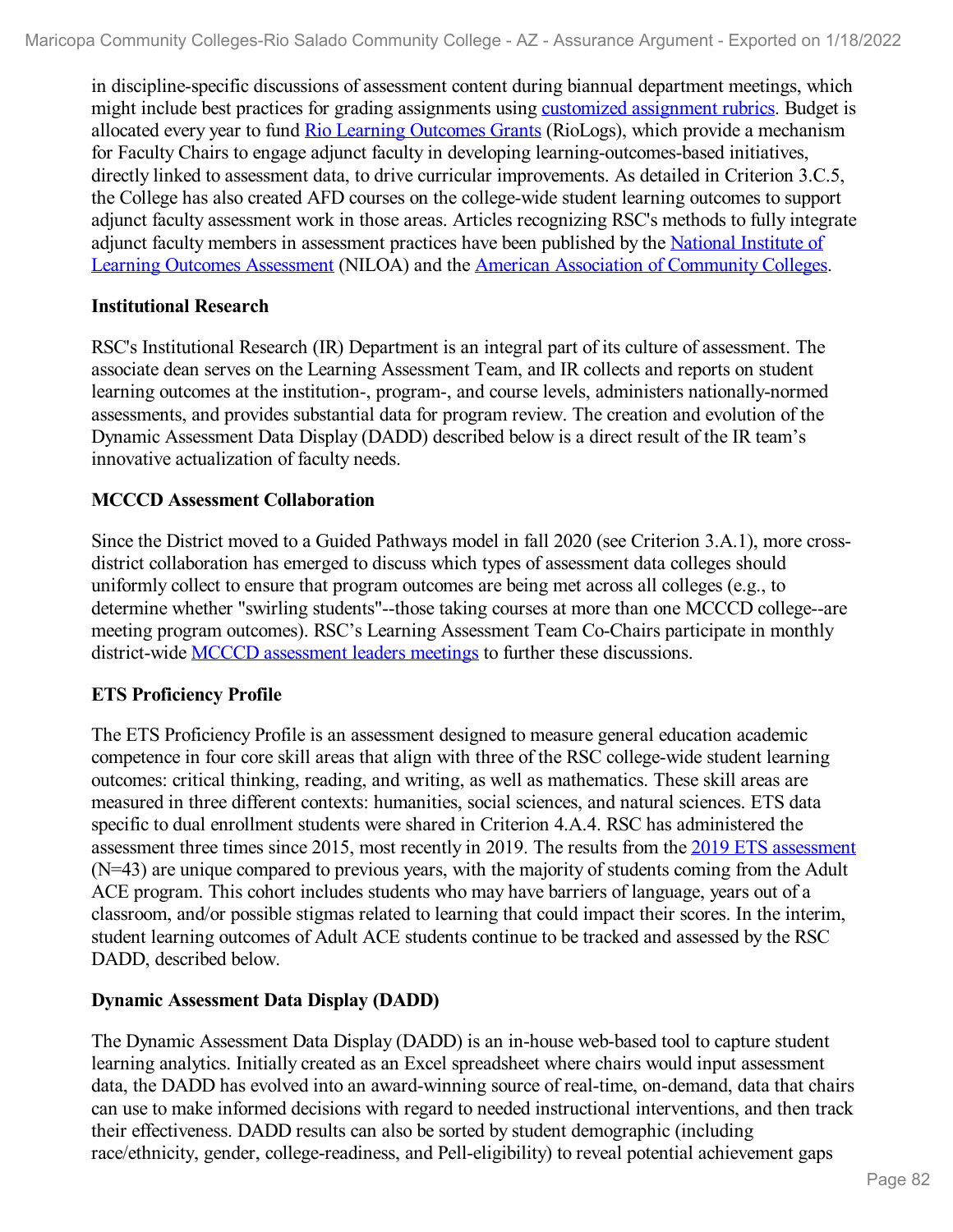and vulnerable populations. These efforts to achieve equitable learning outcomes across all student populations were recognized by the WICHE Cooperative for Educational Technologies (WCET), when RSC was named a 2019 WCET Outstanding Work (WOW) [award-winner.](file:///D:/evidence/viewfile?fileId=1352793) The WOW [application](file:///D:/evidence/viewfile?fileId=1352785) is posted to the assessment public website. RSC was also profiled in a WCET Frontiers article focused on equitable learning outcomes. In 2020, the College was featured in a [toolkit](file:///D:/evidence/viewfile?fileId=1352794) developed by Tyton Partners in partnership with Every Learner Everywhere, designed to help higher education institutions move forward with the implementation of learning analytics and equity research, with RSC's case study the only one from a non-four-year-degree institution. These efforts are in keeping with Goals 1 and 3 of the 2020-24 Strategic Plan.

A DADD modification in FY2019-20 allowed correspondence and print-based coursework assessment data (primarily from the Incarcerated Re-Entry program) to be more easily analyzed. Data indicated that 69% of these students were performing at or above college level in the three outcomes that were measured: Critical Thinking, Writing, and Reading. While this did not meet the RSC requirement level of 80%, disruptions to the IRE program as a result of facility shutdowns in 2020 did not allow for consistent learning experiences for IRE students. Assessment data for correspondence- and print-based modalities will be re-examined and closely monitored in FY2021-22 to determine student performance trends and design appropriate interventions.

## **Monitoring Student Outcomes in Objective Course Assignments**

In addition to the DADD tool, in AY2020-21 the Learning Assessment Team oversaw the development of a new reporting mechanism to monitor student outcomes in objective course assignments. An item analysis report was developed that provides the ability to assess the quality of assessment items and of the assessment as a whole. This provides value in improving items which will be used again in later assessments, and can also be used to eliminate ambiguous or misleading items, as exemplified by this [MAT142](file:///D:/evidence/viewfile?fileId=1352782) item analysis report.

## **Excellence in Assessment**

RSC's assessment practices were nationally recognized when the College was selected as an Excellence in [Assessment](file:///D:/evidence/viewfile?fileId=1352774#page=2) (EIA) Designee by the National Institute of Learning Outcomes Assessment (NILOA). RSC's journey to the EIA award through the PDCA framework was detailed in a 2018 article published in [Assessment](file:///D:/evidence/viewfile?fileId=1352789) Update. As continued recognition of strength in this area, an RSC faculty member was subsequently invited to serve as a NILOA reviewer for the award.

# **Sources**

- AACC Adjunct Faculty Article 4.B.3
- Assessment Update EIA Article 4.B.3
- EIA Excellence in Assessment Designation 4.B.3
- EIA Excellence in Assessment Designation 4.B.3 (page number 2)
- ETS Proficiency Profile 4.B.3
- Learning Analytics Strategy Toolkit 4.B.3
- MCCCD Maricopa Assessment Leaders Meeting Minutes 4.B.3
- NILOA Adjunct Faculty Article 4.B.3
- RSC Assessment of Student Learning Report 4.B.2
- RSC Assessment of Student Learning 4.B.1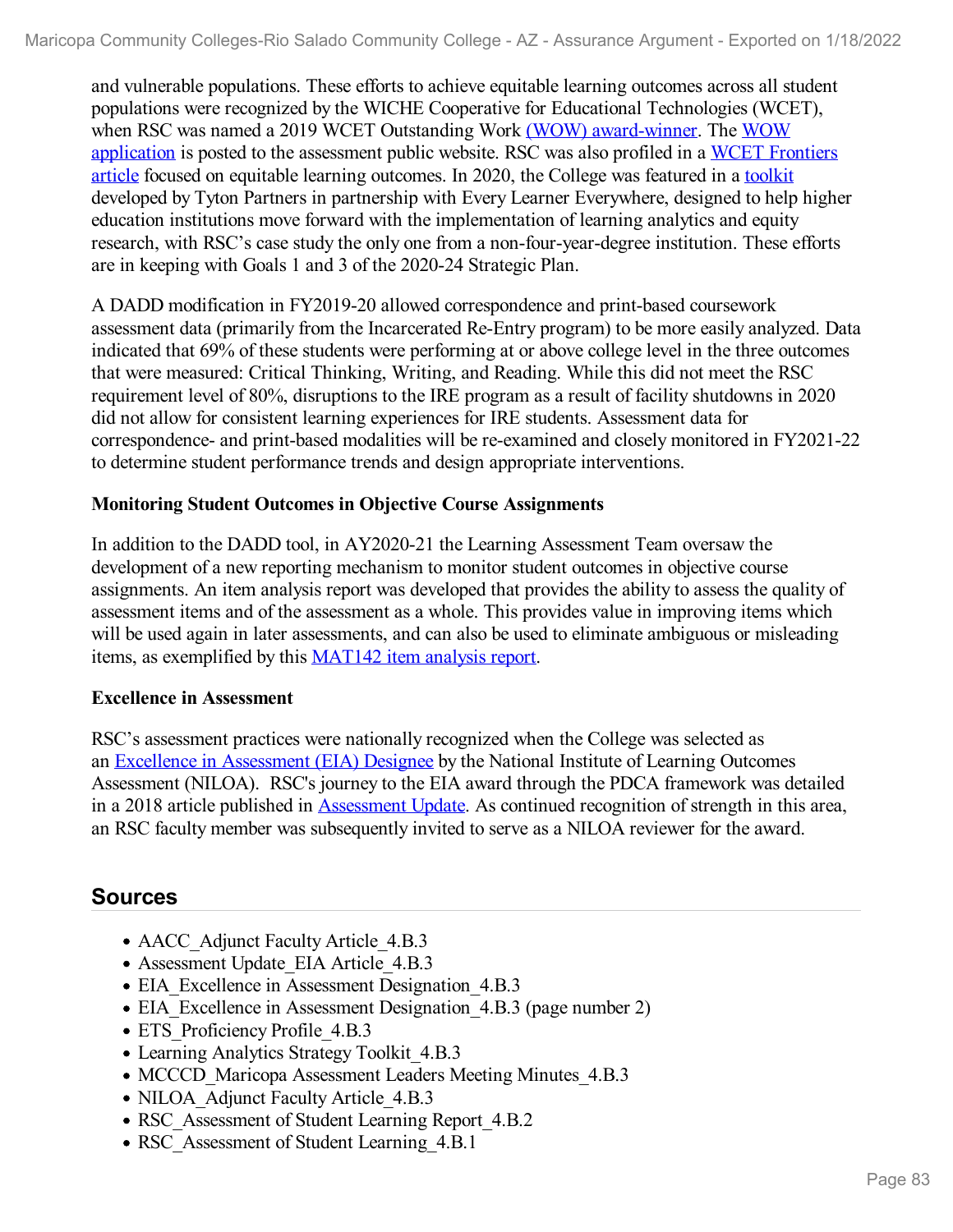- RSC Assessment Philosophy 4.B.2
- RSC CCL in Paralegal 4.B.1
- RSC\_CoCurricular SLO Assessment Data\_4.B.1
- RSC Critical Thinking Rubric 4.B.1
- RSC Information Literacy Rubric 4.B.1
- RSC\_MAT 142 Item Analysis Report\_4.B.3
- RSC Oral Communication Rubric 4.B.1
- RSC\_Paralegal Program Review\_Curricular Modfications\_4.B.1.pdf
- RSC\_PDCA Cycle Examples\_4.B.2
- RSC\_PDCA Cycle\_4.B.2
- RSC\_PDCA for GBS233\_4.B.2
- RSC Reading Rubric 4.B.1
- RSC RioLog Examples 4.B.3
- RSC Rubrics and Grading Practices for Adjunct Faculty Video 4.B.3
- RSC Writing Rubric 4.B.1
- WCET\_Frontiers Article\_4.B.3
- WCET WOW Application 4.B.3
- WCET\_WOW Award Winner\_4.B.3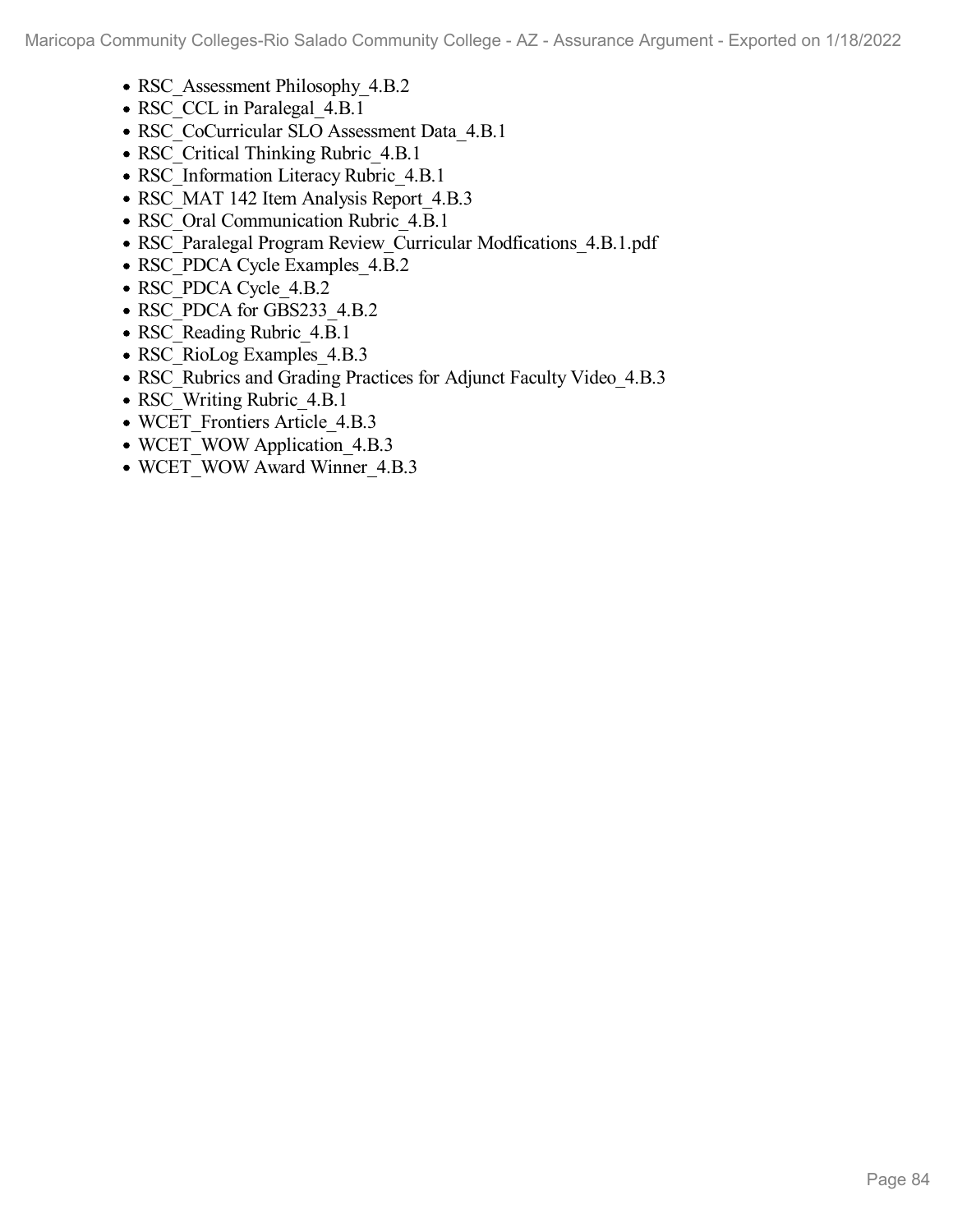# **4.C - Core Component 4.C**

The institution pursues educational improvement through goals and strategies that improve retention, persistence and completion rates in its degree and certificate programs.

- 1. The institution has defined goals for student retention, persistence and completion that are ambitious, attainable and appropriate to its mission, student populations and educational offerings.
- 2. The institution collects and analyzes information on student retention, persistence and completion of its programs.
- 3. The institution uses information on student retention, persistence and completion of programs to make improvements as warranted by the data.
- 4. The institution's processes and methodologies for collecting and analyzing information on student retention, persistence and completion of programs reflect good practice. (Institutions are not required to use IPEDS definitions in their determination of persistence or completion rates. Institutions are encouraged to choose measures that are suitable to their student populations, but institutions are accountable for the validity of their measures.)

# **Argument**

# **1.**

# **Strategic Enrollment Management (SEM)**

In the context of the 2020-24 [Strategic](file:///D:/evidence/viewfile?fileId=1352815) Plan goals, executive leadership set college goals for student retention, persistence, and completion. In spring 2020, RSC began its research and planning to convene a cross-functional, college-wide SEM Committee, which involved a governance team charged with the following:

- Investigate underlying persistence and completion issues/opportunities
- Track student demographics to ensure all student groups make equitable progress
- Investigate current practices related to matriculation/enrollment
- Maintain current efforts and set metrics for monitoring and evaluation
- Monitor leading and lagging indicators
- Monitor intervention tools, analyze and evaluate effectiveness
- Recommend new interventions based on data analysis
- Develop annual RSC SEM Report

In FY2020-21, the SEM Steering Team developed a [comprehensive](file:///D:/evidence/viewfile?fileId=1352804) Strategic Enrollment Management (SEM) plan designed to improve student persistence and completion rates. In addition to aligning directly with the RSC Strategic Plan goals, the SEM goals align with the MCCCD Wildly Important Goal (WIG) to increase equitable two-year [completion](file:///D:/evidence/viewfile?fileId=1352806) and transfer rates.

# **2.**

# **Institutional Data Steering Team (IDST)**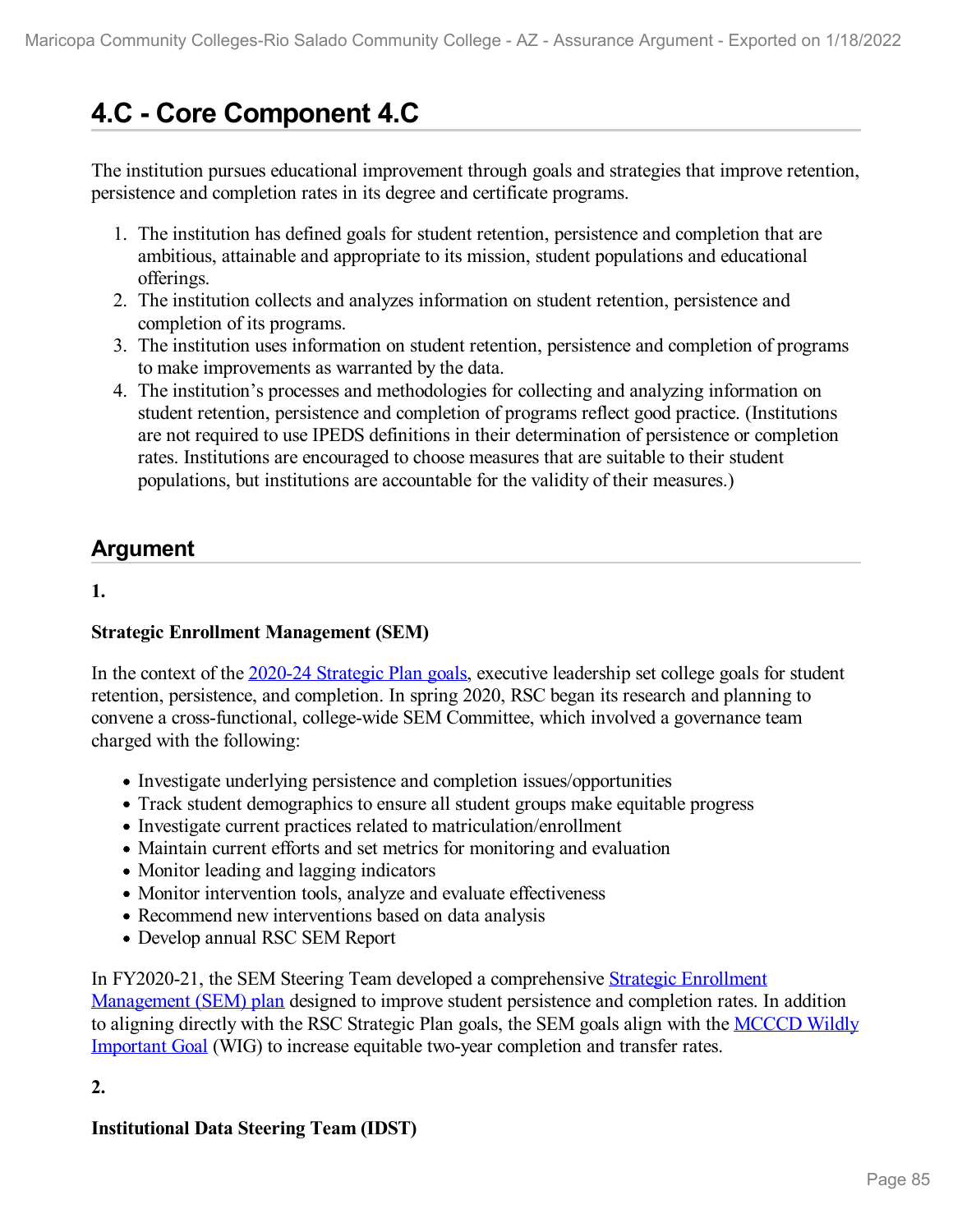The [Institutional](file:///D:/evidence/viewfile?fileId=1352814) Data Steering Team (IDST) was constituted in FY2020-21, and coordinates, recommends, and monitors a variety of strategic actions using continuous data analysis to support the Strategic Plan and the SEM plan as part of its charter. More information about the IDST will follow in Criterion 5.A.2.

#### **Microsoft Power BI**

Microsoft Power BI is a data visualization and dashboarding solution aimed at increasing access to information and empowering decision makers. RSC's Power BI [environment](file:///D:/evidence/viewfile?fileId=1352811) incorporates a comprehensive suite of reporting tools to enable monitoring of enrollment trends and student success outcomes, delivering operational datasets to working teams, and providing actionable insight to college stakeholders. This tool allows the IDST and individual departments to disaggregate and analyze enrollment [management](file:///D:/evidence/viewfile?fileId=1352820) data to identify factors that impact student retention, persistence, and program completion. This continuous analysis enables RSC to quickly identify ineffective initiatives and reprioritize resources.

#### **Completion and Persistence Data Reporting**

In FY2019-20, RSC awarded 851 Associate Degrees, an increase of 17% from the prior year (705), and a total increase of 23% since FY2015-16, along with 3,590 Certificates of Completion and 30 Academic Certificates.

Through the program review model described in Criterion 4.A.1., Institutional Research pulls comprehensive data on course persistence, term-to-term persistence, year-to-year persistence, and award completion rates for each program undergoing review. Term persistence rates at RSC have increased slightly over the past four years from 37.9% in FY2016-17 to 39.3% in FY2019-20. Non program-seeking students persist at higher rates than program-seeking students, and the programseeking cohort saw declines in persistence rates over the four-year period. Students who receive financial aid persist at much higher rates than those who do not; 57.7% compared to 35.8% respectively in FY2019-20.

RSC's year-to-year persistence rates have seen higher increases over the past four years than term-toterm rates; however, they still lag behind term persistence rates overall. Year-to-year persistence rates follow a similar pattern to term persistence when comparing program-seeking and nonprogram-seeking students, with the latter persisting at higher rates than those who have indicated an intent to complete a certificate or degree (33.7% and 27.2% respectively in FY2019-20).

Since non-program-seeking (guest/supplemental) students comprise roughly 75% of the RSC population in a given academic year, a student intent survey was developed in fall 2019 to capture specific student outcomes for non-credential seekers. Students are asked to declare their specific academic intent, including how many RSC courses they intend to take. These data enable RSC to track completion of non-credential seeking student goals based on course-taking behaviors, and this information is incorporated into the tracking of [Strategic](file:///D:/evidence/viewfile?fileId=1352812) Plan Goal 1.

Institutional Research provides weekly key metrics [reporting](file:///D:/evidence/viewfile?fileId=1352817) and [analysis](file:///D:/evidence/viewfile?fileId=1352816) to teams across the College to track and monitor real-time progress on enrollment and persistence goals which incorporate regular [outreach](file:///D:/evidence/viewfile?fileId=1352809) contact updates. In fall 2021, in addition to outreach campaigns conducted by Student Affairs and Advisement personnel, Faculty Chairs and the Instructional Helpdesk also conducted targeted outreach to non-persisters from the prior year who were declared in specific programs.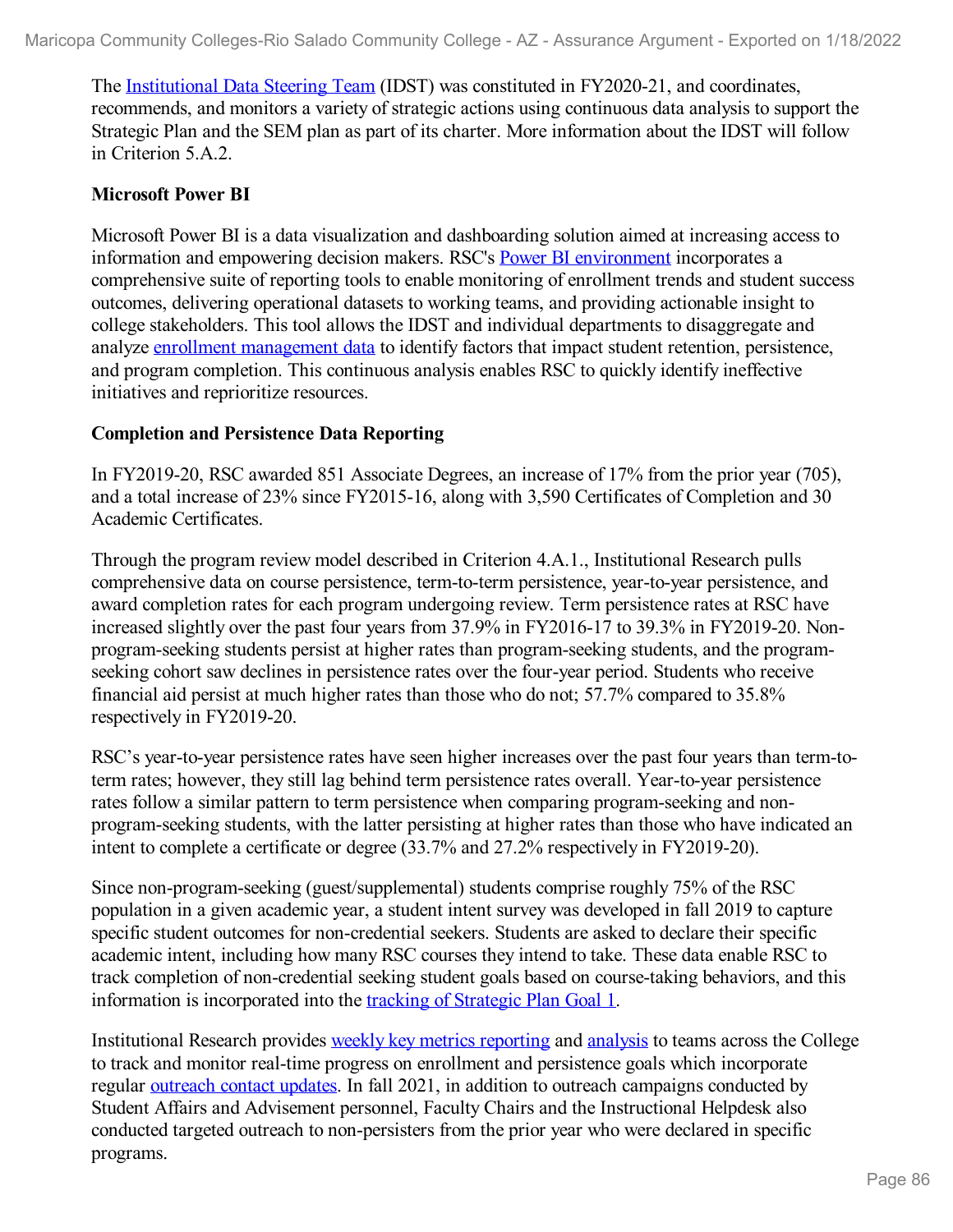# **3.**

# **Guided Pathways**

The Guided Pathways model, detailed in Criterion 3.A.1, is designed to improve persistence among program-seeking students. Baseline historic data, disaggregated by college, was made available via the MCCCD NCII Guided [Pathways](file:///D:/evidence/viewfile?fileId=1352808) website. RSC implemented the model in fall 2020 as a strategy to increase retention and [completion](file:///D:/evidence/viewfile?fileId=1352819) in alignment with Strategic Goal 1. An RSC Year One Guided Pathways Progress Report was published in fall 2021.

# **First Year Experience (FYE)**

A districtwide cross-functional committee, which includes RSC representation, is working on strategies to ensure that all [new-to-MCCCD](file:///D:/evidence/viewfile?fileId=1352838) degree and transfer-seeking students achieve the FYE Learning Outcomes. A student success course to address the outcomes is planned for deployment to all MCCCD colleges in fall 2022. In anticipation of this work, the RSC Learning Assessment Team has created a preliminary [crosswalk](file:///D:/evidence/viewfile?fileId=1352826) for assessment of these outcomes at the college level.

## **Academic Advising Department Redesign**

In order to effectively support the Guided Pathways model, RSC's Academic Advising Department was redesigned, with advisors specializing in one of the nine Fields of [Interest](file:///D:/evidence/viewfile?fileId=1352805) (FOI) and using a case management approach to work with students. Details of this model were provided in Criterion 3.D.3. Advisors are tracking data such as course substitutions and course completions, along with data from student-facing tools, to confirm that students are becoming more successful in pursuing their paths and staying on track.

#### **Dual Enrollment Success Coaching**

Coaching for Success in Early College gives dual enrollment students and parents information and support to accelerate time-to-degree completion. This enrollment strategy utilizes a success coach and strategically expands course offerings at the high school, thereby supplementing degree attainment through dual and concurrent enrollment. A dedicated success coach monitors student progress and assures that the dual enrollment courses taken are applicable to the student's career/academic pathways. In eight years, degree completion in early college has grown from one student to approximately 220.

## **Developmental Education Redesign**

As mentioned in Criterion 1.C.2, the MCCCD Developmental Education [Transformation](file:///D:/evidence/viewfile?fileId=1352810) Version 1.0. redesign was launched in January 2019 to increase access and success while decreasing equity gaps. The District Developmental Education Council (DEC), which includes RSC representation, set [ambitious](file:///D:/evidence/viewfile?fileId=1352818) goals for the redesign efforts. In an effort to place more eligible students in college-level courses, the District has moved to a multiple measures [methodology](file:///D:/evidence/viewfile?fileId=1352801) dashboard which includes the use of EdReady (see Criterion 3.D.2), high school GPA, and nationally-normed assessments. RSC has seen increases in the percentage of students placing in college-level math, from 80.81% in AY2019 to 92.34% in AY2021.

## **Rio National**

Pathway #6 of the RSC 2016-19 Strategic Plan centered around New Market Expansion. As a result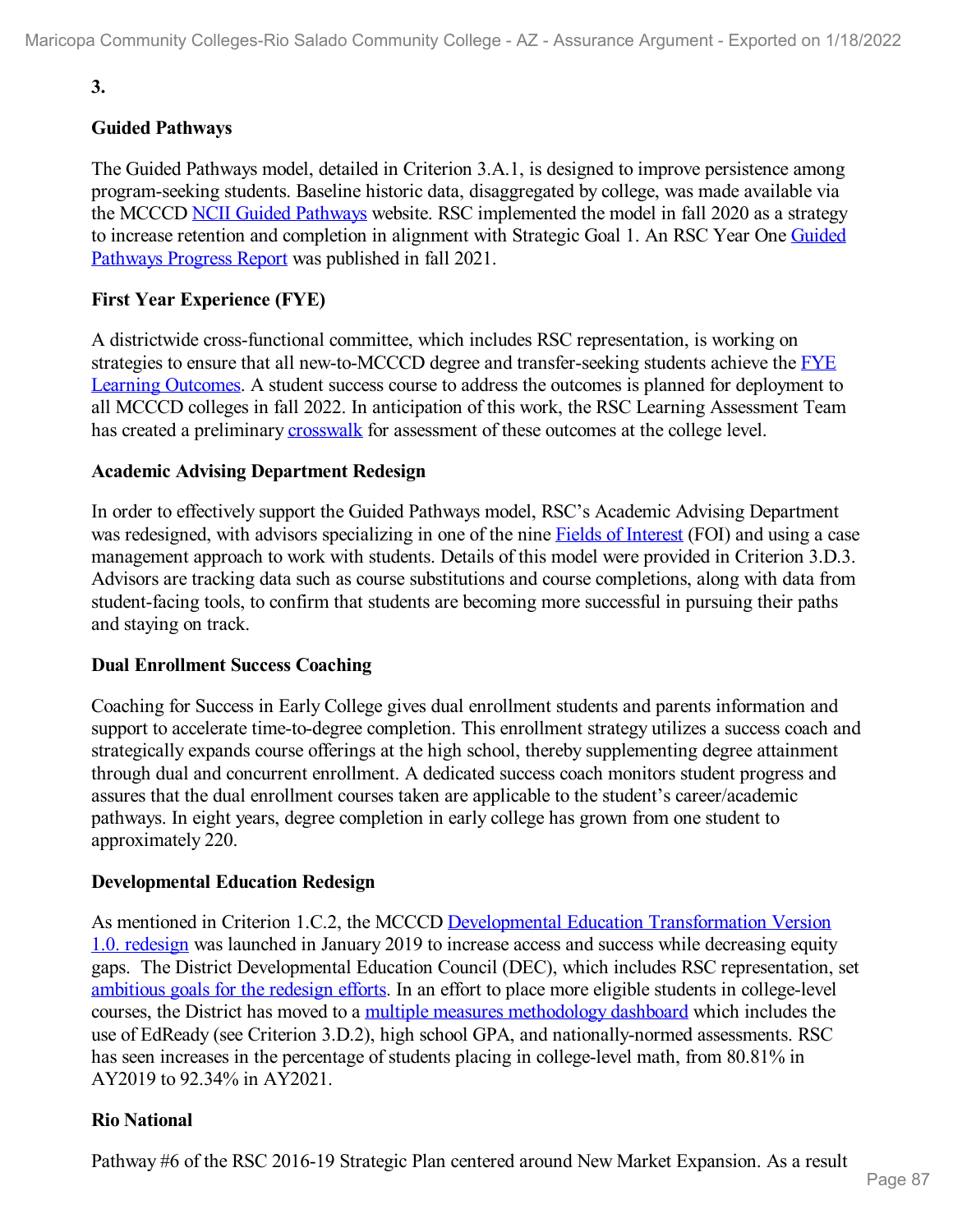of this work, RSC launched Rio [National](file:///D:/evidence/viewfile?fileId=1352828) in summer 2018, continuing its rich heritage as the MCCCD "college without walls" in a 21st century context. Rio National was designed to address national workforce needs and expand access to higher education for underserved populations across the country, and ultimately also generate additional revenue for the College and District. The Rio National model includes a tuition cap at 11 or more credits, targeted outreach for new students, and success coaches who utilize intrusive advisement to ensure students continue toward successful goal attainment. Since FY2018-19, full-time student enrollments have increased by 26.6% and the average full-time student credits attempted have increased by 35.66%. In keeping with Goal 1 of the 2020-2024 Strategic Plan, Rio National has helped RSC to increase the number of adults with [postsecondary](file:///D:/evidence/viewfile?fileId=1352807) credentials. National students earned 104 awards in FY2018-19 and 231 awards in FY2020-21, a 122% increase over the past 3 academic years.

# **4.**

## **Department-level Goals and Measures**

Leadership across RSC is working with staff to address enrollment, retention, and completion deficiencies. These department-level initiatives, driven by the strategic plan goals, are monitored on a regular basis and tracked via dedicated 4DX [scoreboards](file:///D:/evidence/viewfile?fileId=1352839) and at an institutional level on the RSC Strategic Goals [dashboard](file:///D:/evidence/viewfile?fileId=1352893).

# **MCCCD Governing Board Monitoring Report**

The Governing Board [Performance](file:///D:/evidence/viewfile?fileId=1352836) Monitoring Report provides an annual update on performance metrics for all MCCCD institutions, including RSC. Three key areas are analyzed to determine student and organizational performance and determine progress towards MCCCD Governing Board Outcomes: Leading Indicators of Student Success; Completion Outcomes; and Enrollment, Awards, and Transfer.

## **Integrated Postsecondary Education Data System (IPEDS)**

As mandated by federal regulation, RSC participates in IPEDS data collection and reporting. In the 2019-2020 IPEDS data [submission,](file:///D:/evidence/viewfile?fileId=1352837) the First-time, Full-time Student Cohort, upon which most IPEDS data relies, represented approximately 0.5% of the College's fall student population. Because of RSC's high percentage of non-credential-seeking (guest/supplemental) students, IPEDS data do not accurately reflect its environment. Therefore, the College has sought out other methods for collecting and reporting on student outcomes, such as the Voluntary Framework of Accountability.

## **Voluntary Framework of Accountability (VFA)**

RSC participates in the Voluntary Framework of Accountability (VFA), established by the American Association of [Community](file:///D:/evidence/viewfile?fileId=1352824) Colleges (AACC), to collect student outcomes data. The VFA is designed as a set of appropriate measures to determine how well community colleges are serving students, and gives a more comprehensive view of college student outcomes. In the 2019 VFA data submission, **RSC [reported](file:///D:/evidence/viewfile?fileId=1352832)** two-year rates (the rate applied to community colleges) as follows: a graduation rate of 11.5%, a transfer-out rate of 49.3%, and a still-enrolled rate of 11.9%.

Success metrics for the credential-seeking VFA cohort (completing 12 or more credits by the end of the 2nd year of enrollment) indicate that RSC significantly outperforms peer institutions in both completion and transfer rates. A VFA Peer [Comparison](file:///D:/evidence/viewfile?fileId=1352833) Analysis reveals that while RSC trails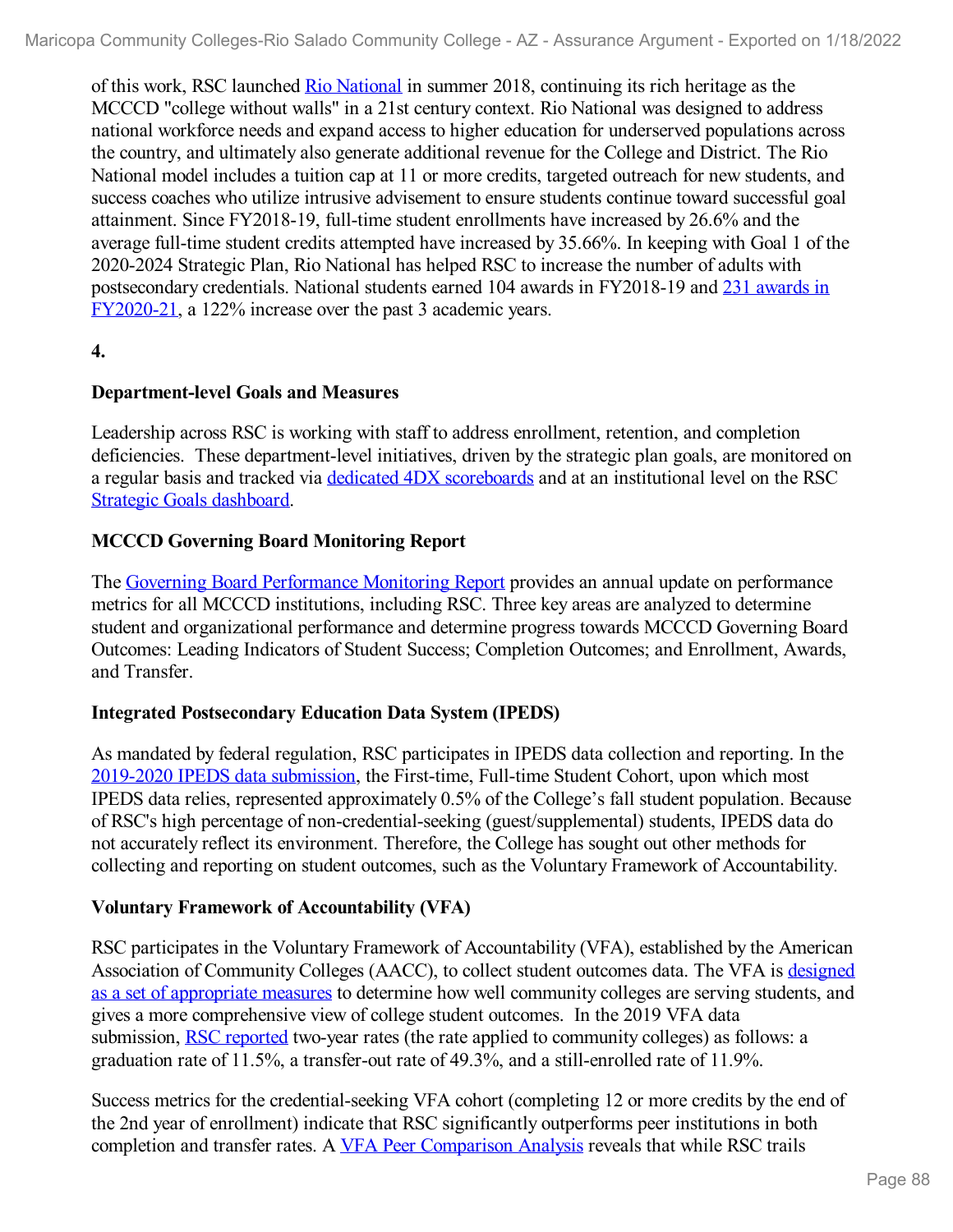significantly behind peer institutions in fall-spring persistence based on the main VFA cohort (again, a function of the high percentage of guest/supplemental students), the College compares well in terms of completion and successful transfer rates.

# **Sources**

- MCCCD 4DX WIG 4.C.1.pdf
- MCCCD Developmental Education Redesign Goals 4.C.3
- MCCCD Developmental Education Transformation 4.C.3
- MCCCD FYE Student Learning Outcomes 4.C.3
- MCCCD Governing Board Performance Monitoring Report 4.C.4.pdf
- MCCCD Multiple Measures Developmental Ed Testing Placement 4.C.3
- MCCCD NCII Guided Pathways RSC Historic Data 4.C.3
- NCES IPEDS Data 4.C.4
- RSC 2020 to 2023 Strategic Enrollment Management Plan 4.C.1
- RSC\_4DX Scoreboards\_4.C.4
- RSC\_Annual Award Completion\_National Students\_4.C.3
- RSC Fields of Interest 4.C.3
- RSC\_FYE Outcomes Crosswalk\_4.C.3
- RSC Guided Pathways Progress Report 4.C.3
- RSC Institutional Data Steering Team Charter 4.C.2
- RSC Key Metrics Outreach Team Report to IR 4.C.2
- RSC\_Power BI Enrollment Management Dashboard 4.C.2
- RSC\_Power BI Quick Facts Dashboard 4.C.2
- RSC Rio National 4.C.3
- RSC Strategic Goal 1 Tracking 4.C.2
- RSC Strategic Goals Dashboard 4.C.4
- RSC Strategic Plan Three Goals 4.C.1
- RSC VFA Peer Comparison Analysis 4.C.4
- RSC Weekly Key Metrics Analysis 4.C.2
- RSC Weekly Key Metrics Reporting 4.C.2
- VFA Metrics Manual 4.C.4
- VFA\_RSC Member Profile and Data Submission 4.C.4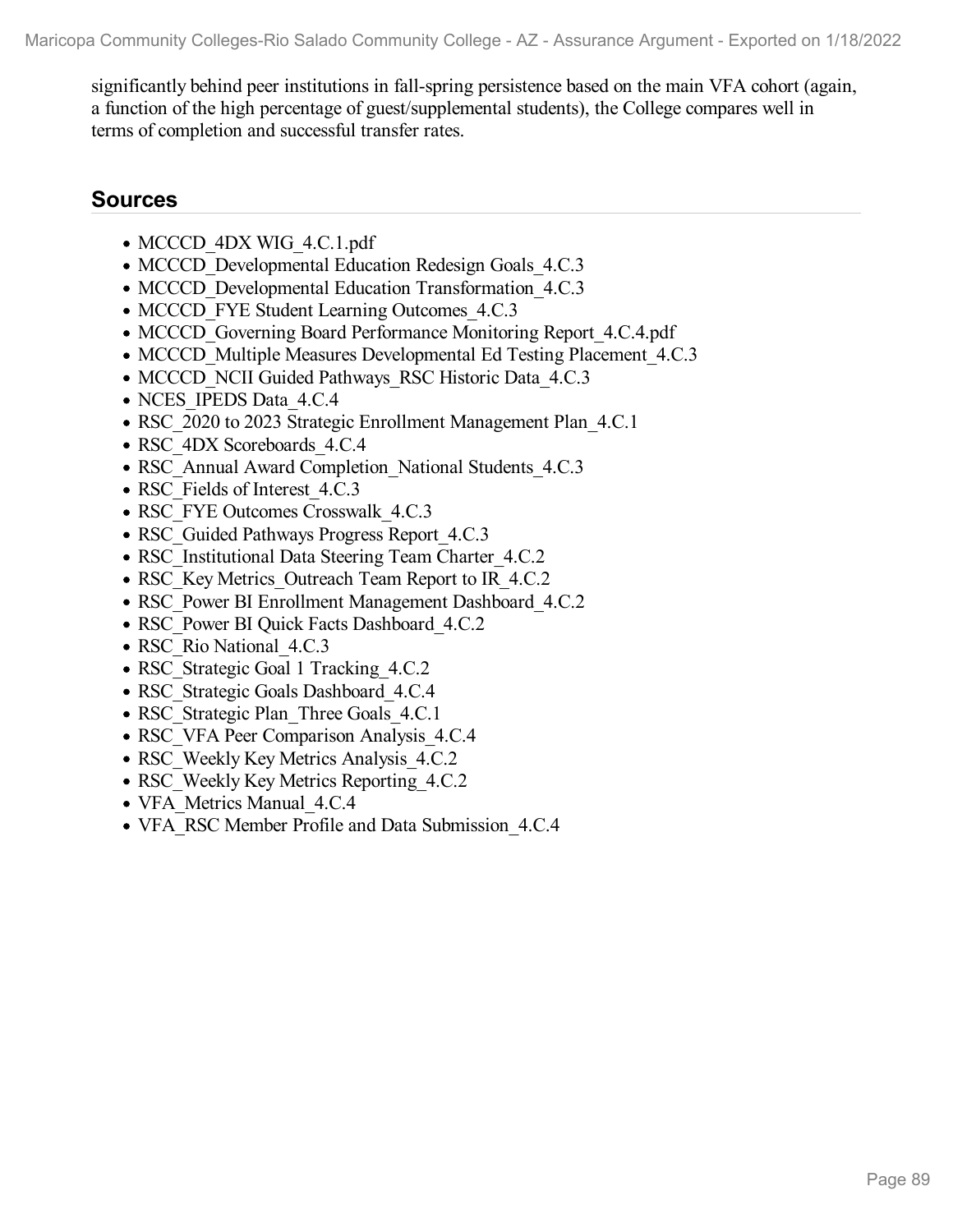# **4.S - Criterion 4 -Summary**

The institution demonstrates responsibility for the quality of its educational programs, learning environments and support services, and it evaluates their effectiveness for student learning through processes designed to promote continuous improvement.

# **Summary**

- RSC has a mature, consistent, and sustainable process for conducting formal, regular program review.
- Assessment of student learning outcomes is faculty-driven, and measured at the college-, program-, and course level through administration of nationally-normed instruments and ongoing, data-informed, improvement cycles (PDCA).
- RSC's assessment efforts have been recognized nationally.
- RSC is actively focused on the need to improve student enrollment, persistence, and completion, with multiple initiatives that include a detailed SEM plan, Guided Pathways model, Rio National, and Developmental Education redesign.

# **Sources**

*There are no sources.*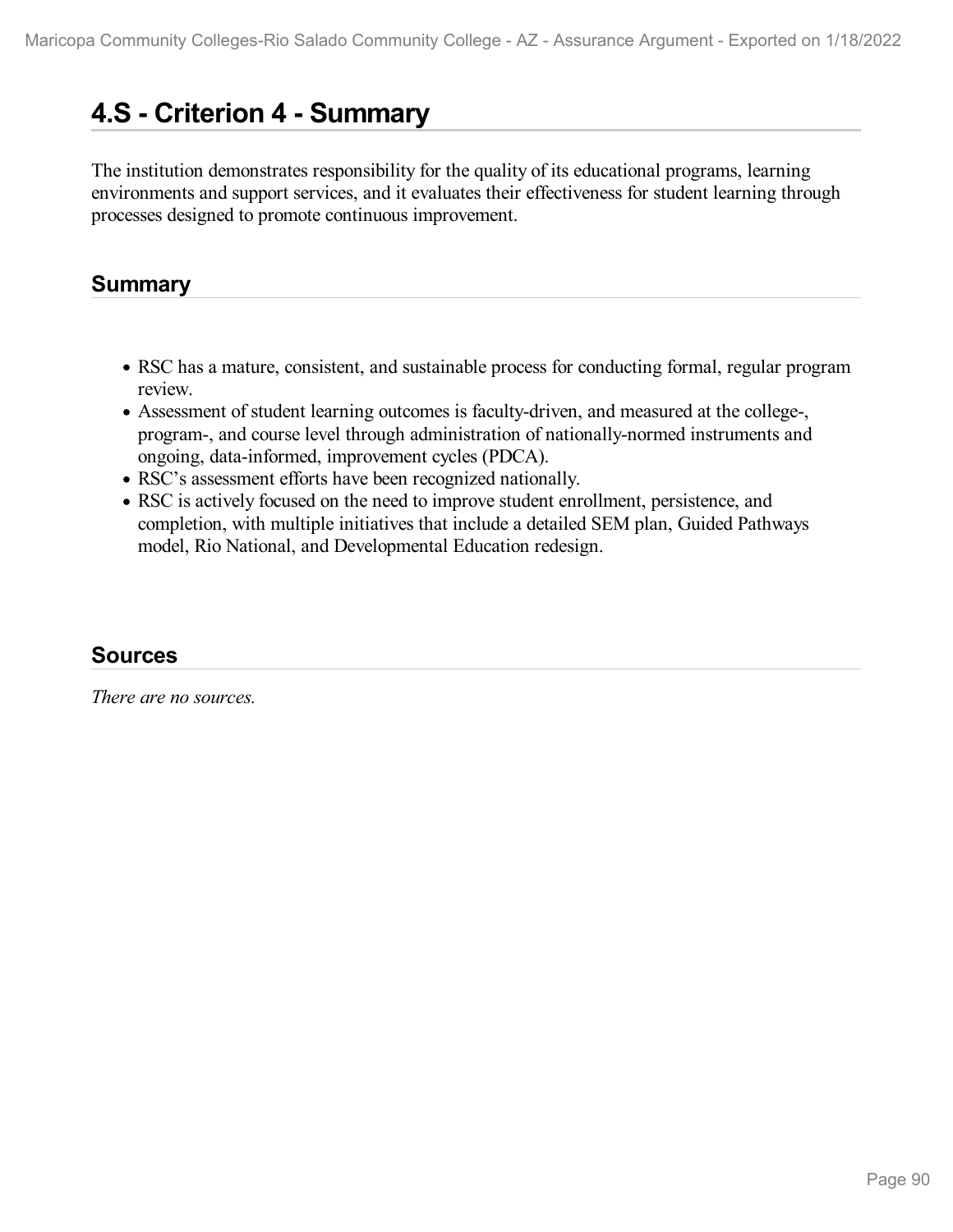# **5 -Institutional Effectiveness, Resources and Planning**

The institution's resources, structures, processes and planning are sufficient to fulfill its mission, improve the quality of its educational offerings, and respond to future challenges and opportunities.

# **5.A - Core Component 5.A**

Through its administrative structures and collaborative processes, the institution's leadership demonstrates that it is effective and enables the institution to fulfill its mission.

- 1. Shared governance at the institution engages its internal constituencies—including its governing board, administration, faculty, staff and students—through planning, policies and procedures.
- 2. The institution's administration uses data to reach informed decisions in the best interests of the institution and its constituents.
- 3. The institution's administration ensures that faculty and, when appropriate, staff and students are involved in setting academic requirements, policy and processes through effective collaborative structures.

# **Argument**

**1.**

# **District Governance**

As detailed in Core Component 2.C, the **MCCCD** [Governing](file:///D:/evidence/viewfile?fileId=1352850) Board is composed of publicly-elected representatives from five districts that make up the Maricopa County area, along with two representatives for the County at large, as well as a non-voting [annually-elected](file:///D:/evidence/viewfile?fileId=1352852) student board member. Primary outputs for board members are identified in the Board Job [Description.](file:///D:/evidence/viewfile?fileId=1352845) Board committees are charged with gathering information on a given topic and reporting back to the full board. Examples include focus areas such as Board Policy, Budget and Finance, and Charter Schools. Under the overarching Maricopa [Governance](file:///D:/evidence/viewfile?fileId=1352849) structure, the [administrative](file:///D:/evidence/viewfile?fileId=1352846) regulations provide for day-to-day management of District operations. The Governing Board serves in an oversight role and delegates day-to-day management to the Chancellor, per Board Policy 3.3 Delegation to the Chancellor. The Chancellor is responsible for all authority and [accountability](file:///D:/evidence/viewfile?fileId=1352854) of employees, and delegates implementation of the administrative regulations to appropriate personnel, such as members of the [Chancellor's](file:///D:/evidence/viewfile?fileId=1352847) Executive Council (CEC). Other district-wide councils include the vice presidents of academic affairs, vice presidents of student affairs, occupational deans, etc. RSC is represented on all district-wide committees and councils, ensuring the ability to advocate for collegelevel needs at the district level of governance.

# **Rio Salado College Shared Governance Model**

Collaboration and a "systems" approach to leadership are the hallmarks of RSC governance. These characteristics are clearly observable in the multi-layered structure that pervades each level of the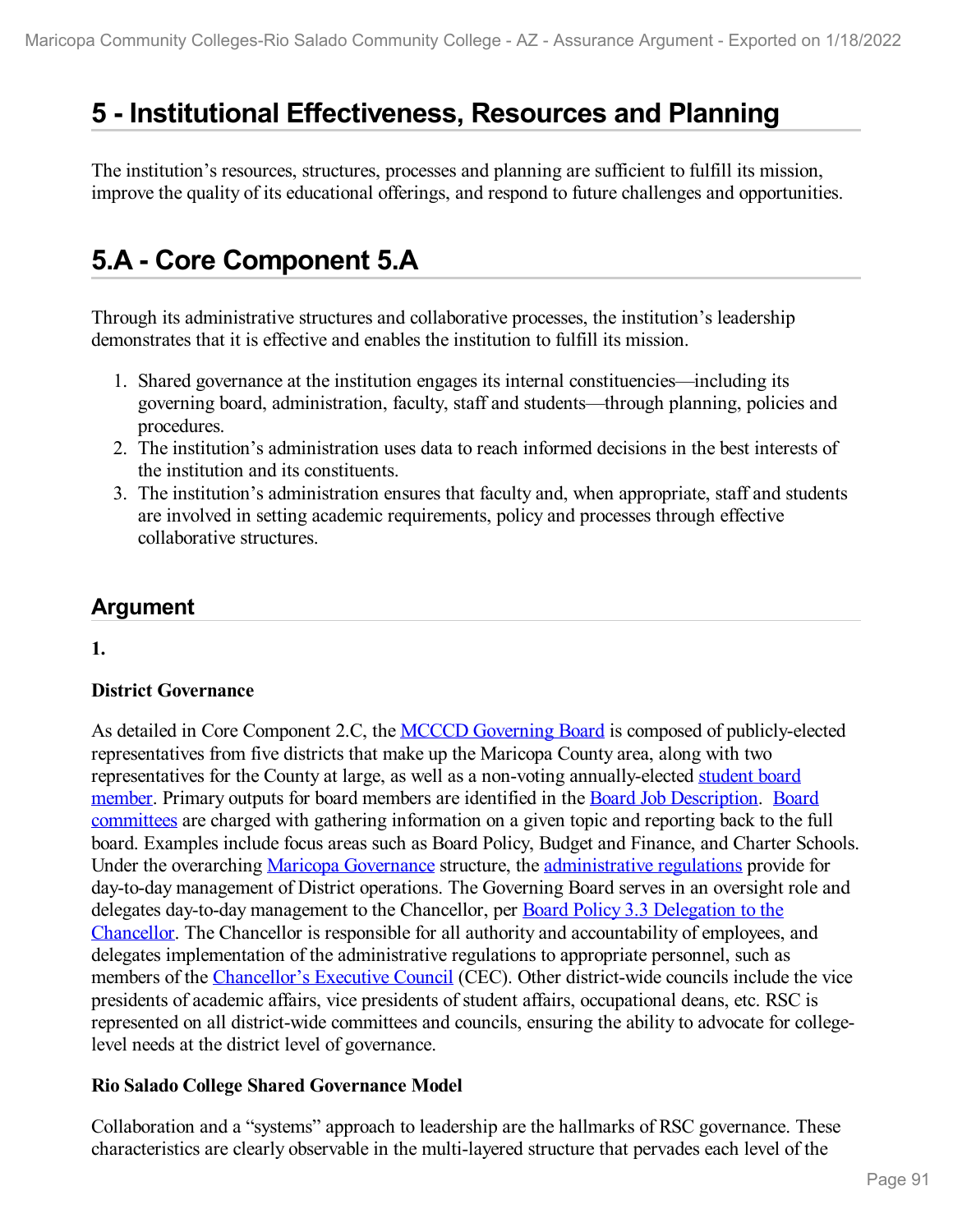organization. In particular, there has long been a noteworthy culture of closeness and collaboration between administration and faculty leadership that is atypical in some higher education settings.

- The Executive Team ([executive](file:///D:/evidence/viewfile?fileId=1352855) and faculty senate leadership), which meets twice a month, regularly reviews strategic plan progress and college data dashboards, such as enrollment goals.
- The [President's](file:///D:/evidence/viewfile?fileId=1352861) Cabinet is an inclusive leadership body made up of college executive-, faculty-, and administrative leadership in addition to elected employee-, adjunct faculty-, and student senators. The Cabinet meets monthly in the fall and spring semesters, and discusses both strategic and relevant operational issues.
- The [President's](file:///D:/evidence/viewfile?fileId=1352856) Advisory Council, comprising external community members (see Criterion 1.B.3), meets biannually to receive updates and provide insight and linkages for administrative leadership with RSC's external constituencies.
- The Deans Council includes employees at the level of associate dean and above, who meet monthly to share information and discuss implementation of college initiatives and priorities.

## **Faculty Governance**

Because of the especially collegial and collaborative relationship between faculty and administrators, RSC operates within the shared governance model through a variety of systemic and institutionalized processes that support the college culture.

# **Faculty Senate**

The faculty senate includes the entire [residential](file:///D:/evidence/viewfile?fileId=1352860) faculty cohort as voting members, allowing all to have a voice in governance issues and the election of the faculty senate president. In addition to providing college-level leadership, the faculty senate president and president-elect serve two-year terms as RSC's [representatives](file:///D:/evidence/viewfile?fileId=1352864) to the MCCCD Faculty Association. The Constitution of the Rio Salado College Faculty Senate was last amended and approved in June, 2020.

## **The Vice President's Advisory Committee (VPAC)**

VPAC, which includes the Vice President of Academic Affairs (VPAA) and faculty leadership, meets regularly to discuss issues such as strategic initiatives, common academic policies, and faculty staffing. Faculty members of VPAC, dubbed the VP or "VEEP" Team, advise the VPAA and act as residential faculty intermediaries to help solve problems and advance the teaching and learning agenda. This collaboration ensures that faculty maintain an active role in college-wide decision making.

## **Instructional Councils and Curriculum Committee**

In addition to shared governance at the college level, most RSC Faculty Chairs are members of district-wide Instructional Councils as first described in Criterion 2.C.5. In this capacity, they serve as academic leaders to ensure the currency, quality, and rigor of the common district curriculum. Additionally, the residential faculty Curriculum Design Facilitator and the VPAA serve as voting members of the District Curriculum Committee, as described in Criterion 3.A.1.

# **Adjunct Faculty Employee Group Representatives**

RSC has two Adjunct Faculty Campus [Representatives](file:///D:/evidence/viewfile?fileId=1352851) appointed by the MCCCD Adjunct Faculty Association Employee Group (AFA). The RSC Campus Representatives engage actively in the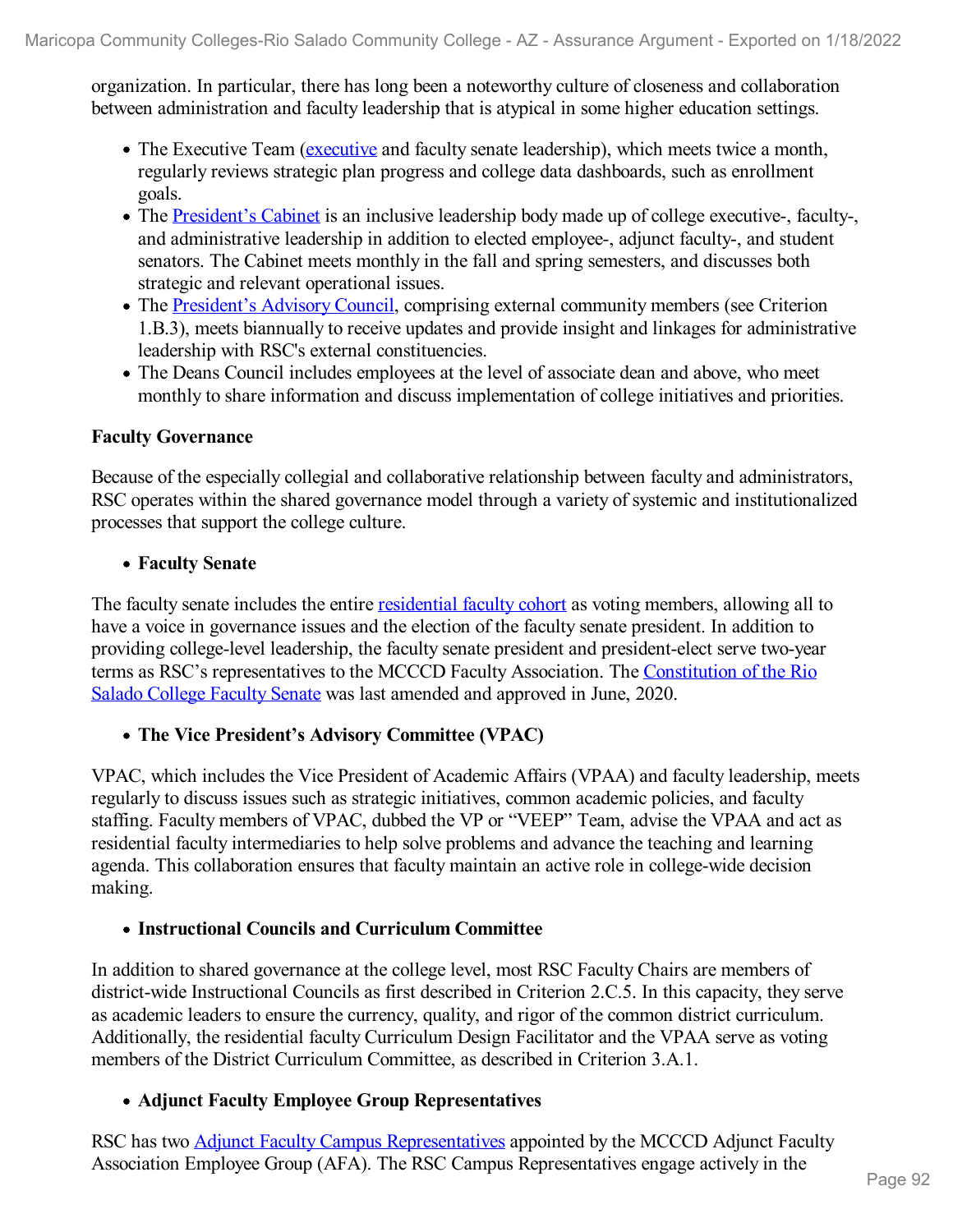President's Cabinet to provide their perspectives and serve as a conduit to the RSC adjunct faculty.

# **Employee Governance**

## **Employee Senate**

In July 2020, the District Office implemented an Interim Employee Senate as part of its shared governance model. Beginning July 2021, the senate transitioned to an Employee [Representation](file:///D:/evidence/viewfile?fileId=1352867) structure to meet the needs of all MCCCD employees. The RSC model was being fleshed out in fall 2021 in alignment with district structure. RSC employee representatives conduct monthly brown bag updates for college staff, and remit feedback and concerns via inclusion in the President's Cabinet and monthly meetings with the President.

## **Cross-college Committees**

RSC has a systematic structure of committees that are interrelated and allow for participation in governance and operations across the spectrum of employees.

- The Development Team was constituted close to three decades ago as a cross-college incubation environment for developing and implementing the principles of Total Quality Management. The team includes executive leadership, mid- to senior-level administrators, and residential faculty, and plays a key role in the strategic planning process, as detailed below in Criterion 5.C.2.
- The [Innovation](file:///D:/evidence/viewfile?fileId=1352878) Think Tank was formed in August 2020 as a mechanism to crowdsource the incubation of ideas and increase engagement opportunities for all RSC employees, and functions as a conduit for synthesizing, vetting, and recommending a multitude of innovative thoughts and practices.

Multiple opportunities are provided for employees to give ongoing input to the College President as detailed in Criterion 1.C.3.

In fall 2021, as a result of feedback received on the PACE Climate Survey (See Criterion 5.B.1), President Smith convened a sub-group of the President's Cabinet to review and further define the RSC shared governance model in the context of the College's mission and culture, and make recommendations for potential adjustments and revisions to the current model. The work is ongoing.

# **2.**

RSC has invested in a sustainable infrastructure of data and information resources in the coordination of a strategic data vision. As indicated in Criterion 4.C.4, the Office of Institutional Research (IR) curates a [comprehensive](file:///D:/evidence/viewfile?fileId=1352870) set of dashboards and interactive reporting through the Microsoft Power BI platform, and maintains an expansive library of **business [intelligence](file:///D:/evidence/viewfile?fileId=1352871) reports** to drive specific workflows and processes across the college. In summer 2020, RSC partnered with Civitas [Learning](file:///D:/evidence/viewfile?fileId=1352872) to seek expert insight on data infrastructure gaps, and recommendations on [strengthening](file:///D:/evidence/viewfile?fileId=1352874) its data architecture. As a result of this work, the Institutional Data Steering Team (IDST) was launched to lead organizational data strategy and host college-wide data literacy training opportunities, such as the 2021 [Summer](file:///D:/evidence/viewfile?fileId=1352858) Data Camp series described in Criterion 2.E.1. RSC's data and information resources ultimately inform decisions on the overall strategic direction of the college. Examples include the [research](file:///D:/evidence/viewfile?fileId=1352866) and analysis conducted throughout FY2019-20 which led to the development of Strategic Plan Goal 1.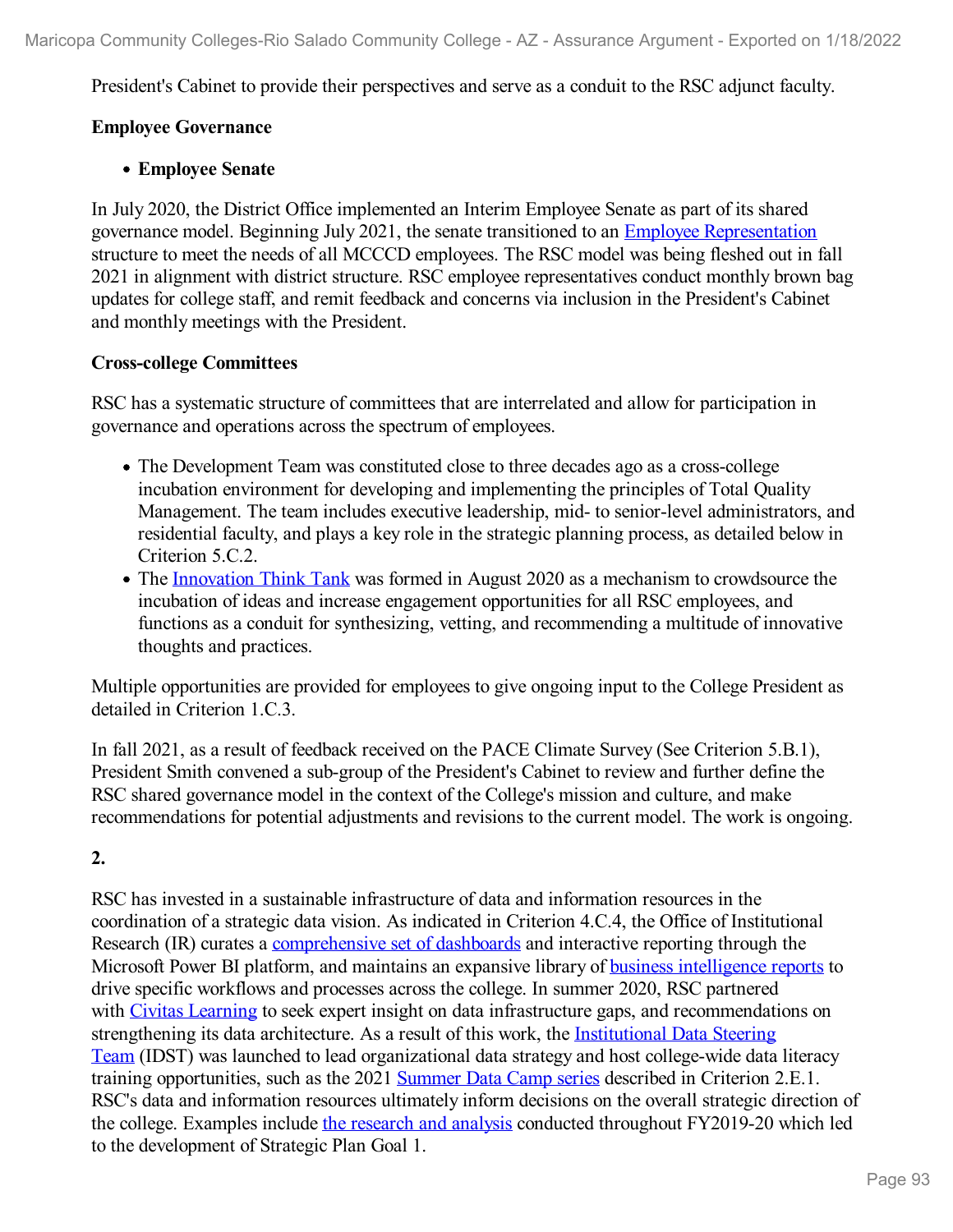The Executive Team has a standing agenda item related to enrollment data and also receives weekly [enrollment](file:///D:/evidence/viewfile?fileId=1352876) and key [metrics](file:///D:/evidence/viewfile?fileId=1352873) reports providing trends and updates in enrollments and outreach campaigns as detailed in Criterion 4.C.2. Executive Team members have been trained to use PowerBI dashboards so they can access data individually at point-of-need. Additionally, IR routinely presents information to the team to assist with [decision-making.](file:///D:/evidence/viewfile?fileId=1352869) Examples include Department Reviews and [Lumina/Higher](file:///D:/evidence/viewfile?fileId=1352868) Education Insights, and the PACE Climate Survey (See Criterion 5.B.1). The team also reviews external research, such as reports from Emsi (Criterion 2.B.2) and McKinsey (Criterion 5.C.4).

**3.**

# **Curriculum Development**

The inclusive process for curriculum development at MCCCD and RSC was described in Criterion 3.A.1. In the 2017 Adjunct Faculty Survey (the last to include this question), 76% of Adjunct Faculty (n=405) indicated positively that they have a voice in course development within their department.

# **Academic Requirements and Policies**

Academic [requirements](file:///D:/evidence/viewfile?fileId=1352857) and policy for the MCCCD are set via the Chancellor's administrative regulations. As indicated in Criterion 2.B.1, the [College](https://www.riosalado.edu/sites/default/files/inline/file/9366-21-22-catalog-online.pdf) Catalog is an in-depth guide to RSC's mission documents, academic information, areas of study, tuition, policies, and student services, while detailed **Student [Policies](http://www.riosalado.edu/policies/Pages/default.aspx) pages** on the RSC website provide comprehensive information consistent with the administrative regulations. Faculty Chairs meet biweekly to discuss academic [requirements,](file:///D:/evidence/viewfile?fileId=1352877) policies, and processes. For example, it was the Chair cohort that defined the student inactive alert system that students and faculty see in their courses. Policies and processes are also discussed at weekly cross-functional Development Team meetings.

## **Adjunct Faculty Involvement in Policies and Processes**

RSC's adjunct faculty provide valuable feedback on policies and processes. "Faculty Focus Forums" are convened to provide input and feedback on such topics as proposed course policy changes, new professional development offerings, and findings from adjunct faculty survey data. For example, the fall 2019 Forum included an "accessibility awareness" discussion which resulted in participants requesting and all adjunct faculty subsequently receiving training on [accessibility](file:///D:/evidence/viewfile?fileId=1352862) best practices during department meetings. Data from the 2019 [Adjunct](file:///D:/evidence/viewfile?fileId=1352879) Faculty Survey indicate that Adjunct faculty (N=417) are knowledgeable regarding the policies and procedures in their departments (90%), the College (89%), and the District (85%).

## **Student Involvement in Policy and Processes**

# **Student Senate and Leadership**

In 2019, the District initiated the [Maricopa](file:///D:/evidence/viewfile?fileId=1352853) Student Senate (MSS), comprising one student senator for each MCCCD institution. RSC's student senator engages actively in the President's Cabinet to advocate for student needs and concerns. Student leadership and participation also emerge from cocurricular groups that include Honors and Phi Theta Kappa, as described in Criterion 3.B.4. Further, the PTK Honors-in-Action research projects described in Criterion 2.B.2 align with the work of Strategic Plan Goal 3.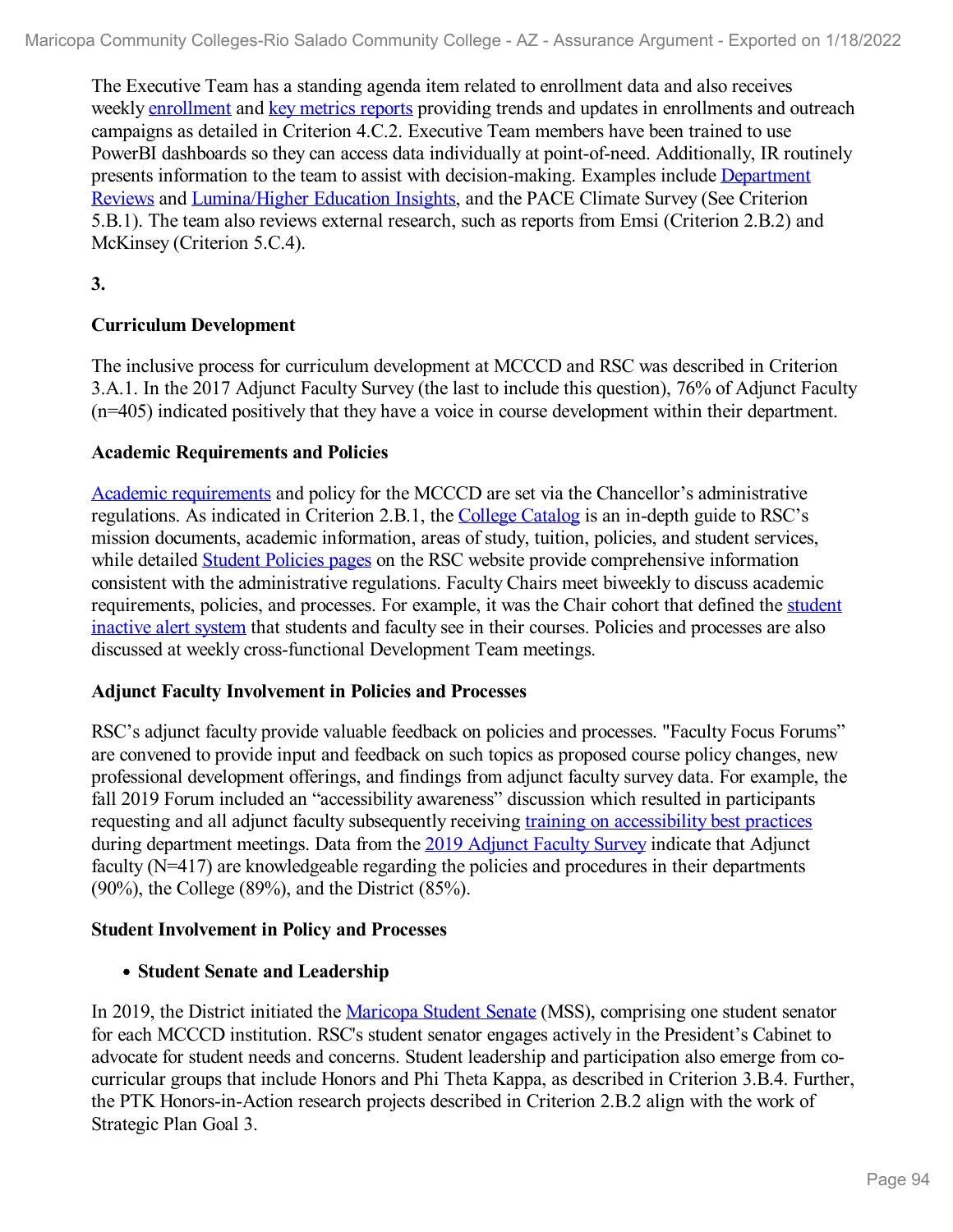# **RioLearn Portal Redesign**

In preparation for the redesign of the RioLearn Portal that launched in July 2021 (see Criterion 5.C.5), a [qualitative](file:///D:/evidence/viewfile?fileId=1352881) usability study was conducted via one-on-one student interviews ( $N=20$ ) to collect feedback from continuing students on the design, layout, and functionality of the new portal. The study garnered valuable feedback that was included in the design prior to launch.

## **InScribe Project**

The InScribe project to develop digital [communities](file:///D:/evidence/viewfile?fileId=1352882#page=2) engaged students in decisions regarding the design and implementation of digital meeting spaces to enable onboarding, peer mentoring, and connecting with others. This initiative was implemented as [RioConnect](file:///D:/evidence/viewfile?fileId=1352865) in August 2021, and aligns directly with goals 1 and 3 of the strategic plan, and with the RSC mission to "...support learners where they are."

## **Student End-of-Course Surveys**

Utilization of data from student end-of-course surveys was described in Criterion 3.C.6.

# **Sources**

- MCCCD Admin Regulation 2.3 Scholastic Standards 5.A.3
- MCCCD Administrative Regulations 5.A.1
- MCCCD Board Committee Principles 5.A.1
- MCCCD Board Job Description 5.A.1
- MCCCD Chancellors Executive Council 5.A.1
- MCCCD Delegation to the Chancellor 5.A.1
- MCCCD Employee Representation 5.A.1
- MCCCD Governing Board 5.A.1
- MCCCD Maricopa Governance 5.A.1
- MCCCD Student Board Member 5.A.1
- MCCCD Student Senate 5.A.3
- RSC Adjunct Faculty Campus Representatives 5.A.1
- RSC Adjunct Faculty Survey 2019 Report 5.A.3
- RSC Business Intelligence Report Example 5.A.2
- RSC Civitas Data Consulting Recommendations 5.A.2
- RSC Constitution of the RSC Faculty Senate 5.A.1
- RSC\_Data Summer Camp Series\_5.A.2
- RSC Department Review Item for Executive Team Review 5.A.2
- RSC From Your Instructor FYI Notes Accessibility Guide 5.A.3
- RSC Inactive Alert Process 5.A.3
- RSC Innovation Think Tank 5.A.1
- RSC InScribe 5.A.3
- RSC InScribe 5.A.3 (page number 2)
- RSC Institutional Data Steering Team Charter 5.A.2
- RSC Leadership and Administration 5.A.1
- RSC Lumina Item for Executive Team Review 5.A.2
- RSC\_PAC Member Flyer\_5.A.1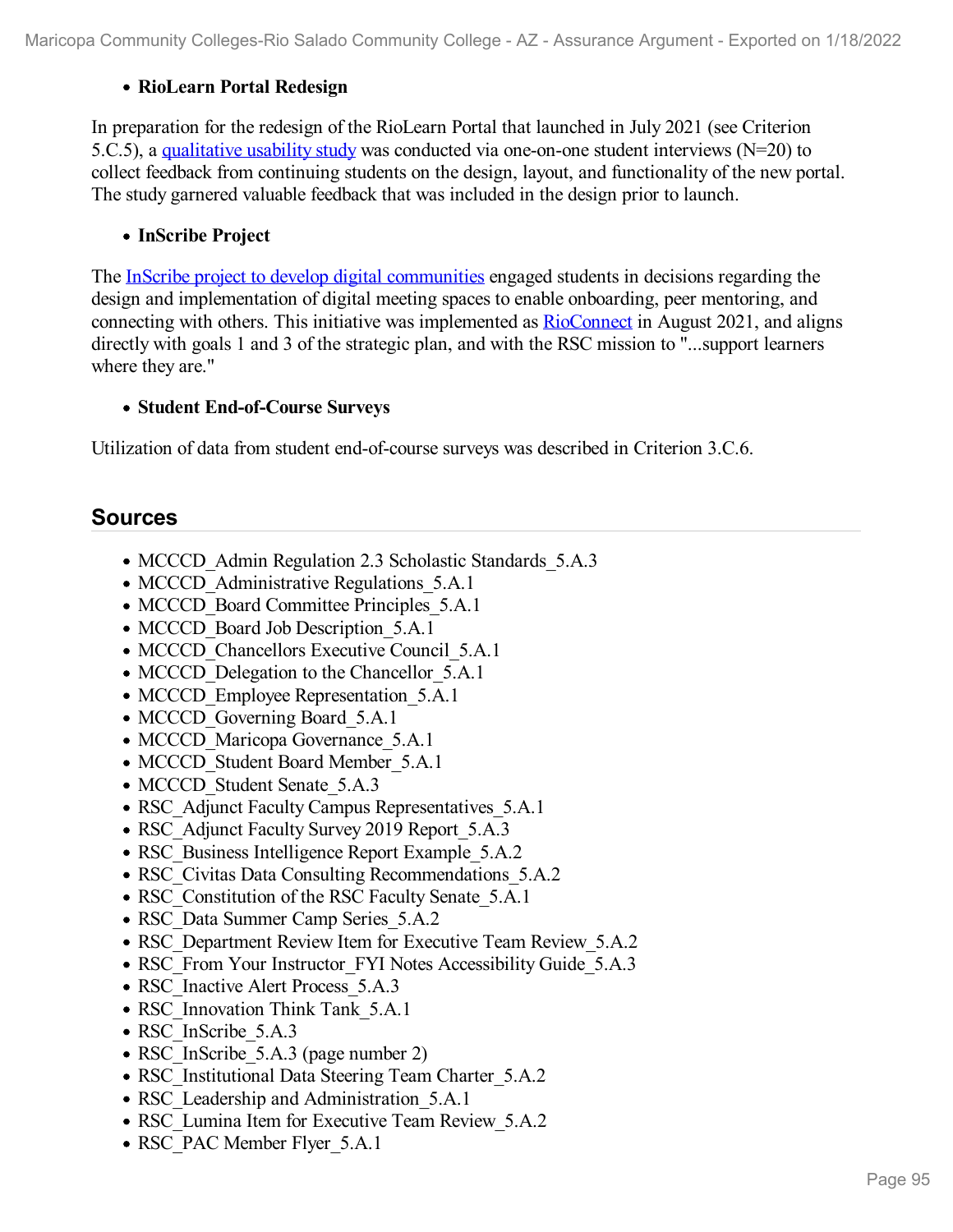- RSC\_Power BI Example\_5.A.2
- RSC\_Presidents Cabinet\_5.A.1.pdf
- RSC\_Residential Faculty\_5.A.1
- RSC\_RioConnect\_5.A.3
- RSC\_RioLearn Usability Study\_5.A.3
- RSC\_Strategic Plan Research and Analyses\_5.A.2
- RSC\_Weekly Enrollment Data Report\_5.A.2
- RSC\_Weekly Key Metrics Reporting\_5.A.2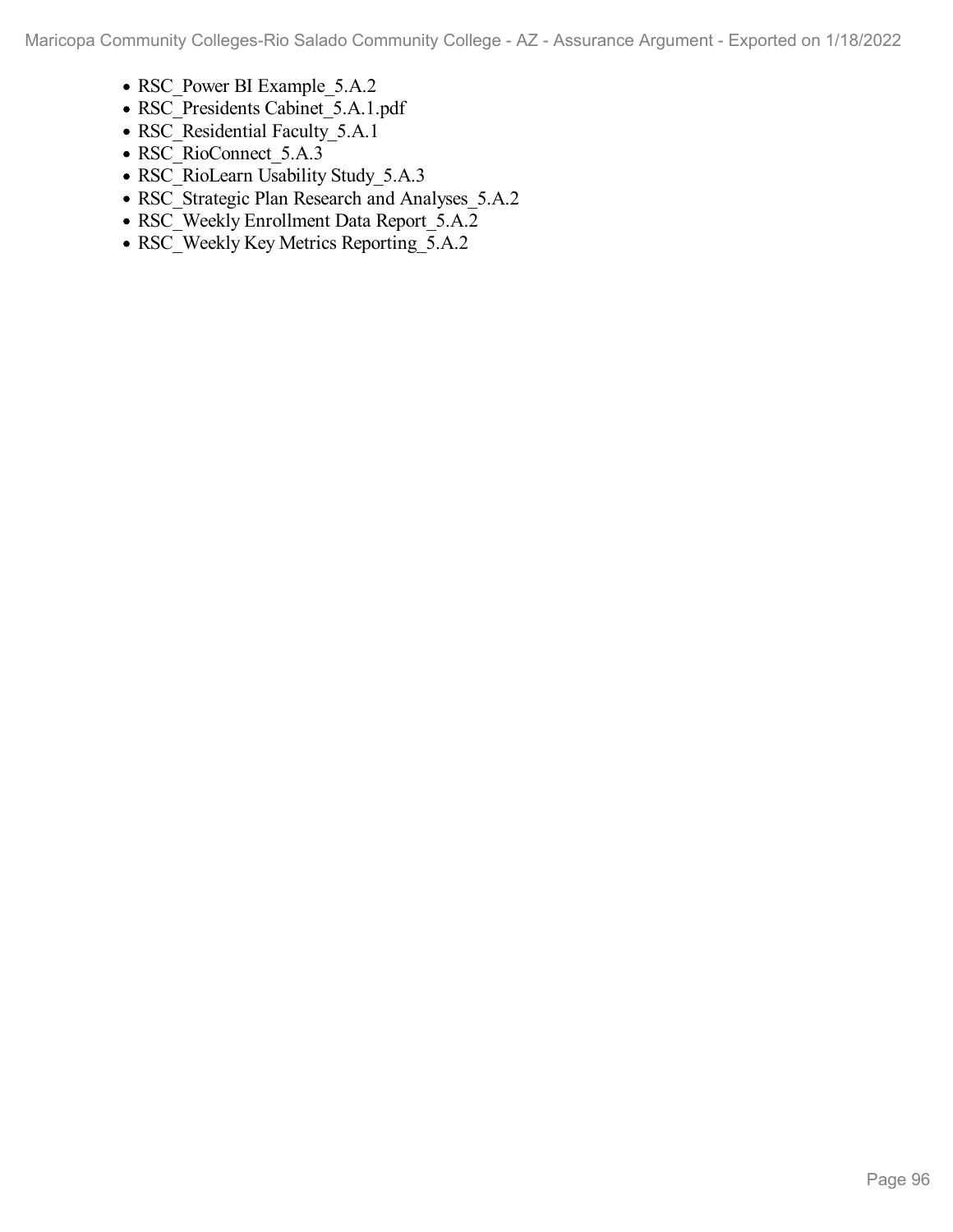# **5.B - Core Component 5.B**

The institution's resource base supports its educational offerings and its plans for maintaining and strengthening their quality in the future.

- 1. The institution has qualified and trained operational staff and infrastructure sufficient to support its operations wherever and however programs are delivered.
- 2. The goals incorporated into the mission and any related statements are realistic in light of the institution's organization, resources and opportunities.
- 3. The institution has a well-developed process in place for budgeting and for monitoring its finances.
- 4. The institution's fiscal allocations ensure that its educational purposes are achieved.

# **Argument**

**1.**

# **Organizational Structure**

RSC's [organizational](file:///D:/evidence/viewfile?fileId=1352902) structure is divided into seven major units, each of which falls within the purview ofa Vice President or Associate Vice President who reports to the College President. Specific operations within each unit are supported by sufficient numbers of Deans, Associate Deans, Directors, Managers, and Staff. As previously described, the RSC faculty model encompasses a small cohort of residential faculty members who serve as Faculty Chairs of their academic disciplines. For the pay period ending June 30, 2021, RSC had 537 full-time employees.

# **Human Resources**

# **Hiring Processes**

RSC abides by the MCCCD hiring process [guidelines](file:///D:/evidence/viewfile?fileId=1352904) which follow federal regulations and define staffing, hiring qualifications, and hiring processes for each employee group. The MCCCD is an EEO/AA institution and an equal opportunity employer, and all qualified applicants receive consideration for employment without regard to race, color, religion, sex, sexual orientation, gender identity, or national origin. The RSC Human Resources Department conducts full-time recruitment and hiring in accordance with District procedures. [Administrators,](file:///D:/evidence/viewfile?fileId=1352894) managers, and faculty serve as chairs of hiring committees and are experts in the required qualifications needed from applicants, while HR personnel provide guidance throughout the advertising, interviewing, and hiring processes. The MCCCD also mandates annual [training](file:///D:/evidence/viewfile?fileId=1352925) for faculty serving on a hiring committee, and recommends this training for other employee groups. RSC's position openings are advertised weekly on the MCCCD Human [Resources](file:///D:/evidence/viewfile?fileId=1352895) website. Residential faculty postings may also include targeted advertisements based on discipline-specific areas. RSC's practices to attract diverse candidates were detailed in Criterion 3.C.1.

As part of the MCCCD, RSC HR operations are supported by district-wide systems including Human Capital Management (HCM), Student Information System (SIS), and Financial Management System (FMS), delivered through a PeopleSoft platform.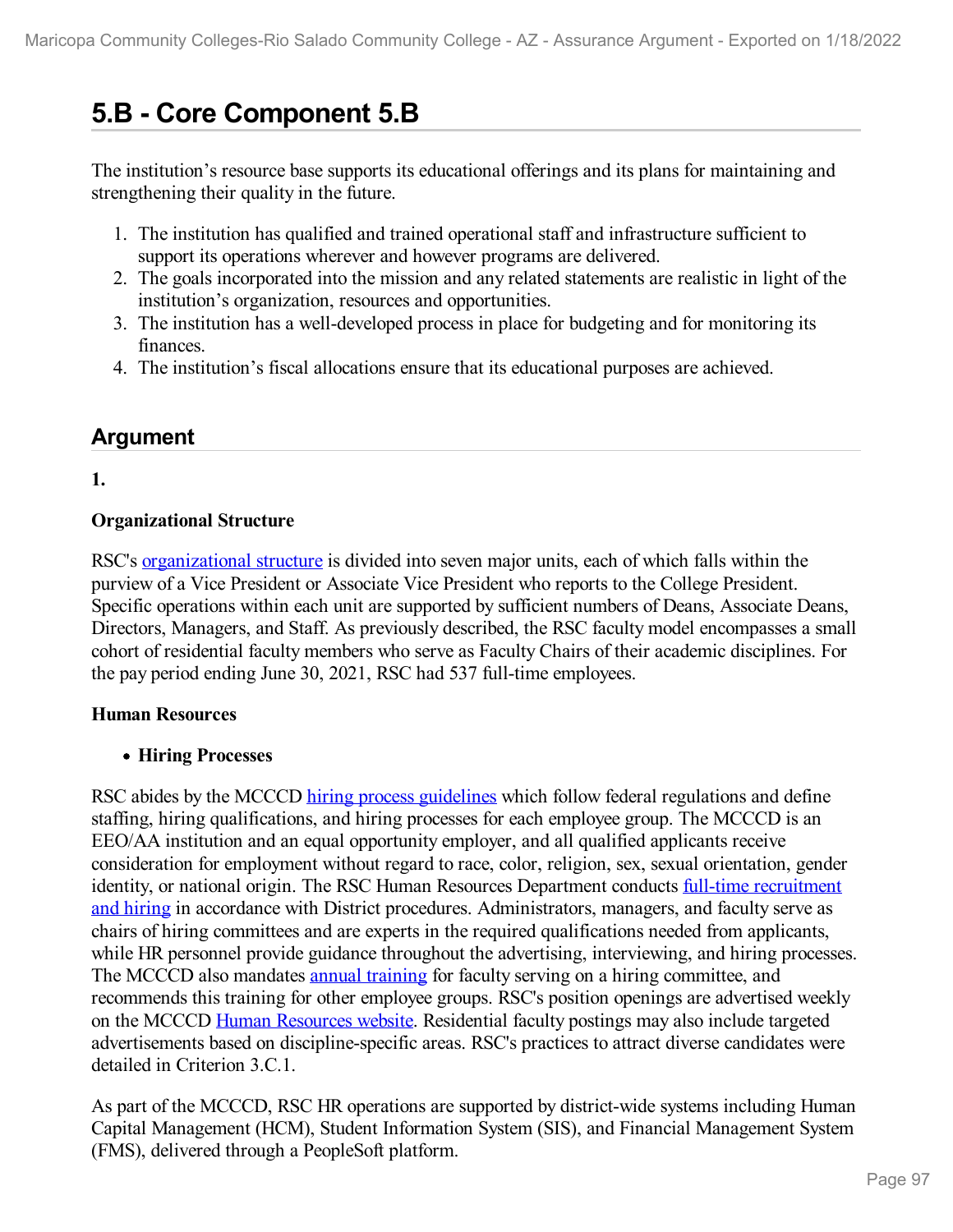# **Adjunct Faculty Hiring**

As indicated in Criterion 3.C.2, adjunct faculty at RSC are hired through a centralized Faculty Services [Department,](file:///D:/evidence/viewfile?fileId=1352915) which pre-screens qualified candidates and verifies credentials before scheduling interviews with the appropriate department faculty chair. The RSC adjunct faculty cohort is stable, as evidenced by the fact that of the 1,263 adjunct faculty who taught during AY2019-20, 707 had been with RSC for 5 years or more, and 375 had over 10 years of service at the College. The adjunct faculty retention rate for the same timeframe was an overwhelmingly positive 96%.

# **Employee Orientation, Training, and Recognition**

RSC devotes considerable resources to nurturing a workforce that has a deep understanding of college culture. The Employee [Engagement](file:///D:/evidence/viewfile?fileId=1352900) & Resource Center is a comprehensive RSC office which conducts new employee onboarding and ongoing training, provides resources for employees and supervisors, and runs programs such as Wellness and Awards and [Recognition.](file:///D:/evidence/viewfile?fileId=1352903) The Employee [Engagement](file:///D:/evidence/viewfile?fileId=1352918) website provides a wealth of RSC historical and cultural information, and the Employee Resources website provides information on professional growth, funding sources, and employee career enhancement opportunities. RSC was recognized as a 2021 Great [College](file:///D:/evidence/viewfile?fileId=1352896) to Work For based on an employee survey administered by Modern Think LLC.

# **The** *Rio Wave* **Orientation**

RSC's long-time employee orientation, the *Rio Way*, was phased out in 2017. After an extensive redevelopment process that included research into best practices, lessons learned, and focus groups with key RSC leaders and stakeholders, a revised employee orientation was launched in January 2020. Since the MCCCD no longer holds a traditional initial orientation for new employees, district wide elements were incorporated as well. In order to make the new 3-day *Rio [Wave](file:///D:/evidence/viewfile?fileId=1352922)* experience as relevant and inclusive as possible, facilitators include RSC employees from across departments and employee groups, and all materials meet required accessibility standards. In the first 18 months, 93 full- and part-time new employees completed Day 1 training, with full-time employees also completing Days 2 and 3. All participants who responded to post-Day1 surveys indicated that they were satisfied with the training. The *Rio Wave* is the first component of a planned first year employee experience which is being further developed in fall 2021.

## **Awards and Recognition**

RSC implemented a new proprietary Awards and [Recognition](file:///D:/evidence/viewfile?fileId=1352927) system in 2020, designed to allow employees to recognize their peers and thereby reinforcing the college culture of teamwork and cross departmental collaboration. The system engages employees through two distinct paths; peer-to-peer recognition where employees can award redeemable points to co-workers, and nomination for a formal presidential award for outstanding service that actualizes RSC's values. Award recipients are nominated by co-workers, managers, and administrators. In the first 18 months of the peer-to-peer program, 197 employees have awarded [recognition](file:///D:/evidence/viewfile?fileId=1352899) points to 429 recipients.

## **Wellness**

RSC prioritizes wellness as an integral component of [organizational](file:///D:/evidence/viewfile?fileid=1352920) culture, and the 8 dimensions of wellness are reinforced through the availability of a fitness center offering personal training and yoga classes, onsite quiet rooms to provide employees a place to decompress, and annual MCCCD health screenings for eligible employees, as well as programming that places emphasis on the 4 Practices of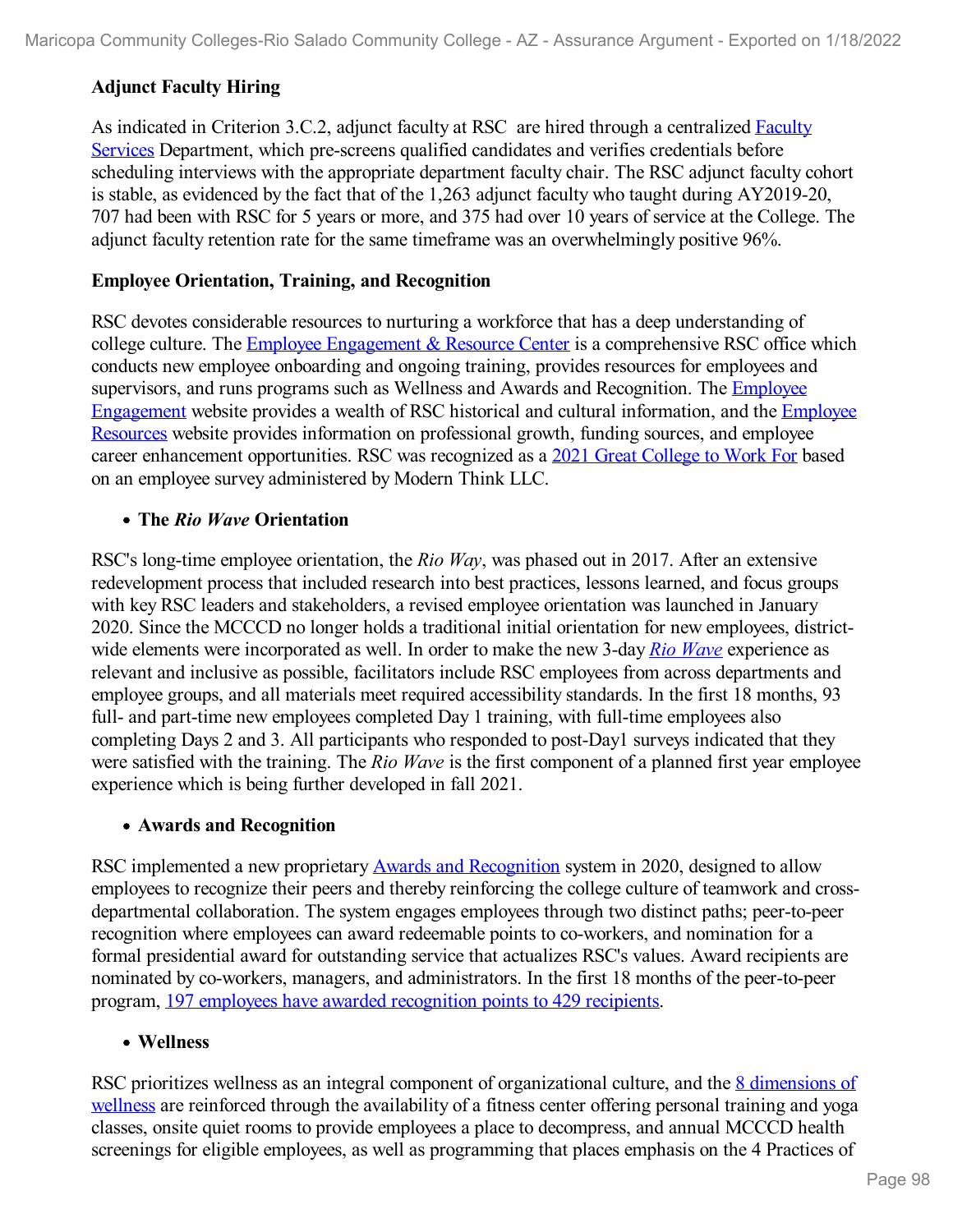Engagement, described in detail in Criterion 1.C.3. Wellness [Wednesday](file:///D:/evidence/viewfile?fileId=1352929) newsletters reinforce and provide further information and content around these concepts, including an Employee Resource Guide which provides [comprehensive](file:///D:/evidence/viewfile?fileId=1352930) information around all aspects of physical and mental well being.

RSC was awarded a 2020 Copper award of [excellence](file:///D:/evidence/viewfile?fileId=1352919) in worksite wellness and a 2021 Gold award of excellence by the Healthy Arizona Worksites Program (HAWP), which recognizes employers who support employee health and wellness. [Additionally,](file:///D:/evidence/viewfile?fileId=1352926) in 2021 the College earned the Phoenix Business Journal's Healthiest Employer Award.

## **Monthly Supervisors' Meetings**

The monthly [supervisor's](file:///D:/evidence/viewfile?fileId=1352921) meetings provide an opportunity for ongoing dialogue with colleagues, sharing best practices, and receiving information about RSC initiatives that need to be communicated to their departments and supervisees. Approximately 75 supervisors regularly attend these sessions.

#### **Student Affairs Quality Assurance Training**

Quality Assurance training for Student Affairs personnel was detailed in Criterion 3.C.7.

#### **MCCCD Professional Growth Funds**

The MCCCD provides professional growth funds to employees for tuition costs towards additional coursework and to attend professional conferences. During the past three fiscal years, the District spent \$260,335 on tuition costs and \$195,095 for conference registration fees and travel costs for RSC Classified Staff employees.

#### **MCCCD Professional Development Opportunities**

The MCCCD Professional [Development](file:///D:/evidence/viewfile?fileId=1352916) program provides ongoing training opportunities and resources, including online training [modules](file:///D:/evidence/viewfile?fileId=1352911) on multiple topics such as personal and professional development, supervisory/leadership skills, technology skills, health and safety requirements, etc. In addition, as mentioned in Criterion 1.C.3, the MCCCD provides career [development](file:///D:/evidence/viewfile?fileId=1352912) and [mentoring](file:///D:/evidence/viewfile?fileId=1352905) opportunities.

## **PACE (Personal Assessment of the College Environment) Climate Survey for Community Colleges**

In fall 2020, RSC administered the PACE Climate Survey for [Community](file:///D:/evidence/viewfile?fileId=1352928) Colleges. Overall, higher than aggregated peer averages in every category indicated a healthy culture at RSC. In accordance with the "Next Steps" recommendations, a sub-team of the President's Cabinet was formed in spring 2021 to develop and implement an action plan. Approximately 20 focus groups were held in summer 2021, which allowed for sharing of results and exploration of action items with various departments and employee groups.

## **Physical Infrastructure--Locations**

As described in Criterion 1.B.3, the College operates a number of <u>[locations](file:///D:/evidence/viewfile?fileId=1352910)</u> throughout the greater Phoenix metropolitan area. The Dean of Instruction and Community Development has oversight of the college-owned locations, and each operates under a Director of Instructional Services, responsible for supervising and evaluating staff and serving as a liaison with the local communities and with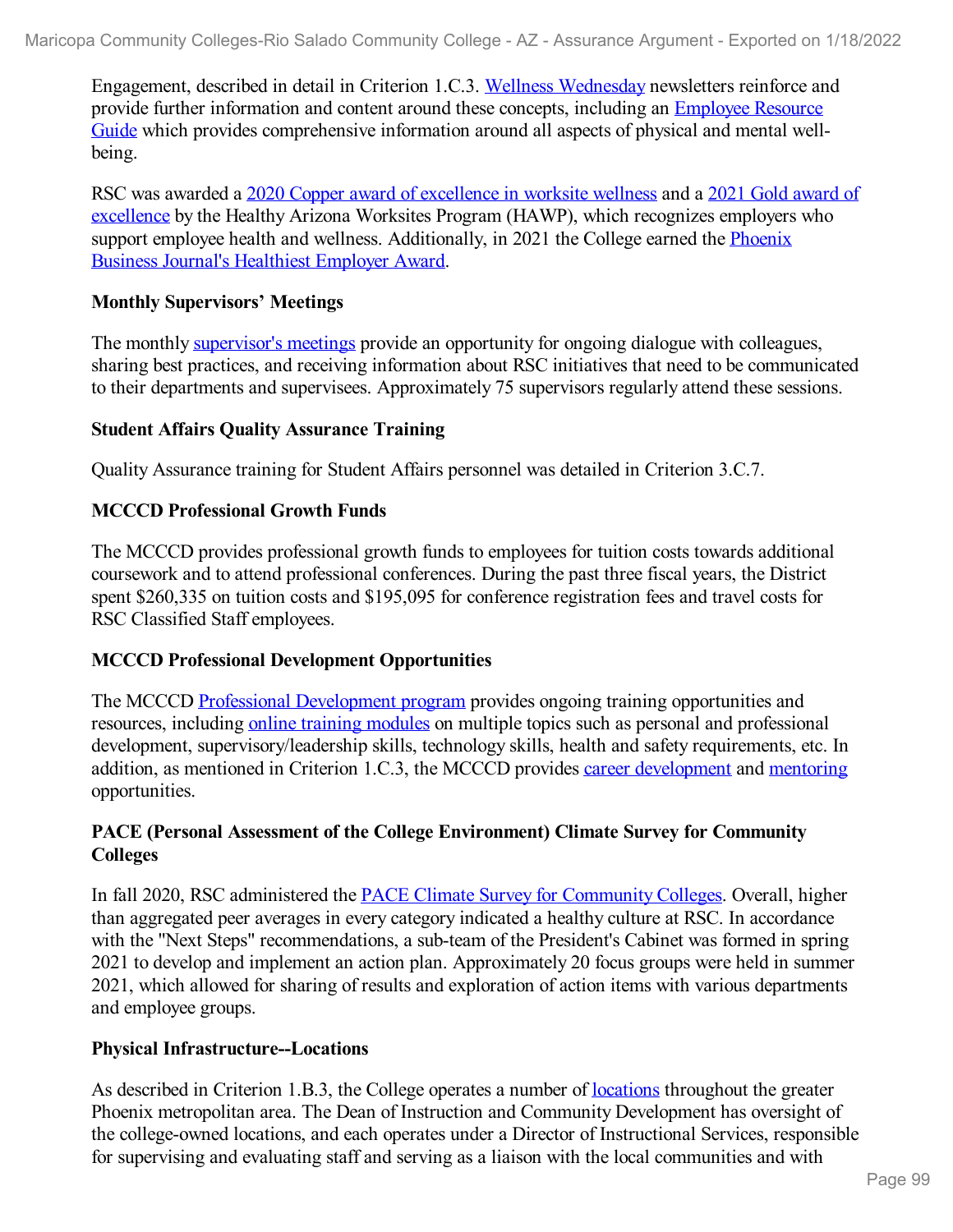partner stakeholders. Classrooms at the locations feature state-of-the-art technologies that support an optimal student learning environment. Comprehensive student services are also provided. Details of the types of programs and services offered at the locations have been included throughout this report in the appropriate contexts.

#### **Technological Infrastructure**

RSC's technological infrastructure was described in Criterion 3.D.4. Technology budgeting follows the general budget processes described below in Criterion 5.B.3. The FY2021-22 technology operational budget is \$1.26 million.

## **2.**

RSC's culture is focused on its educational purposes: college bridge pathways; community-based learning; corporate and government partnerships; early college initiatives; online learning; and university transfer. The three [goals](file:///D:/evidence/viewfile?fileId=1352907) of the Rio Salado College Strategic Plan align directly with the [mission](file:///D:/evidence/viewfile?fileId=1352906), as demonstrated in Criterion 1.A.1. These goals were derived following extensive data analysis of RSC's current state and exploration of opportunities for continuous improvement. Additionally, they are in keeping with available resources. The goals anticipate future opportunities envisioned out to 2024. Details on the specifics of the strategic plan will follow below in Core Component 5.C.3.

## **3.**

## **Rio Salado College Budget Planning Process**

RSC has adequate financial and infrastructure resources to support delivery of programs and services in person, online, at the RSC locations, and at partner locations across Maricopa County and nationally. The total base operating budget (Fund 1), as for all MCCCD colleges, is calculated by the District Budget Office and approved annually by the Governing Board. RSC has complete authority to allocate the base budget to meet its goals and objectives for the upcoming fiscal year. The District's funding model is designed to support existing operations, with adjustments to the annual allocation based on changes in enrollment that are calculated according to Full-time Student Equivalent (FTSE). This funding source is currently \$71 per credit hour, equating to \$2,130 per FTSE. The MCCCD budget [development](file:///D:/evidence/viewfile?fileId=1352924) process flowchart illustrates its inclusive nature.

RSC operates on a July 1 through June 30 fiscal year. Budget planning starts in October after audited enrollment data for the prior fiscal year is released by the District, and continues through March when the college budget is submitted to the MCCCD Budget Office. The District's adopted budget is not finalized and published until the first week of June. The College uses an incremental development process for base operating budgets in which the current year's operating budget is the starting point for next fiscal year requests, and adjustments are made based on available budget allocations in alignment with priorities and strategic planning goals. An annual resource-planning process focuses on Unrestricted Funds, which include Fund 1, Fund 2 (Auxiliary Funds), and Fund 7 ([Capital](file:///D:/evidence/viewfile?fileId=1352898) Funds) resources.

The RSC [Executive](file:///D:/evidence/viewfile?fileId=1352901) Team holds a collaborative annual budget planning retreat during which funding priorities are identified based on strategic goals, needs across the college, and available resources. Division vice presidents work with faculty, deans, and directors under their purview to assess anticipated needs and manage existing budget allocations for the next fiscal year. Additional resource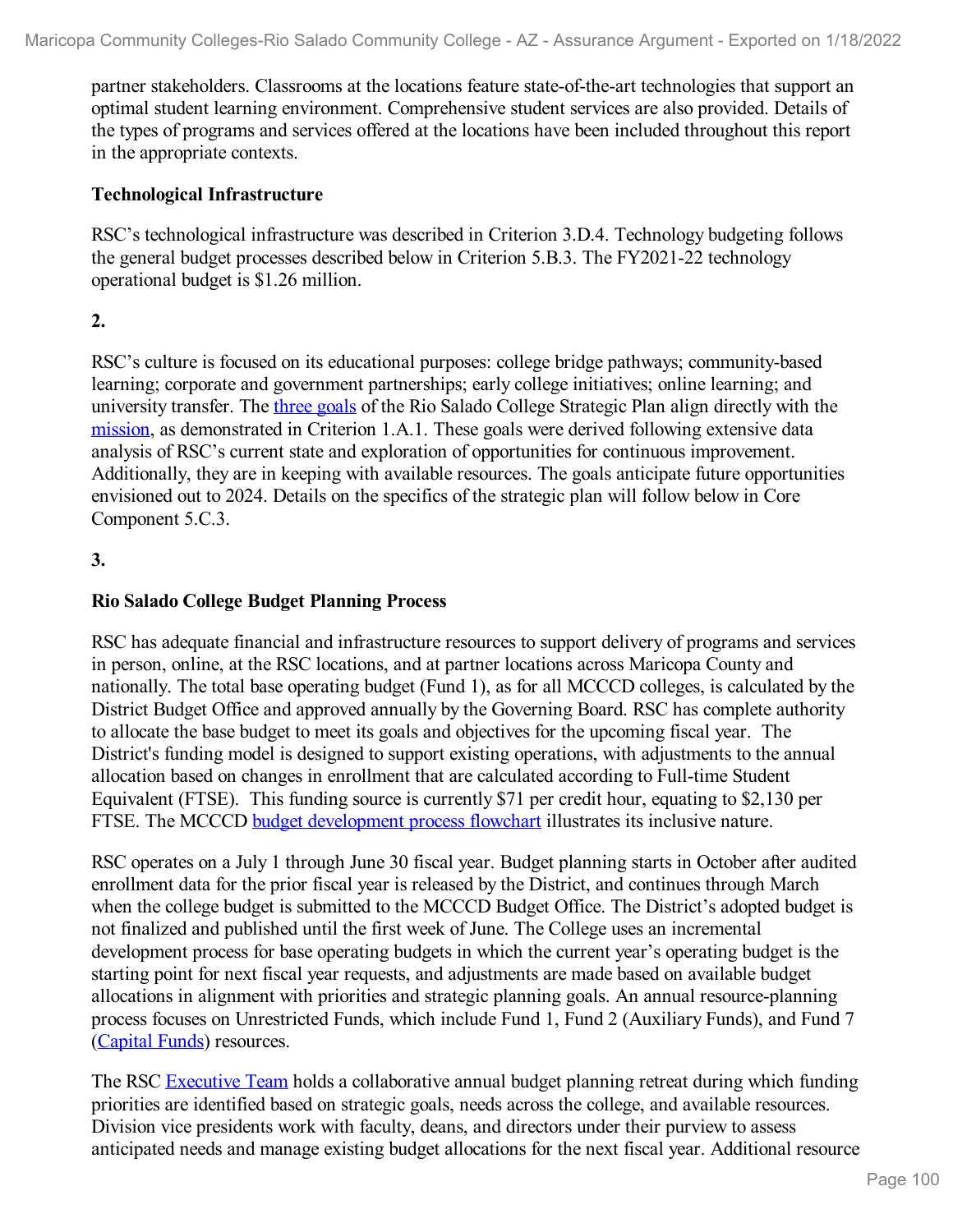requests are then evaluated against established strategic priorities and within resource availability based on enrollment trends and data, and the Executive Team comes to agreement on major revisions. RSC is in transition to integrate multi-year, all-funds resource planning that will better support the alignment of resources with strategic focus on long-term goals.

After changes have been vetted and supported by the Executive Team, budgets are finalized by the Vice President of Administrative Services and the College President, and final adjustments are entered into the District's Maricopa Planning and Budget (MPB) system for delivery of a balanced budget. Final, governing-board-approved totals are shared with the College President and Vice Presidents/Divisional Managers through budget [reports](file:///D:/evidence/viewfile?fileId=1352917).

Fund 2 is the operating fund where self-supporting auxiliary enterprise operations are recorded. Out of-state tuition is the largest revenue source in this fund, and all such revenues received are controlled and managed by the College. Historically, revenues in Fund 2 have exceeded expenditures, and this positioned RSC to augment other college operations. However, in recent years expenditures across Fund 2 have outpaced revenues (related to enrollment decreases in online learning since 2018), putting pressure on fund balances**.** Since RSC relies on Fund 2 to help support operations including salaries, benefits, supplies, improvements, and equipment, this is an area of concern.

For future financial stability and growth, RSC continues to invest and explore areas for expanded market diversification, including out-of-state online students and business-to-business partnerships through the Rio [National](file:///D:/evidence/viewfile?fileId=1352923) enterprise. Tuition for students residing outside the State of Arizona is set at \$241 per credit hour, equating to \$7,230 per FTSE, more than three times the revenue for in-state enrollments. These investments are gaining traction, with new partnerships materializing that are anticipated to result in added net revenue and resources to cover RSC operations without straining its Fund 2 resources.

## **4.**

RSC has sufficient resource base to support educational program offerings, and actively plans for maintaining and strengthening the quality of its educational programs through a robust process aligned with the 2020-24 strategic planning goals and [investment](file:///D:/evidence/viewfile?fileId=1352908) priorities.

# **Fiscal Resources**

As previously indicated, fiscal resources are allocated annually to RSC from the MCCCD. Revenue across MCCCD is generated from property taxes, tuition and fees, grants, donations, and auxiliary enterprises. College operating budgets are based primarily on tuition and fees tied to enrollment, and on property taxes where a portion is identified to support MCCCD operations.

The MCCCD has sound fiscal systems and proper controls along with strong planning and budgeting policies that support the entire District and its colleges. This is evidenced by consistently receiving AAA ratings from major bond rating agencies. As noted in the [CAFR](file:///D:/evidence/viewfile?fileId=1352931) 2020: "Reasons cited for the high ratings included deep and diverse economic base; good financial policies and management practices; maintenance of very strong financial and unrestricted net assets positions despite declining full-time student equivalent (FTSE) enrollment." (see p.24).

Centralized support and technical assistance are provided to all MCCCD colleges by the District Business Services division to augment college operations. Services include accounting, auditing (external and internal), purchasing, surplus and auxiliary services, accounts payable, payroll, grants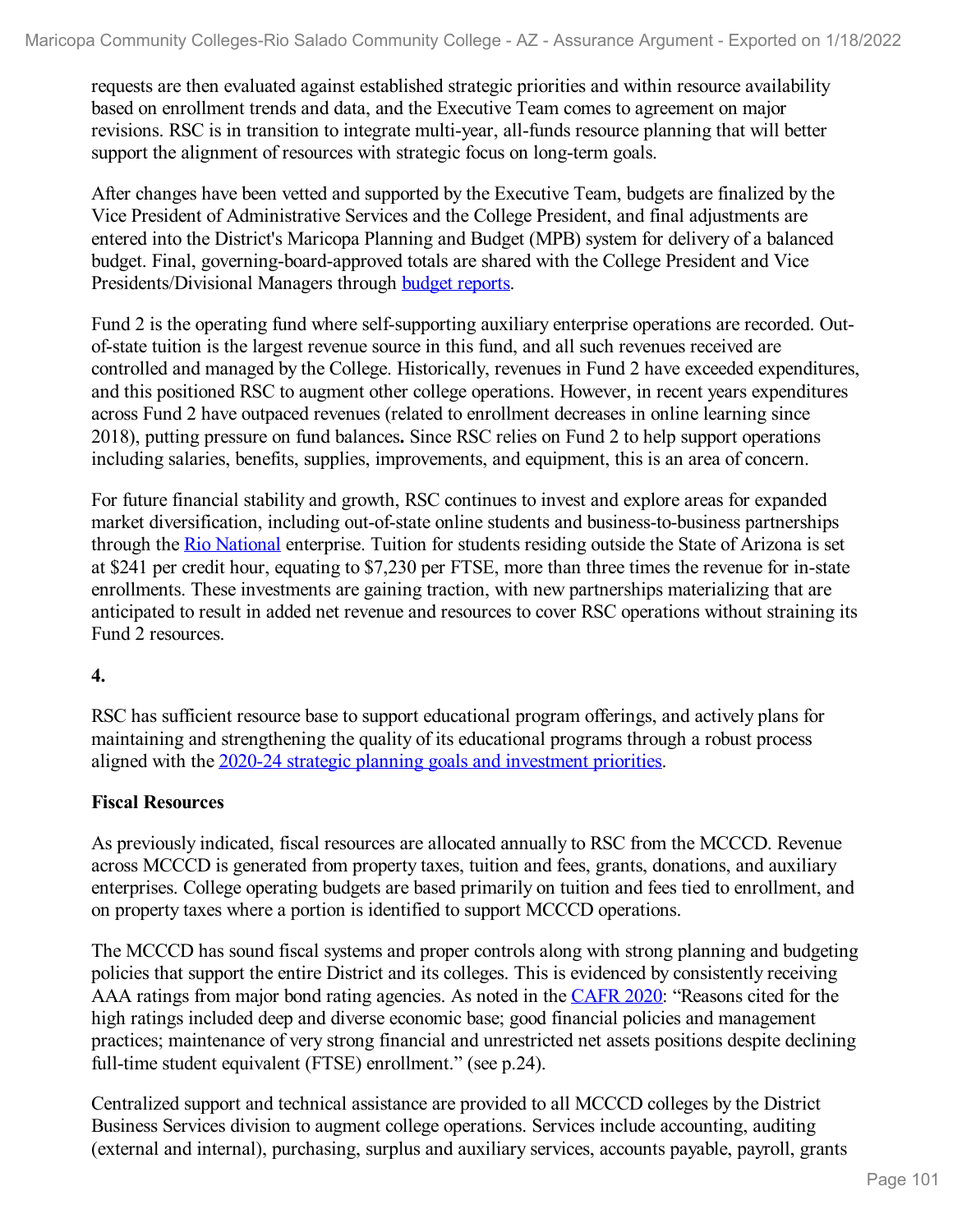administration, and budgeting.

## **MCCCD FY2021-22 Budget**

The District uses the fund accounting financial structure to manage its resources, guided by accounting principles as defined by the Government Accounting Standards Board (GASB).

The [FY2021-22](file:///D:/evidence/viewfile?fileId=1352914) budget compares the estimated revenue and expenditures from FY2020-21 with the adopted FY2021-22 budget, providing a base for future budgeted expenditure and revenue comparisons. Throughout the budget process, the District evaluates the ability to sustain approved initiatives in the future.

# **Rio Salado College FY2021-22 Budget**

RSC's budget allocation from the District for FY2021-22 was approximately \$61.4M. Budget allocations have historically been relatively stable year-over-year, with recent-year declines tied to declining enrollments. The FY2021-22 budget also includes the first of a multi-year annual Cost of Living Adjustment (COLA) of 4% for all employees that was approved by the Governing Board in spring 2021.

# **Sources**

- Great Colleges to Work For 5.B.1
- MCCCD Budget Flow Diagram and Task Force Membership 5.B.3
- MCCCD CAFR 5.B.4
- MCCCD Career Development 5.B.1
- MCCCD Employee Learn Center Catalog 5.B.1
- MCCCD Financial Management Budget Reports Sample 5.B.3
- MCCCD FY21 to 22 Budget 5.B.4
- MCCCD Hiring Guide for a Competitive Hiring Process 5.B.1
- MCCCD Human Resources Careers 5.B.1
- MCCCD Mentoring 5.B.1
- MCCCD Professional Development 5.B.1
- MCCCD Recruitment and Selection of Fulltime Employees HR SOP 5.B.1
- MCCCD Your Guide to MCCCDs Hiring Practices and Process 5.B.1
- RSC 8 Dimensions of Wellness 5.B.1
- RSC Awards and Recognition Peer to Peer Tracking 5.B.1
- RSC Capital Investment Planning and Approvals Process 5.B.3
- RSC Employee Engagement and Resource Center 5.B.1
- RSC Employee Engagement 5.B.1
- RSC Employee Resource Guide 5.B.1
- RSC Employee Resources 5.B.1
- RSC Faculty Services 5.B.1
- RSC HAWP Copper Awardee 5.B.1
- RSC\_HAWP Gold Awardee\_5.B.1
- RSC Leadership and Administration 5.B.1
- RSC Leadership and Administration 5.B.2
- RSC Locations 5.B.1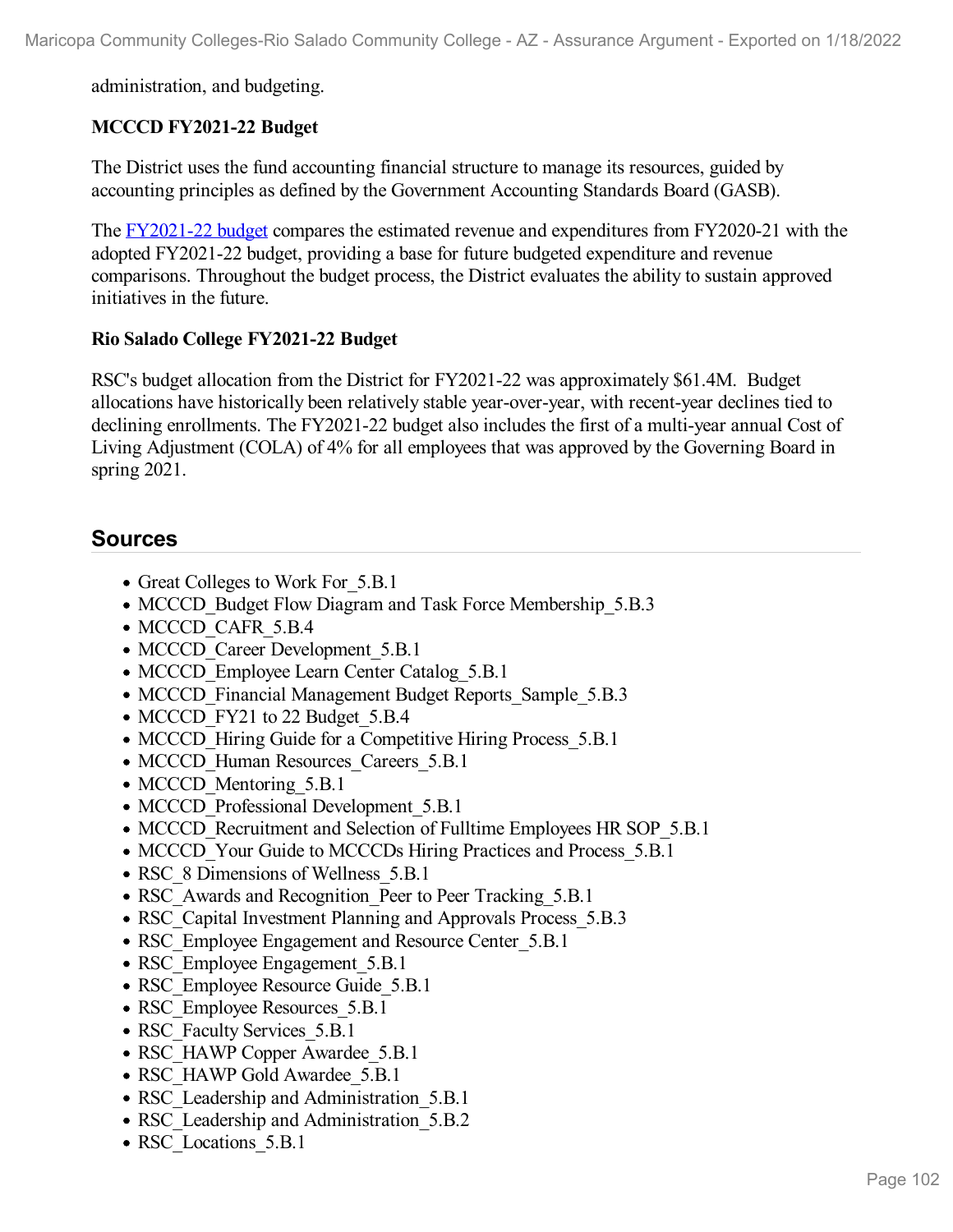Maricopa Community Colleges-Rio Salado Community College - AZ - Assurance Argument - Exported on 1/18/2022

- RSC Mission 5.B.2
- RSC\_PACE Climate Survey Results\_5.B.1
- RSC\_PBJ Healthiest Employer Award Honoree\_5.B.1
- RSC\_Rewards and Recognition\_5.B.1
- RSC\_Rio National\_5.B.2
- RSC\_Rio Wave Orientation 5.B.1
- RSC\_Strategic Plan\_Goals and Investment Priorities\_5.B.4
- RSC\_Strategic Plan\_Three Goals\_5.B.2
- RSC\_Supervisors Meeting 2021 Agendas\_5.B.1
- RSC\_Wellness Wednesday\_5.B.1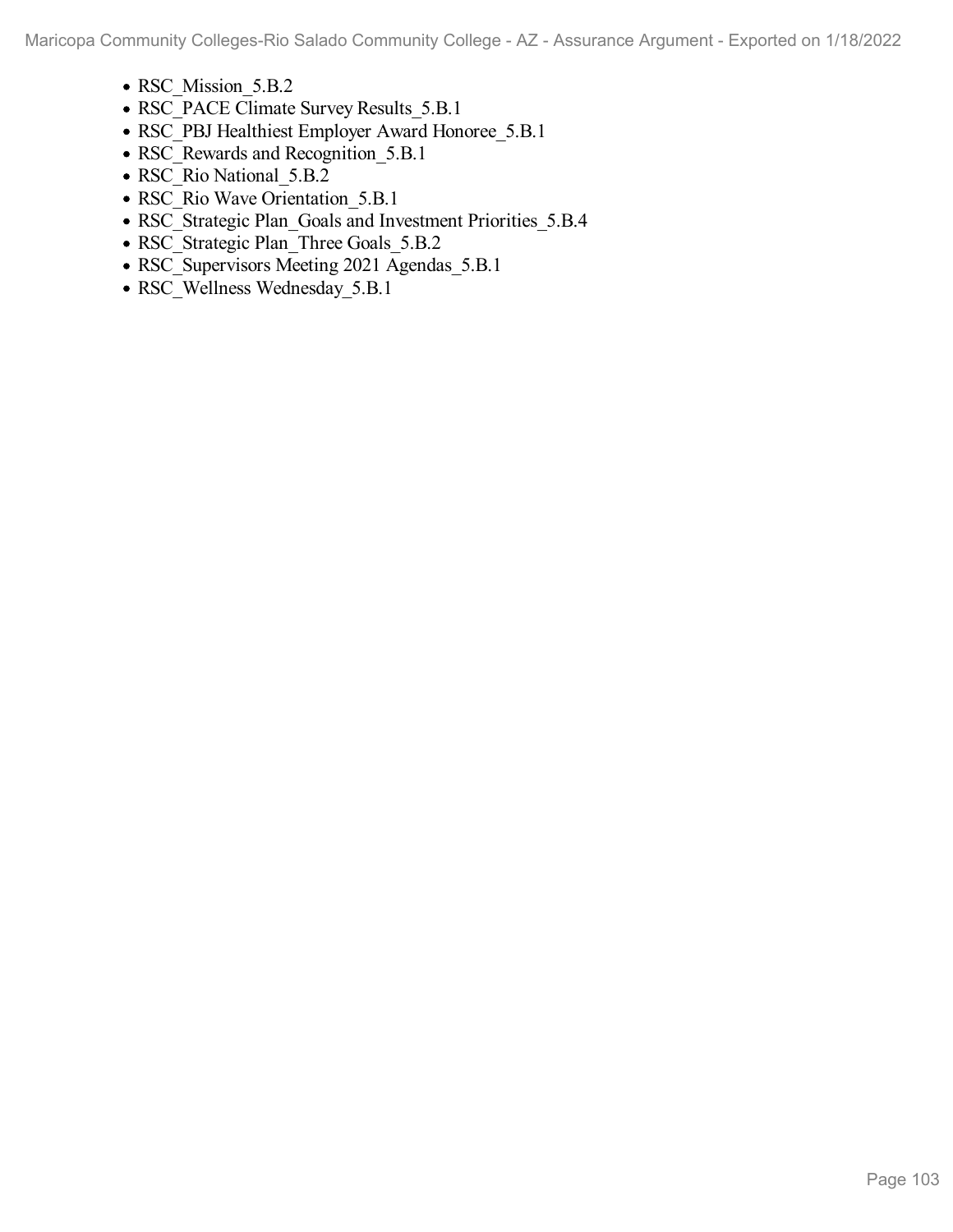# **5.C - Core Component 5.C**

The institution engages in systematic and integrated planning and improvement.

- 1. The institution allocates its resources in alignment with its mission and priorities, including, as applicable, its comprehensive research enterprise, associated institutes and affiliated centers.
- 2. The institution links its processes for assessment of student learning, evaluation of operations, planning and budgeting.
- 3. The planning process encompasses the institution as a whole and considers the perspectives of internal and external constituent groups.
- 4. The institution plans on the basis of a sound understanding of its current capacity, including fluctuations in the institution's sources of revenue and enrollment.
- 5. Institutional planning anticipates evolving external factors, such as technology advancements, demographic shifts, globalization, the economy and state support.
- 6. The institution implements its plans to systematically improve its operations and student outcomes.

# **Argument**

# **1.**

# **Resource Allocation**

The external institutional environment of the MCCCD has a considerable impact on college planning, especially in terms of resource allocation, direction of strategic focus, and new programmatic directions. RSC has added specific allocations for initiatives aligned with its strategic plan, detailed below in Criterion 5.C.3. Further, to support its nontraditional model, RSC sustains sufficient resources and infrastructure to support all operations at its multiple locations (see Criterion 5.B.1.)

To ensure fiscal [accountability,](file:///D:/evidence/viewfile?fileId=1352967) MCCCD college presidents submit annual reports outlining college achievements to the Executive Vice Chancellor, in alignment with the District Strategic [Priorities.](file:///D:/evidence/viewfile?fileId=1352934) The District rolls these data up into a comprehensive annual [Performance](file:///D:/evidence/viewfile?fileId=1352946) Monitoring Report which is posted to their website for transparent disclosure to all stakeholders. The Governing Board also maintains a [monitoring](file:///D:/evidence/viewfile?fileId=1352939) dashboard for continuous tracking. RSC's budget prioritization and planning processes, which align with its mission areas and the District's outcomes, were detailed in Criterion 5.B above.

# **2.**

# **Planning and Budgeting**

In working to ensure the overall quality of its programs, services, and offerings, RSC engages in regular, systematic reviews of departments, functional units, and academic programs. Academic programs and departments also engage in regular cycles of evaluation via the annual budget review process (detailed in Criterion 5.A.3), and the academic program review cycle (Criterion 4.A.1). Noninstructional department review (see Criterion 5.C.6) provides teams with the opportunity to establish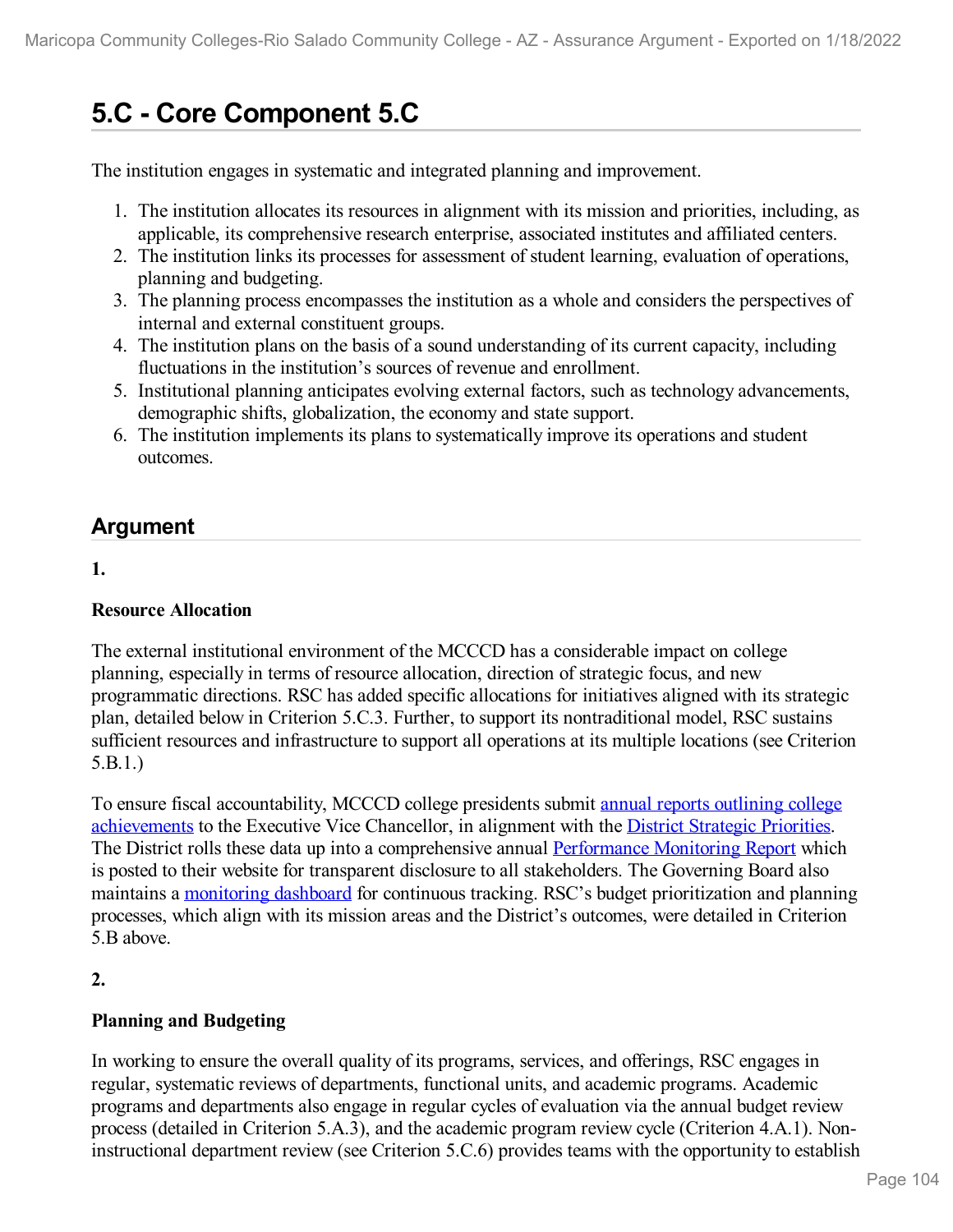strategic operational goals and assess the need for resources and budgetary requests based on future priorities. Departments are able to outline budget proposals within the report, which are then reviewed with executive team [leadership](file:///D:/evidence/viewfile?fileId=1352966) during budget planning cycles. Results from these processes are documented and shared with academic leadership to help inform budget allocation. As an example, the DRS department review surfaced a need for appropriate office space, which is being scoped in fall 2021.

Since planning processes such as budgeting are driven by the District Office, strong coordination and collaboration is required between the College and the District. This coordination has been challenged owing to turnover in senior-level roles at both RSC and the District Office over the past five years. Therefore, the RSC Executive Team is [inventorying](file:///D:/evidence/viewfile?fileId=1352943) existing planning processes, timelines, and cycles in an effort to increase integration and proactive planning. RSC is also collaborating with the District Associate Vice Chancellor of Strategy, Research and Effectiveness to acquire a software solution that can assist the College in better documenting the linkage between planning and budgeting.

## **Total Quality Management and Continuous Quality Improvement**

Grounded in its 30-year commitment to Total Quality Management (TQM) and Continuous Quality [Improvement](file:///D:/evidence/viewfile?fileId=1352958) (CQI), RSC continues to improve the institution through a framework of Plan-Do- Check-Act (PDCA), a CQI tool that has long been adapted and implemented for use in college-wide planning. Examples of PDCA cycles used in course-level assessment of student learning were referenced in Criterion 4.B.1. RSC was a founding member and stays actively involved in the Alliance for Innovation and Transformation (AFIT), formerly known as Continuous Quality Improvement Network (CQIN). Each year, the college [sends](file:///D:/evidence/viewfile?fileId=1352935) a team to AFIT to advance systematic, strategic models for continuous improvement.

## **Systematic Tools for Monitoring and Evaluating Institutional Effectiveness**

At the completion of the 2016-19 strategic planning cycle, RSC had allocated significant budget to substantially improve its infrastructure and tools to guide data-informed decisions for integrated strategic and operational improvements, including the implementation of Power BI dashboards (see 4.C.2), the formation of the Institutional Data Steering Team (see 4.C.2 and 5.A.2), and the convening of a Strategic Enrollment Management Committee that led to the development of the SEM plan described in Criterion 4.C.1.

**3.**

# **Strategic Planning--MCCCD**

Contextualized by the [Governing](file:///D:/evidence/viewfile?fileId=1352953) Board Vision, Mission, and Values, MCCCD's strategic plan sets the future direction of the District; addresses large-scale issues affecting the community and colleges; seeks input from internal and external stakeholders and environments; and provides direction for operational activities throughout the system.

## **Strategic Planning—Rio Salado College**

After celebrating its 40th anniversary in December 2018 and submitting the HLC Quality [Initiative](file:///D:/evidence/viewfile?fileId=1352942) in June 2019, RSC embarked on defining its next era through a process grounded in the PDCA framework. The Quality Initiative had described the process whereby RSC combined strategic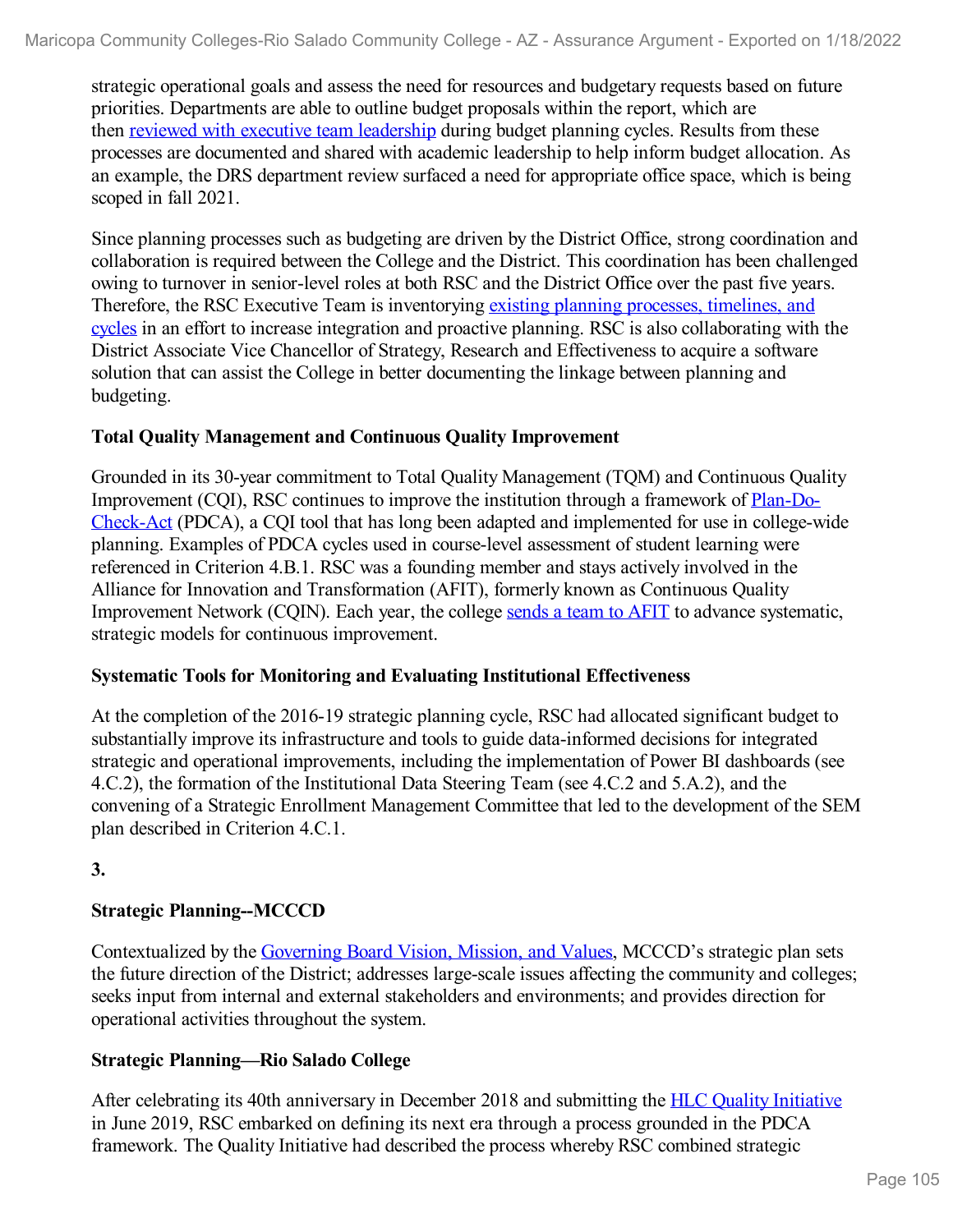planning into an integrated, aligned infrastructure across all areas of its mission. In fall 2019, nine cross-functional teams formally closed out their work on the [pathways](file:///D:/evidence/viewfile?fileId=1352961) of the 2016-19 strategic plan, clearly documenting what was accomplished as well as work to be continued.

#### **2020 Strategic Planning Process**

In fall 2019, a cross-functional strategic planning team was formed as a subset of the long-standing Development Team. Additionally, a competitive market analysis was conducted by CampusWorks Consulting, which benchmarked RSC against 14 higher education institutions growing online enrollment for two-year degrees across the country. This [benchmarking](file:///D:/evidence/viewfile?fileId=1352952) produced a situational analysis based on external conditions, and Institutional Research solicited feedback from stakeholders by [surveying](file:///D:/evidence/viewfile?fileId=1352971) students, [alumni,](file:///D:/evidence/viewfile?fileId=1352973) [employees](file:///D:/evidence/viewfile?fileId=1352962), and members of the [President's](file:///D:/evidence/viewfile?fileId=1352957) Advisory Council to gauge areas of strength and opportunities for change. During 2020, RSC hosted a virtual [Speaker](file:///D:/evidence/viewfile?fileId=1352969) Series to provide innovative perspectives on the future of work, automation of the workforce, critical skills, and serving the needs of future students. Prior to each session, the RSC community was surveyed for insights and ideas that were captured to guide the strategic discussions, in addition to the subsequent formation of an Innovation Think Tank (Criterion 5.A.1).

As work proceeded on the 2020 plan, RSC recognized the opportunity to better integrate its planning processes, in alignment with the Society for College and [University](file:///D:/evidence/viewfile?fileId=1352970) Planning (SCUP) Integrated Planning Maturity Model. The College created an interim Chief Strategy Officer role to lead this work, subsequently launching a national search for a Vice President of Strategy and [Advancement](file:///D:/evidence/viewfile?fileId=1352964) in fall 2021.

#### **Revising the Mission Documents**

As a component of this strategic planning and alignment process, the Development Team critically reviewed the existing RSC mission and vision and recommended revisions to the Executive Team. After college-wide review and input, the revised mission documents were approved by the Governing Board in September 2020, as described in Criterion 1.A.1.

## **Publishing the 2020-24 Strategic Plan**

Final draft strategic plan goals were discussed and vetted through the Development Team and at a subsequent college-wide meeting in August 2020, and the new Rio Salado College [Strategic](file:///D:/evidence/viewfile?fileId=1352972) Plan was published in fall 2020. A four-year cycle was selected to implement, monitor, and evaluate the goals due to RSC's dynamic nature and the rapidly-shifting national higher education landscape.

## **Operationalizing the Strategic Plan**

President Smith charged each department to select one college-wide goal and utilize the Franklin Covey 4 Disciplines of Execution® (4DX) framework to cascade the goal to the departmental level for action planning. A comprehensive training program and infrastructure was developed for the RSC [implementation](file:///D:/evidence/viewfile?fileId=1352948) of 4DX, whereby each department had a designated Team Lead and a dedicated Coach. Teams planned their goals and strategies in division retreats, department meetings, and facilitated sessions throughout fall 2020. Close to 40 college-wide trainings were offered along with weekly open forums. Concurrently, the annual budget cycle was underway (see Criterion 5.B.3), and department-level Wildly [Important](file:///D:/evidence/viewfile?fileId=1353017) Goals (WIGs) were presented to division vice presidents and the Executive Team to ensure alignment of financial resources and strategic investments with identified college-wide priorities. As of July 2021, 40 active departmental teams had submitted WIGs, lead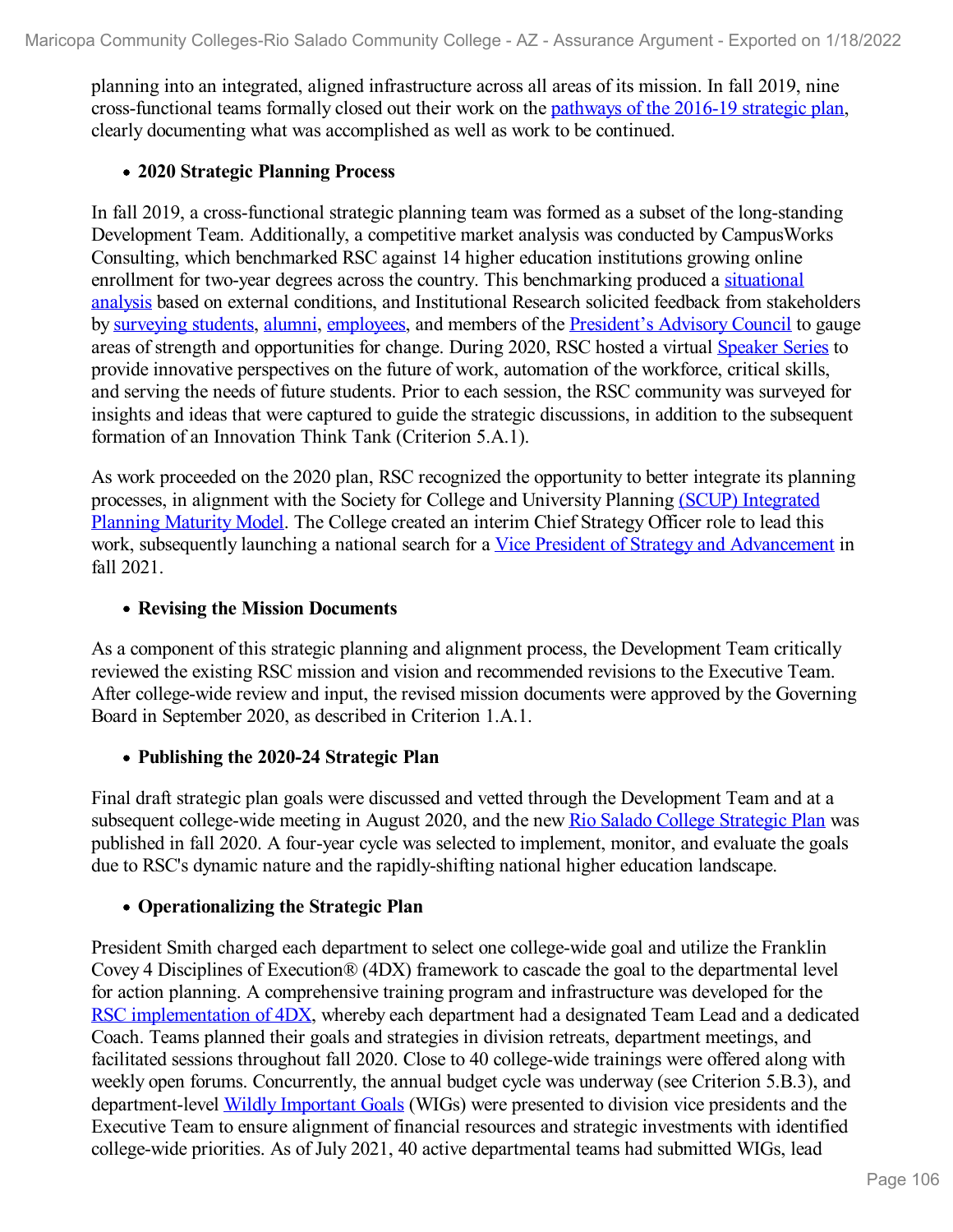measures, and scoreboards.

# **Monitoring the 2020 Strategic Plan**

Departments monitor goal progress through [dedicated](file:///D:/evidence/viewfile?fileId=1353018) 4DX score boards on a regular basis, with additional monitoring by the Executive Team and Development Team, where 4DX teams present and share their work. The Quality Assurance Manager tracks institutional-level progress on goals and successes, reporting macro-level milestones and opportunities to the Executive Team and President's Cabinet. An internal college strategic plan site is open to all RSC employees, allowing for access to historical data, current information, and progress-monitoring.

RSC completed its first annual [progress](file:///D:/evidence/viewfile?fileId=1352974) report for the 2020 strategic plan in September 2021. Also in September 2021, the District Office began circulation of its [2021-2024](file:///D:/evidence/viewfile?fileId=1352937) strategic priorities and metrics draft. Thus, RSC strategic planning clearly aligns with district planning.

**4.**

# **Financial Planning—District Level**

The District has developed a 15-year [financial](file:///D:/evidence/viewfile?fileId=1352951) plan that looks back five years, includes the current year, and then looks forward nine years. This plan incorporates all District Governing Board financial policies and objectives.

# **Financial Planning—College Level**

RSC's base operating budget is adjusted annually through Enrollment Growth Funding (EGF); increases or decreases in FTSE for the current fiscal year as compared to the prior year. FTSE projections are prepared for the District Budget Office each fall and updated in the spring for the next two fiscal years. These projections are used to determine potential EGF allocations that RSC may receive from- or return to the District. An advantage of the RSC adjunct faculty model is that it allows for much greater budgetary flexibility in line with fluctuations in student enrollment.

# **Process for Monitoring Expenses**

RSC Business Services has developed an [enhanced](file:///D:/evidence/viewfile?fileId=1352963) set of budget reports derived from enterprise systems data that support robust financial management and budget planning college-wide. In addition to FMS (Financial Management System) reports, Business Services provides monthly reports to each executive team member, itemized by organization-, fund-, and expense type category. Further, RSC Business Services provides a monthly budget to actual report to executive team members and all managers with FMS access. This budget slicer file allows for filtering of expenses by Vice President; Budget Manager; Fund; Department; Account; College Location; and FMS Account Summary Inquiry. Managers have received training and may review expenses on a daily basis if they so choose.

**5.**

# **Technology Planning**

As a nontraditional college currently supporting close to 30,000 online learners, RSC has always been cognizant of the importance of remaining abreast of emerging technologies. The prime example of this is the custom-built RioLearn LMS, which was developed close to two decades ago in order to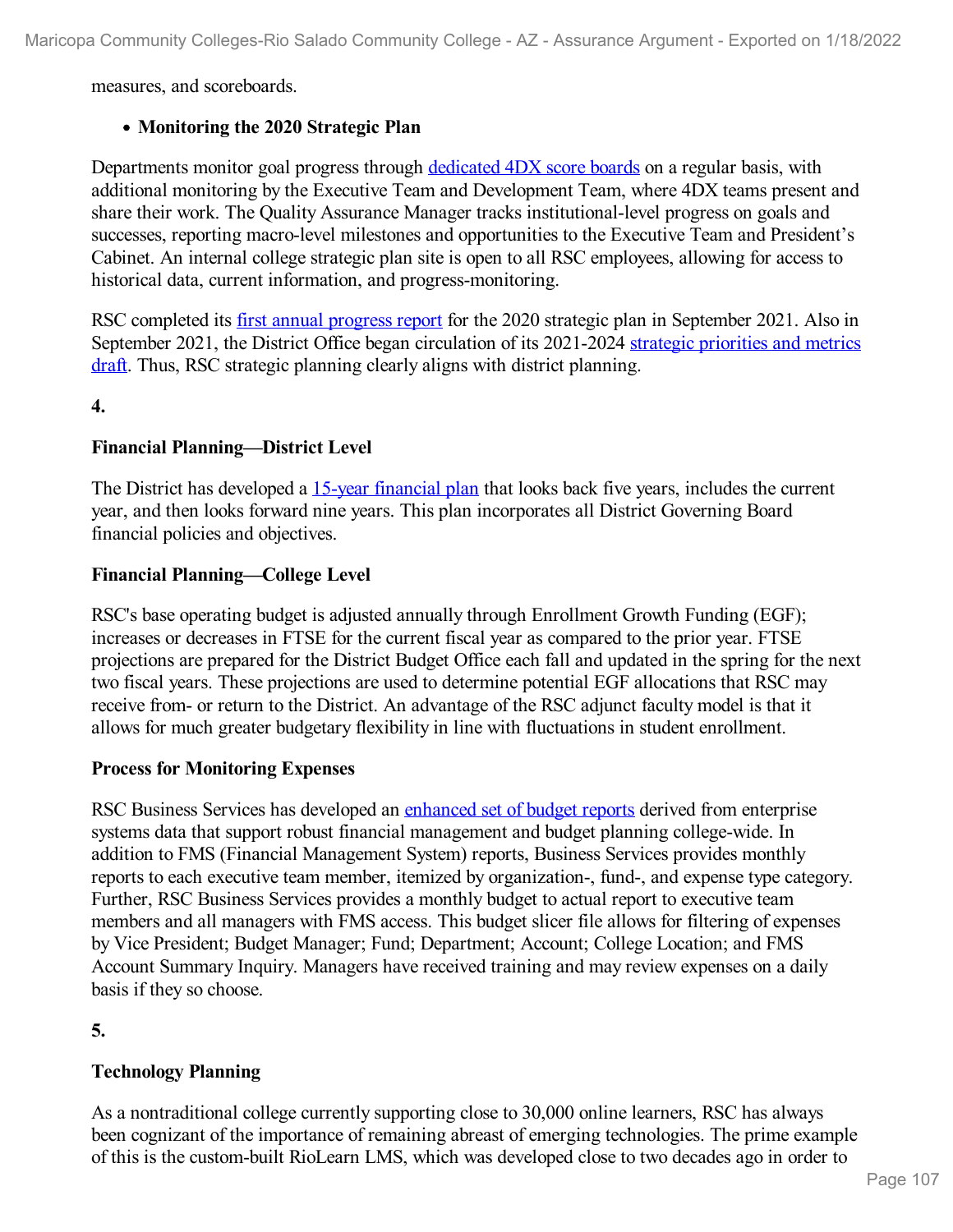identify an innovative technology solution that would support RSC's centralized online course model and multiple start dates (as described in Criterion 3.D.4). The system has been updated several times to improve functionality, ease of use, and effectiveness. A RioLearn mobile application launched in fall 2019 (and is being improved in 2021), and a new [RioLearn](file:///D:/evidence/viewfile?fileId=1352975) portal with enhanced features was launched in July 2021, allowing for a fully-accessible one-stop student experience. The Portal integrates with [Drift](file:///D:/evidence/viewfile?fileId=1352965), providing chatbots with college-specific information, live chat, and appointment scheduling. Additional recently-implemented improvements were an expansion of the single sign-on services between RioLearn and third-party educational applications, enhanced message center usability, and increased automated grade communication to the MCCCD's student information system. Near-term planned and current projects include updating the RioLearn infrastructure using the most recent versions of SharePoint, SQL, and MVC codebase.

The MCCCD [Information](file:///D:/evidence/viewfile?fileId=1352941) Technology Services Plan outlines district priorities in the areas of promoting student success/enhancing the student experience, and improving organizational and operational effectiveness, in alignment with the MCCCD strategic priorities and goals.

# **Environmental Scanning and Planning**

Over the years, in order to develop resources and extend educational opportunities to those who need them the most, RSC has forged collaborative partnerships with multiple community stakeholders. The initial approach involves a process of dialogue with constituents to understand the scope of their needs, followed by research to learn more about potential student demographics and employment opportunities in the area. As examples, RSC has used local and national researchers, Department of Labor statistics, and information provided by the MCCCD Workforce Development Department to glean specific information. Other avenues of cooperation include working with local city government officials (e.g., council members, economic developers, K-12 education administrators, hospitals, and private industry) to further determine appropriate potential programs and services. For instance, the Adult ACE programs detailed in Criterion 1.C.2 offer classes at multiple RSC locations based on the Arizona Department of Education's requests for service, and where need is determined to exist. The Dean of Instruction and [Partnerships](file:///D:/evidence/viewfile?fileId=1352968) and the Curriculum Department coordinate RSC's new program research, vetting, and approval process, working closely with key RSC and community stakeholders. As part of this process, the College conducts environmental scans to determine program need, which include such viability meters as gathering data on similar programs in the target area; collecting market-need indicators such as employment data and salary projections; conducting occupational advisory committees; and gauging industry support for the new program. A recent example, which aligns directly with Strategic Plan Goal 2, was the [Micro-Credentials](file:///D:/evidence/viewfile?fileId=1352940) survey conducted in summer 2021 in collaboration with the Tempe Chamber of Commerce. The College also conducts ongoing external research on national trends, such as in-demand skills and fastest-growing jobs, and has recently partnered with the McKinsey Group through the Taskforce on Higher Education and Opportunity, Hanover Research, and [CampusWorks](file:///D:/evidence/viewfile?fileId=1352944) to guide ongoing institutional scanning and analysis. As mentioned above, CampusWorks completed a competitive market analysis which was used to inform the 2020 strategic planning process.

# **Institutional Research and Institutional Effectiveness**

As indicated throughout this document, **[Institutional](file:///D:/evidence/viewfile?fileId=1352949) Research** (IR) is responsible for initiating and implementing comprehensive institutional effectiveness efforts across the College. Under the leadership of an Associate Dean, the IR Department is highly integrated in planning, measurement, analysis, and data mining, as exemplified by the Power BI applications and Institutional Data Research Team previously referenced. IR coordinates the reporting and distribution of college-wide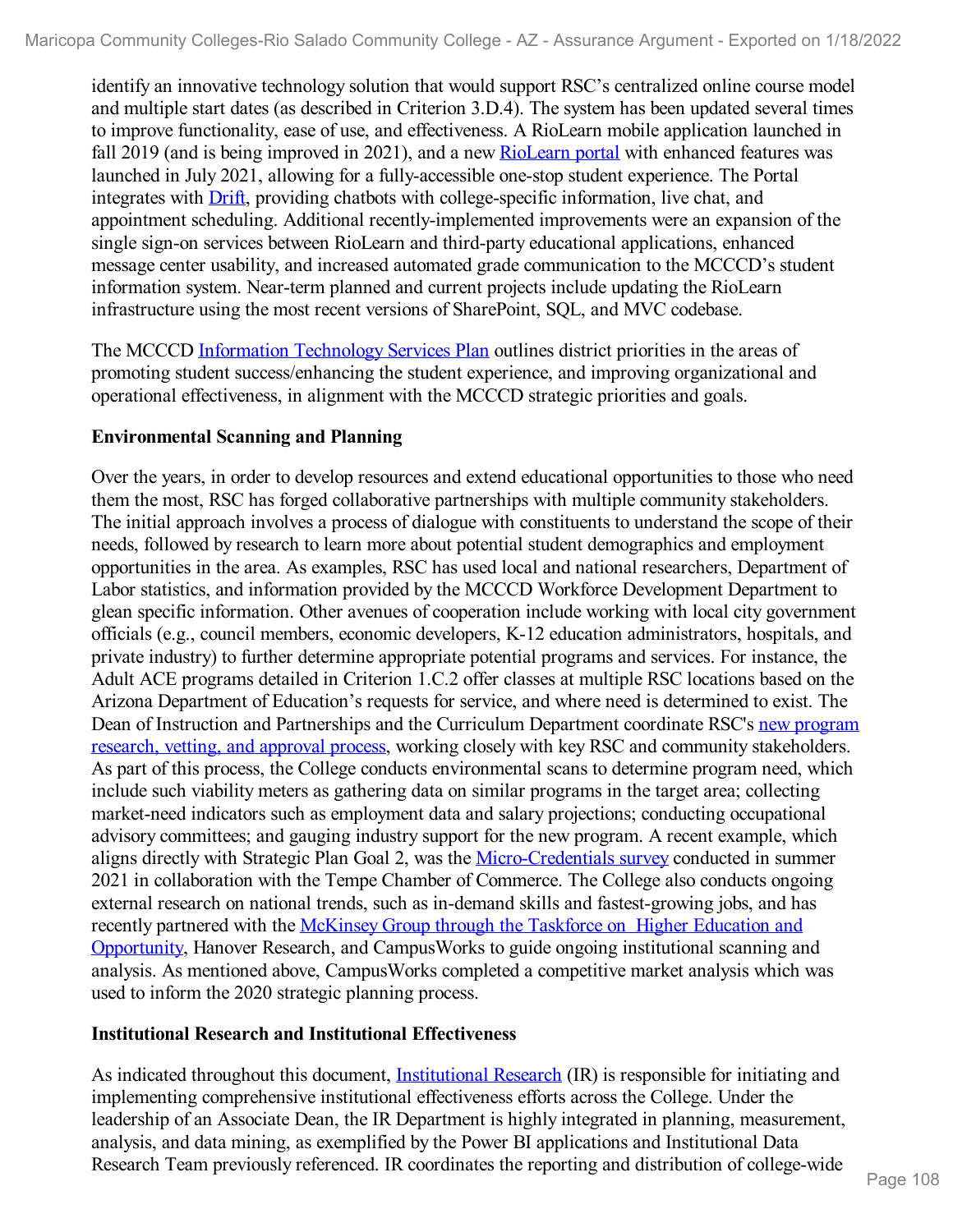assessments; provides student evaluations and reports; designs, and administers surveys; publishes the [College](file:///D:/evidence/viewfile?fileId=1352954) Fact Sheet and other reports as needed; assists with research projects; supports grant data collection and analysis; and responds to ad-hoc requests. Further, as detailed in Criterion 4.B.2, IR is integrally involved in student learning outcomes assessment. Institutional Research also oversees the College's participation in the Voluntary Framework of Accountability (see Criterion 4.C.4), and includes VFA results in the data published on the public-facing website. Also, IR works closely with Institutional Integrity staff to ensure that RSC remains compliant with all local, state and federal reporting regulations, as well as HLC reporting guidelines.

## **6.**

The systematic implementation and tracking of strategic planning goals through departmental WIGs was described in detail above. In addition to the academic program review process designed to improve student outcomes described in Criterion 4.A.1, RSC implements institutional and operational improvement through a process of non-instructional department review.

## **Department Review**

In summer 2018, RSC hired a Quality Assurance Manager with the primary goal of establishing an ongoing review ofnon-instructional departments. Department Review was the natural progression from a previous process that measured individual performance at the department level via service standards, but failed to serve as a foundation for integrated departmental strategic planning and institution-wide service improvements. The Department Review design and implementation was an iterative PDCA process that began with a template closely aligned with the Baldrige Quality Criteria for Education. Version 1 was piloted in spring 2019, and reviews were evaluated by a crossfunctional internal team through detailed rubrics aligned with the review template. Feedback was gathered from participating departments and evaluators, which led to refinement and streamlining with a second pilot in fall 2019. Further adjustment resulted in the current versions of the [Department](file:///D:/evidence/viewfile?fileId=1352938) Review Template and [Evaluation](file:///D:/evidence/viewfile?fileId=1352959) Rubric. Participants are provided with a detailed [Departmental](file:///D:/evidence/viewfile?fileId=1352947) Review Guidance document, and reviews are planned and tracked according to a detailed [schedule](file:///D:/evidence/viewfile?fileid=1352936). One of the required outcomes is to envision possible future projects for PDCA cycles, providing ideas for potential 4DX execution. An example of this is the Dual Enrollment Department, which has implemented [improvements](file:///D:/evidence/viewfile?fileId=1352945) based on their spring 2020 department review. The review process is designed as a three-to-five year cycle, with annual updates between the larger reviews as part of departmental self-reflection and continuous quality improvement. As indicated in Criterion 5.C.2, data from department reviews are shared with the Executive Team and acted upon as needed.

# **Sources**

- AFIT\_RSC Team \_5.C.2
- HLC Quality Initiative 5.C.3
- MCCCD 15 Yr Financial Plan 5.C.4
- MCCCD District Strategic Priorities and Metrics 2021 to 2024 5.C.1
- MCCCD Governing Values 4.1 5.C.3
- MCCCD Information Technology Services Plan 5.C.5
- MCCCD Performance Monitoring Dashboard 5.C.1
- MCCCD Performance Monitoring Report 5.C.1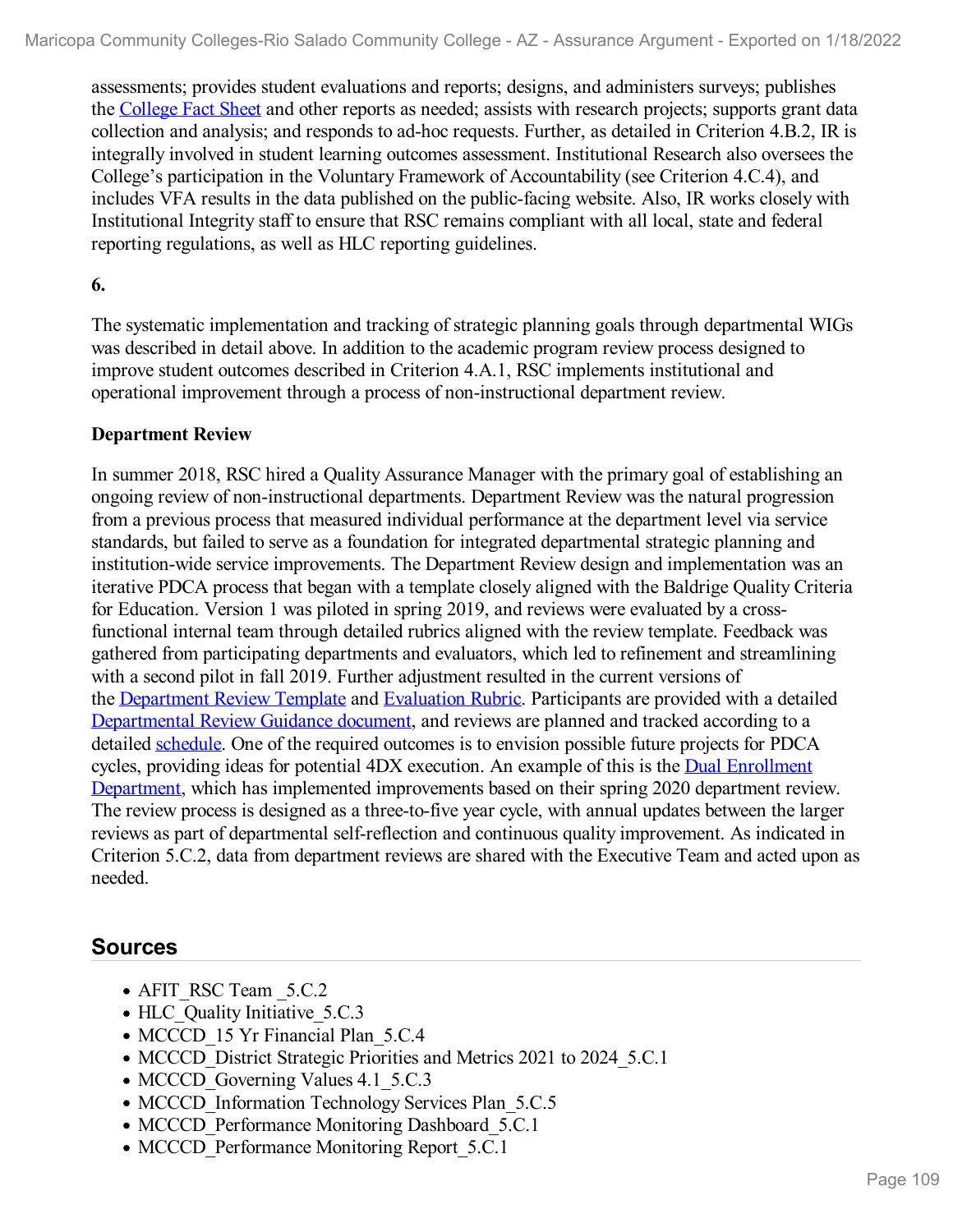- MCCCD Strategic Priorities and Metrics 5.C.3
- McKinsey Group Higher Education and Opportunity Task Force 5.C.5
- RSC and TCOC Micro Credential Survey Executive Summary 5.C.5
- RSC 4DX Goals and WIGs 5.C.3
- RSC 4DX Implementation Worksheet 5.C.3
- RSC\_4DX Scoreboards\_5.C.3
- RSC Department Review Dual Enrollment Example 5.C.6
- RSC Department Review Guidance 5.C.6
- RSC Department Review Rubric 5.C.6
- RSC Department Review Template 5.C.6
- RSC Department Review Tracking 5.C.6
- RSC Drift 5.C.5
- RSC Enhanced Budget Reports 5.C.4
- RSC\_Exec Team Department Review\_STRAD Update\_5.C.2
- RSC Fact Sheet 5.C.5
- RSC Institutional Research 5.C.5
- RSC Inventory of Planning 5.C.2
- RSC\_PDCA Cycle\_5.C.2
- RSC Program Development Flowchart 5.C.5
- RSC\_RioLearn Portal\_5.C.5
- RSC Speaker Series Future of Work 5.C.3
- RSC Strategic Plan 2020-2024 5.C.3
- RSC Strategic Plan Alumni Feedback 5.C.3
- RSC Strategic Plan Closeout 5.C.3
- RSC Strategic Plan Employee Feedback 5.C.3
- RSC Strategic Plan PAC Feedback 5.C.3
- RSC Strategic Plan Progress Report 5.C.3
- RSC Strategic Plan Situational Analysis 5.C.3
- RSC Strategic Plan Student Feedback 5.C.3
- RSC Vice President of Strategy and Advancement 5.C.3
- RSC Year End Strategic Accomplishments Report 5.C.1
- SCUP Integrated Planning Maturity Stages 5.C.3